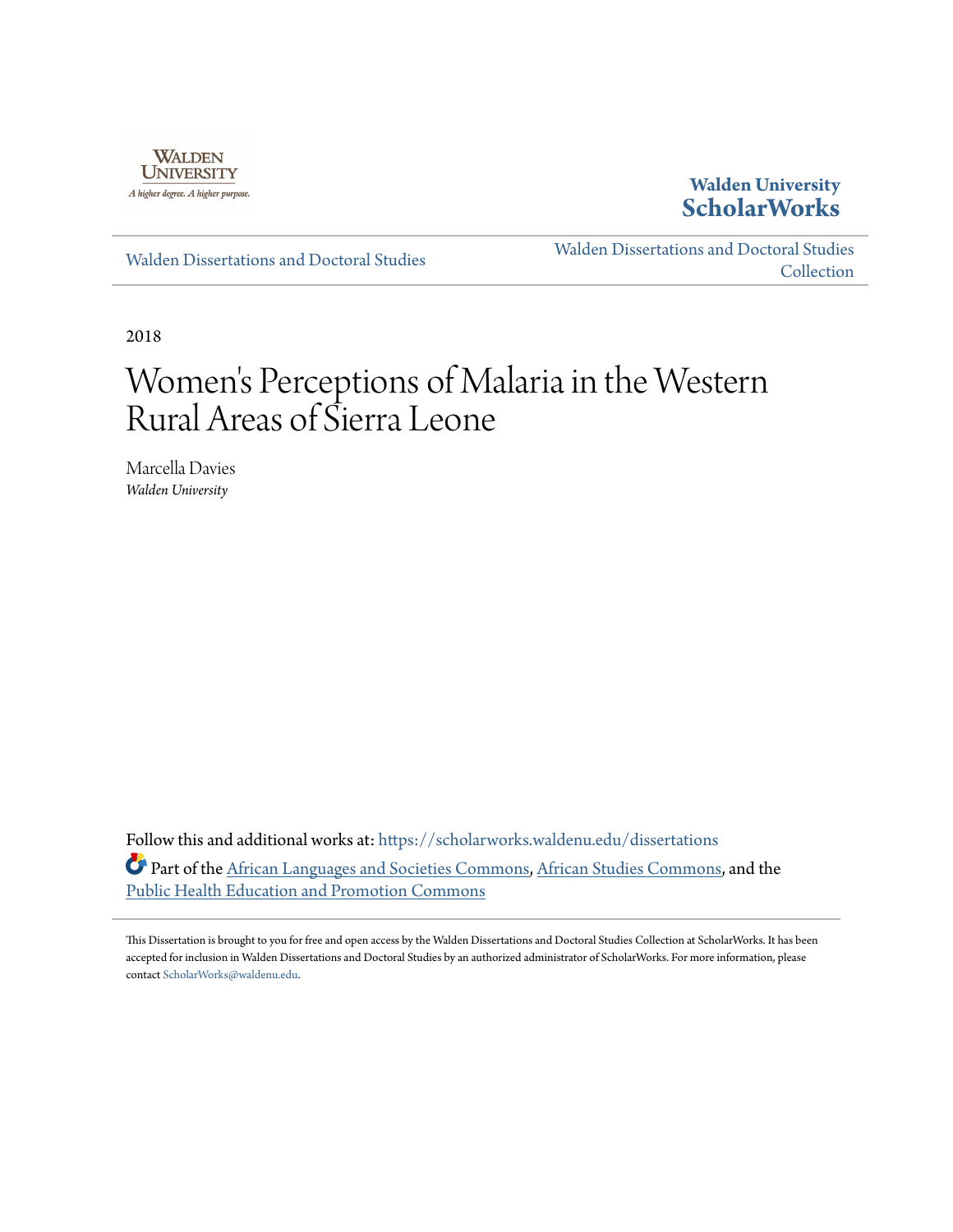# Walden University

College of Health Sciences

This is to certify that the doctoral dissertation by

Marcella Davies

has been found to be complete and satisfactory in all respects, and that any and all revisions required by the review committee have been made.

Review Committee

Dr. Jeanne Connors, Committee Chairperson, Public Health Faculty Dr. Michael Schwab, Committee Member, Public Health Faculty Dr. Sriya Kishnamoorthy, University Reviewer, Public Health Faculty

> Chief Academic Officer Eric Riedel, Ph.D.

> > Walden University 2018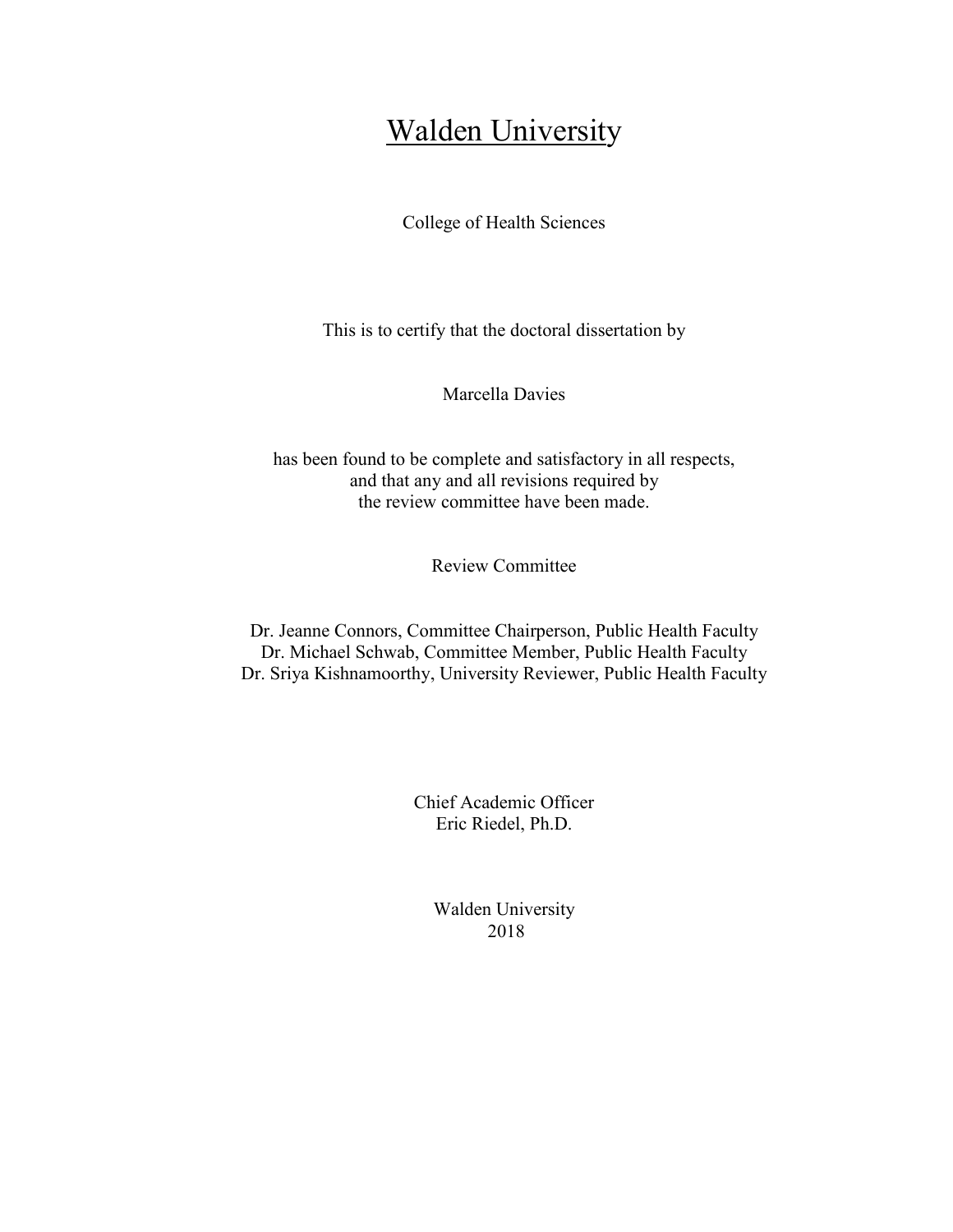# Abstract

Women's Perceptions of Malaria in the Western Rural Areas of Sierra Leone

by

Marcella Davies

MSN, University of Phoenix, 2011

MBA-HC, University of Phoenix, 2011

BSN, Old Dominion University, 2004

Dissertation Submitted in Partial Fulfillment

of the Requirements for the Degree of

Doctor of Philosophy

Public Health

Walden University

August 2018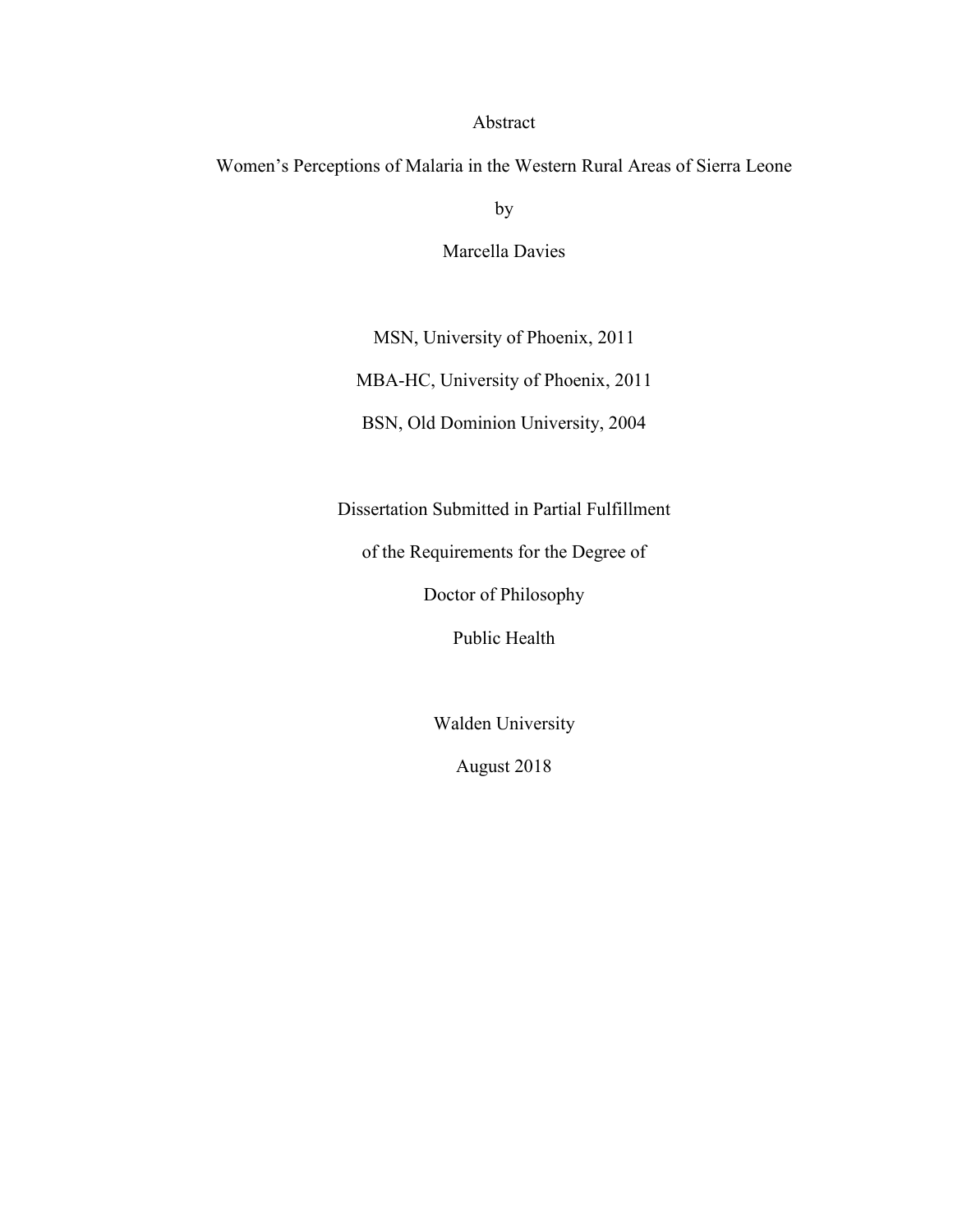#### Abstract

Malaria is one of the leading causes of death for children and women in Sierra Leone. The purpose of this qualitative study was to explore and understand the lived experiences of women from the rural areas of Sierra Leone regarding malaria. A purposive sample of Krio women from the western rural area, aged 21-55 years, spoke English, and had taken care of someone with malaria described their perceptions and lived experiences with the disease in face-to-face interviews. The research questions were based on the health belief model and focused on knowledge, beliefs, and perceptions about malaria prevention and treatment. Interpretative phenomenological analysis was used to identify themes through coding. The findings indicated that (a) lack of doctors, medicines, and medical supplies at government clinics discourages malaria victims from visiting those clinics; (b) the use of traditional herbs is prevalent because of their effectiveness, affordability, easy access, and lack of side effects; (c) women were not aware of recommended comprehensive malaria control measures, which include the continuous use of durable insecticide nets, residual spraying, case management, and artemisinin-based therapy. The results also show that (a) pregnant women should not take prescribed medications to prevent or treat malaria because they harm the fetus, and (b) traditional herbs may be taken with Western medicines to treat severe malaria. Recommendations include: that the government evaluate the efficiency and effectiveness of its current malaria programs in local clinics, and that future studies be undertaken to identify antimalarial properties in commonly accepted local herbs. Changes in policies and practices relating to the prevention and treatment of malaria will serve as building blocks for positive social change to reduce the malaria incidence rate in Sierra Leone.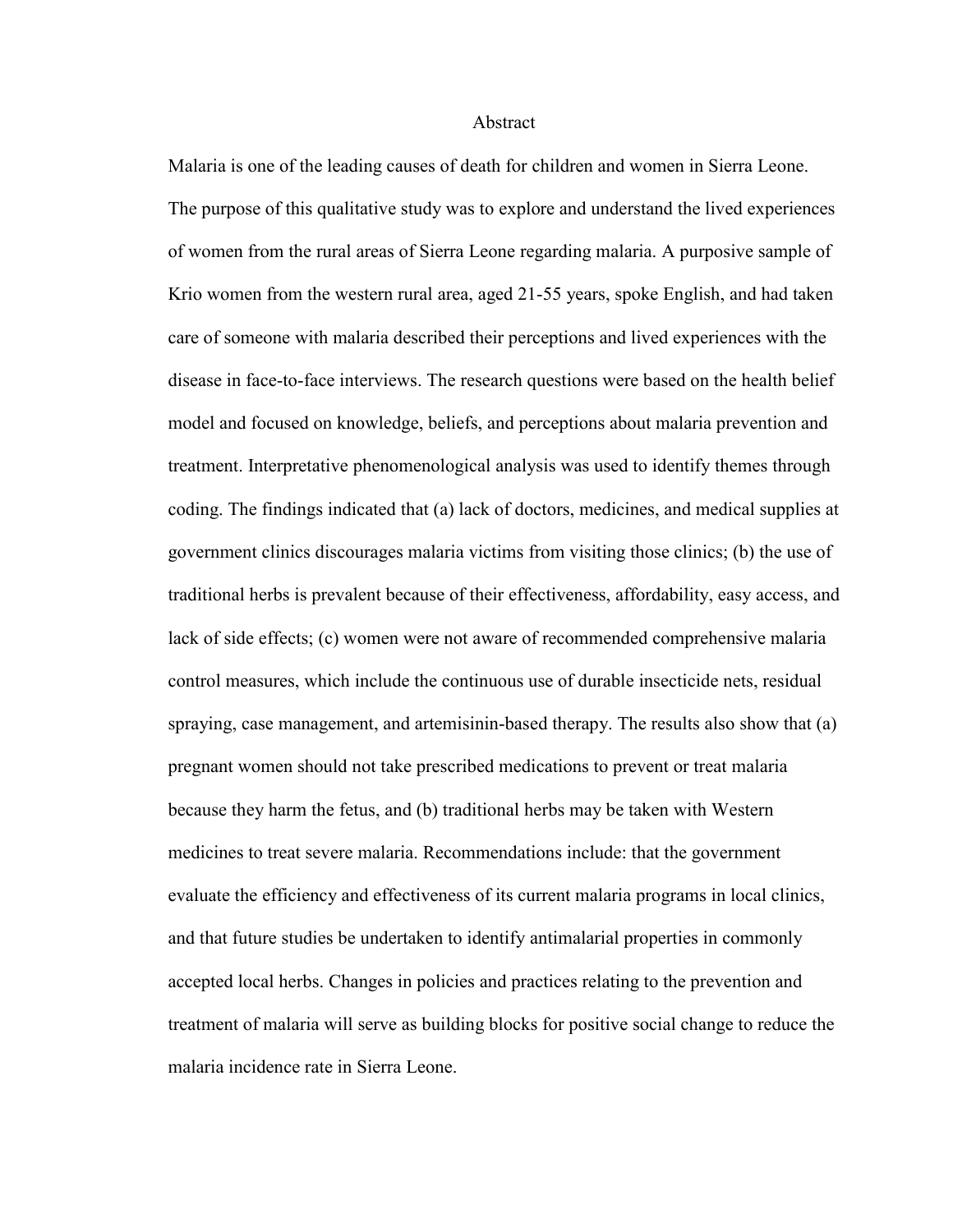# Women's Perceptions of Malaria in the Western Rural Areas of Sierra Leone

by

Marcella Davies

MSN, University of Phoenix, 2011 MBA-HC, University of Phoenix, 2011 BSN, Old Dominion University, 2004

Dissertation Submitted in Partial Fulfillment

of the Requirements for the Degree of

Doctor of Philosophy

Public Health

Walden University

August 2018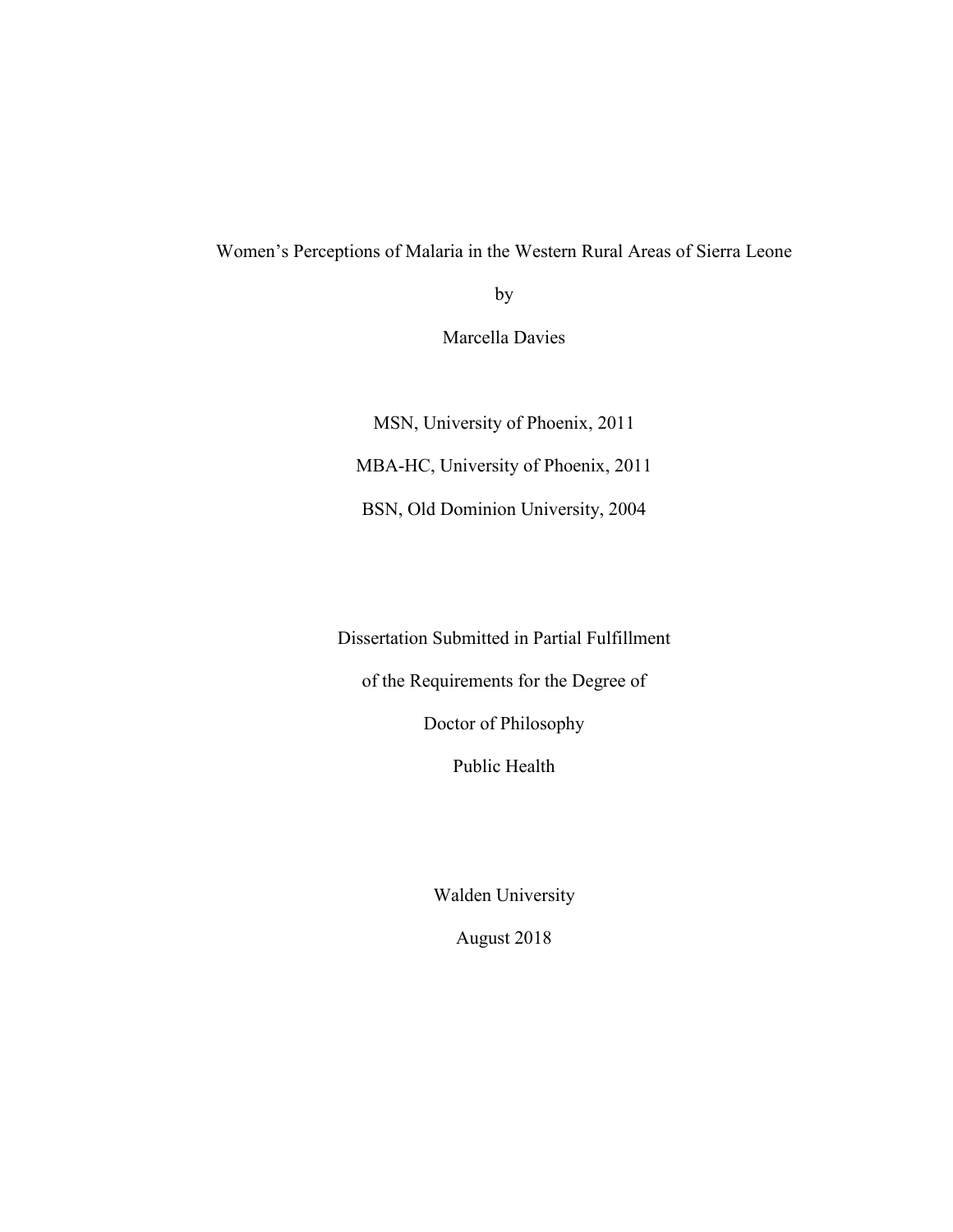# Dedication

This dissertation is dedicated to my deceased parents, Edward and Annette Davies, who instilled the value of education in me and laid the foundation for my educational growth. To my children, Olabisi and Babatunde, who tirelessly supported and encouraged me by upholding my educational pillars, I dedicate this dissertation to you. To the women of Sierra Leone, this dissertation is equally dedicated to you as we journey together in the fight to eradicate malaria in Sierra Leone.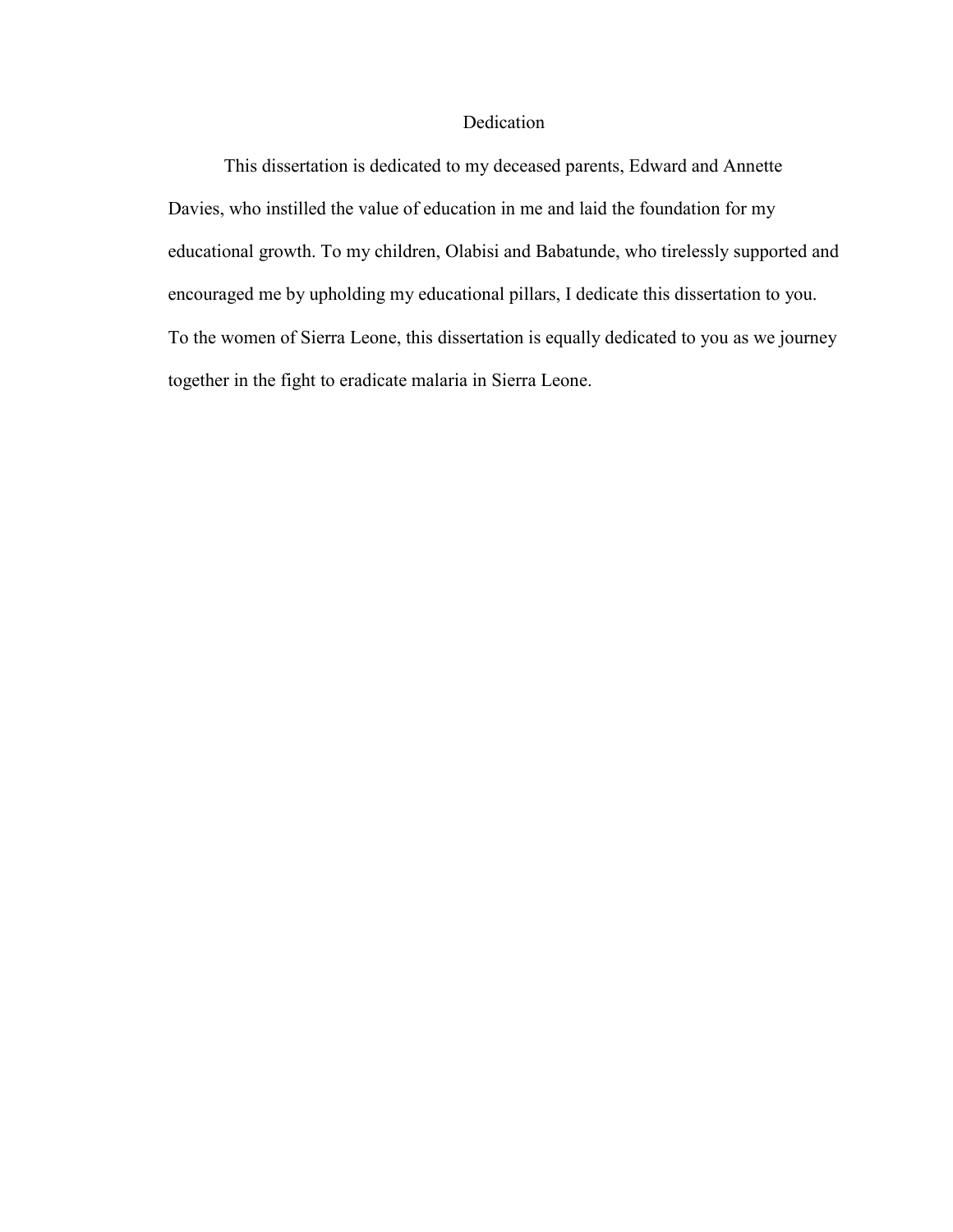#### Acknowledgments

God is my refuge and strength. Like all my other educational journeys, my two beloved children, Olabisi and Babatunde, were on board with me. They always checked on me to ensure that I was still on board, providing prayers and words of encouragement. After every curve or road bump, they would check if I was still on board and reassured me of my unwavering strength. Other important people during this journey included my committee chair, Dr. Jeanne Connors; committee member, Dr. Michael Schwab; and URR member, Dr. Sriya Krishnamoorthy. These scholarly writers motivated and guided me through their recommendations so that I could become part of the elite club of philosophers. Special appreciation goes to the professors of the Walden University Health Science Department, who molded me over the years and helped to shape my research work. Also, I cannot forget the Walden writing and research centers for their active participation through this process to ensure that this research met all the standards set aside for Walden PhD graduates. A big thanks to Walden University for encouraging your students to become agents for social change.

To my deceased parents, Edward and Annette Davies, I am grateful for the values you imposed on me, reminding me that the sky is the limit and that I oversee my destination. To my siblings, who live in three different continents, thank you for your continued support, motivation, and encouragement during my entire educational journey. I am forever grateful to everyone, including my committee of friends who contributed to my success through prayers, thoughts, and deeds. The support of family and friends both near and far was invaluable, making this dissertation process a success. To God give the glory because, without His Grace, none of this would be possible.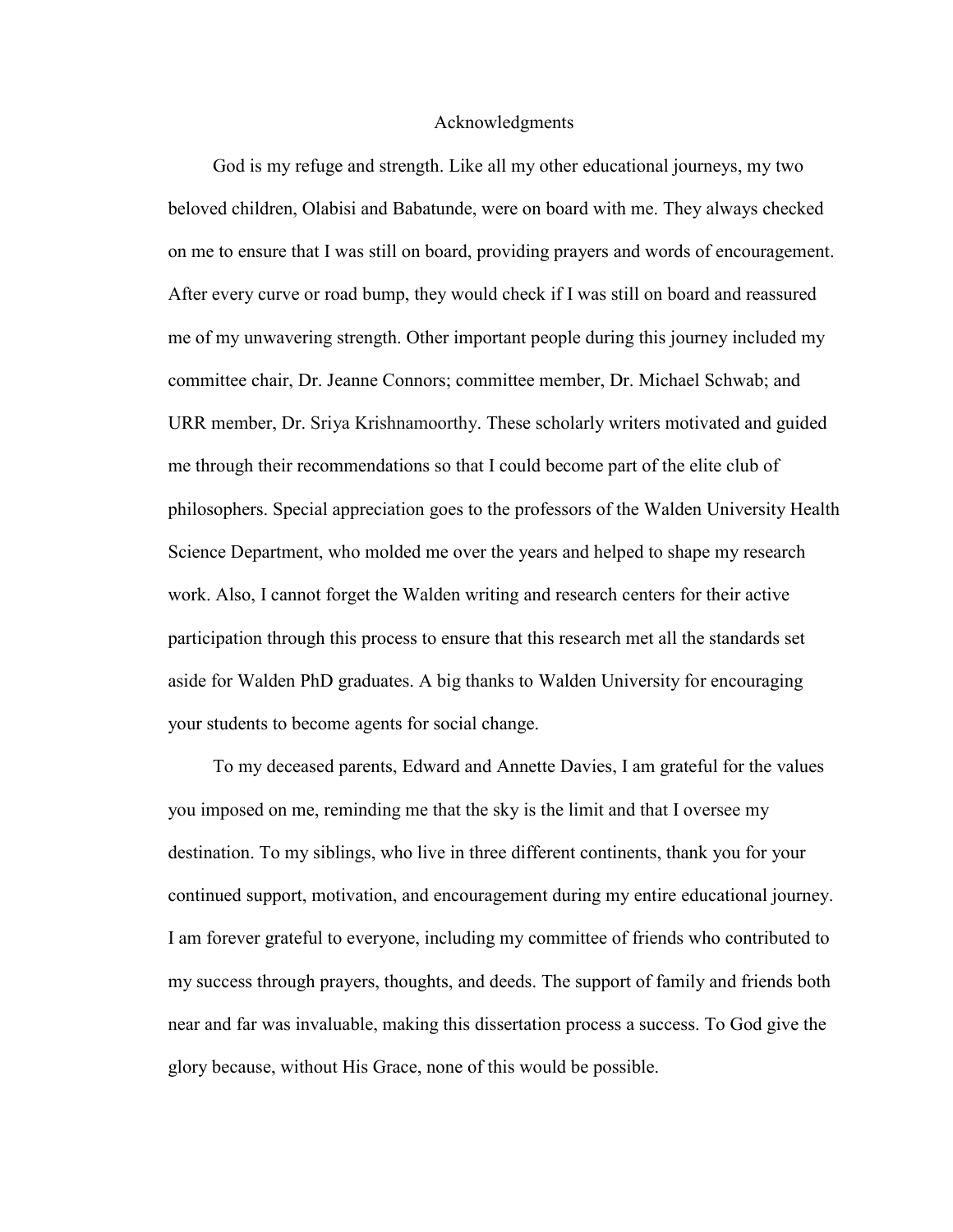# Table of Contents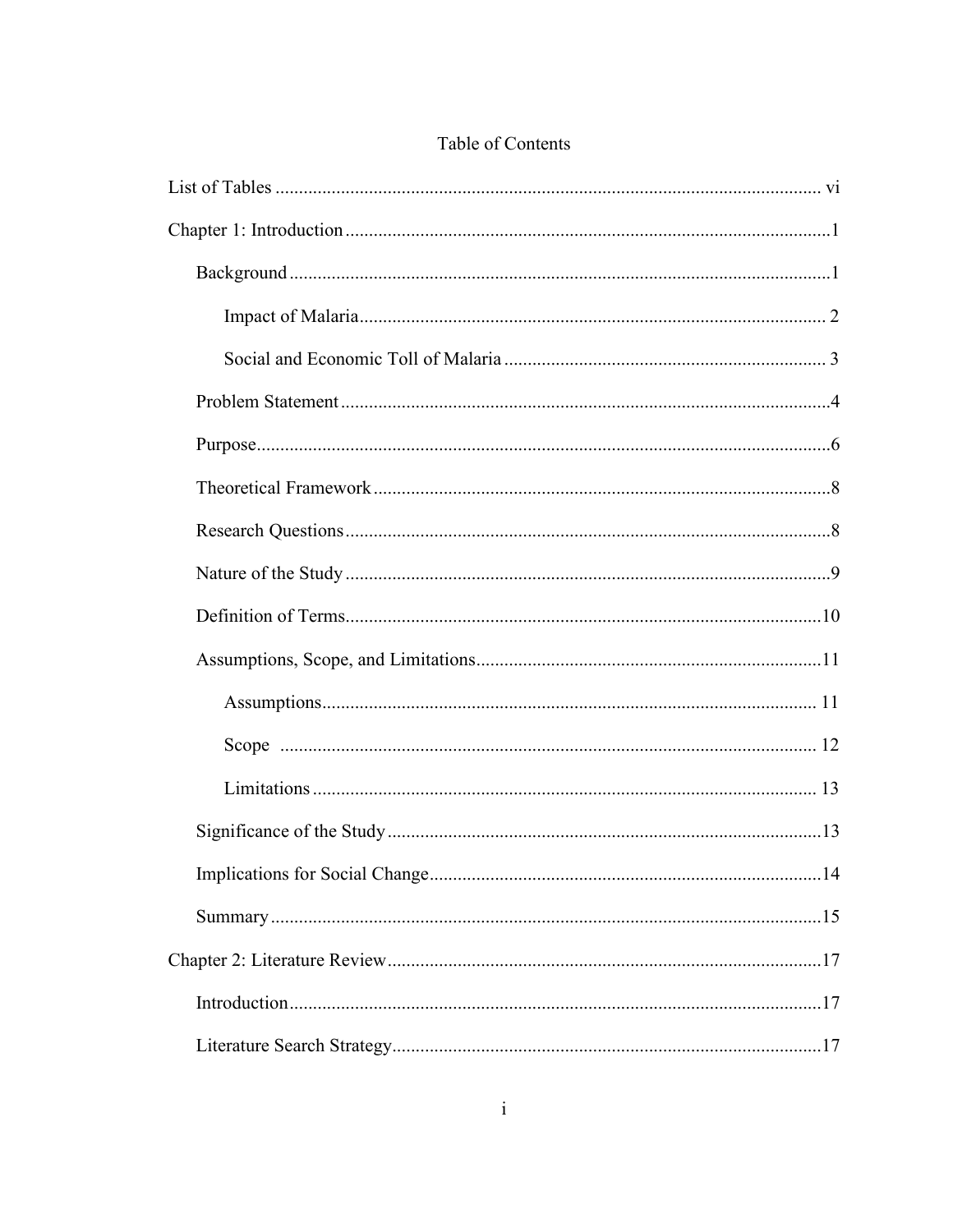| Knowledge, Attitudes, and Practices Related to Malaria Prevention  35 |  |
|-----------------------------------------------------------------------|--|
|                                                                       |  |
|                                                                       |  |
|                                                                       |  |
|                                                                       |  |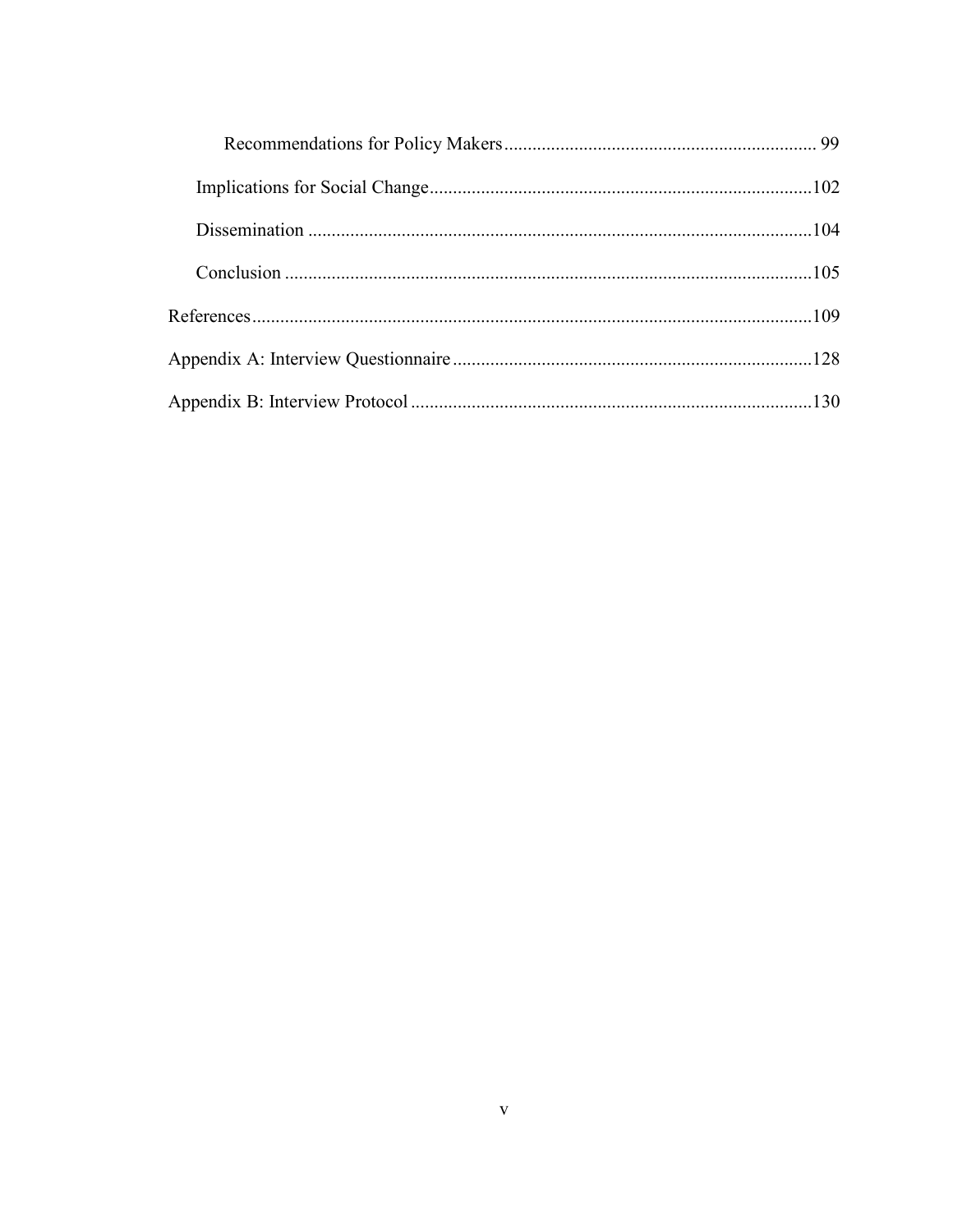# List of Tables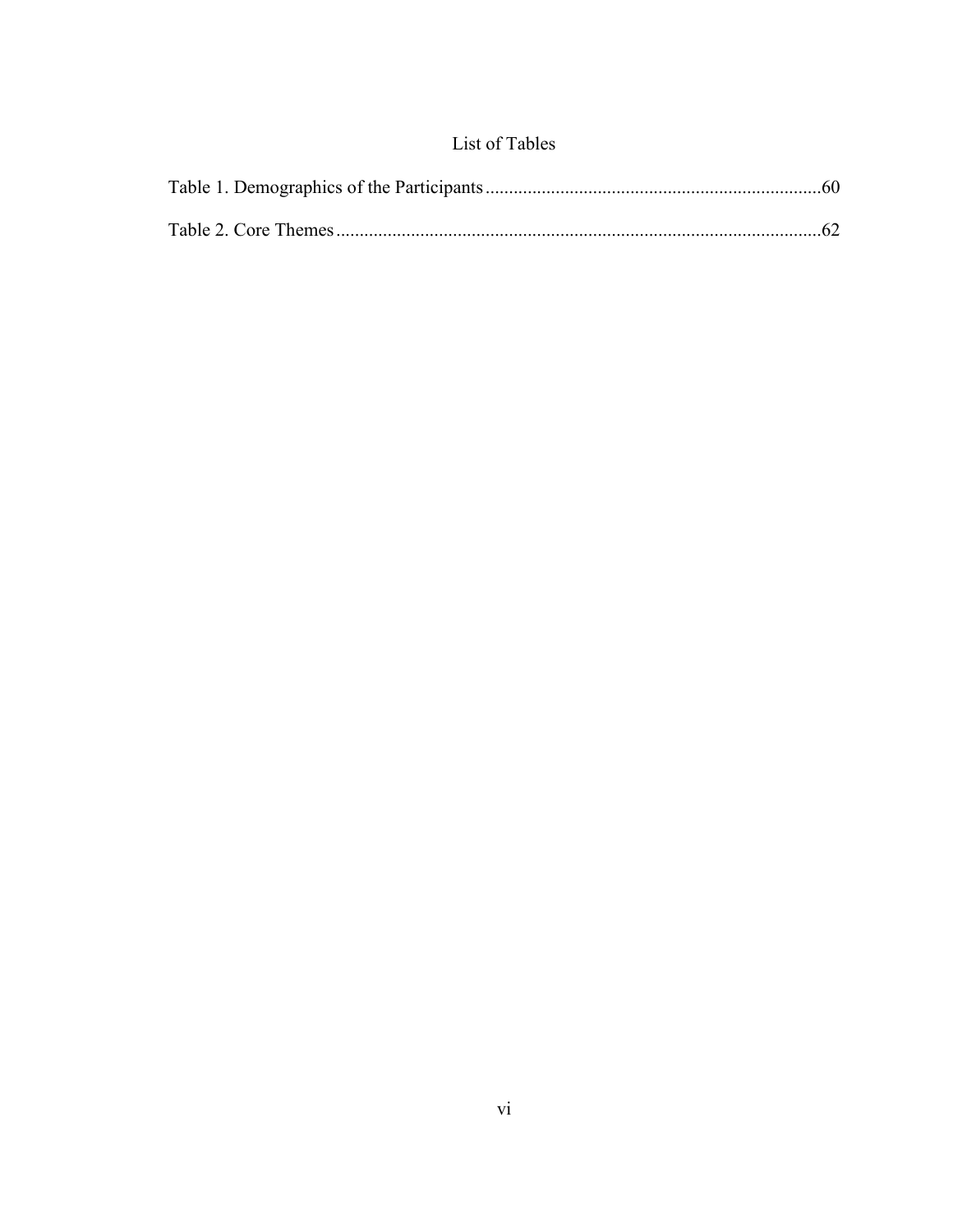#### Chapter 1: Introduction

#### **Background**

Malaria is a curable and preventable disease caused by the *Anopheles* mosquito. The spread of malaria is caused when a mosquito infected with plasmodium bites an individual. There are five species of plasmodium causing human malaria: *P. vivax* (the most widespread), *P. falciparum* (found mainly in tropical and subtropical regions near the equator), *P. malariae*, *P, knowlesi*, and *P. ovale*. A bite from an infected female *Anopheles* mosquito may have an incubation period lasting from 7 to 30 days, depending on the immune system of the individual (Centers for Disease Control and Prevention [CDC], 2007). Shorter incubation periods are experienced with *P. falciparum*, and longer periods are experienced with *P. malariae* (CDC, 2007). *P. falciparum* produces the most severe symptoms. Infection with malaria parasites may result in a variety of symptoms, ranging from mild symptoms to severe disease and even death (CDC, 2007). For uncomplicated malaria, symptoms include fever, chills, sweats, headaches, nausea and vomiting, body aches, and general malaise. Severe malaria is complicated by organ failures and other abnormalities, which can be manifested in cerebral malaria, coma, severe anemia, hemoglobinuria, acute respiratory distress syndrome (ARDS), low blood pressure, acute kidney failure, and other metabolic complications (CDC, 2004). Furthermore, while the symptoms of uncomplicated malaria are recognizable, the complications of severe malaria are often unrecognized and can lead to organ failure and death (Strode et al., 2014). Supported by evidence-based research, the use of insecticidetreated nets (ITNs) has been promoted by public health officials as a significant approach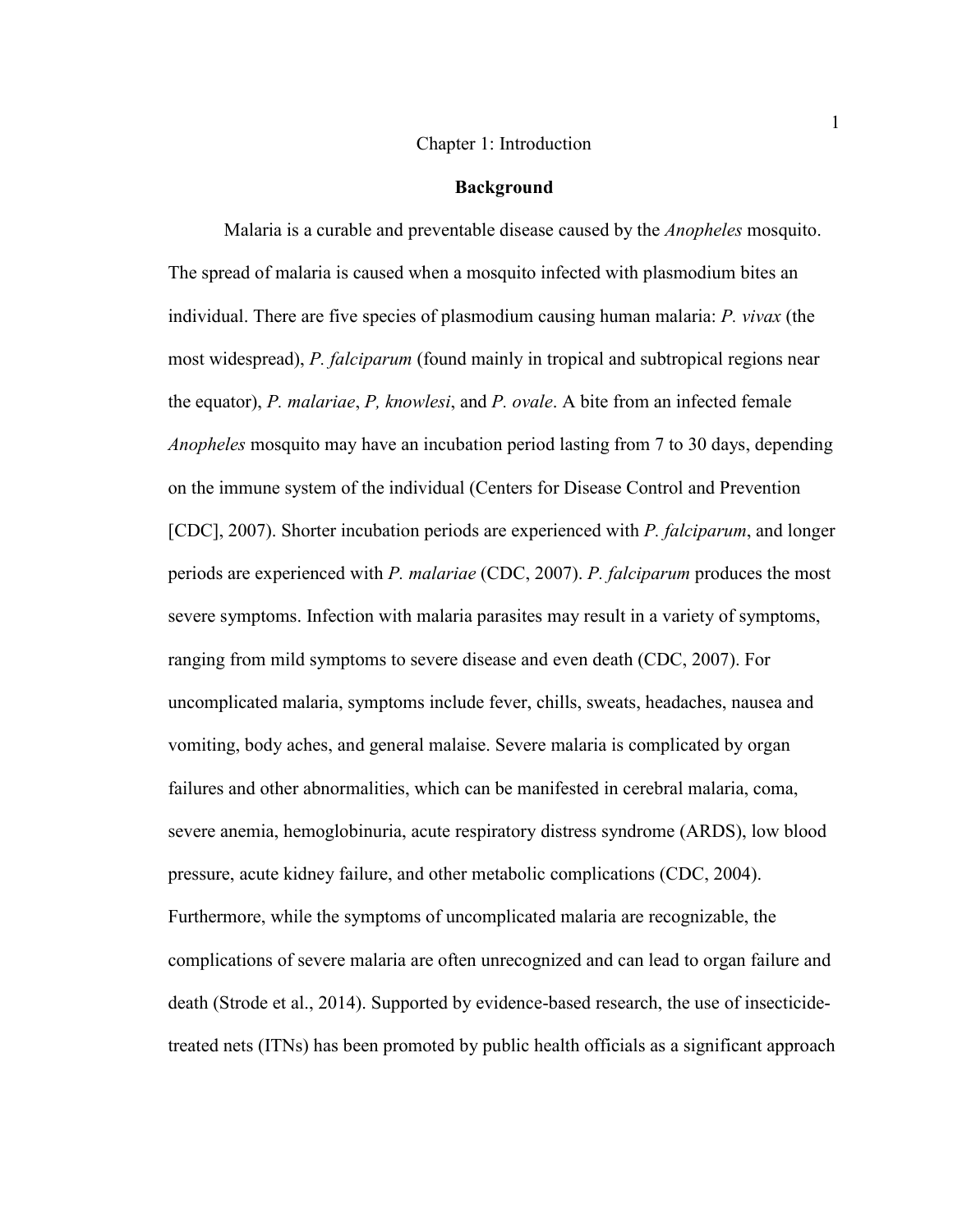to reduce the incidence of malaria (Loll et al., 2014). However, sluggish progress in the reduction of malaria cases and malaria complications in many African countries poses a challenge for public health officials (Arori, 2011) Implementation of preventive measures is a critical factor to reduce malaria incidence in Africa.

## **Impact of Malaria**

Malaria is a long-standing health problem with high morbidity and mortality rates in many sub-Saharan African (SSA) countries. Per the World Health Organization (WHO, 2013) and the CDC (2015), 3.2 billion people live in areas at risk of malaria transmission in 106 countries and territories. Malaria is highly prevalent in poor tropical areas of the world, making it a leading cause of illness and death (Nsimba & Kayombo, 2008). The most vulnerable are young children with low immunity to the disease and pregnant women whose immunity has been compromised by their pregnancy. In 2013, an estimated 90% of all malaria deaths occurred in Africa, of which 430,000 deaths were in children under the age of 5 years (Nilsson, Childs, Buckee, & Marti, 2015). As a major disease in poor developing countries, it was the fourth highest cause of death in SSA, killing a child every 2 minutes (Goldberg, 2012). Today, Africa carries the largest burden of malaria and continues to face challenges in controlling the disease despite efforts from major international organizations. The impact of malaria on health care systems in many malaria-endemic regions is evidenced in a high rate of outpatient-clinic visits for malaria (De Castro & Fisher, 2012). Additionally, almost 50% of all hospital admissions and inpatient deaths are malaria-related cases because of late presentation and unavailability of effective drugs and health care providers (De Castro & Fisher, 2012). Amongst the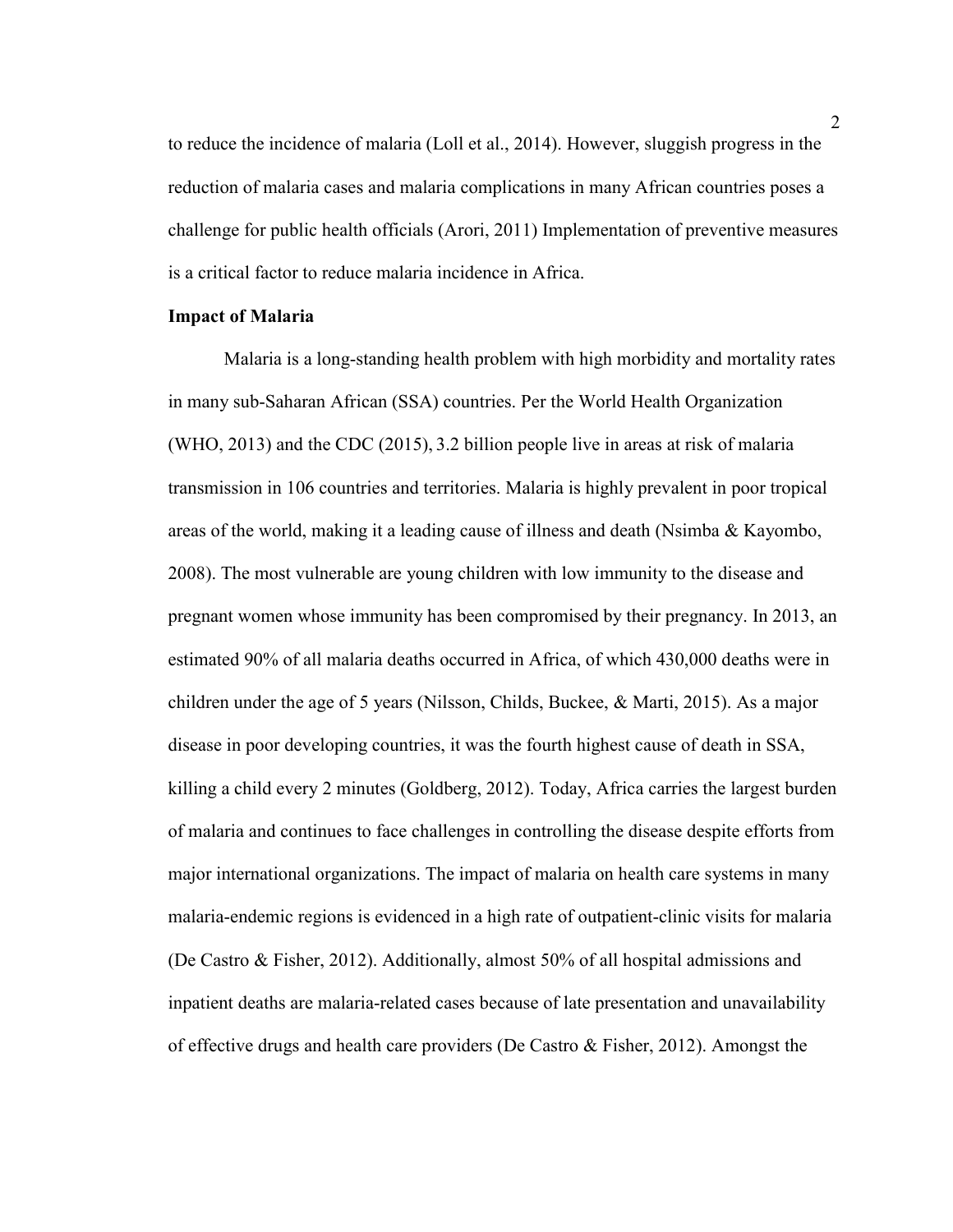poor, the impact of malaria is significant because they are unable to afford preventive measures or appropriate treatments for the disease and may lack access to treatment facilities (Ricci, 2013). Considered as a cause and a consequence of poverty, malaria prevalence remains high in many SSA countries, with people living in a cycle of poverty and poor health (Loll et al., 2014).

#### **Social and Economic Toll of Malaria**

The economic effects of malaria are noted in current literature. The disease is a cause of poverty with direct costs involving a combination of private and public expenditures, as well as indirect costs through lost productivity constraining economic development (Ricci, 2013; Sonko et al., 2014). Today, malaria risks remain geographically specific, with endemic rates confined to poor tropical and subtropical regions where economic growth has been dismal (CDC, 2015; WHO, 2013). The economic toll of malaria is high on health care systems and individual households, impeding economic development in countries with malaria endemic rates. Government costs include loss of income resulting from lost days of work, lost opportunities for economic ventures and international trade and tourism, costs of public health interventions, costs to purchase drugs and supplies, and costs to staff health care facilities (Andrews, Lynch, Eckert, & Gutman, 2015). Costs to families and individuals include those associated with preventive measures such as ITNs, medications, treatments, lost days of work, lost days of school, transportation to clinics, and funeral expenses (Andrews et al., 2015; Nsimba & Kayombo, 2008). The WHO estimated the direct cost of malaria for countries with endemic malaria rates to be approximately US\$12 billion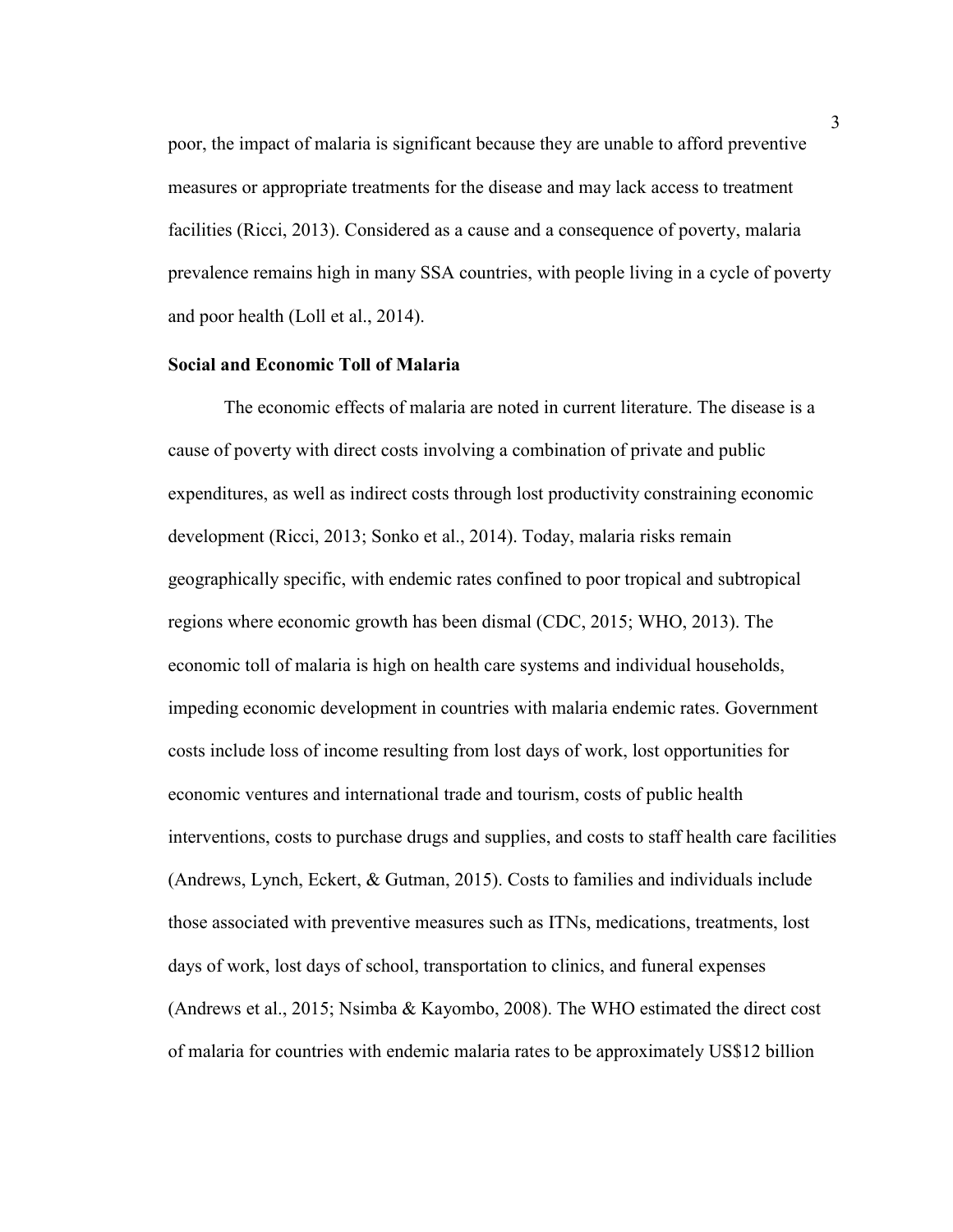annually, noting that malaria reduced the growth of their gross domestic product (GDP) by 1.3% per year (WHO, 2015). Current literature (Ricci, 2013) clearly suggests that malaria has tremendous economic effects on countries with intense transmission, causing a drag on economic growth. Ricci (2013) expanded the economic burden of malaria in Africa to encompass the loss of human resources due to premature childhood deaths, interruptions in schooling, and neurological and other long-term health damage from severe malaria. The presence of malaria in African continues hampers national prosperity because of social and economic conditions (Andrews et al., 2015). Furthermore, the microeconomic effects of other household members caring for malaria victims remain uncertain (Ricci, 2013). Evidence shows that illness from malaria prevents household members from completing their normal productive duties while caring for the sick, resulting in decreased household productivity and loss of income productivity (Russel, 2014).

## **Problem Statement**

Malaria is a significant health problem in many SSA countries despite initiatives that have been put in place to address the problem within this region (WHO, 2013). Records from the CDC and the WHO indicate that 90% of malaria fatalities take place in SSA (CDC, 2015; WHO, 2013). In 2012, malaria caused an estimated 207 million clinical episodes and 627,000 deaths (CDC, 2015; WHO, 2013), with an estimated 91% of malaria-related deaths occurring in the African region (CDC, 2015). In 2010, malaria was ranked as the fourth leading cause of death in children in developing countries (Black et al., 2010). Among adults, malaria is the second-leading cause of death from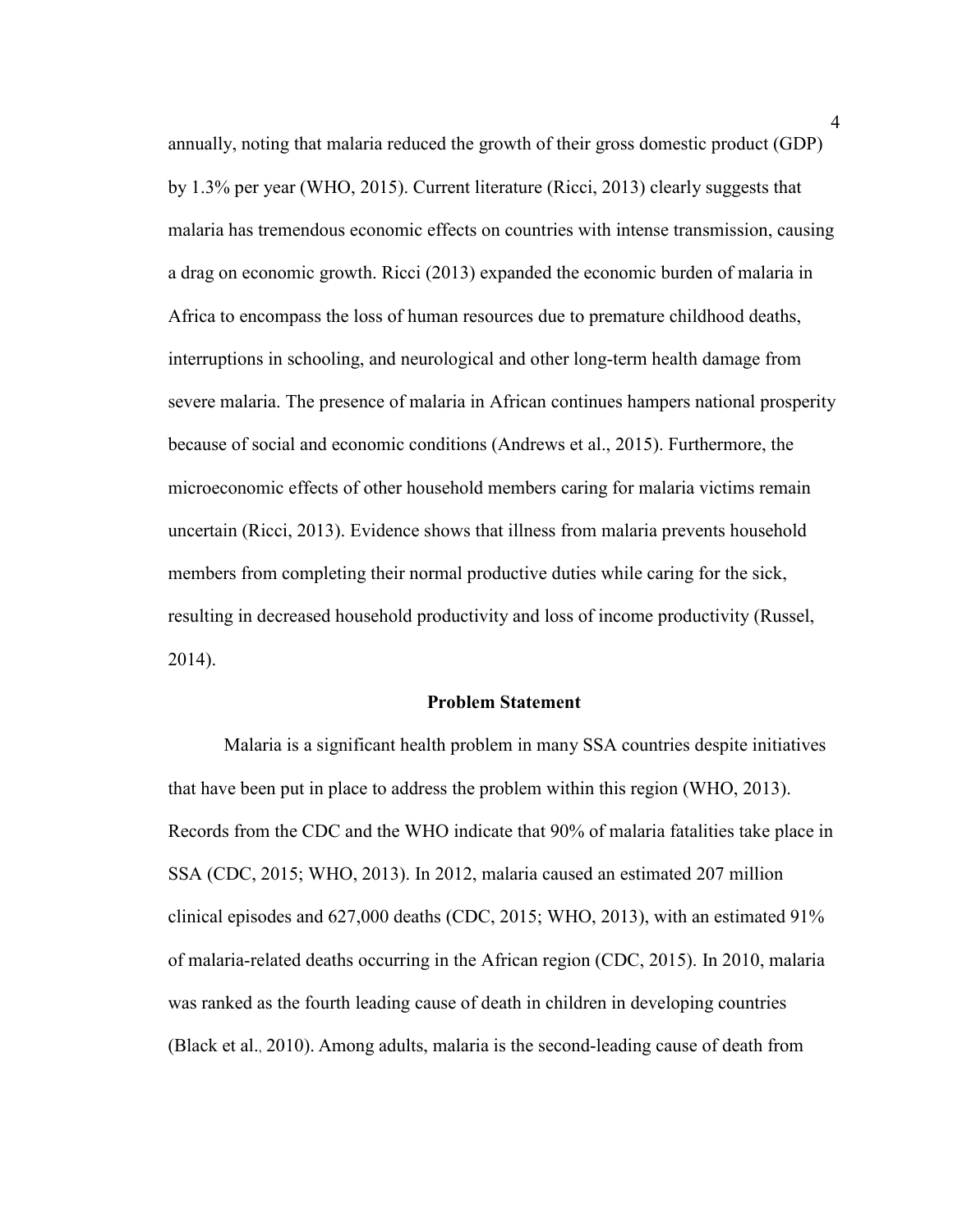infectious diseases after HIV/AIDS (Black et al., 2010). In 2010, the world experienced a high prevalence of malaria, with the disease resulting in approximately 216 million cases and causing 655,000 deaths (Andrew et al., 2015). Factors such as increased exposure to the disease, increased resistance to antimalaria drugs, stagnation with interventions, insufficient health services, and the climate of the continent contribute to the magnitude of the disease's presence in Africa (Ricci, 2013). Moreover, about 50 million women living in malaria-endemic countries in SSA become pregnant with malaria, which poses many health risks for the mother and the baby (Andrews et al.,2015; Muty & Arora, 2007; Silal et al., 2012). Malaria-infected pregnant women in high transmission areas can experience miscarriage during the initial stages of pregnancies; infection may also result in the delivery of a low birth weight infant or maternal death (Silal et al., 2012).

In many SSA countries, the challenges of malaria control are compounded by social and environmental conditions of poverty, disadvantaged communities, and weak health systems (Andrews et al., 2015; Mwanje & Comm, 2013; Silal et al., 2012). With globalization, migrations of people, wars, importation and exportation of disease, and climate and environmental changes, the scale of the malaria problem is rising in SSA countries (Singh, Musa, Singh, & Ebere, 2014; Williams, Martina, Cumming, & Hall, 2009). In postwar Sierra Leone, the inadequate capacity for malaria control is compounded by weak health systems and displacements of people, creating an obstacle to effective malaria control (Andrews et al., 2015). Public health research can contribute to the development of health policies on disease prevention and a decline in morbidity and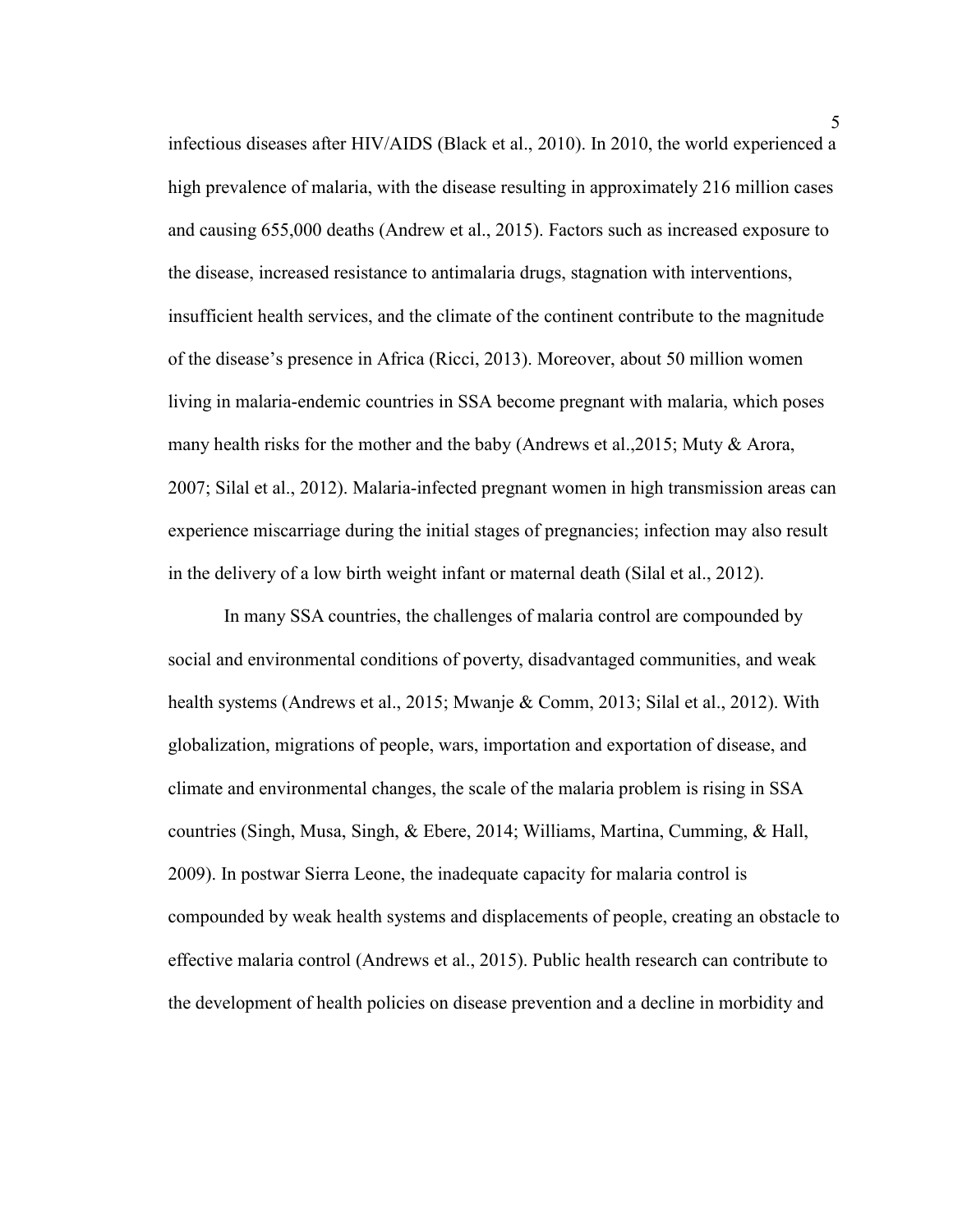mortality rates (Soriano, 2013). It is important to reduce morbidity and mortality rates for malaria in rural regions in Africa to improve health outcomes.

Although there have been many prevalence studies of malaria morbidity and mortality rates in Africa (Houngbedji et al., 2015), little research has been conducted on the perceptions of women who live in malaria-endemic communities, concerning their knowledge of the disease, their perception of treatments, and prevention. From a quantitative cross-sectional study, Hougbedji et al. (2015) noted 214 million cases of malaria worldwide in 2015, reporting 438,000 deaths and a child dying every 2 minutes from malaria in SSA. It was also reported that Ethiopia accounted for 90% of malaria infections from *Plasmodium falciparum* in 2013 (Nsimba & Kayombo, 2016). The magnitude of this threatening infectious disease is most apparent in Africa, where eradication of the problem is compounded by social, environmental, and political factors (Thiam et al., 2013; WHO, 2016). Efforts to fill in the gap in the literature about women's perceptions of the disease are necessary to enhance the body of knowledge on this phenomenon. Information from research can be used to promote awareness and enhance initiatives that will improve population health outcomes and promote social change.

#### **Purpose**

The purpose of this study was to explore and describe the lived experiences of women with malaria and the factors that influence their decisions on malaria prevention and treatment measures. Given the current makeup of rural Sierra Leone, any knowledge about the perceptions of women from postwar rural areas of Sierra Leone will contribute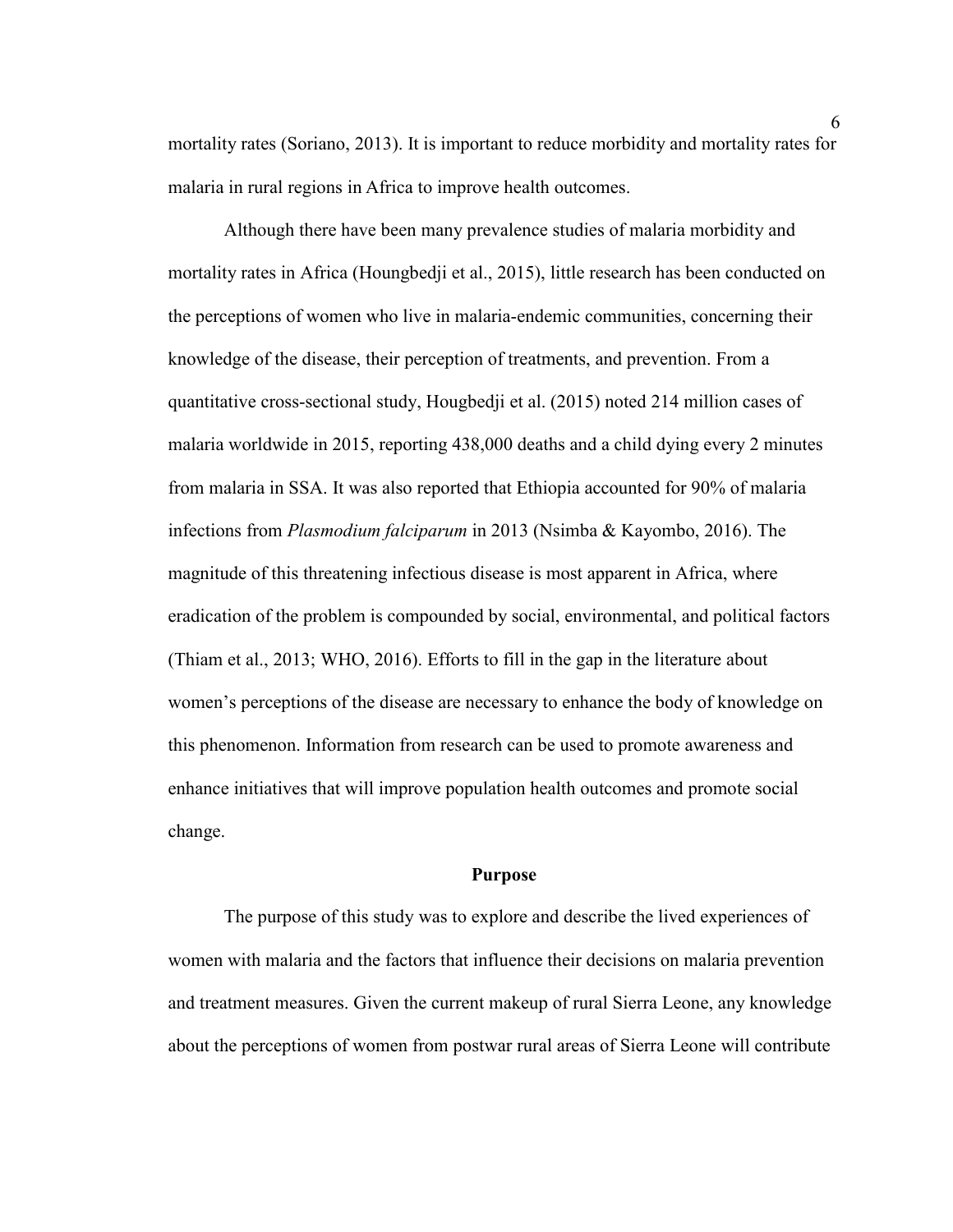to the body of knowledge to guide the allocation and implementation of health programs and policies to effect social change. To support changes in health behaviors, it is necessary to understand the culture, beliefs, and norms that guide health behavior. According to Sachs and Malaney (2012), if actions are to be effective in the prevention of diseases and in the promotion of health and well-being, they must be based on an understanding of culture, tradition, beliefs, and patterns of family interaction (p. 4).

As Glanz et al. (2015) pointed out, an individual's sociocultural environment serves as a set of determinants of health behavior and health outcomes. Addressing malaria prevention, Govoetchan et al. (2014) identified environmental conditions of high humidity, tropical settings, economic capacity, and lack of education as precursors to high malaria prevalence in Africa. Likewise, Ricci (2013) suggested that malaria control strategies include massive education and awareness of disease symptoms and treatment measures, as well as indoor and outdoor spraying, ITN use, and economic capacity building. For this study, participants shared their knowledge of the disease, along with aspects of their culture, traditions, and norms that influenced their approach to the disease. Mwanje and Comm (2013) emphasized the importance of addressing women's health in Africa by targeting domains such as malaria control among pregnant women. Understanding the perceptions of malaria victims and their influence on health behavior is important to increase awareness of the problem and promote early diagnosis and treatment (Boene et al., 2014). The experiences shared by the study participants will be disseminated to public health stakeholders, who can tailor and target malaria programs to the needs of the participants.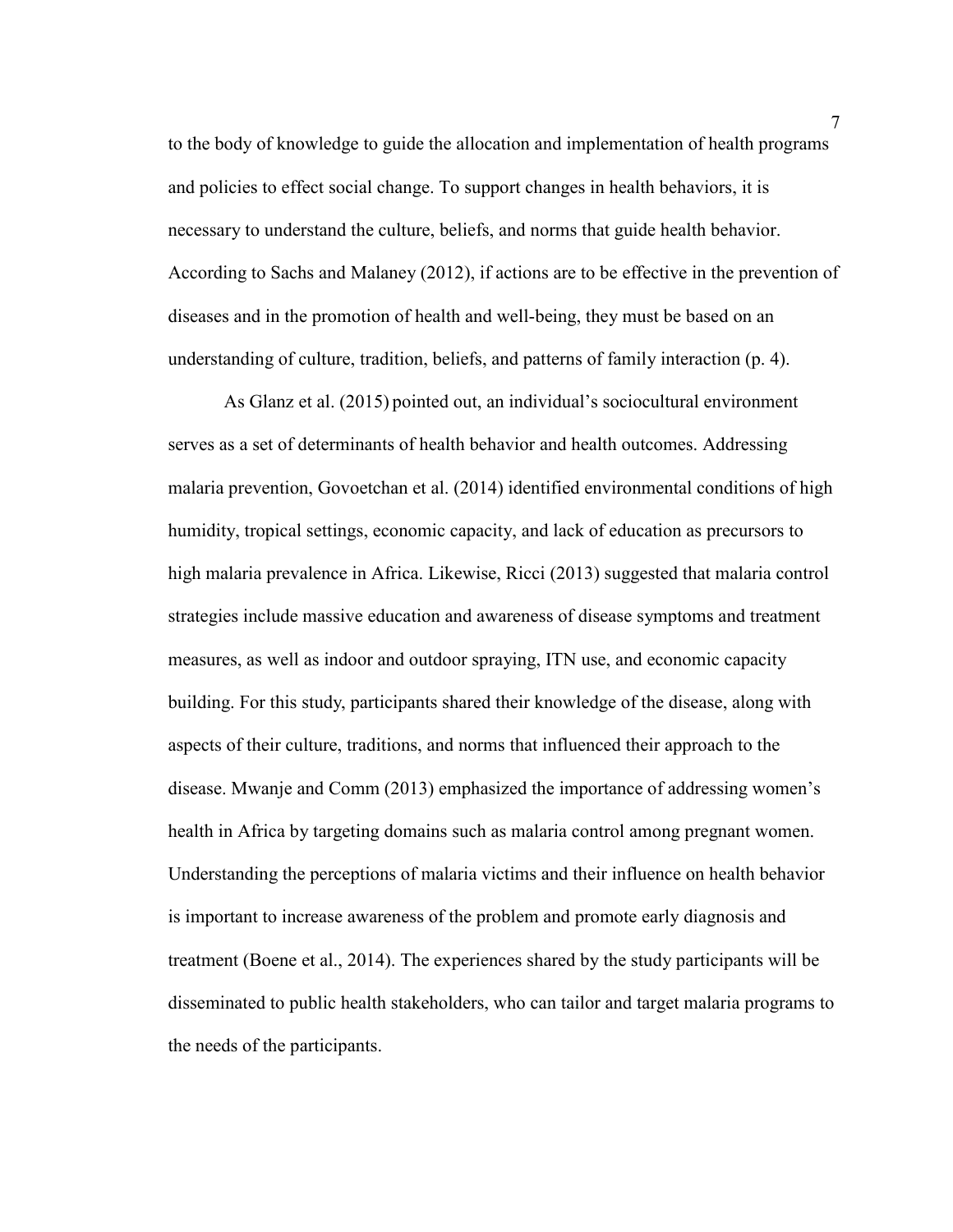#### **Theoretical Framework**

The health belief model (HBM) was applied in this qualitative study to guide the data collection and analysis process. The HBM developed by Rosenstock, Hochbaum, and Kegels in the 1950s was one of the first theories of health behavior, and it remains one of the most widely recognized theories in the field. The original authors of the theory described the constructs of perceived susceptibility, perceived severity, perceived benefits and threats, barriers, cues to action, and self-efficacy as factors that determine human behavior (Rosenstock, 1974). These constructs are subjective beliefs that guide individuals' decisions on health behavior. In other studies, Glanz et al. (2015) and Kelly (2010) highlighted how culture, traditions, and religious norms create barriers to malaria treatment. In addition to exploring behavior, individual-level theories such as the HBM focus on intrapersonal factors (those existing or occurring within the individual self or mind). Intrapersonal factors include knowledge, attitudes, beliefs, motivation, selfconcept, developmental history, past experiences, and skills. This theory is described further in Chapter 2.

#### **Research Questions**

The research questions for this study were the following:

- RQ1: What is the experience of women with malaria?
- RQ2: What do the women of the rural areas of Sierra Leone know about causes and treatments for malaria?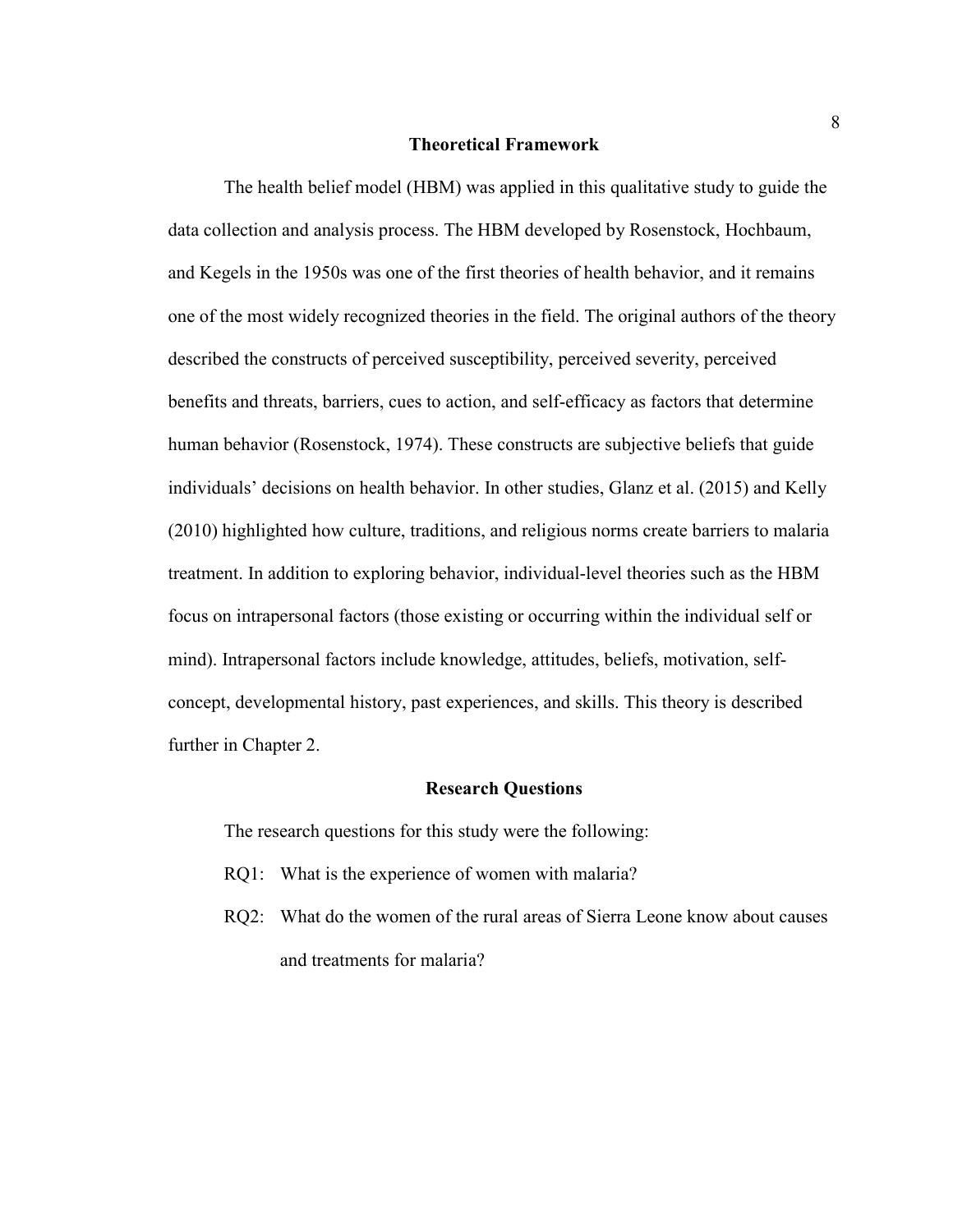RQ3: What are the perceptions of these women about the social and cultural beliefs, traditions, norms, and religious affiliations that influence the local treatment and prevention of malaria?

# **Nature of the Study**

Through this qualitative phenomenological study, women from the Western rural areas of Sierra Leone had the opportunity to describe their perceptions of malaria, its treatment, prevention measures, and their views on the disease. According to Creswell (2013), the operative word in phenomenological research is *describe*, with the researcher focusing on describing as accurately as possible the phenomenon, refraining from any pregiven framework. A purposive sampling approach was appropriate for this study. With this type of nonprobability sampling, researchers can recruit study participants, in a nonrandom manner, who represent a population based on the purpose of the study (Crosby, DiClemente, & Salazar, 2013). The participants met certain characteristics specific to the purpose of the study. For this study, participants were recruited from a small village located in the Western rural area of Sierra Leone, close to Freetown, the country's capital. Through semi structured, open-ended interviews, participants from this rural village in Sierra Leone shared their experiences, knowledge, cultural beliefs, and treatment approaches in relation to the disease. By telling stories, silent voices can share life experiences that can impact health policies and public health outcomes (Creswell, 2013). Addressing health factors of different population groups can provide information to guide public health officials to understand the impact of socioeconomic conditions on health outcomes.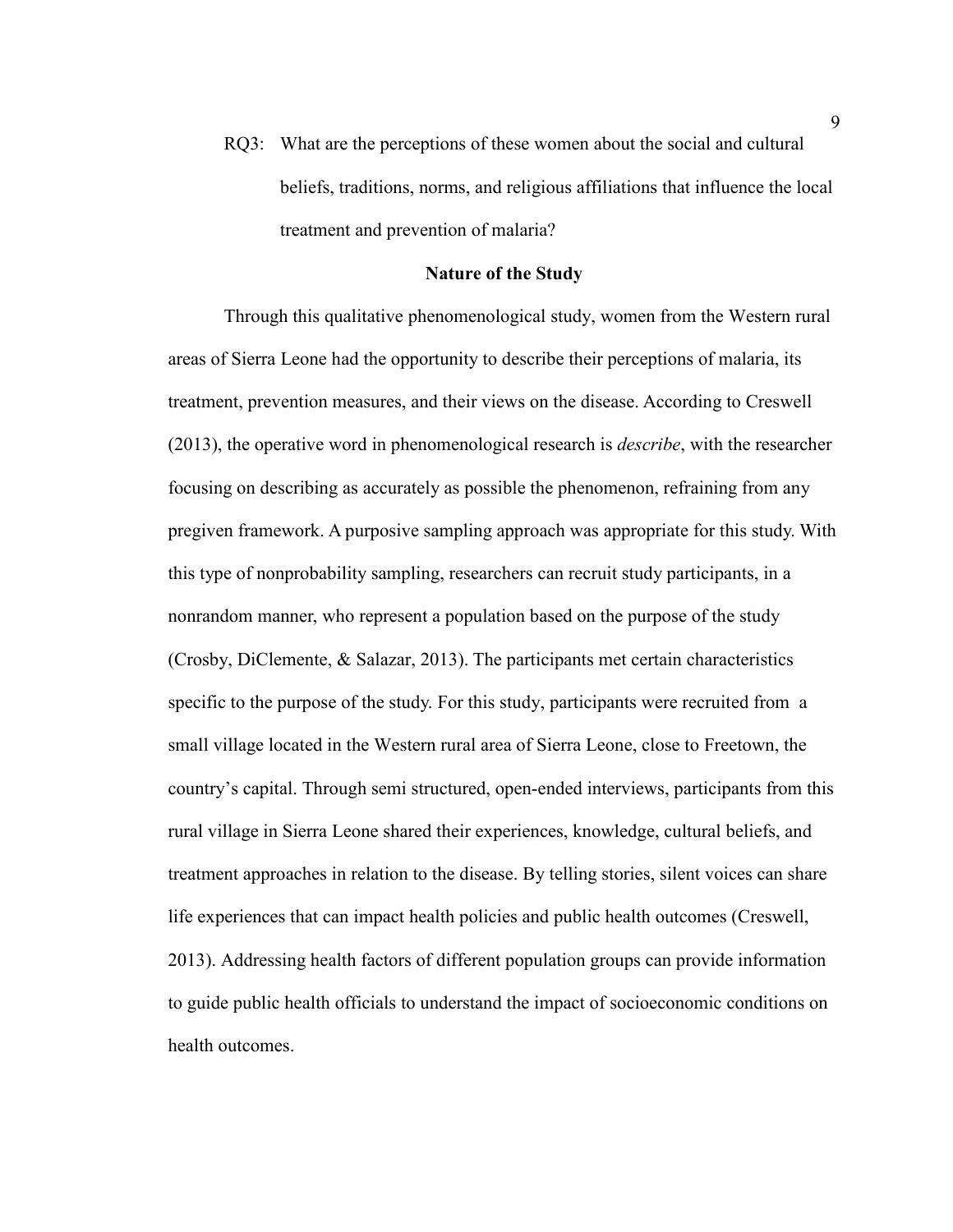Eligible participants included women who knew someone who had suffered from malaria or had taken care of malaria victims. The questionnaire consisted of 32 questions divided into five distinct categories: culture-related questions, religious questions, perceptions, knowledge-related questions, and questions about personal views of the disease. The responses were organized using NVivo 10 to categorize concepts into themes. The theory of HBM guided the findings of the study.

# **Definition of Terms**

For this qualitative inductive study, there are terms that require clarification. *Agbo:* A mixture of herbs with healing properties used to treat malaria. *Ageeree:* A type of local herb used to treat malaria.

*Anopheles mosquitoes*: The primary vector for malaria, also known as *malaria mosquitoes* (WHO, 2013).

*Acute respiratory distress syndrome (ARDS*): An inflammatory reaction in the lungs that inhibits oxygen exchange, which may occur with high parasite counts in the blood.

*Broomstone:* A type of local herb used to treat malaria.

*Hemoglobinuria*: The presence of an abnormally high amount of red blood cells in urine.

*Herbalist:* A traditional healer who specializes in malaria treatment using herbs.

*Krio:* A local language mainly spoken in the Western area of Sierra Leone. This is the original language of the Creole tribe.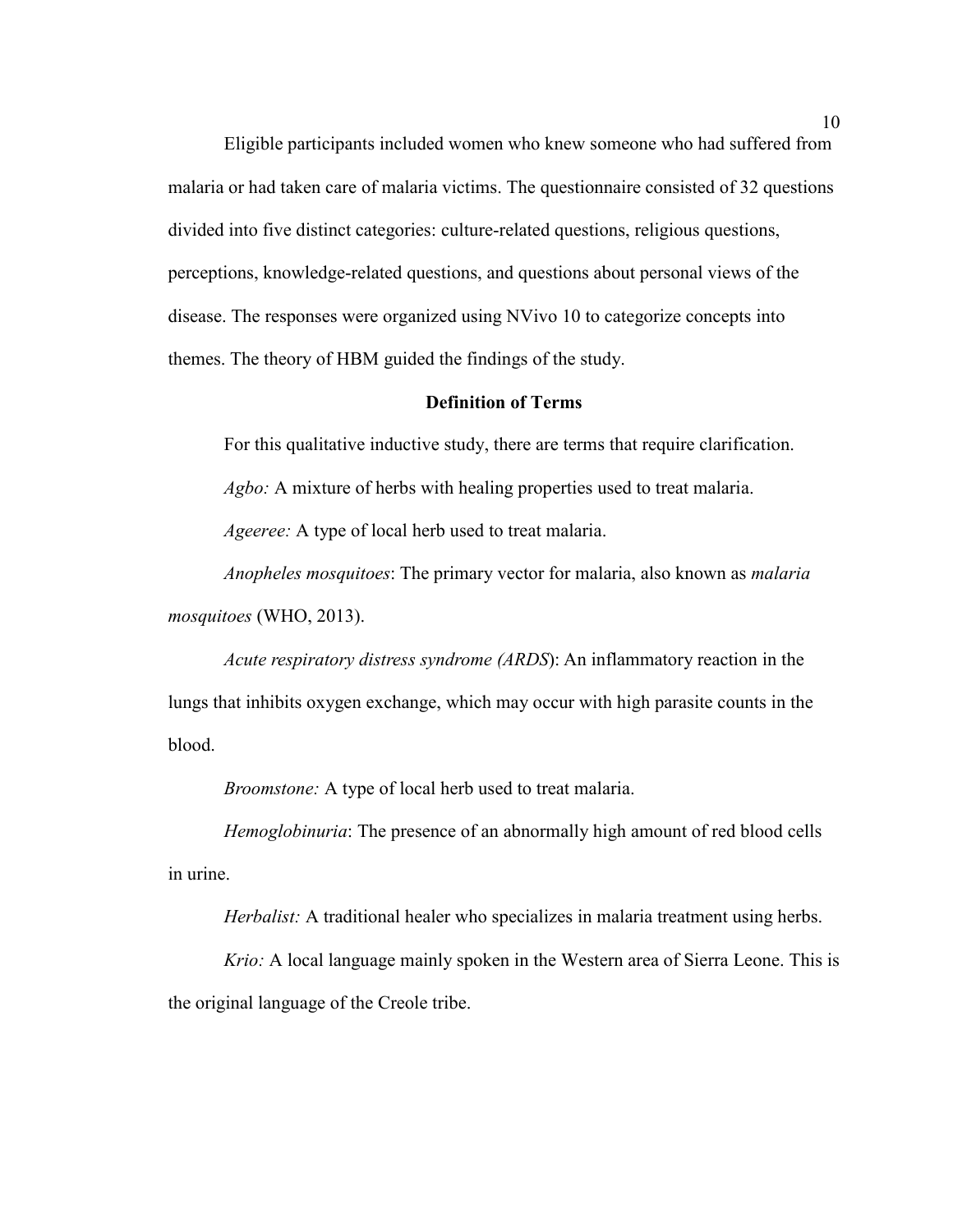*Malaria:* An infectious disease caused by a single-cell plasmodia parasite from the bite of an *Anopheles* mosquito.

*Pee:* Urinate.

*Plasmodium:* A protozoan parasite that causes malaria (WHO, 2013).

*Poverty:* For this study, *poverty* refers to lack of money with less than \$1 per day for living allowance.

*Private lessons*: Private tutoring.

*Provincial cities*: The cities outside the capital of Freetown. Sierra Leone has 14 districts, with the capital located in the western area of the country, which is considered the Western area urban district.

*Rural areas*: Geographical areas that are not within a town or city.

*Slum:* For this study, *slum* refers to an area with deteriorating living conditions.

*Sweat:* To fumigate with herbal mixtures.

*Traditional healer:* Per the WHO (2008), a *traditional healer* is a person with numerous social and cultural experiences and is recognized by the community as competent to provide health care services using herbs.

*Utilization*: For this study, *utilization* refers to accessing and using health care services.

#### **Assumptions, Scope, and Limitations**

# **Assumptions**

There were several philosophical assumptions in this phenomenological study as I explored and described the lived experiences of women on malaria. By establishing trust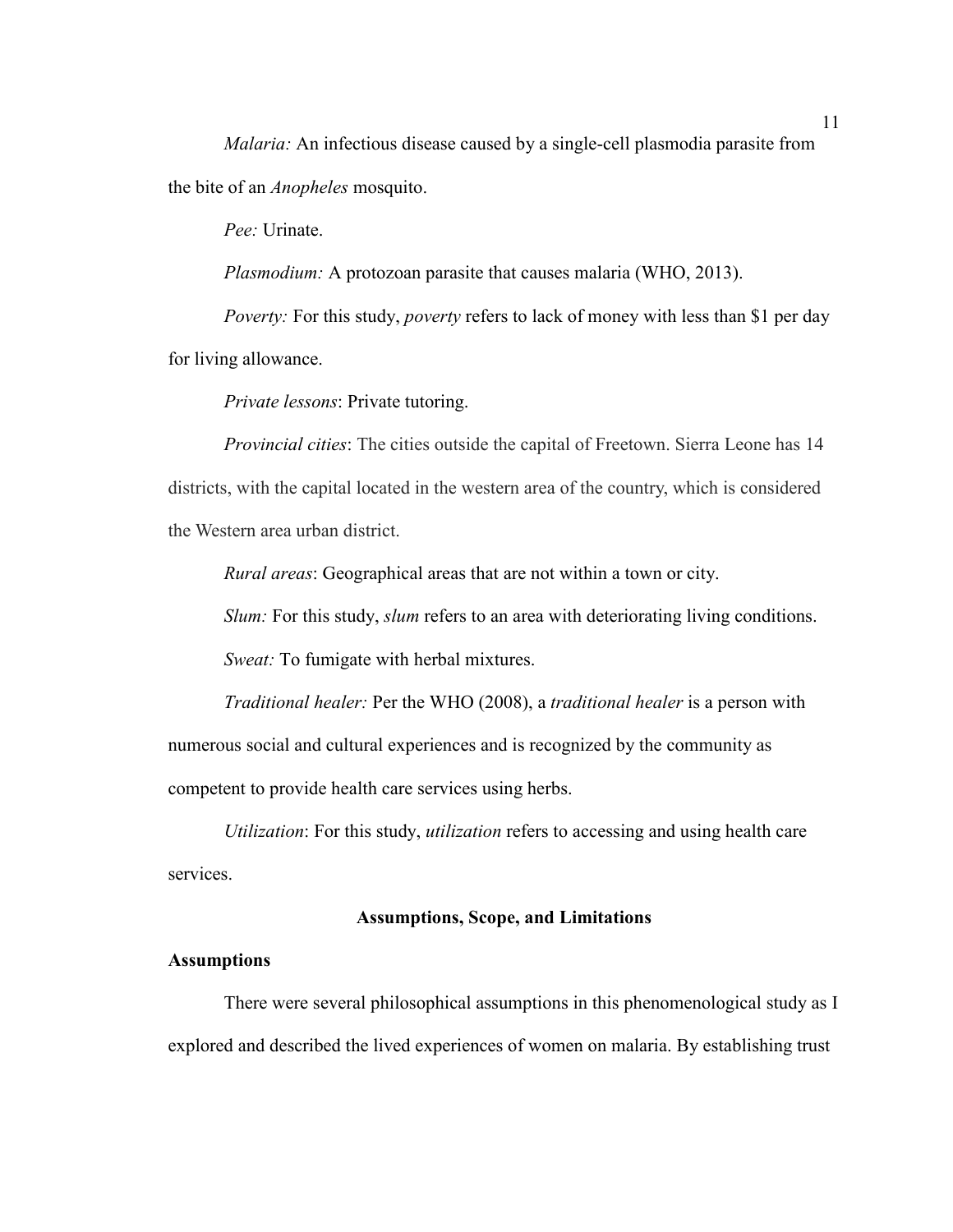with the study participants, I assumed that the participants were willing to share their perceptions and experiences about the disease. I also assumed that the women were willing to report accurately and truthfully their perceptions of malaria and their treatment approaches. From the purposive sampling approach, there was the assumption that the study participants represented the criteria identified in the recruitment flyer. There was the assumption that the research was bounded by the context and was based on an inductive form of logic. In the semi structured, open-ended interview questions, I assumed that the participants provided pertinent information to describe the phenomenon. Furthermore, I assumed that the information uncovered would generate themes to explain the phenomenon and answer the research questions. As I was part of the research instrument, it was my assumption that manipulation of the data collection and analysis process would ensure theoretical saturation.

## **Scope**

The research problem was focused on the perceptions of women on malaria as they described their traditions, beliefs, and knowledge about the disease. The scope of this study was limited to the residents of a village in the western rural area of Sierra Leone. Residents of the village represent a few tribes, with the predominant tribe being the Krio. The main sources of income are local commerce, trade from small neighborhood shops, and local farming. Tribal customs and beliefs influence health behaviors (Singh et al., 2014), and the participants were from the Krio tribe, whose members were predominant among residents in the village. The scope of the study did not include women of other tribes.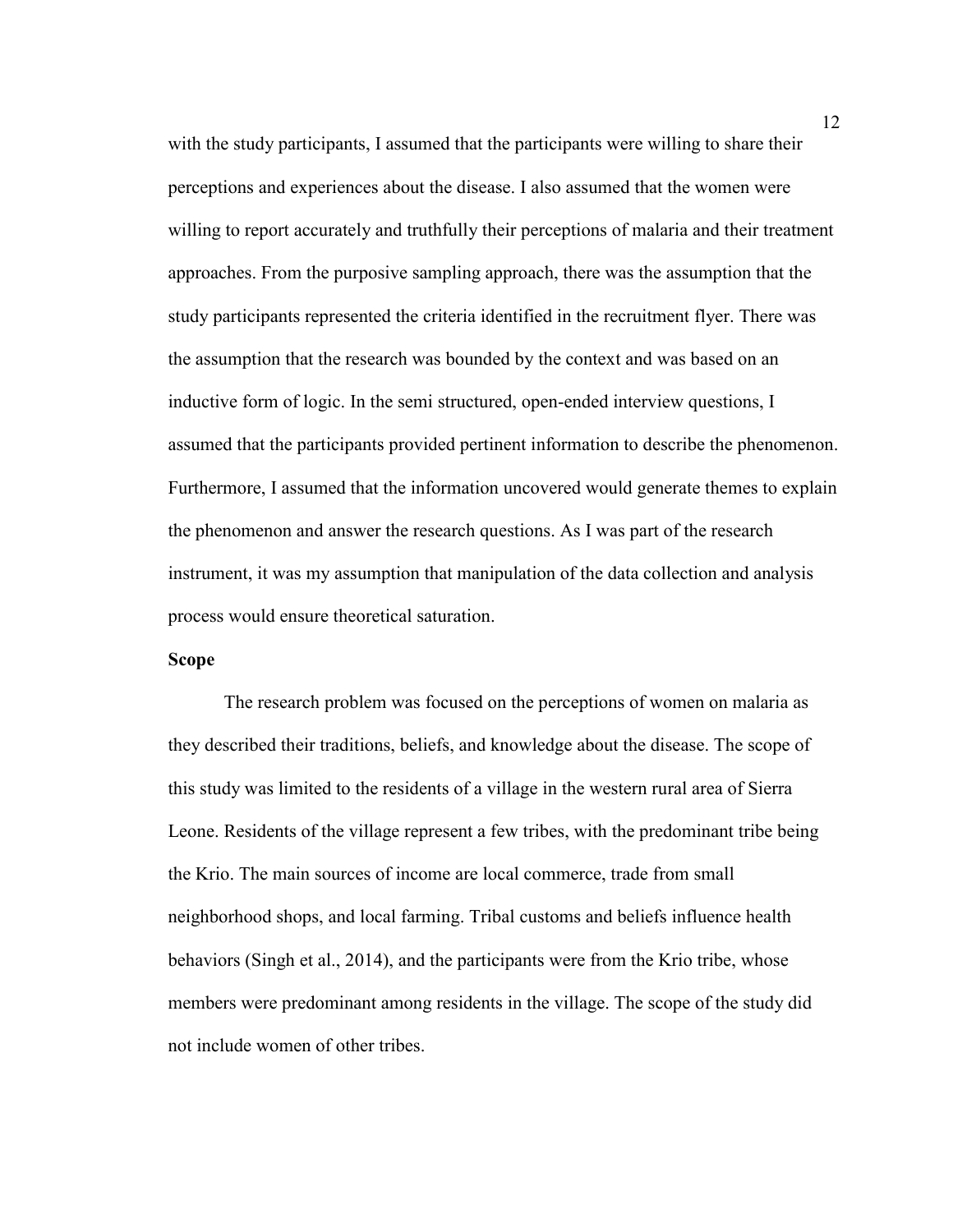## **Limitations**

The specific population of the study was a limitation. The study sample was limited to a small geographical area in Sierra Leone. An additional limitation was posed by the selection process for the participants. Participants were selected from volunteers who responded to flyers. Findings from this study may be relevant to other areas that experience high rates of malaria with similar environments and economic contexts. Information from this study is specific to malaria, making it difficult to generalize it to other diseases with similar symptoms. Additionally, asking the study participants to provide information from memory may have led to recall bias. Self-reporting of data from memory can threaten the internal validity of a study when introduced in the data collection process (Creswell, 2013). Efforts to minimize recall bias were taken by paying special attention to the wording of the interview questions to minimize or eliminate challenges posed by memory.

# **Significance of the Study**

This study is significant in filling gaps in the literature concerning perceptions and beliefs about malaria held by women, especially in rural areas of postwar Sierra Leone. This information significantly enhances the body of knowledge about the phenomenon being studied while contributing to social change. Reports from the WHO (2013) show that over 40% of the world's population live in malaria endemic regions and over 50% of the population of Sierra Leone live in rural areas. Sierra Leone is a malaria-infested country whose people are struggling to combat the challenges of rebuilding a health system to address increasing morbidity and mortality rates for infectious diseases such as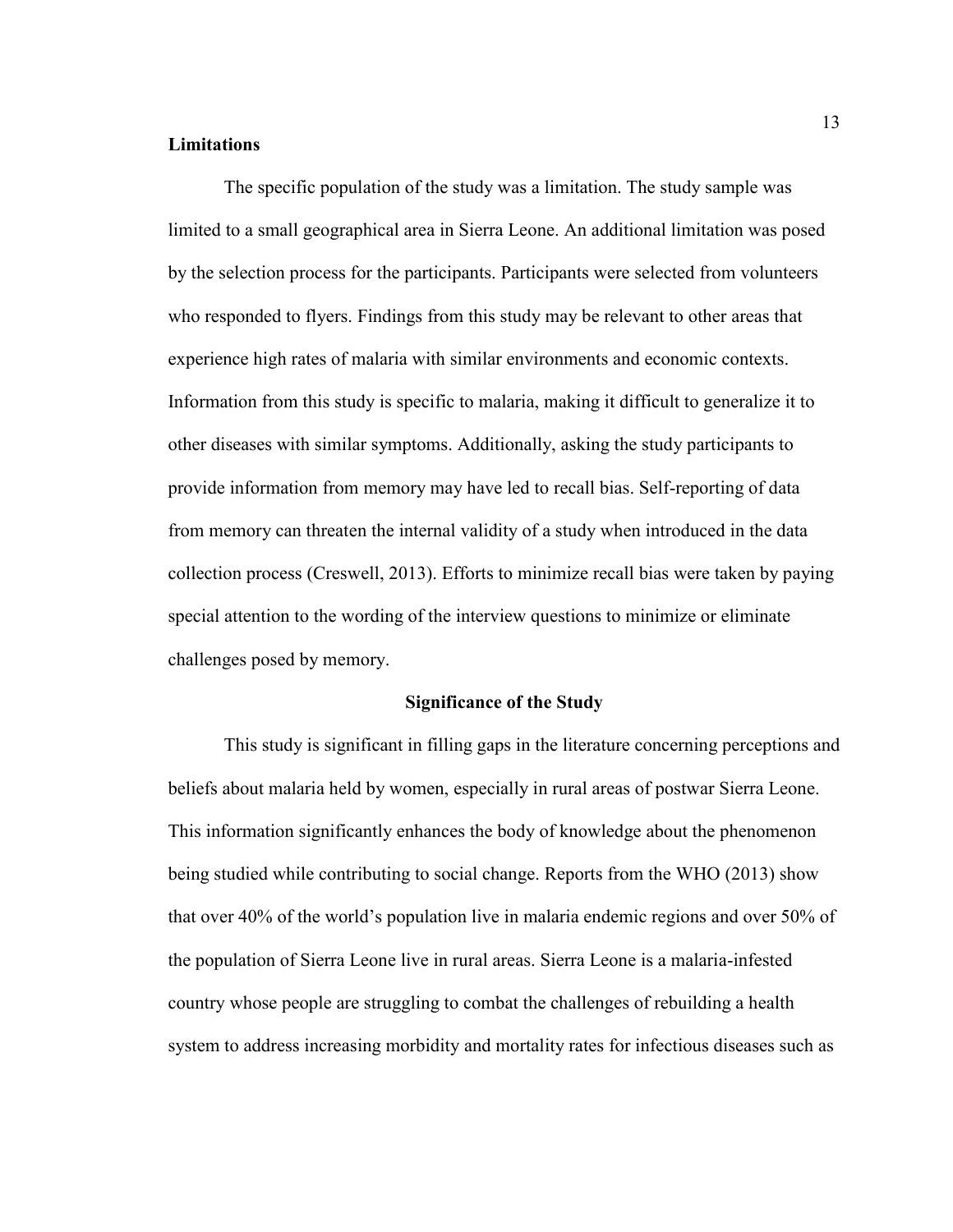malaria, HIV-AIDS, and other childhood diseases (Jain, Brown, & Johnson, 2015). Consequently, the rural areas of postwar Sierra Leone present a unique setting that was appropriate for this study. This study provides an opportunity to address the social determinants of health that encompasses individual perceptions and beliefs. To generate health initiatives to improve malaria outcomes, it is necessary to understand the socioeconomic conditions, culture, traditional norms, experiences, and attitudes of the identified participants. Additionally, this study provided an opportunity to enhance the body of knowledge about the phenomenon by describing women's perceptions of the disease. Exploring women's knowledge about the disease may stimulate policy development and implementation of strategies to accelerate progress with malaria initiatives (Mwanje & Comm, 2013).

Furthermore, with human migration, political unrest, and wars, the treatment costs associated with malaria pose a huge burden for local and international governments (Mwanje & Comm, 2013; Singh et al., 2014; Williams, et al., 2009). There is abundant information about the appropriate use and applications of current malaria initiatives, with less emphasis on the knowledge and perceptions of malaria victims (Andrews et al., 2015; Baume & Marin, 2011; Mwanje & Comm, 2013**)**.

#### **Implications for Social Change**

After the 10-year civil war in Sierra Leone that ended in 2000, many people were displaced, causing a change in the demographic makeup of various regions, especially in the Western region of the country (SSL, 2006b). In 2015, the postwar economically deprived country experienced an epidemic of Ebola, which compounded the existing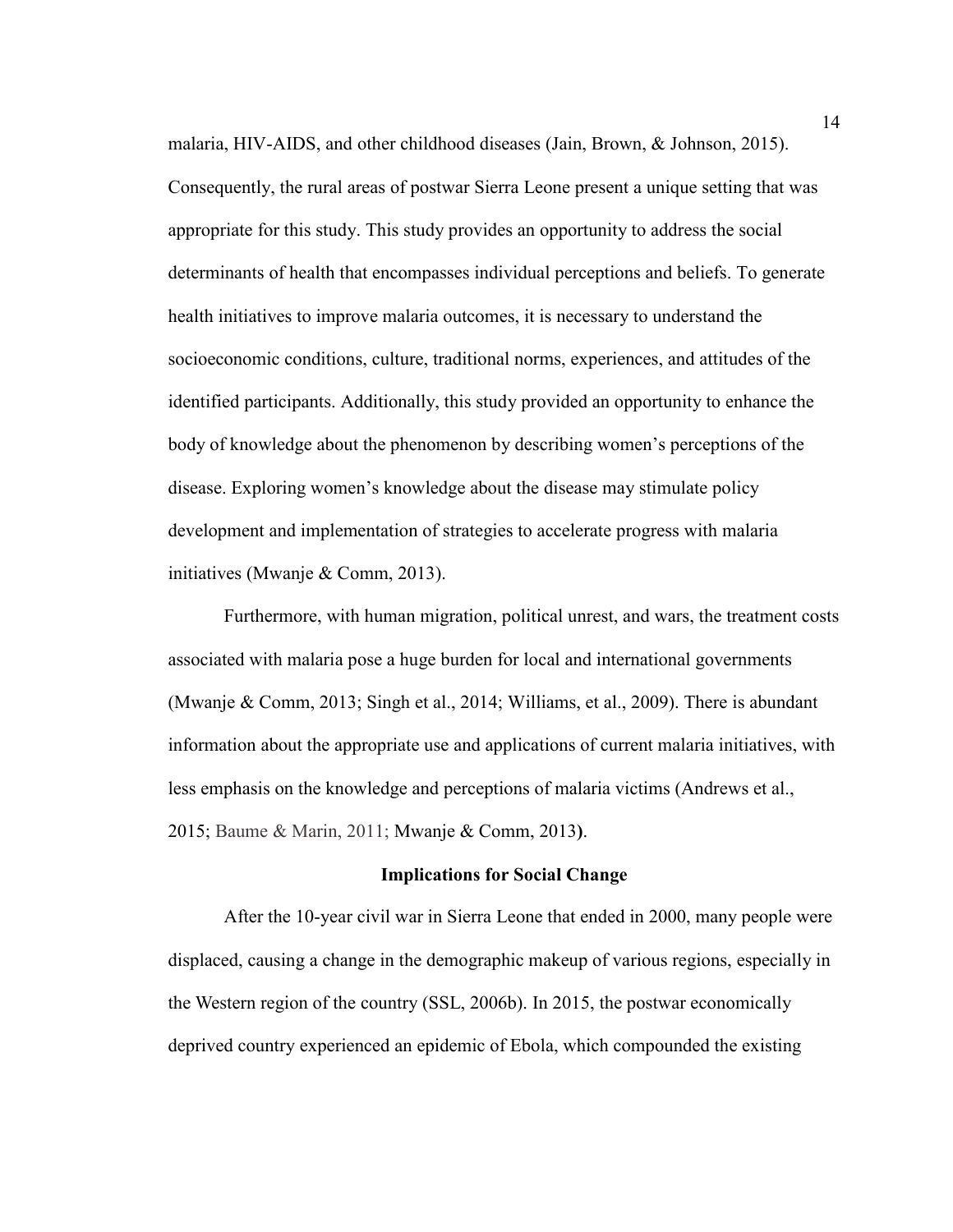malaria problem. This study provides information that could be used to evaluate the effectiveness of existing malaria programs and guide the development of programs or policies. Public health interventions and policies on malaria are channels for social change. Social change initiatives encompass evidence-based research that addresses the social determinants of health (Holmes, Slifkin, Randolph, & Poley, 2015). Current research suggests that economic, environmental, and social forces are determinants of many diseases and of behaviors that contribute to health interventions (Holmes et al., 2015). Information provided through this research could lead to health education aimed mainly at changing individual behavior and lifestyle to effect positive health behaviors that lead to social change (Dodman & Mitlin, 2013). Identifying and understanding the factors that influence health behaviors and disease treatments in rural Sierra Leone may provide an alternative way to understand social, historical, cultural, environmental, and traditional approaches to malaria prevention and treatment. For social change to take place, it is necessary to understand the factors that motivate individuals to modify their behaviors and the interplay of health determinants at various levels (Kegan & Lahey, 2014).

#### **Summary**

This chapter provided an overview of the study by outlining the purpose of the study, problem statement, theoretical framework, research questions, background of the problem, and significance of the study. The chapter outlined aspects of malaria, revealing that malaria remains a significant cause for high morbidity and mortality rates for pregnant women and children under the age of 5 in many tropical countries, including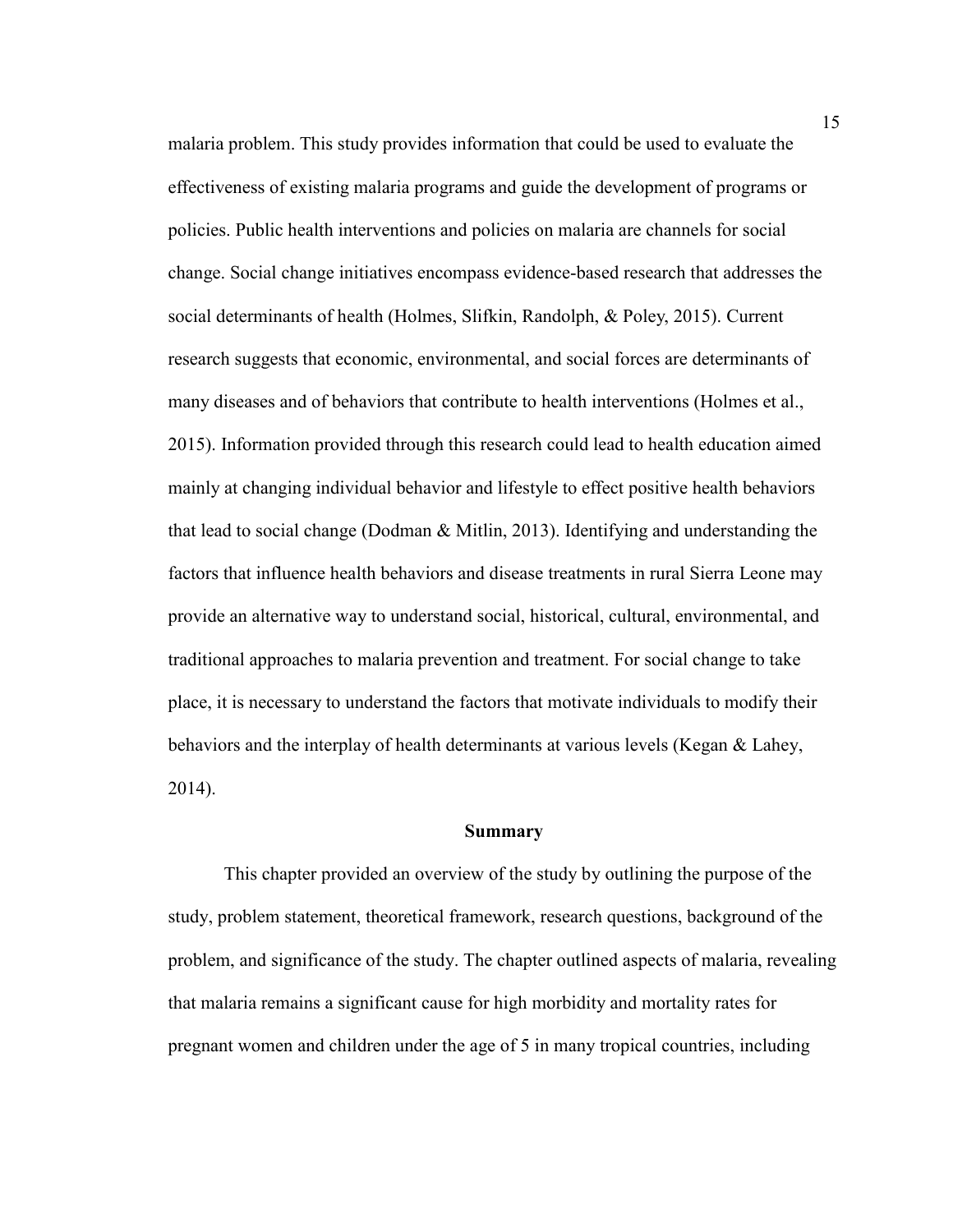Sierra Leone. The economic burden of malaria indicated in the chapter is experienced at the individual and government levels, as indicated by high health care costs and slow economic growth. This chapter also provided implications for social change and health behaviors.

Chapter 2 highlights historical aspects of the disease and a review of the literature that supports the tenets outlined in Chapter 1. In Chapter 3, I discuss the design and methodology of the study, with the detailed results of the study discussed in Chapter 4. The findings of the study are discussed in Chapter 5, which includes interpretations of the results, the limitations of the study, recommendations for future research, and expansion on implications for social change.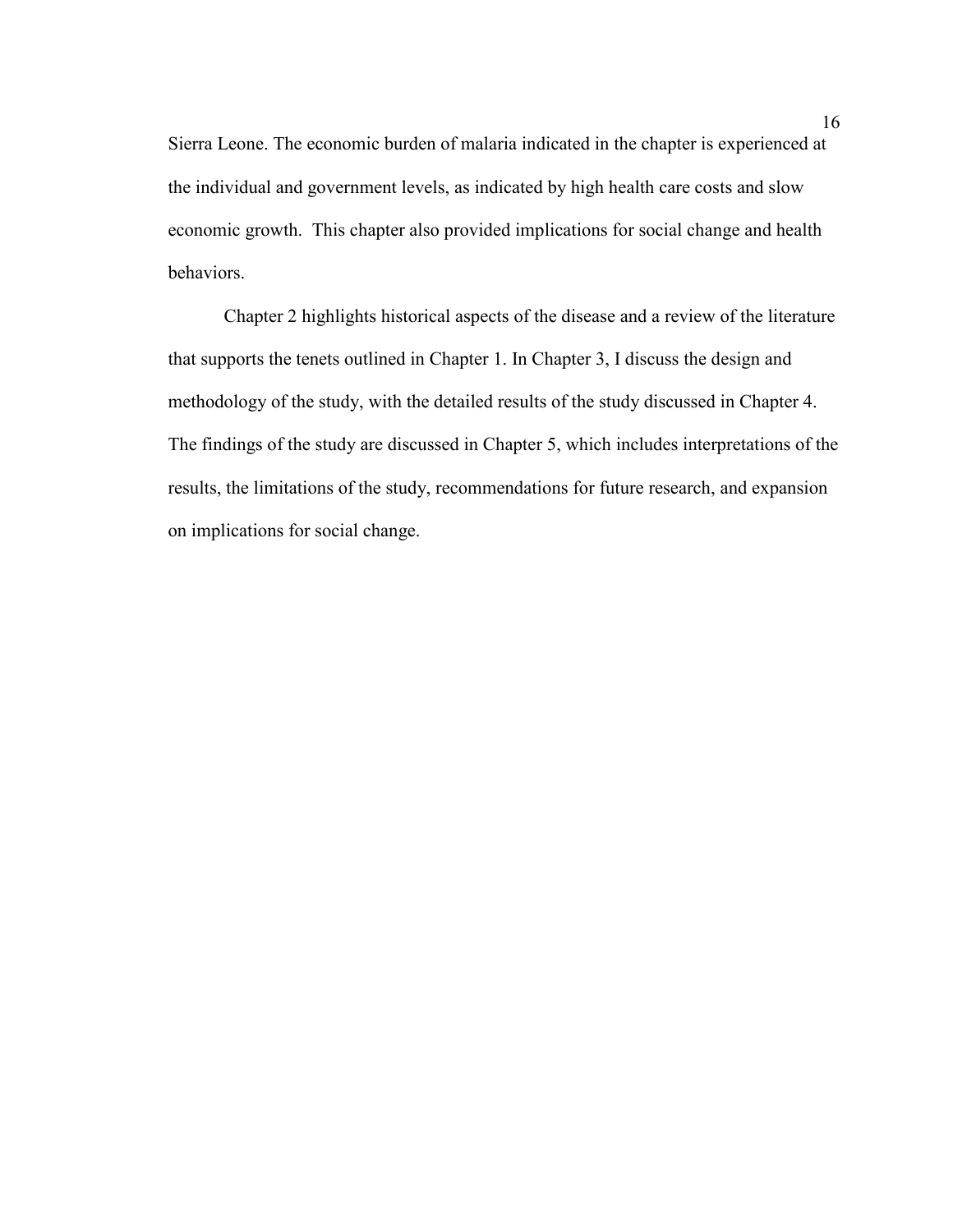#### Chapter 2: Literature Review

#### **Introduction**

High morbidity and mortality rates for malaria among women in Africa are a public health concern. To explore the perceptions of women on malaria, I conducted a review of the literature to identify gaps related to perceptions of malaria victims on treatment and prevention of malaria. In this review, I explored and described historical aspects of the disease, its epidemiology, current treatment measures, general beliefs, traditions, norms about malaria, and other factors that influence malaria outcomes in Africa. Intrinsic and extrinsic factors that impact healthcare-seeking behaviors were examined to understand how women from rural areas of Sierra Leone seek malaria treatments.

 Areas covered in this study included historical aspects of malaria; the impact of malaria in Africa; the epidemiology of malaria; barriers to healthcare; economic burden and social problems related to malaria; wealth inequality and health coverage; vulnerable populations; knowledge, attitudes, and practices related to malaria prevention; and evidence-based public health initiatives for malaria. These highlighted areas are essential in building a comprehensive framework to explore women's perceptions of malaria and their beliefs and knowledge about the disease and its treatment.

#### **Literature Search Strategy**

My efforts to research and review literature for this study were effective and inexpensive because of Internet technology. Many private and public research databases are available online. I conducted the search using databases from the Walden University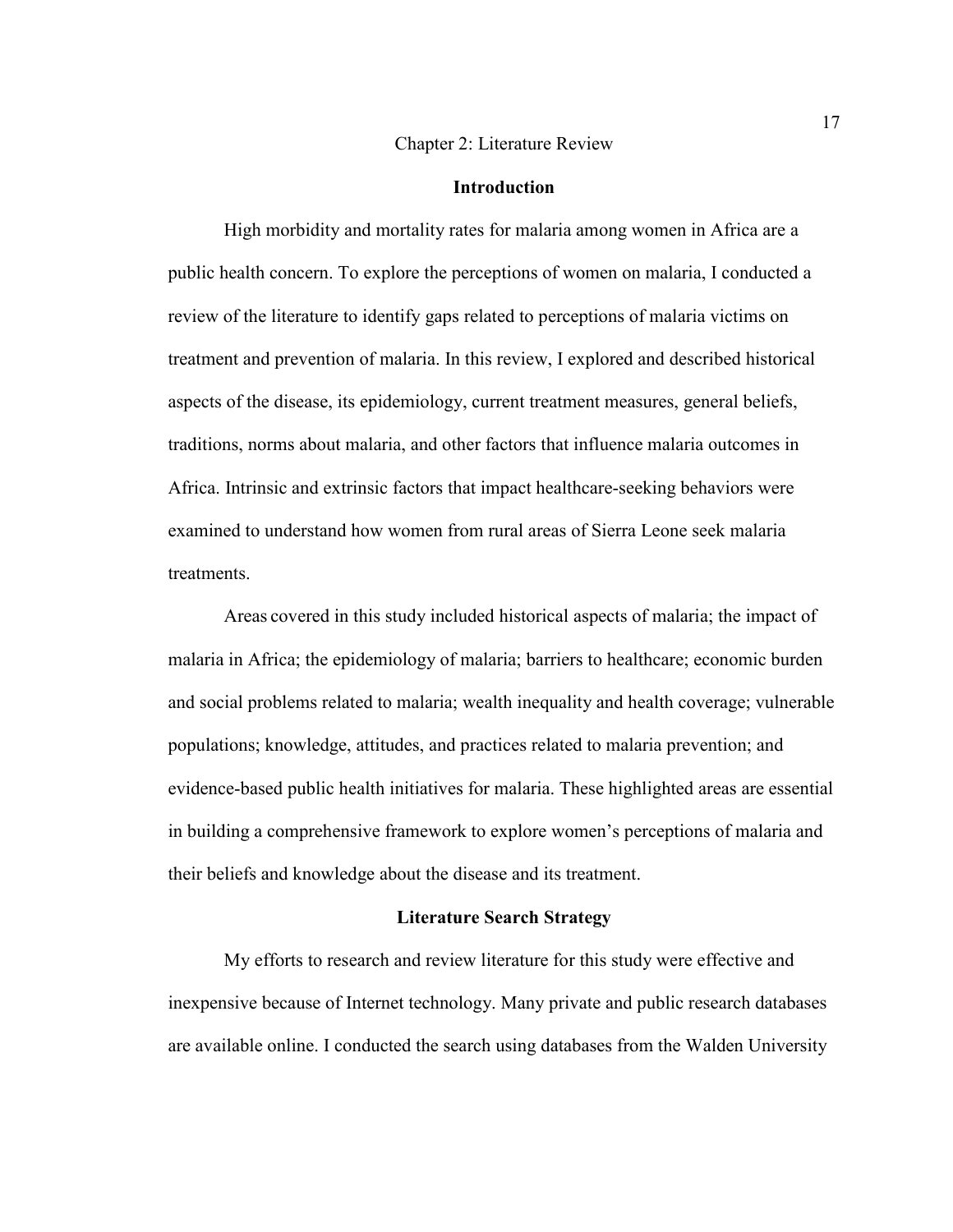Library and the University of Phoenix Library. I used PubMed, a publicly available online database which is fed by MEDLINE, ProQuest, and CINAHL. Other references included reports from the CDC, UNICEF, and WHO, as well as statistical reports from Sierra Leone. The search criteria encompassed peer-reviewed articles and articles published between 2010 and 2017. Search terms included *malaria*, *malaria in Sierra Leone*, *malaria in Africa*, *malaria prevention methods*, *malaria control in Africa*, *malaria awareness in Africa*, *ITN for malaria treatments*, and *malaria efforts in Africa*. Review of malaria journals and public health journals was also conducted.

#### **Theoretical Framework**

For the study, the health belief model (HBM) guided the research questions and analysis of the information. The HBM was developed in the 1950s by social psychologists Irwin Rosenstock, Godfrey Hochbaum, and Stephen Kegels while working at the U.S. Public Health Service (Rosenstock, 1974). In response to poor turnout for free tuberculosis (TB) screening, these psychologists studied the reasons for the poor turnout and noted that individual health behavior was influenced by a person's beliefs and perceptions about a disease; this idea formed the foundation for the HBM (Glanz et al., 2015). These researchers categorized those perceptions into constructs of perceived susceptibility, perceived severity, perceived benefit, perceived barriers, cues to action, and self-efficacy (Glanz et al., 2015). In relation to perceived susceptibility, individuals can adjust their health behavior to prevent the possibility of being exposed to malaria by using ITNs. In relation to perceived severity, an individual might take actions to avoid the seriousness of the disease by staying away from someone with malaria or addressing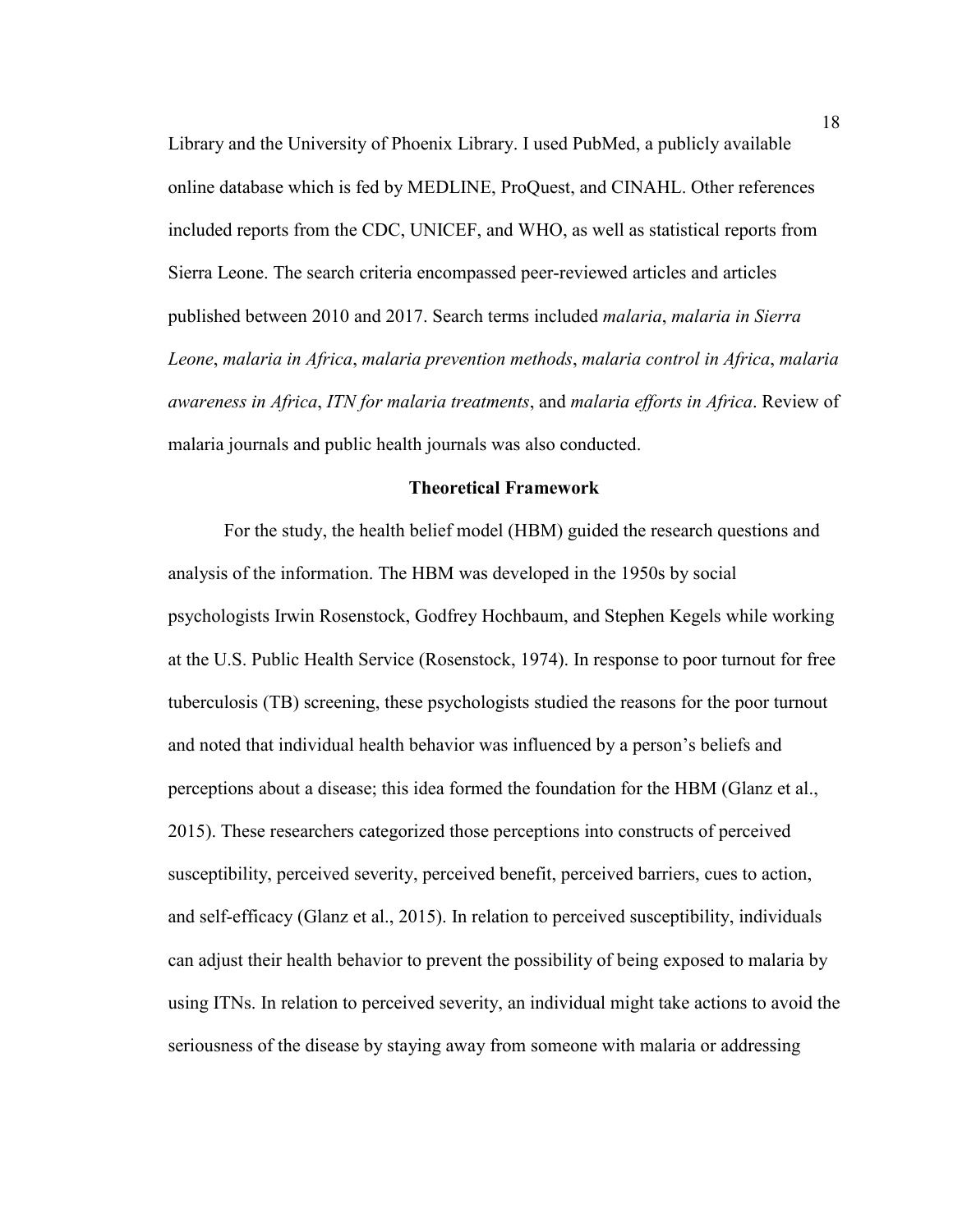malaria symptoms at their onset. With perceived benefits, individuals may make health care decisions because of the potential advantages. For example, a malaria victim may visit a health clinic with the intent of gaining something from the clinic that will help with the disease. With perceived barriers, malaria victims may delay seeking treatments because of financial constraints, distance to clinics, or traditions. Cues to action can be observed when malaria victims are forced to act because of high fever or poor appetite. Self-efficacy pertains to an individual's self determination to take action that will lead to behavior change. For a malaria victim, disease awareness and knowledge can direct behavior concerning the disease.

The HBM remains one of the theories widely used in social sciences. In 2013, Mwange (2013) applied the HBM to describe the attitudes, knowledge, and practices of local communities in Uganda about malaria. The researcher noted that age, poverty, traditions, and beliefs were associated with malaria practices. Likewise, Adeneye et al. (2013) and Appiah-Darkwah and Badu-Nyarko (2011) applied the HBM to describe community perceptions of malaria in Nigeria and knowledge of malaria prevention and control in Ghana, with finance identified as a major barrier. Applying the HBM to describe women's perceptions of malaria in the western rural areas of Sierra Leone produced significant information to fill the current knowledge gap about the perceptions of malaria victims on prevention and treatment. Through application of the constructs of the HBM, data were collected that could guide policy development and initiatives that may lead to improvement in health outcomes.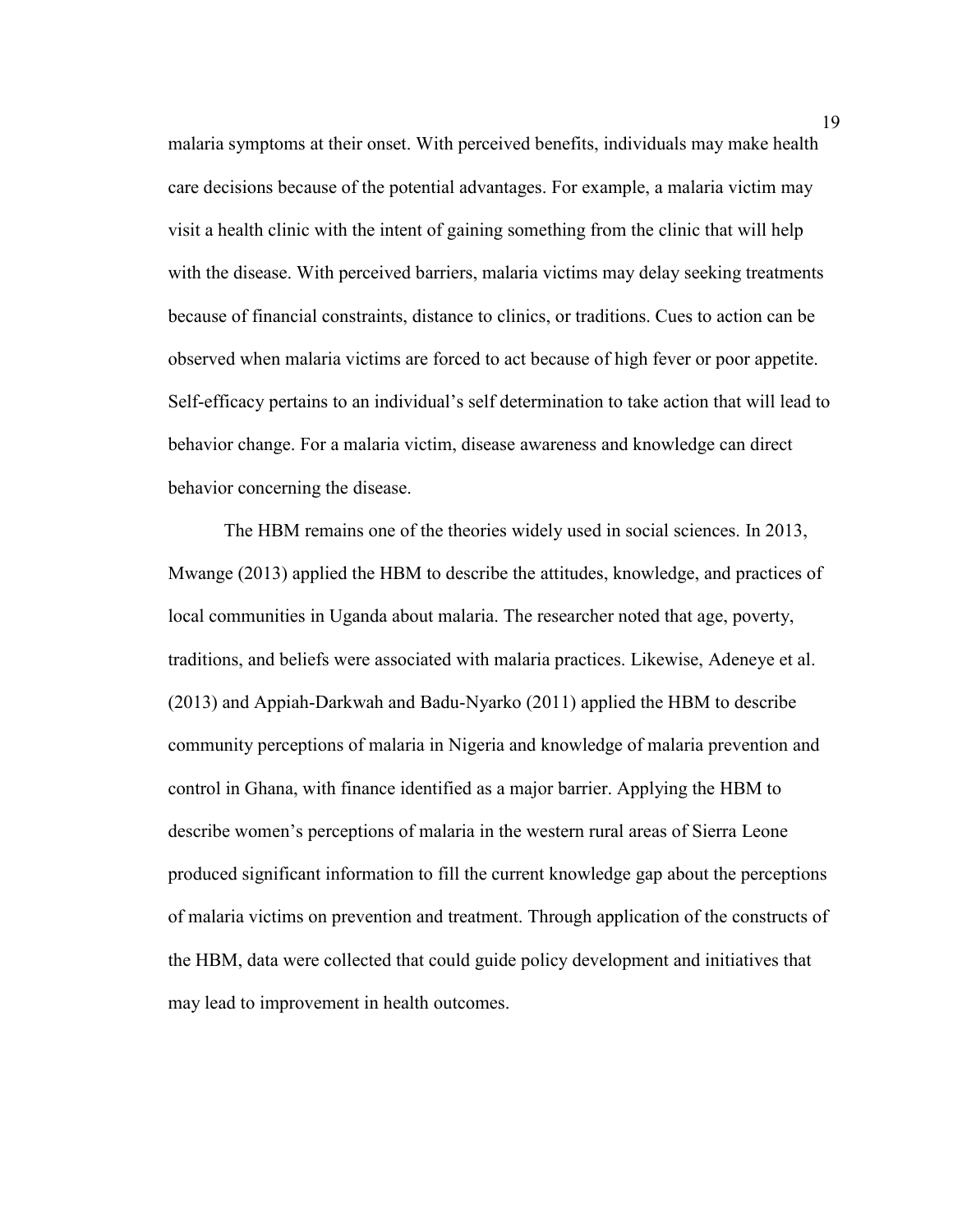#### **Literature Review Related to Malaria**

#### **Historical Aspects of Malaria**

In 2700 BC, malaria symptoms were outlined in the Chinese medical writing known as the Nei Ching. These symptoms were later recognized in Greece in the  $4<sup>th</sup>$ century BC as the cause of the decline in the state's population (Zhou, Wang, & Xia, 2013) Many Roman writers attributed the symptoms to bites from a certain insect from swamp areas. During the second century BCE, the Chinese described the Qinghao plant and 52 other remedies for malaria (Nicolas et al., 2007). In 1971, Chinese scientists isolated the active ingredient of Qinghao, recognizing it for its antifever properties; it is known today as *artemisinin*, an effective malaria medication (Nicolas et al., 2007). In the early 17<sup>th</sup> century, Spanish Jesuit missionaries used medicinal bark from trees used by indigenous Indians to treat fevers. The medicine from these tree barks is now known as *quinine*, one of the most effective antimalarial medications today (Nicolas et al., 2007). With the evolution of malaria treatments, malaria policy in Sierra Leone recommends the use of quinine for severe malaria.

# **Malaria in** A**frica**

The mosquito-borne disease malaria is preventable; however, it remains a profound health problem in many African nations (Mwanje & Comm, 2013; Silal et al., 2012). Factors such as massive population movements due to wars and political unrest, unsustained funding from donor countries, intensified insecticide resistance, and climate change inhibit malaria control efforts in the region, making them ineffective (Gatton et al.,2013). Vector control plays a significant role in malaria control. However, the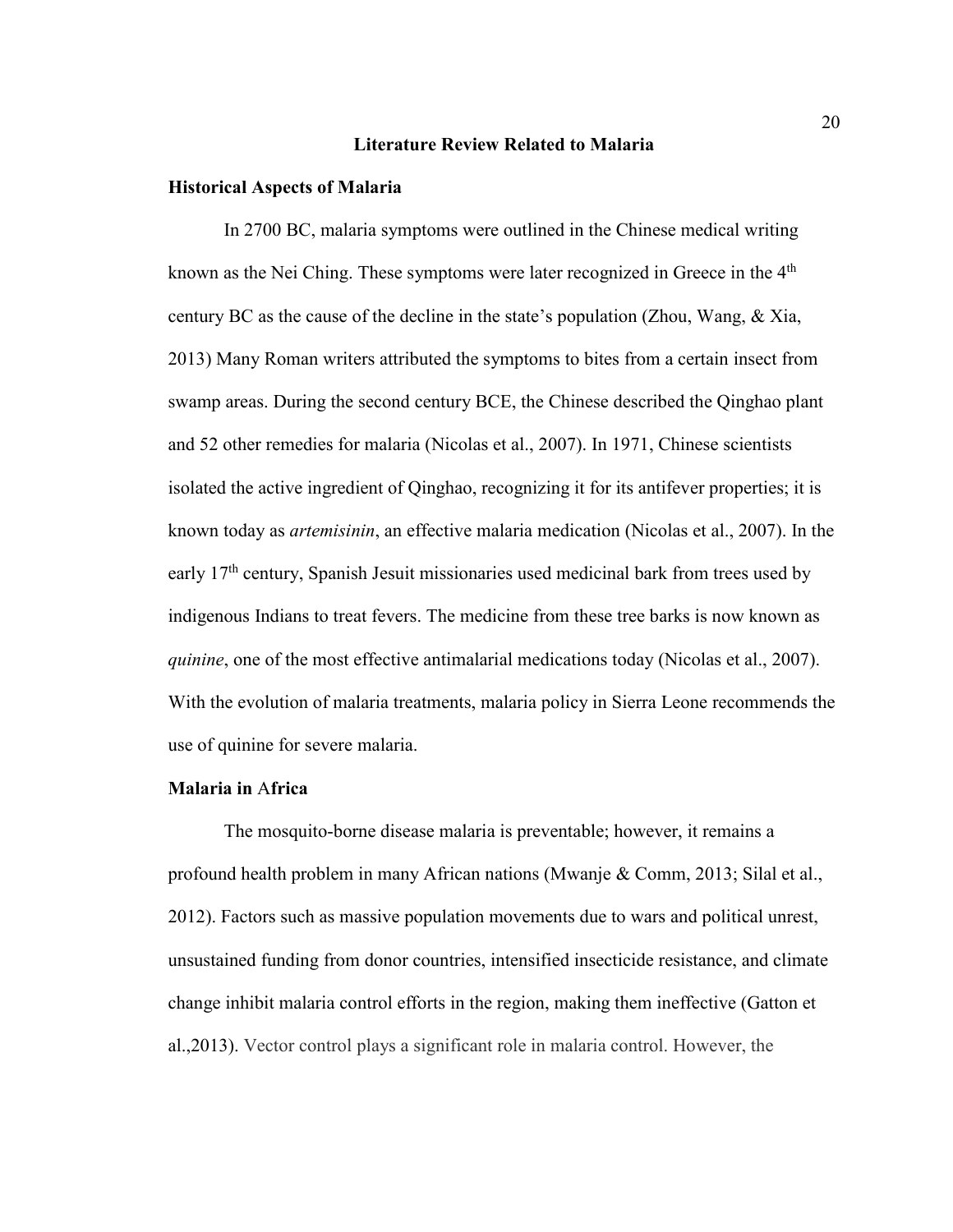progress made in malaria control has been stalled, requiring alternate initiatives and strategies with regard to eradication efforts in Africa (Gatton et al., 2013). With the resurgence of malaria incidence and to sustain the progress of the last decade, increased national and international efforts toward new delivery tools are necessary to promote integrated vector management initiatives (Gatton et al., 2013).

# **Malaria Prevalence in Africa**

The prevalence of malaria among pregnant women and young children is underestimated because of poor reporting and record keeping (Van Eijk, Hill, Noor, Snow, & O ter Kuile, 2015). From a cross-sectional survey in 2015, Ceesay et al. (2015) reported a high prevalence of malaria among infants below 6 months in Guinea (21.7%), The Gambia (11.8%), and Benin (10.2%). Malaria in infants was primarily associated with anemia and fever (Ceesay et al., 2015). For new babies, protection against malaria is for a brief period with an increased risk for malaria within the first six months of life (Ceesay et al., 2015). Among pregnant women, a high prevalence of malaria exists among those attending antenatal clinics presenting with sexually transmitted disease (Mathew et al., 2012). This report correlates with the high prevalence rate in children derived from household surveys (Van Eijk et al., 2015).

In 2012, malaria was responsible for approximately 584,000 deaths, 367,000 of which were children in Africa (WHO, 2013). In 2015, the world experienced an estimated 214 million episodes of malaria, with 438,000 deaths, 90% of which occurred in SSA (CDC, 2015). Reports from the WHO revealed that approximately 207 million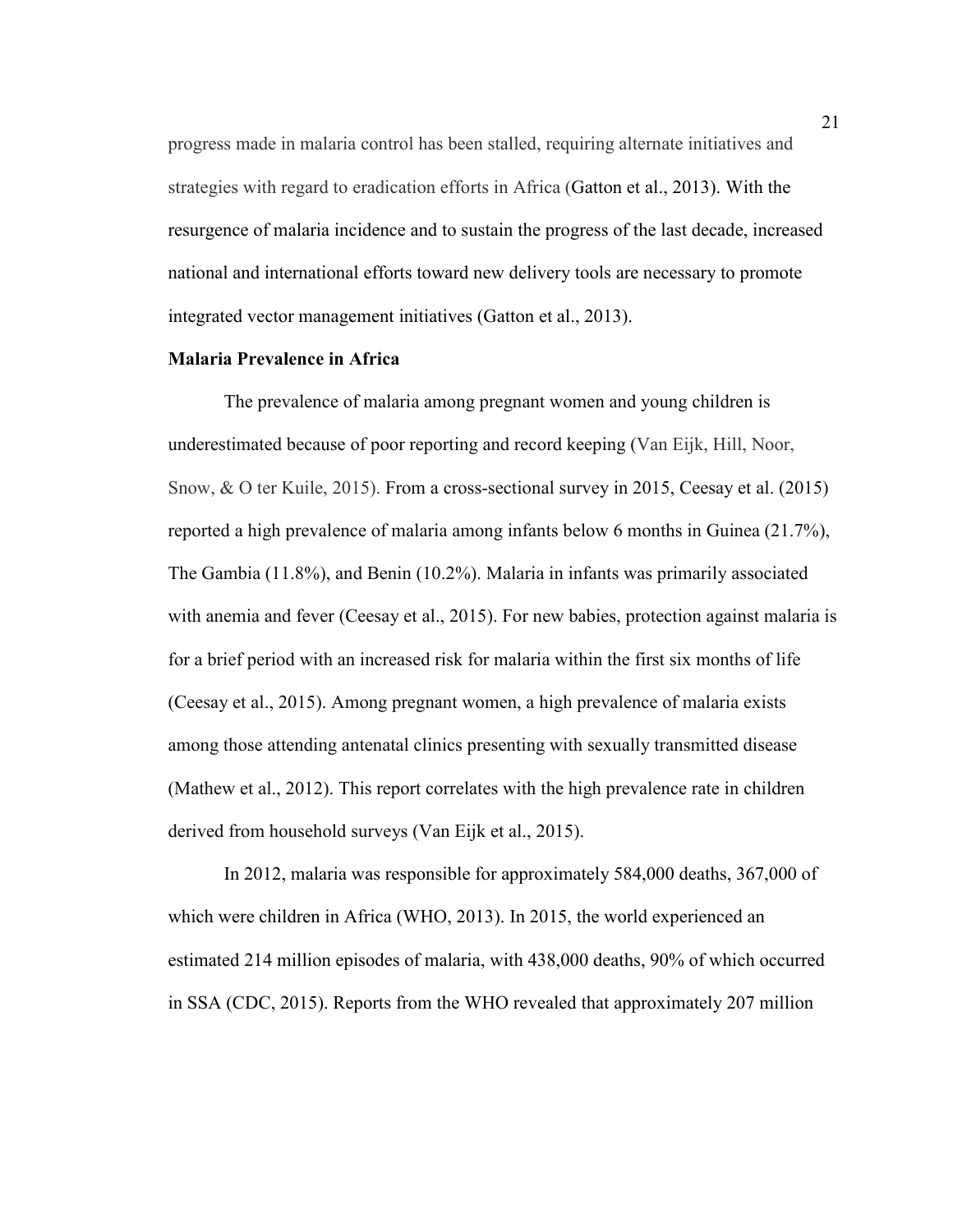cases of malaria are reported yearly, with 90% of malaria fatalities taking place in SSA each year and almost 1,300 childhood malaria deaths daily (WHO, 2013).

The rural regions of Sierra Leone are subject to malaria devastation due to lack of adequate resources for malaria treatment. As in many SSA countries, malaria is a significant health problem in Sierra Leone, followed by HIV/AIDS, tuberculosis, acute respiratory infections, childhood immunization diseases, and nutritional problems (SLL, 2005). In many African countries, the economic burden of malaria is experienced through lost days of work and school, premature deaths, high medical expenses, and stagnation in economic growth (Magadi et al., 2003; Muty & Arora, 2007; Thiam et al., 2013).

### **The Vulnerable Population**

Reports from the WHO and the CDC show that majority of the world's maternal mortality rate is experienced in SSA, where the malaria mortality rate remains high (CDC, 2015; WHO, 2013). Pregnant women and children under the age of 5 are most vulnerable to malaria because of little immunity to the disease (WHO, 2013). In 2012, Silal et al. described malaria's impact on a rural community in Uganda, indicating that women and young children are part of the disadvantaged population experiencing a high prevalence rate of malaria. Akazili (2002) and Antwi and Marfo (2008) also identified malaria as the leading cause of childhood mortalities among young children in Ghana. While children and pregnant women are highly vulnerable to the disease, individuals with low immunity such as those with infectious diseases, the elderly, and individuals traveling to regions where malaria transmission is intense are also vulnerable.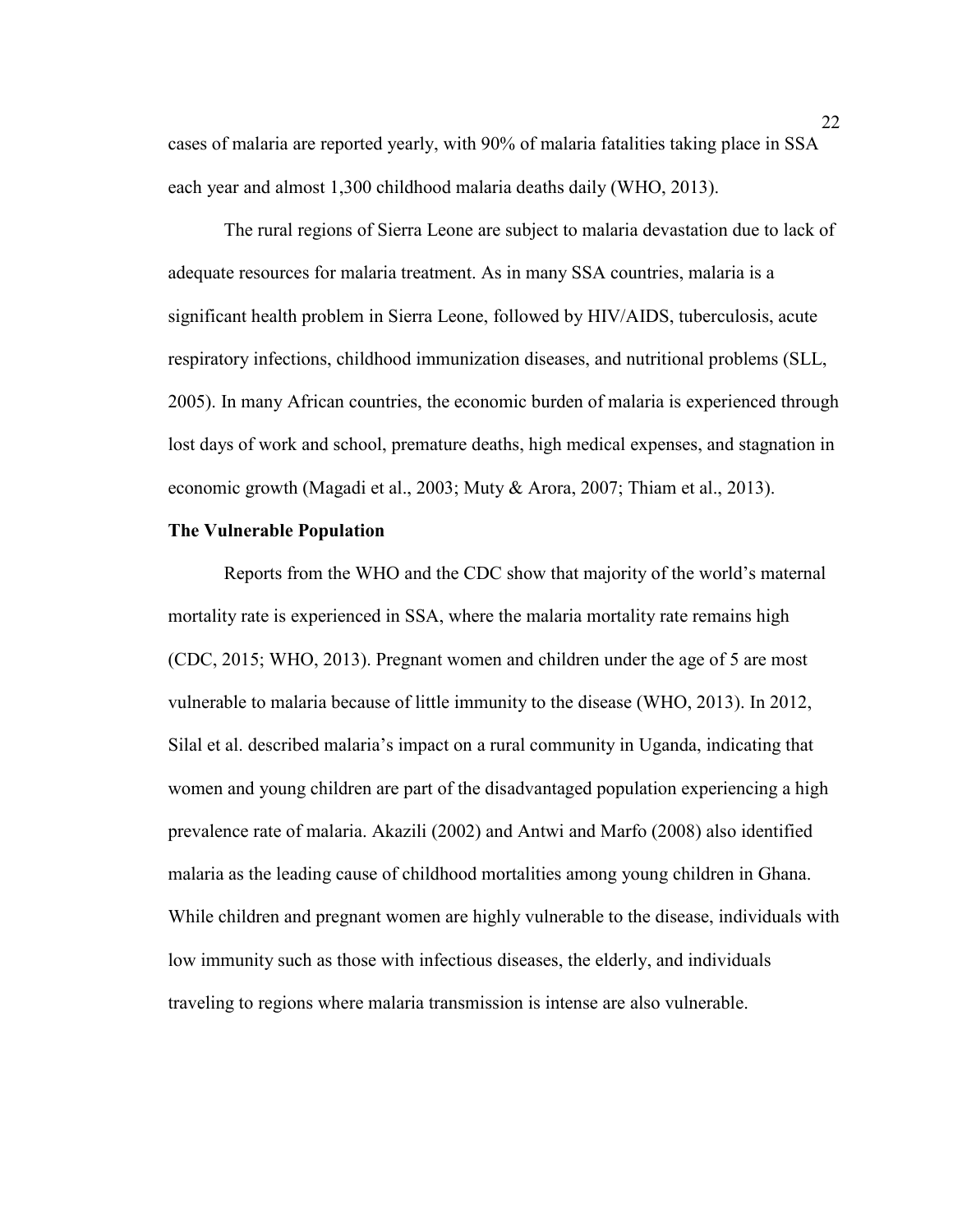In a favorable tropical climate such as that found in swamp areas, *Anopheles* mosquitos can breed easily, increasing the transmittal of the parasite. The ecological conditions of many African countries, with heavy rainfalls and seasonal flooding, foster favorable conditions for malaria transmission year-round (Mitiku et al., 2016). The remoteness of some rural areas and farm settlements are health barriers that result in poor access to malaria prevention and treatments (Mitiku et al., 2016). People living in remote rural areas and swamp regions that are removed from health facilities are equally highly vulnerable to the disease. The disease is the major cause of poor development in children in Sierra Leone and accounts for a childhood mortality rate of 30% for children under 5 (Jain et al., 2015).

It is also noted that those in rural settings are more prone to malaria as they live in poor socioeconomic conditions and unclean environments that are conducive to breeding mosquitos. Silal et al. (2012) asserted that the socioeconomic conditions of people living in rural areas in Africa contribute to the financial constraints that hinder engagement in malaria prevention measures. In postwar Sierra Leone, the rise in the population in rural areas poses an additional economic burden on the existing limited health resources in the region.

#### **Malaria Prevention**

Intermittent preventive treatment in pregnancy (IPTp), ITNs, and sulfadoxinepyrimentamine (SP) are promoted as effective treatments for malaria. Nonetheless, the use of IPTp and SP among pregnant women is unacceptably low because of low patient adherence and practices and attitudes of health professionals. In Malawi, it is reported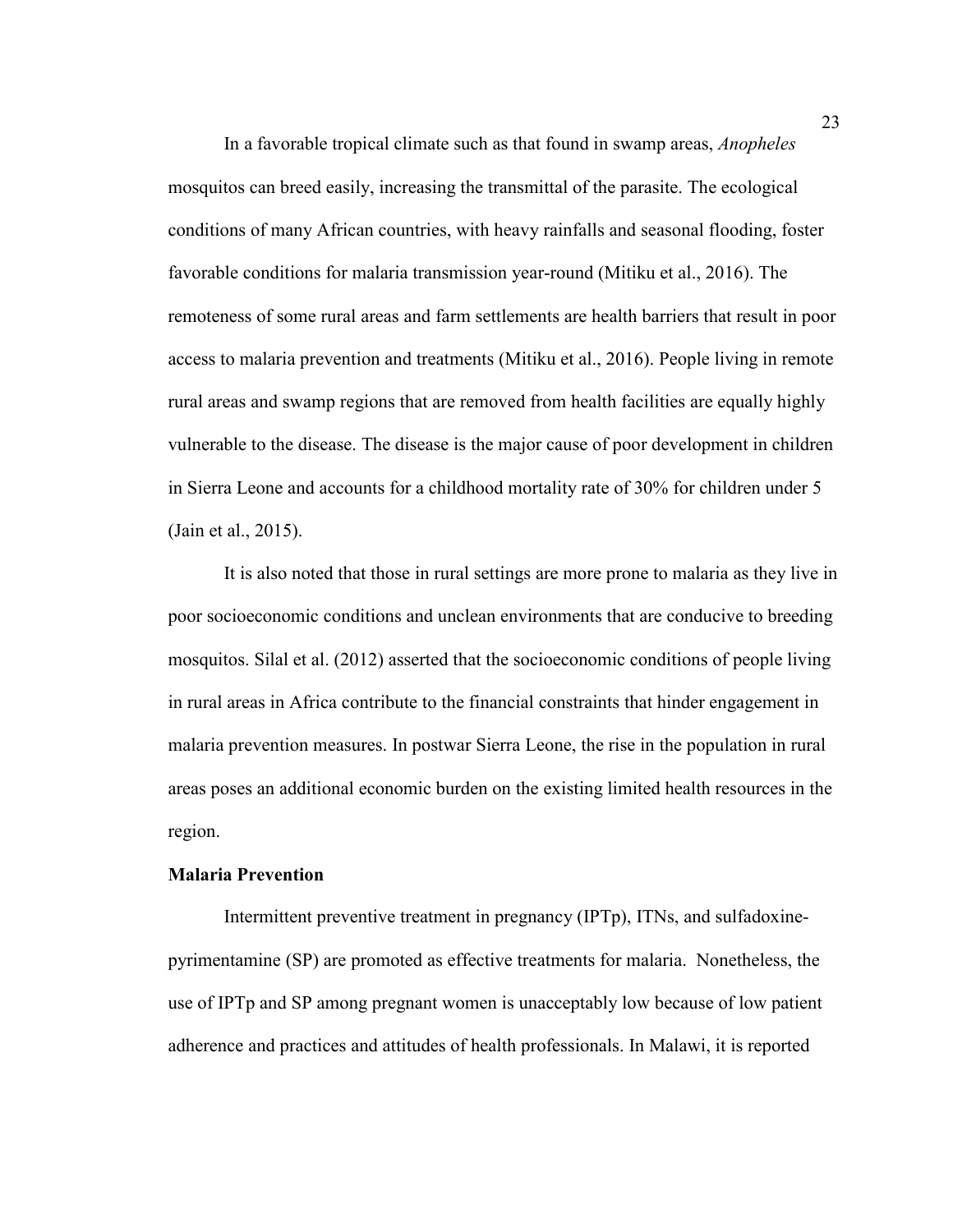that local taboos prohibit the consumption of bitter substances during pregnancy, posing limitations to the acceptance of antimalarial drugs such as IPTp (Uskel et al., 2009). In a study on the perceptions of malaria in a rural village in Ghana, malaria was not considered a threat to pregnancy, and participants were unaware of the impact of malaria on pregnancy and birth outcomes (Andrews, Lynch, Eckert, & Gutman, 2015). In some cases, the use of malaria prevention drugs in pregnancy has been limited because of the notion that such drugs cause miscarriage or difficult labor (Thiam, Kimotho, & Gatonga, 2013). Anders et al. (2014) shared that women in Tanzania delayed their visits to antenatal clinics or did not return for follow-up visits to avoid receiving SP, thinking that malaria-preventive treatments during pregnancy might lead to premature labor or abortion. Similarly, to prevent premature delivery, women made their first antenatal care visit before 16 weeks to avoid receiving SP and did not return for the first dose of SP until after the recommended time (Anchang-Kimbi et al., 2014).

# **ITNs for Malaria Prevention**

Evidence that ITN use has proven to be a cost-effective and successful measure to curb the negative impact of malaria has been demonstrated by many researchers. For several years, studies have shown that the use of ITNs has reduced the prevalence of malaria for many nations (WHO, 2013). ITNs are bed nets treated with an insecticide that repels and kills mosquitoes, reducing the number that feed on people (CDC, n.d.). As a form of personal protection, the use of ITNs has been proven to reduce the prevalence of malaria by reducing malaria morbidity and mortality in endemic regions (Williams et al., 2009). Many community-wide trials in African settings have revealed that the use of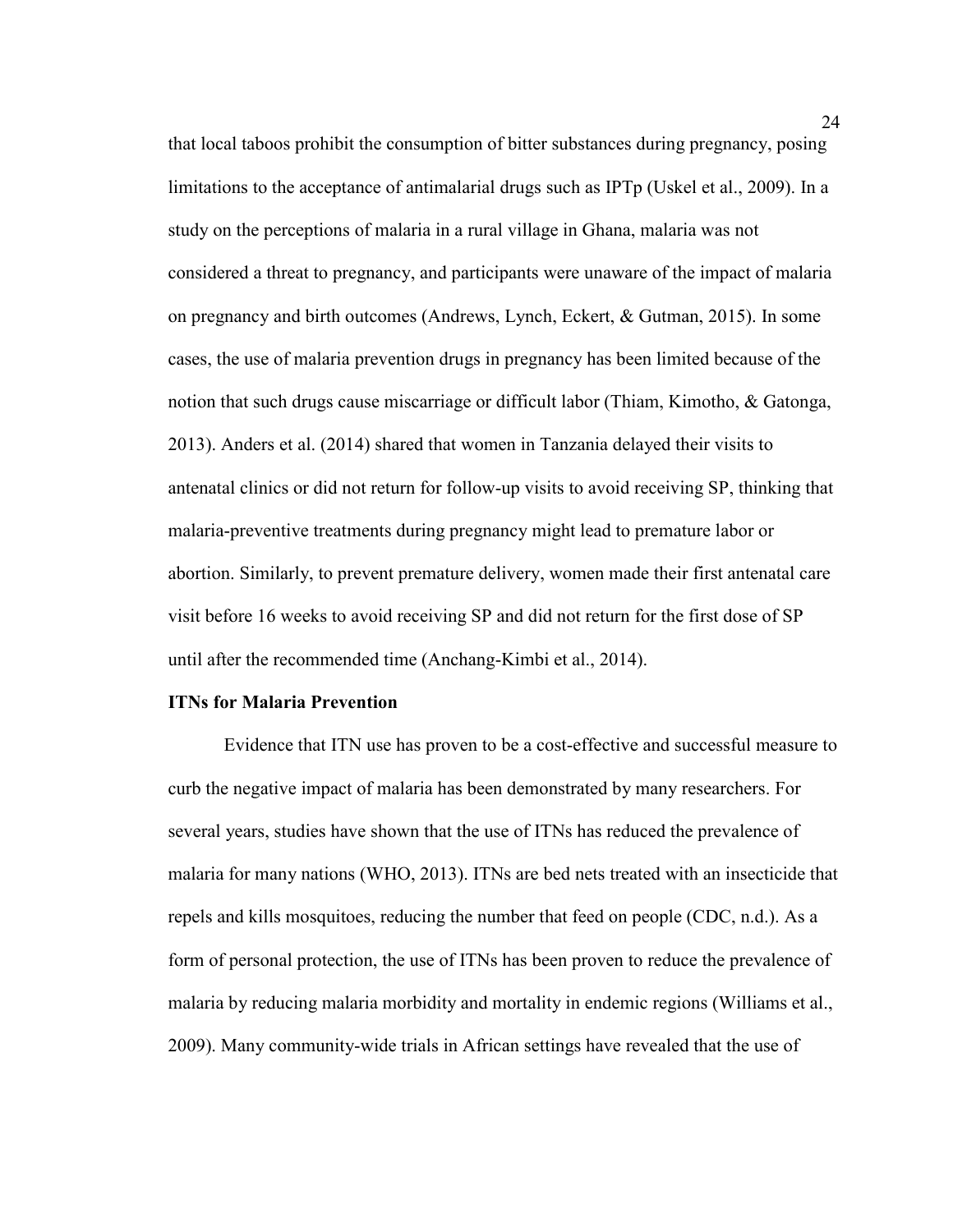ITNs has significantly impacted the death rate from malaria for children under the age of 5 (WHO, 2013). In areas with stable malaria, the use of ITNs provides protection against malaria of up to 60% and reduces the incidence of uncomplicated malarial episodes by 50% (Rowe et al., 2009). Furthermore, ITNs have been shown to reduce the transmission of malaria by reducing the mosquito population and reducing under-5 childhood mortality due to all causes (Rowe et al., 2009). In the "Roll Back Malaria" (RBM) initiatives of Ghana and Kenya, ITNs were distributed to 20% and 25 % of children below 5 years, strengthening health services and making effective prevention and treatments widely available (Antwi & Marfo, 2008). The need to re-treat nets has been eliminated using innovative technology, making the insecticidal nets long-lasting and effective for up to 5 years (Antwi & Marfo, 2008). The evidence of the impact of ITNs on public health outcomes has supported the wide-scale use of the product in malaria endemic regions in Africa (UNICEF, 2012; WHO, 2013). Information from the study shed light on women's knowledge about ITNs and other malaria prevention and treatment measures.

### **Contributing Factors for Malaria**

### **Barriers to Health Care**

Barriers to health in many SSA countries create bottlenecks in the delivery of services to vulnerable and disadvantaged populations that are experiencing high prevalence of malaria. The significance of lack of access to health, and the devastating outcomes on disease prevalence and women's health have created a lag in achieving global health outcomes (WHO, 2013). In their writings, Silal et al. (2012); Magadi, Zulu,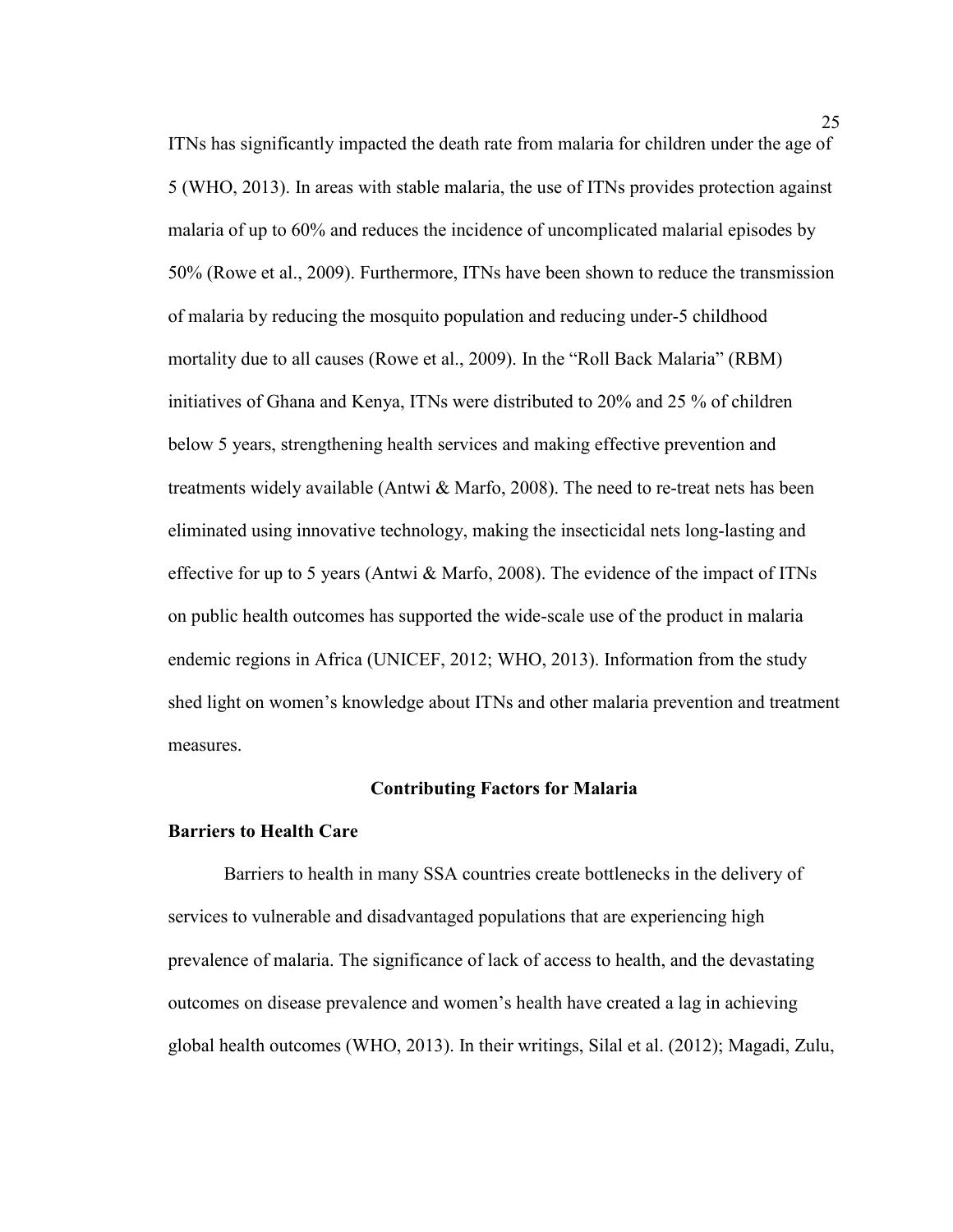and Brockerhoff (2003); and Uwimana, Jackson, Hausler, and Zarowsky (2012) pointed out that lack of access to antenatal care increases the risk of maternal mortality, preeclampsia, and premature delivery. Other barriers to health care include the inadequate provision of health clinics in rural areas, shortage of health care providers, the geographical location of health services, the distance to clinics, and financial constraints (Silal et al., 2012; Uwimana et al., 2012). Although ITNs and IPTp are proven measures recommended by the WHO, Hill et al. (2013), Uwimana et al., and Thiam et al. affirmed the notion that the use of such measures is hindered by weaknesses in local and national healthcare systems, unclear health policies, and lack of knowledge and training. Additionally, Thiam et al. argued that poor leadership, lack of guidelines, poor accountability, inadequate financing, and exorbitant cost prevented women from securing antenatal services that included IPTp to prevent malaria in pregnancy. Hill et al. confirmed that individual barriers were rooted in a lack of knowledge of available treatments or benefits of treatments. Economic and other system barriers were identified as women being denied treatment or asked to pay for additional treatments. Study findings from Hill et al. and William et al. (2009) correlate with existing studies on factors affecting delivery of and access to health care in SSA. These studies outline existing health system barriers such as socioeconomic status, the financial burden of malaria, and employment status as important predictors of women's health outcomes.

With respect to malaria control programs in SSA, lack of proper coordination, leadership, and facilitation of local networks to promote the uptake and implementation of policies on IPTp poses a significant problem (Uwimana et al., 2012). Additionally, the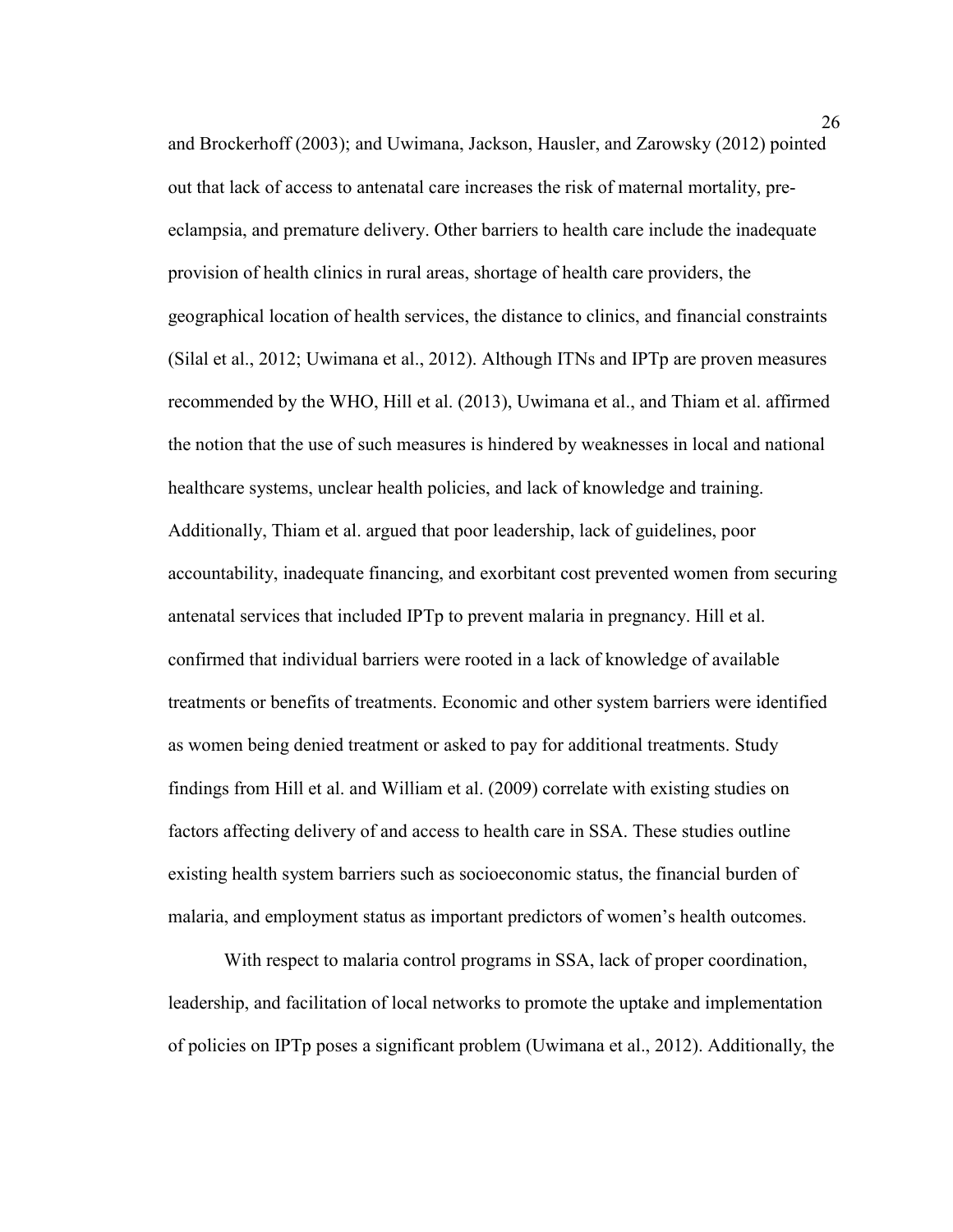hierarchy and the ranking system of local health systems contribute to power relations that affect the performance of health care providers. Although the use of ITNs is widely promoted by health officials in Sierra Leone, it is also noted that lack of leadership, improper allocation of resources, and shortages of healthcare workers are among the challenges that impede malaria control (Jain et al., 2015). Knowing malaria victims' challenges, obstacles, and perceptions of the disease is necessary to advance malaria initiatives in the rural areas of Sierra Leone.

### **Poverty and Malaria**

Malaria has been identified as one of the causes of poverty in many SSA countries, costing local economies billions of dollars a year (Teklehaimanot & Mejia, 2012). Economists claim that poverty is a significant determinant of malaria, with the disease being a contributing factor to poverty (Somi, Butler, & Vahid, 2014). The severity of the disease burden is also noted to be in the poorest nations of the world where malaria-eradication efforts are compromised by underdeveloped health systems (Somi et al., 2014). Though the disease can affect everyone, the socially deprived and the poor experience worse outcomes. Undoubtedly, the impact of the disease continues to have an economic toll on those who are poor and cannot afford preventive or treatment measures (Tusting, 2016**)**). The complex correlation between malaria and poverty creates a condition for malaria to thrive and sustain a vicious cycle of poor health in poor communities (Tusting, 2016). In 1999, it was estimated that 57.9% of the world malariadeaths were from 20% of the world's poorest nations (Teklehaimanot & Mejia, 2012). In 2012, malaria-related deaths among children in Tanzania was 39% higher among the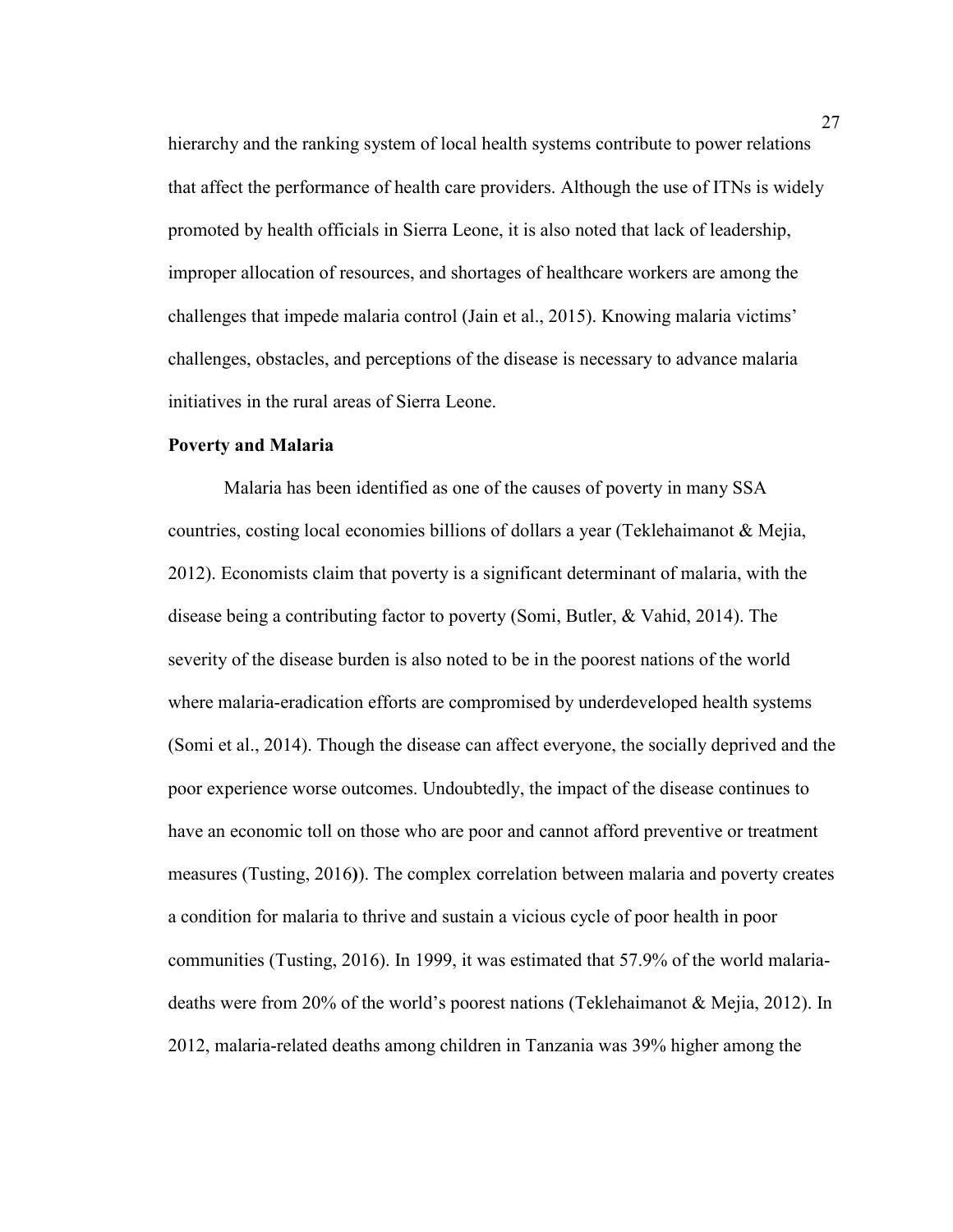poorest than among the least poor (Somi et al., 2014). In poor developing countries, it was estimated that 35% of individuals in the poor category were two times less likely to receive malaria treatments from local clinics (Tusting, 2016). In Ghana, the upper west region with a monthly household income of less than \$1 a day experience one of the worst outcomes from malaria (Nyarko & Cobblah, 2014). Likewise, in Nigeria, individuals with daily income less than \$1 a day did not use ITNs or preventive measures toward malaria and were reported to suffer from severe malaria (Stratton, O'Neill, Kruk, & Bell, 2013). Household poverty has a direct correlation to morbidity because of the impeded ability to invest in malaria preventive measures (Stratton et al., 2013). The poor in the rural regions in Africa experience financial and geographical barriers to malaria treatments because they live far from malaria clinics with limited access to transportation (Teklehaimanot & Mejia, 2012). It is no doubt that malaria control requires poverty reduction strategies especially for poor communities that cannot protect themselves or finance control measures (Teklehaimanot & Mejia, 2012).

#### **Economic Burden and Social Problems Related to Malaria**

Researchers have established a close connection between malaria, poverty, low economic growth in malaria endemic regions. The argument has been that poverty is a significant contributor to malaria, with devastating outcomes to individuals and nations (Uwimana et al., 2012). In 2009, Williams et al. (2009) shared their study results which indicated that families from rural communities in Uganda were challenged with choosing between spending scarce resources on malaria treatments or other living expenses. This information is echoed by Hill et al. (2013) whose research findings indicated that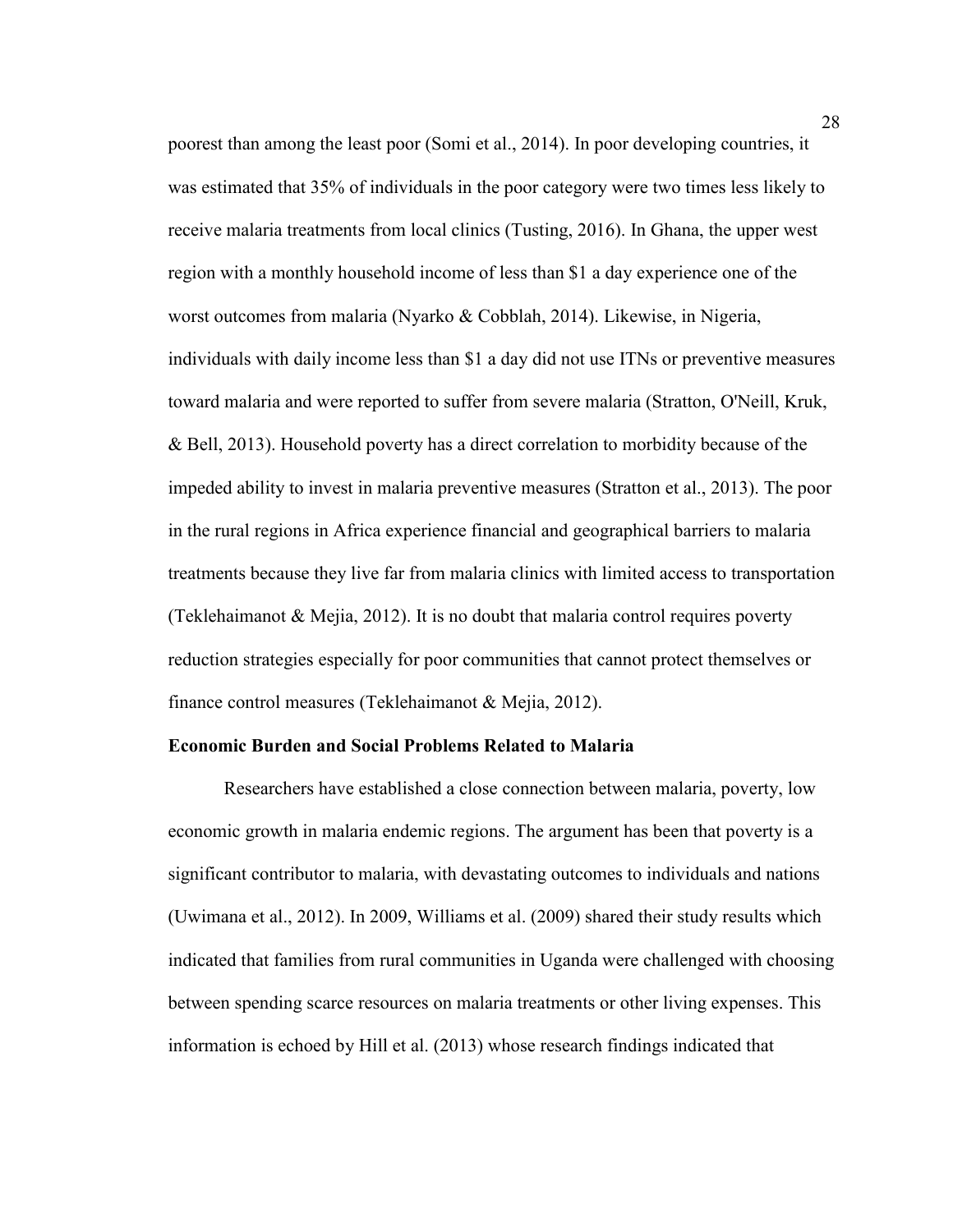purchasing ITNs was not a priority for struggling families. From surveys conducted in a rural town in Uganda, the authors noted that malaria was the major cause of morbidity and mortality within the community, with almost 34% of household's income allocated to malaria treatment (Williams, et al., 2009).

Furthermore, the exorbitant cost of healthcare prohibits individuals to seek health services (WHO, 2013). From a cross-sectional study conducted in a village in Uganda, the authors revealed that families spent almost 30% of their income on malaria treatment and prevention (Hosseinpoor, Victora, Bergen, Barros, & Boerma, 2011). Malariaafflicted families could only harvest 40% of crops harvested by healthy families because of sick days from malaria experienced by family members (Hosseinpoor et al., 2011). Analyzed data from 28 African countries on wealth-related inequalities revealed that malaria-endemic countries constitute the world's most impoverished nations (Hosseinpoor et al., 2011). Approximately 60% of children's schooling could be interrupted because of multiple exposures to malaria (Akazili, 2002). In many African countries, the cost of malaria control and treatment continues to slow economic growth by approximately 1.3 % a year (Akazili, 2002).

At the national level, the problem of malaria affects tourism, posing a drag in the economy. Many African governments cannot afford the large financial cost necessary for adequate malaria control (WHO, 2013). The lack of healthcare providers, inadequate supplies, and shortages of medications are familiar challenges experienced by many African countries (Silal et al., 2012; Thiam et al., 2013; WHO, 2013). In Sierra Leone, the economic burden of malaria is compounded by the recent Ebola endemic, with little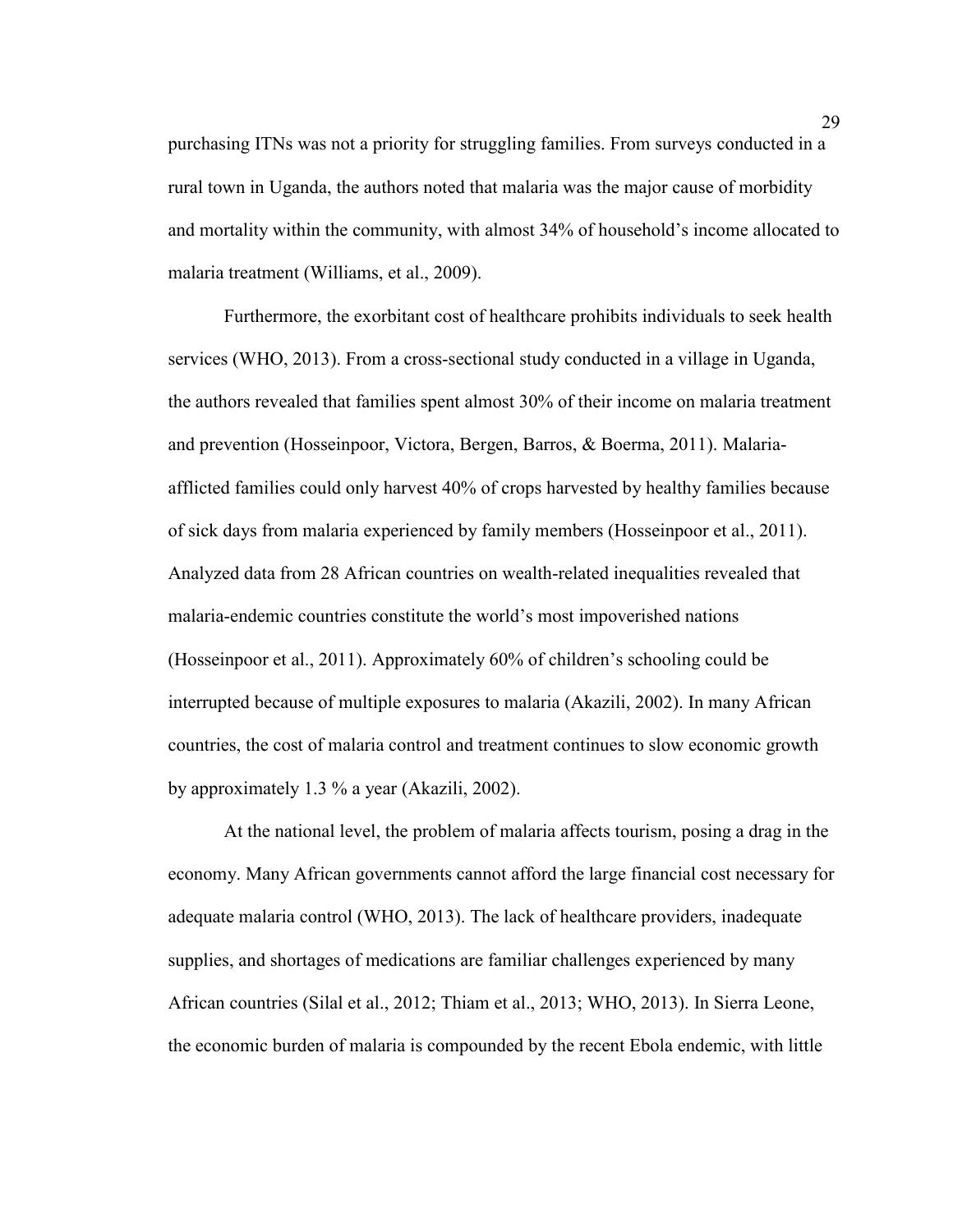or no information from the malaria victims regarding their coping mechanisms. The migration of postwar victims and the evolution of diseases continue to drag the already sluggish economy.

# **Wealth Inequality and Health Coverage**

From a longitudinal study, Hosseinpoor et al., (2011) revealed that wealth-related inequality and poor service access were common in areas of high malaria morbidity and mortality rate. This information was echoed by Modie-Moroka in 2009 when he expressed that many households in rural areas of Africa did not have access to ITNs and continues to experience a high malaria incidence rate. Adding to this body of knowledge, Abiola, Gonzales, Blendon, and Benson (2011) shared that the public's view of how African governments are handling health concerns, and citizens' satisfaction with basic health services contributed to poor health outcomes (Abiola et al., 2011). It is also expressed that the availability of IPTp in remote rural areas of Africa is scarce or nonexistent when compared to the supplies in the urban cities.

The studies of the above-mentioned researchers revealed factors that contributed to poor health outcomes in many African studies. Although this information added to the body of knowledge on malaria outcomes in the region, there are gaps in the existing literature on the experiences of malaria victims, the perceptions of malaria victims, and their knowledge about the illness or treatment approach. This study is an opportunity to shed light on the knowledge base of the victims, allowing me to identify common themes that could lead toward policy changes and implementation of evidenced-based public health initiatives. Continuous research is necessary to identify initiatives that will impact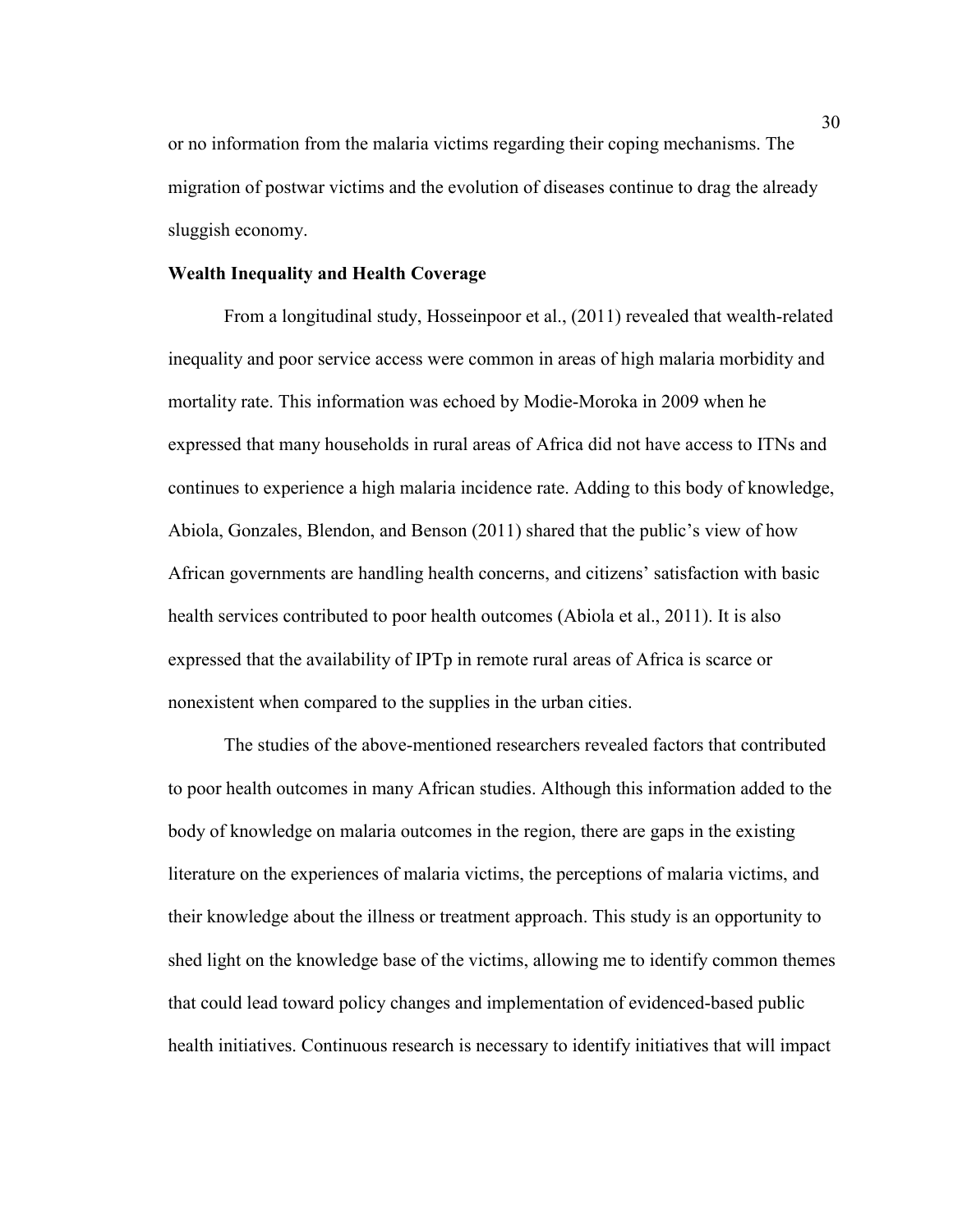health outcomes especially for the disadvantaged and underprivileged population in Africa. Through this study, the women from the rural areas of Sierra Leone had the opportunity to share their views on malaria coverage and their access to malaria treatment.

### **The Role of the Male Head of Household and Malaria**

In many African homes, the male is the head of household and is responsible to make major financial decisions. Results from a malaria indicator survey revealed that male-headed households experienced significant episodes of malaria morbidity than female-headed households (Boadu & Trovato, 2016). To determine the role of gender in malaria prevention, it was noted that male household heads did not allocate adequate financial resources to fight malaria (Diiro, 2016). According to male household heads, young children did not need to sleep under ITNs because their blood was not ripe enough for mosquitoes (Diiro, 2016). It was also a common belief from male household heads in rural Kenya that children experiencing high fever was related to evil spirits (Diiru, 2016). In many rural regions in SSA, the male household heads encourage families to postpone seeking malaria treatment in anticipation that the illness will improve in time (Somi et al., 2015; Stratton et al., 2013). Poverty and other structural barriers cause fathers from poor rural regions in Malawi to use bed nets for fishing (Stratton et al., 2013). This finding was corroborated by other male household heads from northern Nigeria, who emphasized the tough decisions made to use mosquito nets for fishing (Breman, Alilio, & Mills, 2014). The complexity of malaria control necessitates further studies to address and understand the role of male household heads in malaria prevention and treatment.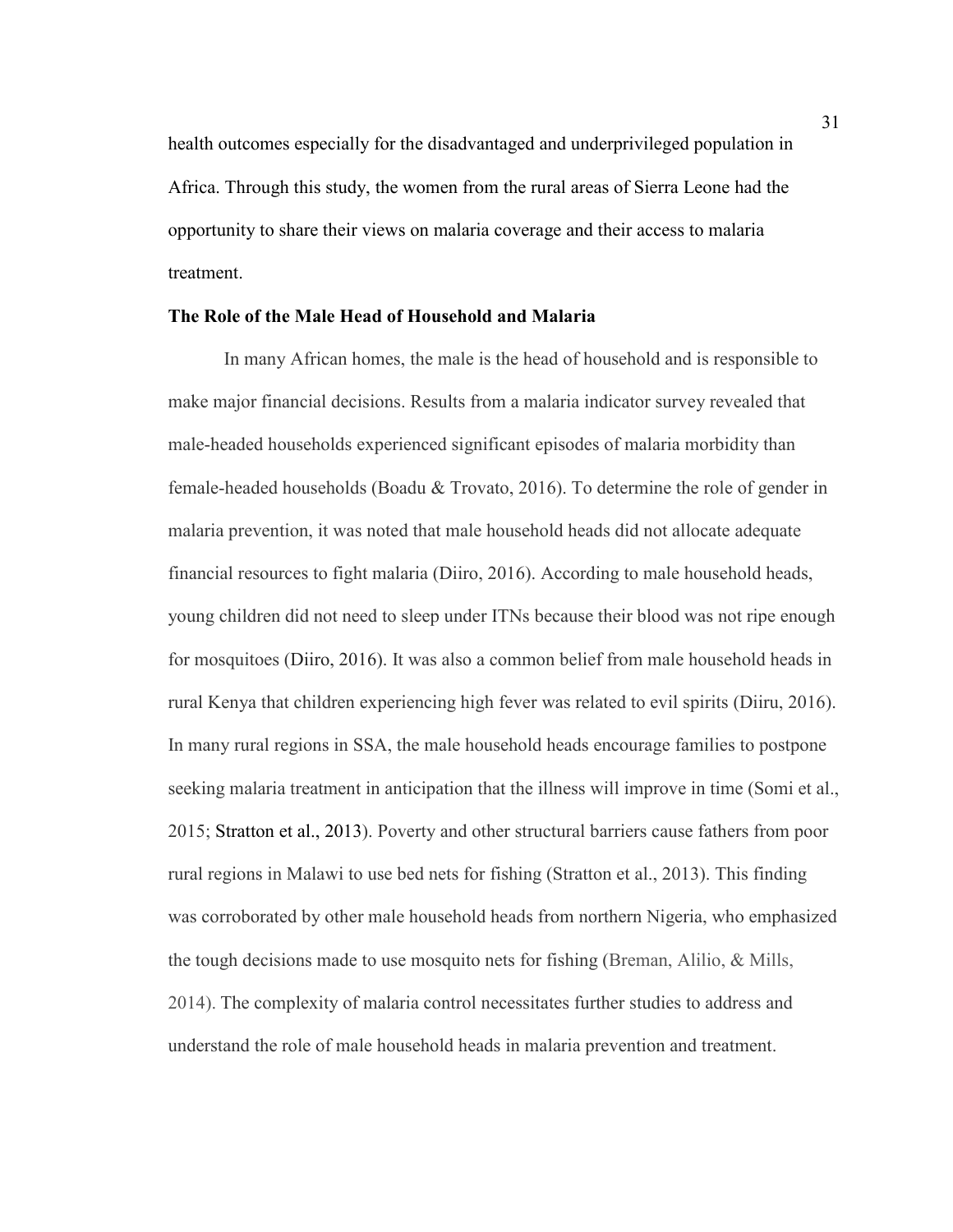### **Climate**

One common fact about malaria is the positive association between malaria and the warm tropical climate and rainfall in many SSA countries (Arab, Jackson, & Kongoli, 2014). Temperature and humidity create a viable condition for mosquitoes. The amount of rainfall impacts the mosquito population by creating stagnant pools of water which provide breeding grounds for mosquitoes, thereby increasing the mosquito population (Chua, 2012). Likewise, higher temperature stimulates the growth of the parasites in the mosquito, allowing it to complete its cycle (Jackson, Colson, Johansen, Furlong, & Sellers, 2015). In a retrospective study to examine malaria morbidity and mortality rate in ten African countries, the author reported a 32% increase in malaria incidence in warmer years (Jackson, et al., 2015). Arab et al. (2014) pointed out that the increased mosquito population during a long rainy season was directly related to the endemic transmission of malaria during the rainy season. Added to the complexity of malaria epidemiology, climate variables, precipitation, parasite life cycle, and the weather are significant determinants of malaria transmission (Arab et al., 2014; Jackson et al., 2015).

### **Household Factors**

The quality of housing is considered a determining factor for malaria transmittal. Studies show that people living in houses with mud walls, and missing ceilings are at considerable risk for malaria (De Silva & Marshall, 2012). Semakula, Song, Ache, and Zhang (2016) shared that in Burkina Faso, the use of electricity increased the risk for malaria because of a reduction in the use of biomass fuel which produces smoke that kills mosquitoes. In some African cities, septic tanks are vector breeding sites for mosquitoes,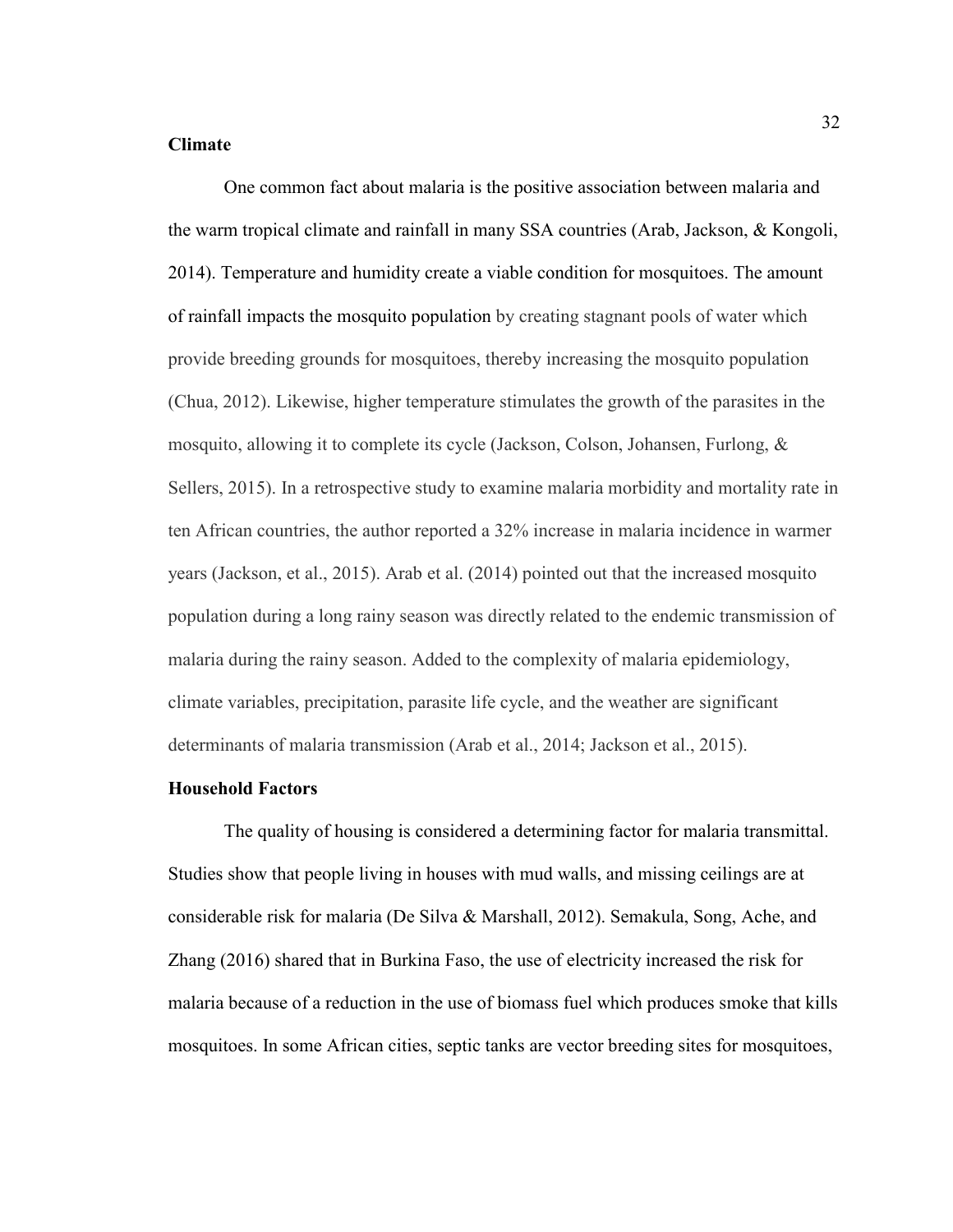causing an increase in mosquito activities (Semakula et al., 2016). Waste collection, poor hygiene, and poor sanitation are significant contributing factors to the high incident of malaria in rural and urban communities (De Silva et al., 2012). Improper disposal of household waste causes a collection of liquid waste in stagnant water and creating additional breeding sites for mosquitoes (De Silva et al., 2012). Inadequate quality housing in rural and urban communities provide breeding sites for malaria parasites and increase the malaria risks for the vulnerable population (Hagenlocher & Castro, 2015).

# **Malaria in Children**

Notwithstanding previous reports that indicated a high prevalence rate of malaria among young children in Africa, the prevalence of malaria among young children of all ages is underestimated because of poor reporting and record keeping (Van Eijk et al., 2015). Few studies comments on the malaria incidence in children between the age of five years and 14 years, as the focus has been on children below the age of five years (Ceesay et al., 2015). Reports show that approximately 50% of malaria-related deaths in SSA is for children below the age of five who have low immunity and are highly susceptible to the disease (Ceesay et al., 2015; Nankabirwa et al., 2014; Van Eijk et al., 2015). Infection in infants may be relatively limited by passively transferred maternal antibodies or possibly by lower attractiveness of infants to mosquitoes (Anchang-Kimbi et al., 2015). From a cross-sectional survey in 2015, Ceesay et al. reported a high prevalence of malaria among infants below 6 months in Guinea, The Gambia and Benin, with the disease being associated with anemia and fever. Contrary to other findings, it is also reported that infants' protection against malaria is for a brief period with an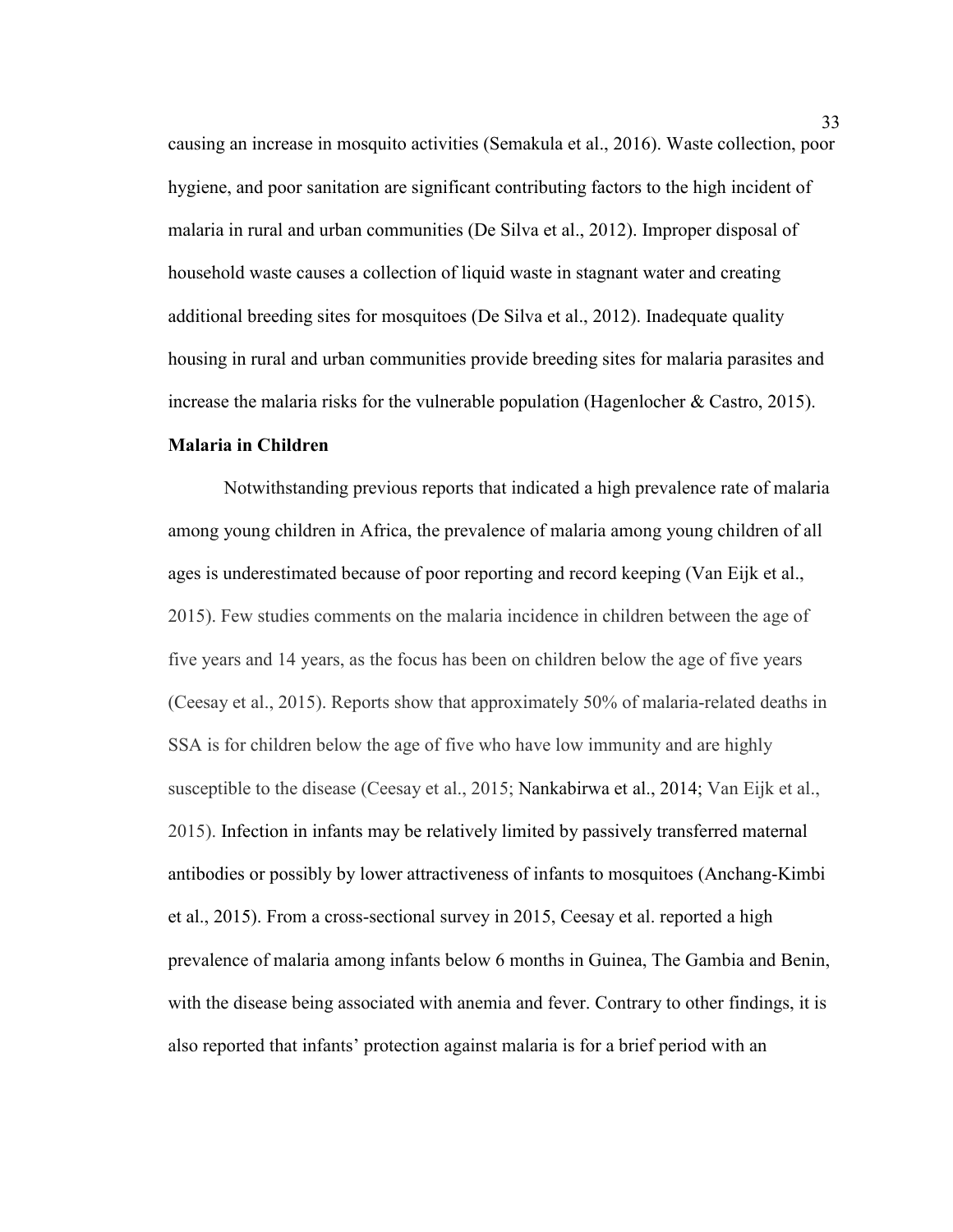increased risk for malaria within the first 6 months of life (Anchang-Kimbi et al., 2015; Ceesay et al., 2015). This report correlates with the high malaria prevalence rate in children derived from malaria indicators household surveys in many SSA countries (Van Eijk et al.,2015). Although the need for malaria prevention and treatment guidelines for children is recognized in malaria-endemic countries, the interpretation of previous study findings on malaria prevalence and outcomes is challenged because of variations in sample sizes, study designs, and lack of quality control (Anchang-Kimbi et al., 2015).

Furthermore, an increase in the incidence of malaria in school-age children is anticipated as children continue to acquire immunity to malaria late in life (Nankabirwa et al., 2014). The prevalence of malaria among school-age children in SSA varies depending on conditions such as seasonal conditions, socio-economic status, and transmission settings (Clarke, Roschnik, & Rouhani, 2012). In 2014, Nankabirwa et al. (2014) revealed a  $0 - 71\%$  prevalence rate among school-age children in Kenya depending on seasonal variations. About 50% of school-age children in Cameroon, The Gambia, Mauritania, and Senegal experience malaria, with approximately 30% experiencing severe malaria that often leads to increased absenteeism mainly from the primary schools (Nankabirwa et al.,2014). In 2013, Clarke et al. (2013) estimated that 50% of deaths among children between the ages of 5 – 14 years is attributed to complications from malaria. Little emphasis is placed on diagnosis, prevention and treatment of malaria among school-age children in SSA, where the use of ITNs among this population group is limited as compared to other population groups (Clarke et al., 2015; Broker et al., 2014). With an increase in the prevalence rate of malaria among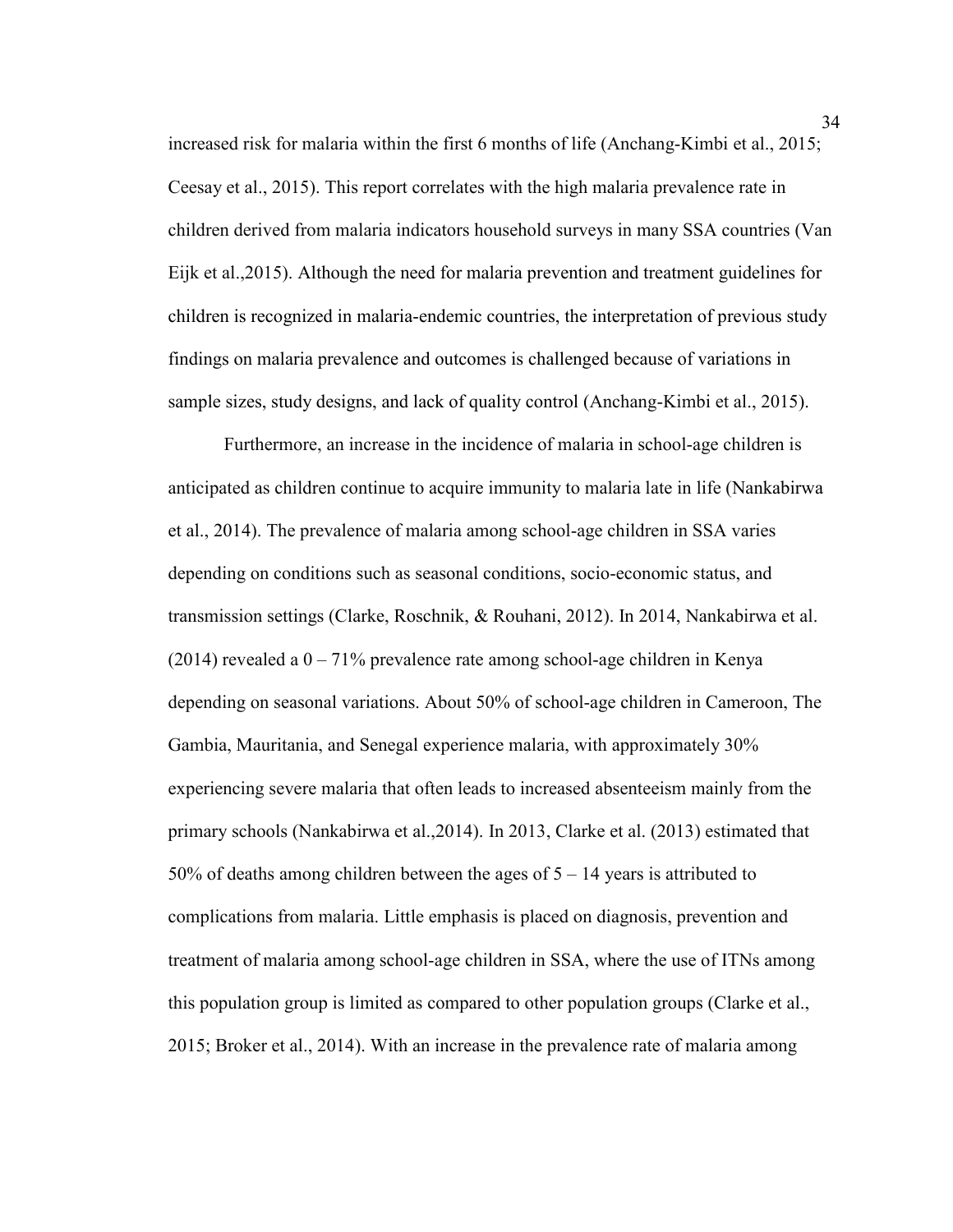school-age children, the need to promote malaria preventive and intervention efforts among this age group is essential to impact the malaria prevalence rate in SSA (Brooker et al.,2014). Participants from this study had the opportunity to share their perceptions about malaria and its impact to different age groups including children

### **Knowledge, Attitudes, and Practices Related to Malaria Prevention**

In many malaria endemic countries, the knowledge about malaria and practices toward malaria prevention and treatment varies. The use of ITNs and ITPs are widely promoted by international organizations and local governments. Nonetheless, the implementation of such malaria-preventive measures is jeopardized by economic factors, traditions, beliefs, and limited resources. Researchers have contended that factors contributing to a lack of ownership and use of ITNs include costs, education level, lack of knowledge about causes and transmission of malaria, and lack of knowledge about malaria prevention approaches (Antwi & Marfo, 2008; Thiam et al., 2013; WHO, 2013). Regarding practices, sleeping under bed nets was the most prevalent method of malaria prevention and control (87%) as revealed by Antwi and Marfo (2008). Despite the high prevalence of malaria in rural villages, Antwi and Marfo concluded from their qualitative study that many community members from rural areas did not use nets properly because of lack of knowledge and that some people used bed nets as curtains in their homes (Antwi & Marfo, 2008). Traditional beliefs and cultural practices that included treatments from local healers contributed to the malaria morbidity and mortality rate in many rural areas in Africa (Antwi & Marfo, 2008). The knowledge of medicinal plants for malaria is widely used in many SSA countries. In 2014, Mueller et al. (2014) reported that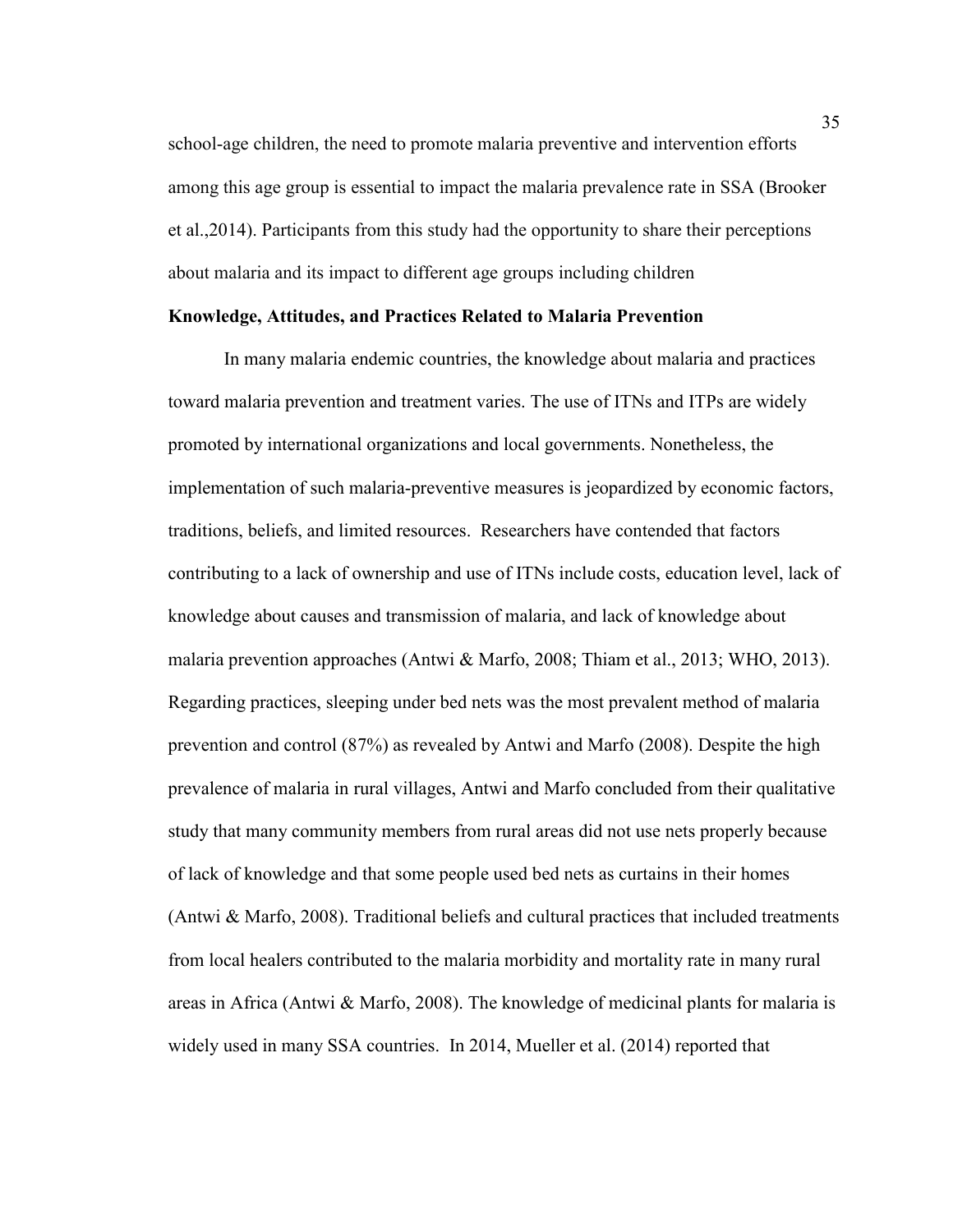approximately 75% of malaria victims from rural areas in SSA seek traditional healers for malaria because they are affordable and available unlike Western medicines. Despite the wide-spread use of traditional healers for malaria, there are insufficient clinical data on the safety and efficacy of herbal medicines (Mueller et al. (2014)). Traditional healers do not have a consensus on the types of plants and dosages appropriate for malaria treatment (Antwi & Marfo, 2008; Mueller et al., 2014). On rare occasions, traditional healers refer malaria patients to hospital if they do not respond to treatment and these patients are deemed to be possessed by evil spirits (Antwi & Marfo, 2008). Recommendations for malaria initiatives continue to include intense education on the use of ITNs.

In 2014, a cross-sectional study conducted by Mwanje (2014) in Uganda showed that the participants ranked malaria as an important health issue and described unproven prevention treatment methods. The use of untreated bed nets, unproven prevention and treatment methods, and the use of different ineffective traditional malaria remedies was conveyed (Mwanje, 2014). The local healers tried different herbs and treatments on different patients with no information provided on side effects (Mwanje, 2014). Singh et al. (2014) shared that traditional healers from norther Nigeria have different approaches to the treatment of malaria and other tropical diseases. This notion is echoed by Van Eijk et al. (2015) whose findings from a cross-sectional study in southern Africa indicted inconsistencies in the use of herbs by traditional healers, causing malaria victims to be unsure about the effectiveness of local treatments. The lack of indoor and outdoor control measures, poor treatment approaches, and self- medication were associated with higher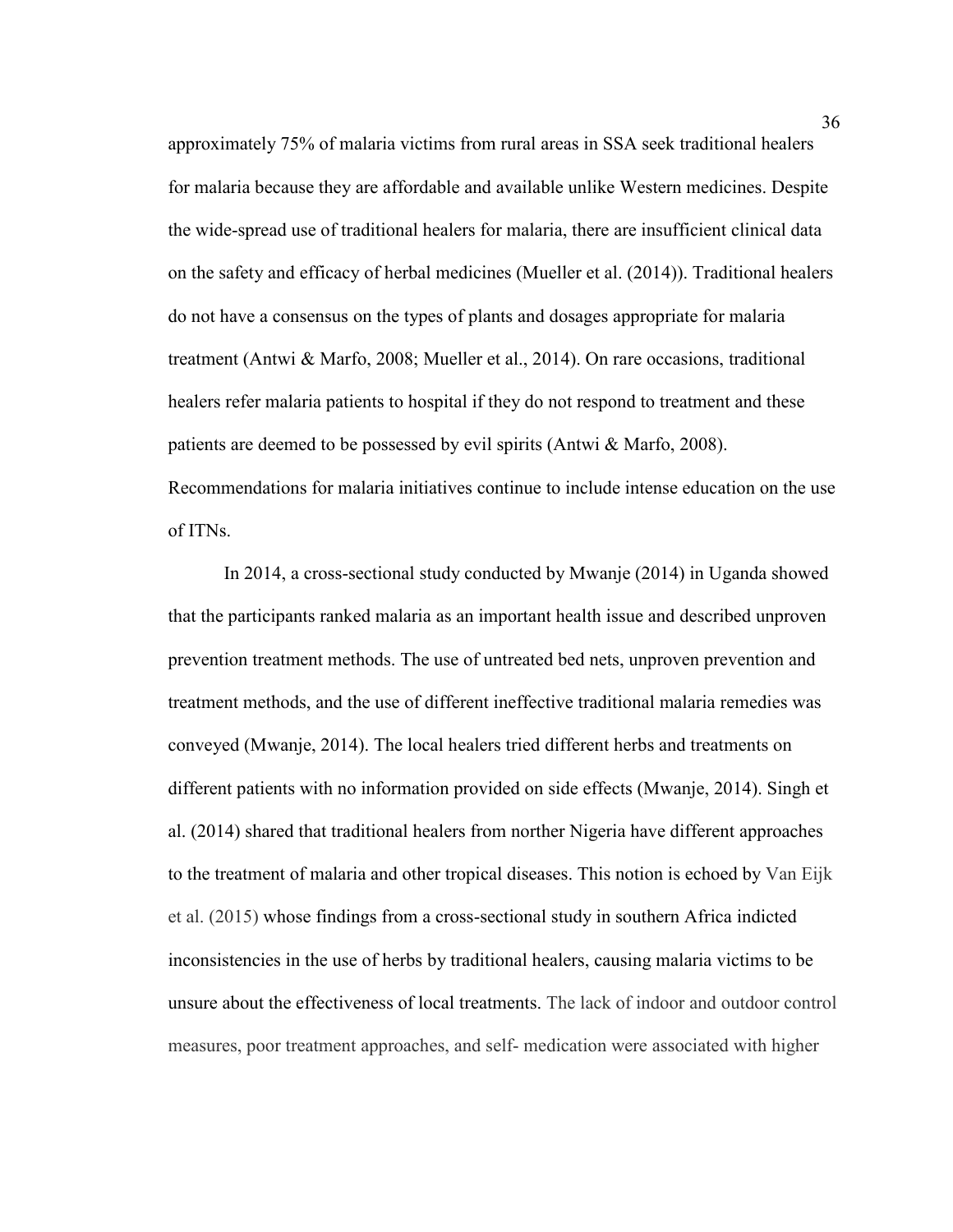malaria risk in Uganda (Mwanje, 2014). Additionally, community members in many African villages are constrained from taking appropriate prevention toward malaria because of resistance from male head of households, expendable income, misconceptions about the safety of ITNs, and distances to facilities distributing ITNs (Rowe et al., 2006; Williams et al., 2009). Information from malaria victims in Sierra Leone about their knowledge and treatment for the disease is missing from current literature.

### **Malaria in Sierra Leone**

Sierra Leone ranks as one of the poorest countries in the world, with 75% of the 6 million population living below the poverty line of US\$1 per day (Amuasi et al., 2012). In 2015, over 50% of the nation's population lived in rural areas (Jain et al., 2015). Coupled with the destruction in the economic and health care infrastructure, Sierra Leone continues to experience high morbidity and mortality rate from malaria, with the disease causing an estimated 1.3 million new cases and 1,734 reported deaths in 2009 (Jain et al., 2015). Additionally, it is reported that malaria is the leading cause of death among children under the age of five, responsible for 20% of child deaths in the nation (Jain et al., 2015). Furthermore, malaria-related illnesses are responsible for 48 % of all deaths, 38% of all mortality for children below the age of five, and over 45% of all deaths in rural areas; making it a significant public health problem in the country (Jain et al., 2015; WHO, 2015; Wirth et al., 2016). In 2013, Sierra Leone experienced 1.7 million cases of malaria with 4,326 deaths, and 46% of children between the age of 5 and 9 years experiencing a high malaria prevalence rate (Jain et al., 2015).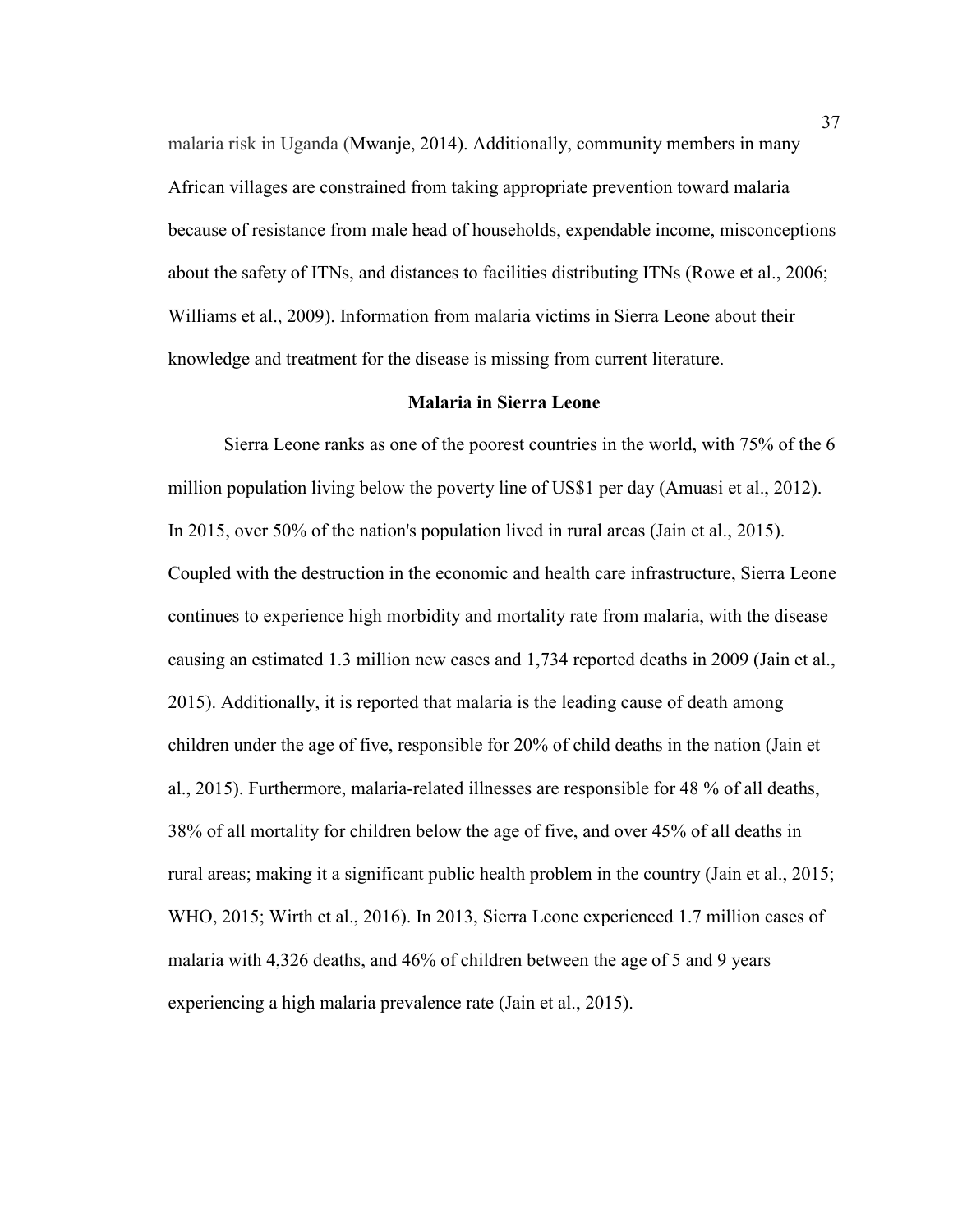During the Ebola outbreak of 2014, malaria victims were neglected, and the progress made on malaria prevention and treatment was interrupted (Jain et al., 2015). The use of the popular drug artesunate amodiaquine to prevent and treat malaria declined as clinic workers were afraid to treat malaria victims, fearing that these victims had Ebola (Tuck & Williams, 2016). Both malaria and Ebola have similar symptoms and malaria victims went to Ebola treatment centers thinking their symptoms were Ebola-related. In 2014, the decline in malaria treatments caused by the Ebola epidemic resulted in an approximated increase in malaria cases of 88% in Sierra Leone (Walker et al., 2015). This increase is equivalent to 3.5 million additional untreated cases, with 10,900 additional malaria-attributable deaths (Walker et al., 2015). Based on 2010 levels of malaria transmissions, the disease was estimated to cause 430,000 infections during pregnancy and 31,100 low birthweight deliveries in Sierra Leone (Jain et al., 2015; Walker et al., 2015). With the disruption of health-care services from the Ebola outbreak, malaria death was estimated to increase by 46,400 in 2015 (Carias, Greening, Campbell, Meltzer, & Hamel, 2016).

#### **Epidemiology of Malaria in Sierra Leone**

Sierra Leone is heavily burdened by malaria. As one of the leading causes of illness and death in Sierra Leone, the country's population is at risk for the disease (Jain et al., 2015). Noted as one of the poorest countries in the world with sluggish economic growth, the Ebola outbreak in May 2014 threatened malaria treatments. In 2015, responses to the 2014 Ebola outbreak in Sierra Leone overwhelmed the nation's healthcare system, reducing treatments for endemic disease such as malaria, TB, and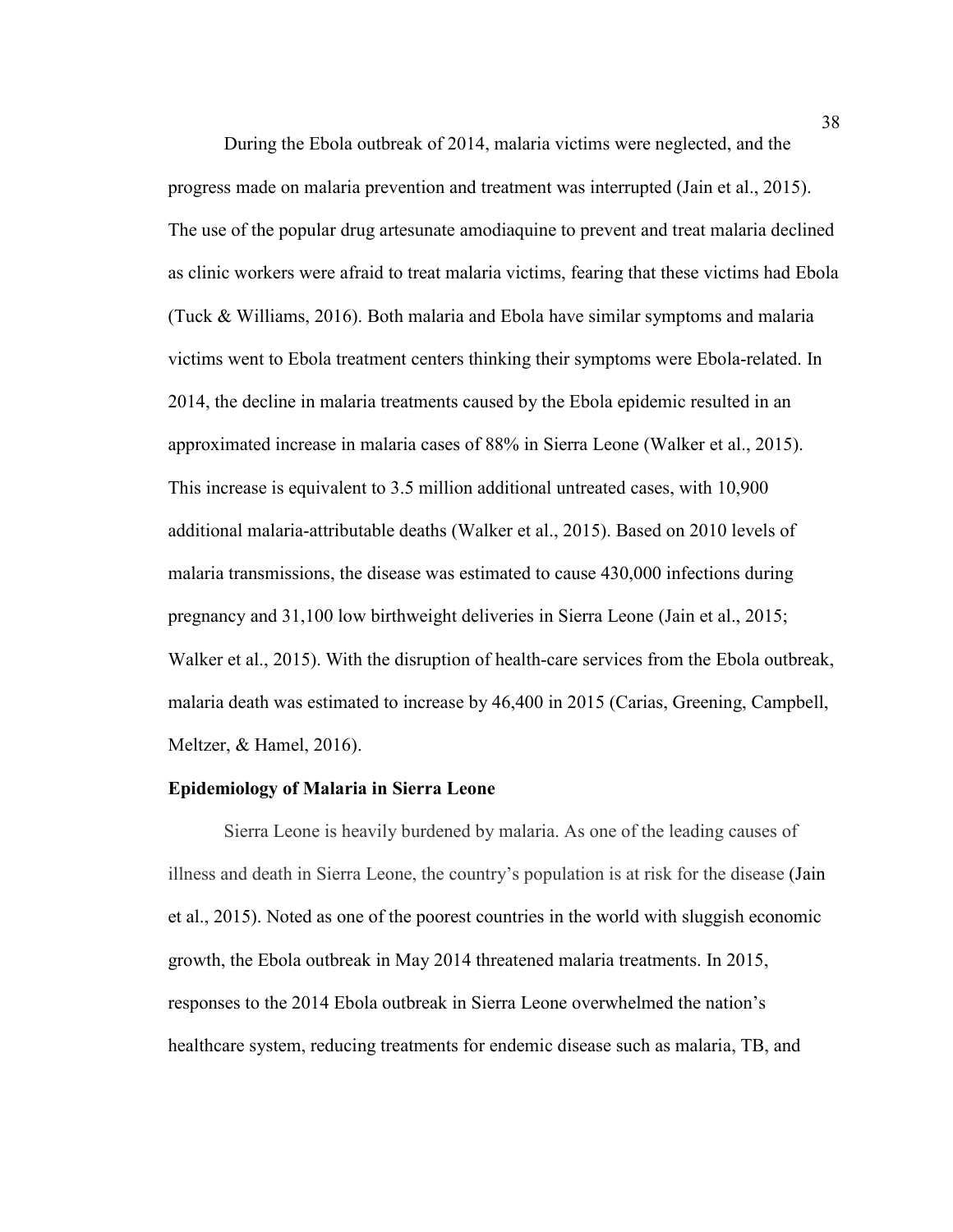HIV/AIDS; leading to catastrophic outcomes (CDC, 2015). The WHO reported that an estimated 50 % reduction in access to health services resulted in exacerbated malaria mortality rates with a death toll of 2,819 and an indirect impact of a substantial increase in the mortality rate of other diseases (Walker et al., 2015). Furthermore, during the Ebola era, the burden of uncomplicated and severe malaria was underestimated because of the decrease in malaria surveillance activities (Walker et al., 2015).

Transmission of malaria occurs all year round in Sierra Leone, with the prevalence rate of infection estimated at about 65% (Jane et al., 2015). The parasite distribution is mainly *Plasmodium falciparum* (90%) with mixed infections occurring occasionally with *Plasmodium malariae* and *Plasmodium ovale* (Jain et al., 2015). In Sierra Leone, the resistance to chloroquine warranted a change in the malaria control treatment. The current recommended malaria control efforts in Sierra Leone include the use of an artemisinin-based combination therapy (ACT). In 2004, government officials in Sierra Leone identified artesunate-amodiaquine (AS+AQ) to be the first-line treatment of choice for uncomplicated malaria and artemether-lumefantrine (AL) in cases of contraindications. For severe malaria, the recommendation is quinine and artemether (AM) is the alternate. Sulphadoxine pyrimethamine (SP) is used for intermittent preventive treatment in pregnancy (IPTp). In addition, the government of Sierra Leone has introduced a new fixed dose combination (FDC) of ASAQ tablets, taken over 3 days, to treat uncomplicated malaria, with the aim of improving prescribing practices, patient compliance, and reduce the risk of parasitic resistance to AS+AQ (Jain et al., 2015).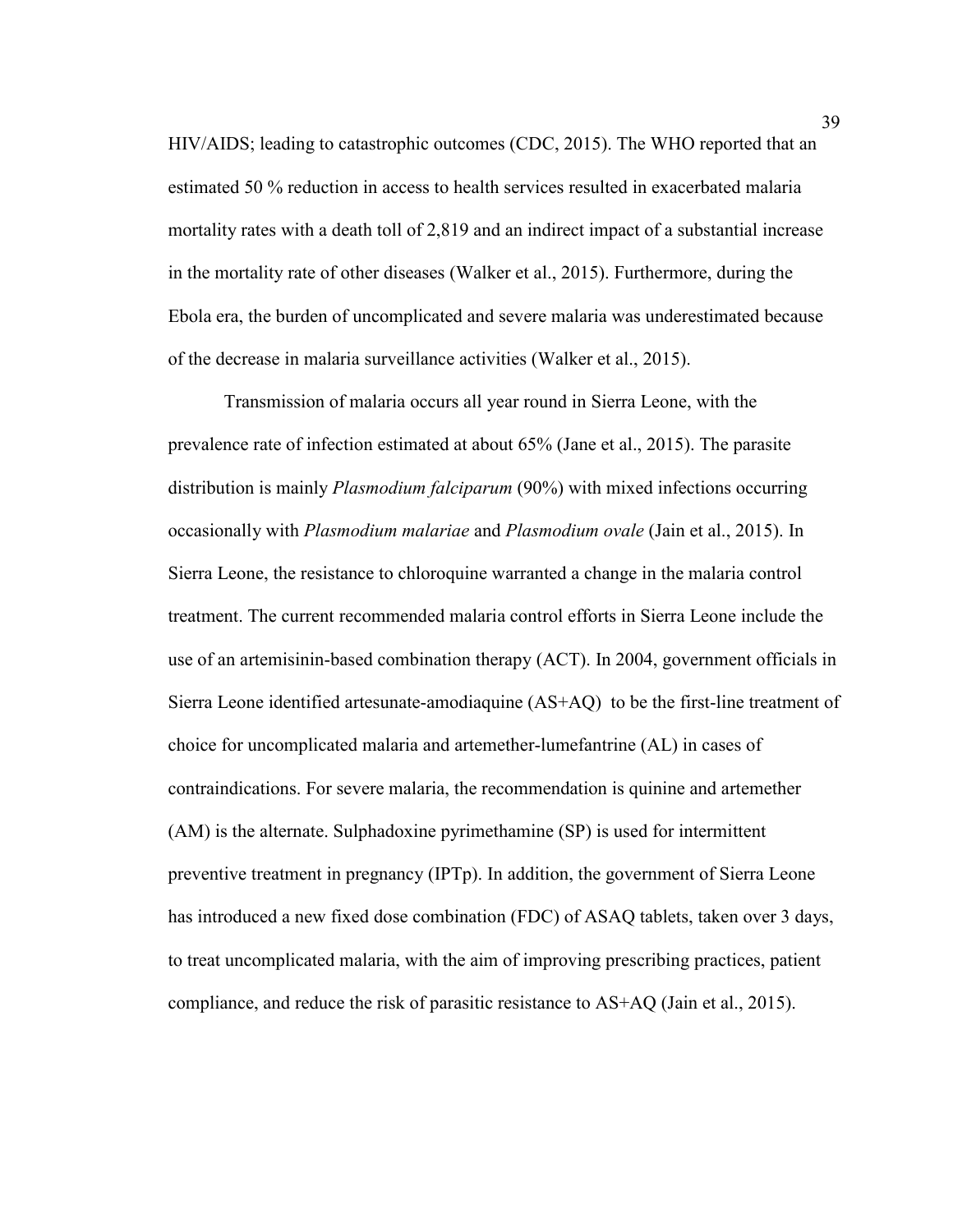#### **Policy on Malaria Treatments in Sierra Leone**

To address the alarming malaria problem in the country, the government continues to partner with international organizations to provide prevention and intervention measures to mitigate the impact of the disease. At the national and local levels, policies on malaria reflect the recommended first-line treatment of artesunate-amodiaquine and the long-acting dihydroartemisinin-piperaquine given monthly. Mass drug administration and distribution of insecticide-treated nets during the rainy seasons are promoted to decongest the healthcare system and reduce malaria cases. The campaign to deploy mass administration of long-lasting artemisinin combination treatment drugs aims to provide protection from malaria in areas with inadequate health care and poor access to healthcare (Walker et al., 2015). During the Ebola epidemic in Sierra Leone, the near cessation of malaria control led to a resurgence in malaria cases and deaths. New policies mandated an increase in malaria surveillance to avoid the risk of Ebola infection, protect against malaria, and mitigate the health-care burden of malaria in clinics (Amuasi et al., 2012; Walker et al., 2015). The campaign to continue mass drug administration and distribution of ITNs during malaria transmission seasons is expected to reduce malaria morbidity and mortality rates (Walker et al., 2015).

### **Summary**

Malaria is a curable and preventable disease that continues to plague many countries in SSA. Pregnant women and children under the age of 5 experience high morbidity and mortality rate from malaria. From the literature review, it is evident that malaria poses an economic burden on individuals, communities, and nations. In postwar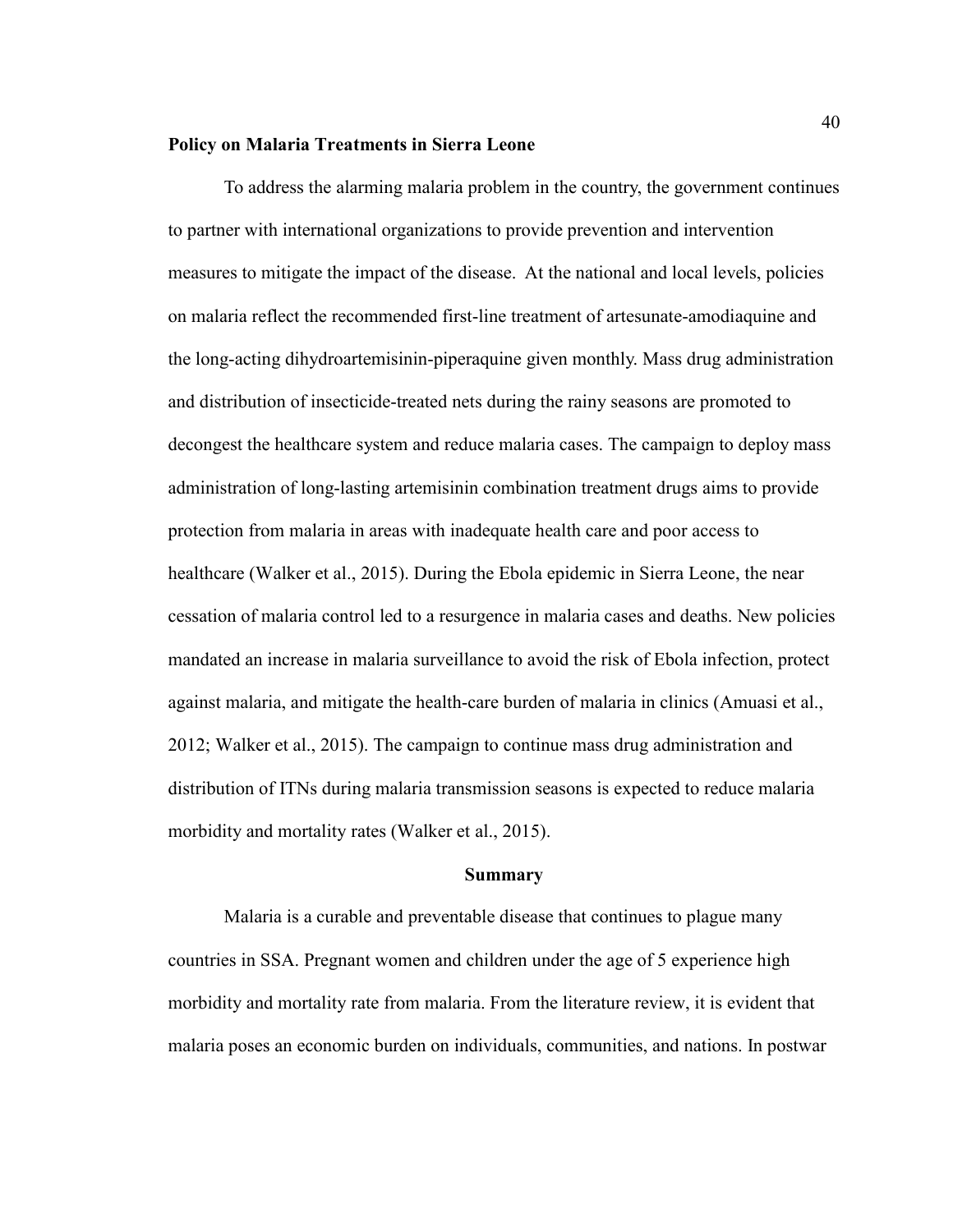Sierra Leone, more than 50% of the population live in rural areas where malaria control is minimal and substandard (Jain et al., 2015). Although the use of ITNs is widely promoted and encouraged in SSA, many individual and national factors hinder the availability and use of this measure. The above literature review revealed that ITNs have been proven to reduce the incidence of malaria, malaria-related illnesses, the mosquito population, and deaths from malaria. Current literature provides extensive information on malaria treatment measures. However, very little is noted on the perceptions of malaria victims. Additionally, the current literature provides information about malaria efforts in Sierra Leone and statistical information on the impact of malaria, with no specific information about the impact of the disease in rural Sierra Leone. With the population growth in rural areas in postwar Sierra Leone, it is necessary to explore the perceptions of the vulnerable and disadvantaged population of this region. Application of the theory of HBM guided this qualitative phenomenological study to explore and describe the perceptions of women on malaria from the western rural area of Sierra Leone. Chapter 3 outlines the research design for the study with detailed explanation of the research instrument.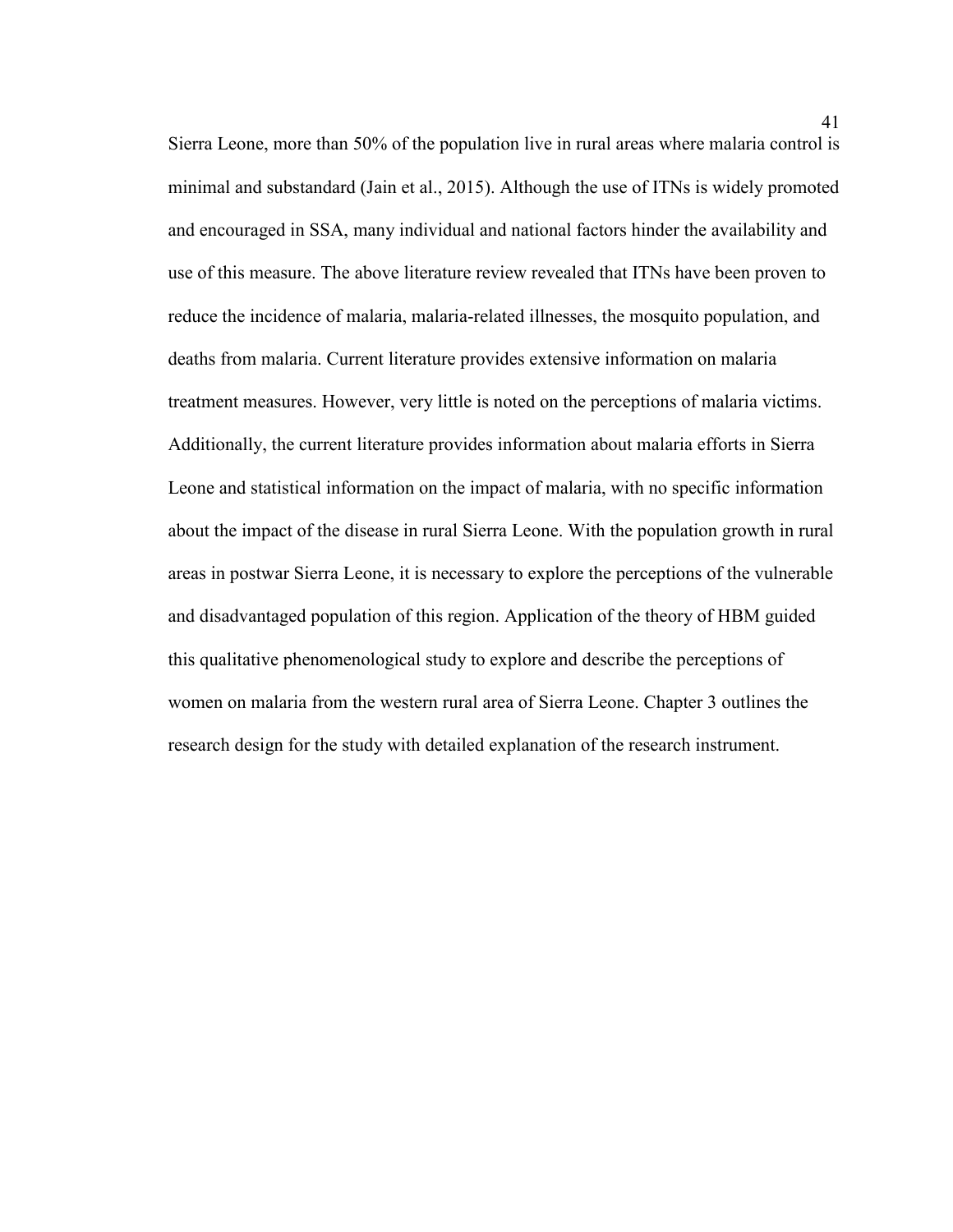#### Chapter 3: Methodology

#### **Introduction**

This chapter is an outline of the method that was used in the study. Through this qualitative study, I explored and described the lived experiences of women from the western rural area of Sierra Leone pertaining to malaria. The devastation of malaria has continued to plague many SSA countries, with significant impact on women and children under the age of 5. Currently, there is no shortage of information on malaria treatment measures. However, information on the perceptions of malaria victims is scarce. Components of this methodology discussion include the rationale for the identified research design, the recruitment process for study participants, sample size, instrumentation tools, and data analysis methods. I provide information on how I secured the data and how I provided internal validity for the data. I describe the ethical procedures necessary to protect the study participants while collecting primary data for the study.

### **Research Design and Rationale**

This was a qualitative phenomenological study to describe the experience of the study participants. Creswell (2013) asserted that the goal of phenomenological research is to describe participants' experiences in a specific context to understand a specific phenomenon. The purpose of this qualitative study was to explore and understand the lived experiences of women from the western rural areas of Sierra Leone as they sought out treatments for malaria. This approach was appropriate for this study because the participants could express their views and experiences of the disease in their own words.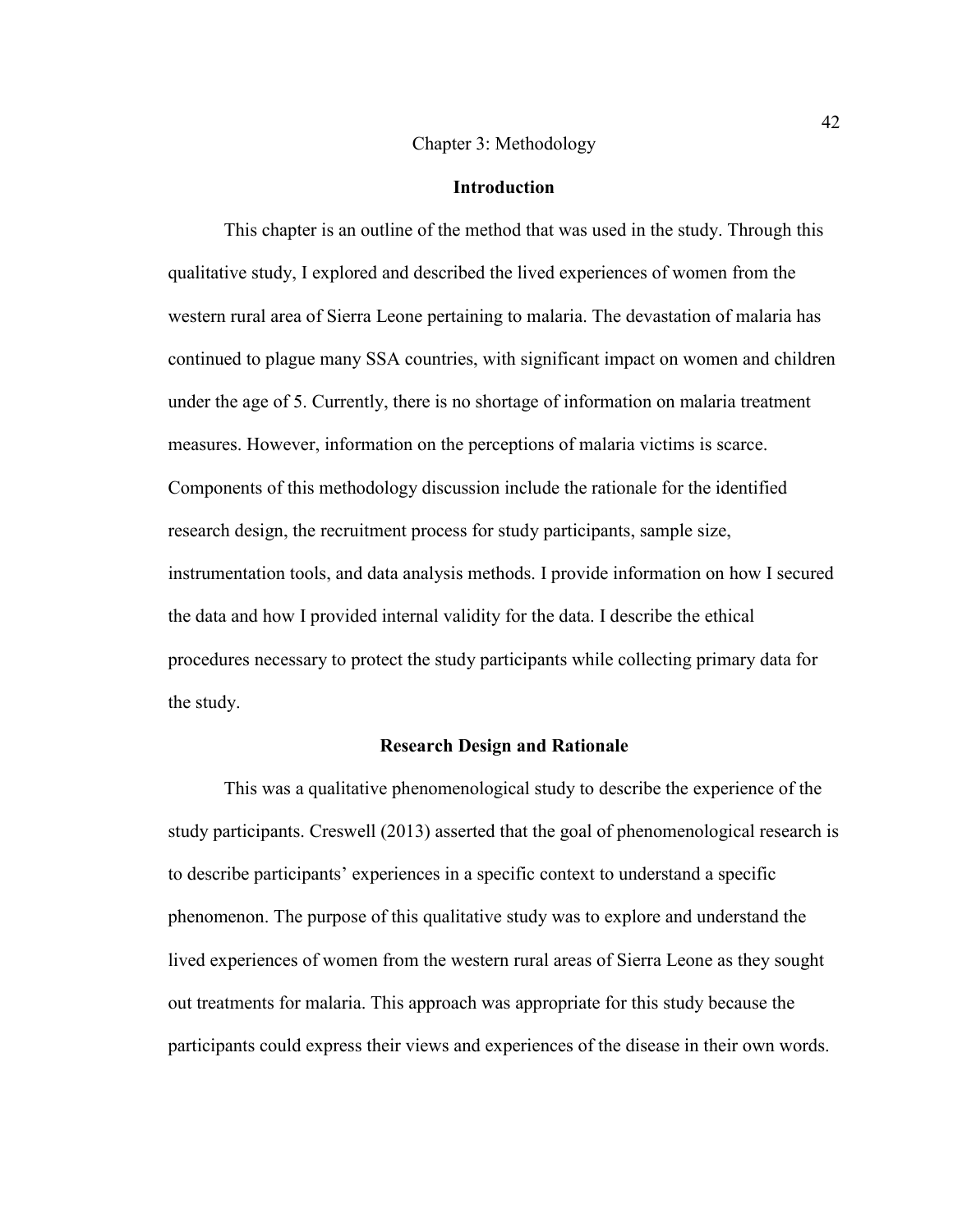Using the lens of a socioeconomic approach and guided by the theory of HBM, women from the western rural area of Sierra Leone described the factors they considered when deciding on malaria treatments and their experiences with the disease. Understanding the perceptions of women and factors that influence women's decisions on malaria treatments is necessary to enhance the body of knowledge on malaria.

The application of a qualitative design to this study was appropriate because qualitative methods are beneficial in providing information on unknown phenomena. Qualitative design provides a natural approach to unknown phenomena, which is an advantage when exploring culturally diverse and complex issues (Creswell, 2013). In qualitative inquiries, researchers build patterns and themes while collaborating with participants interactively to shape themes or abstractions from the process, allowing the process to change after data collection has started (Creswell, 2013). Additionally, in qualitative research, the researcher keeps a focus on learning the meanings that participants hold about the problem (Creswell, 2013) to gain understanding of human experiences that fill the gap between "knowledge and reality" (Crosby et al., 2013, p.170). By applying a qualitative approach to this exploratory research, I uncovered information from women on malaria to address the gap in the current literature.

#### **The Role of the Researcher**

As a qualitative researcher seeking to understand the perceptions of the study participants on malaria, I was part of the research process and the primary research instrument that was used to gather the data. In qualitative studies, the researcher becomes the instrument that is used to comprehend and learn about human experiences by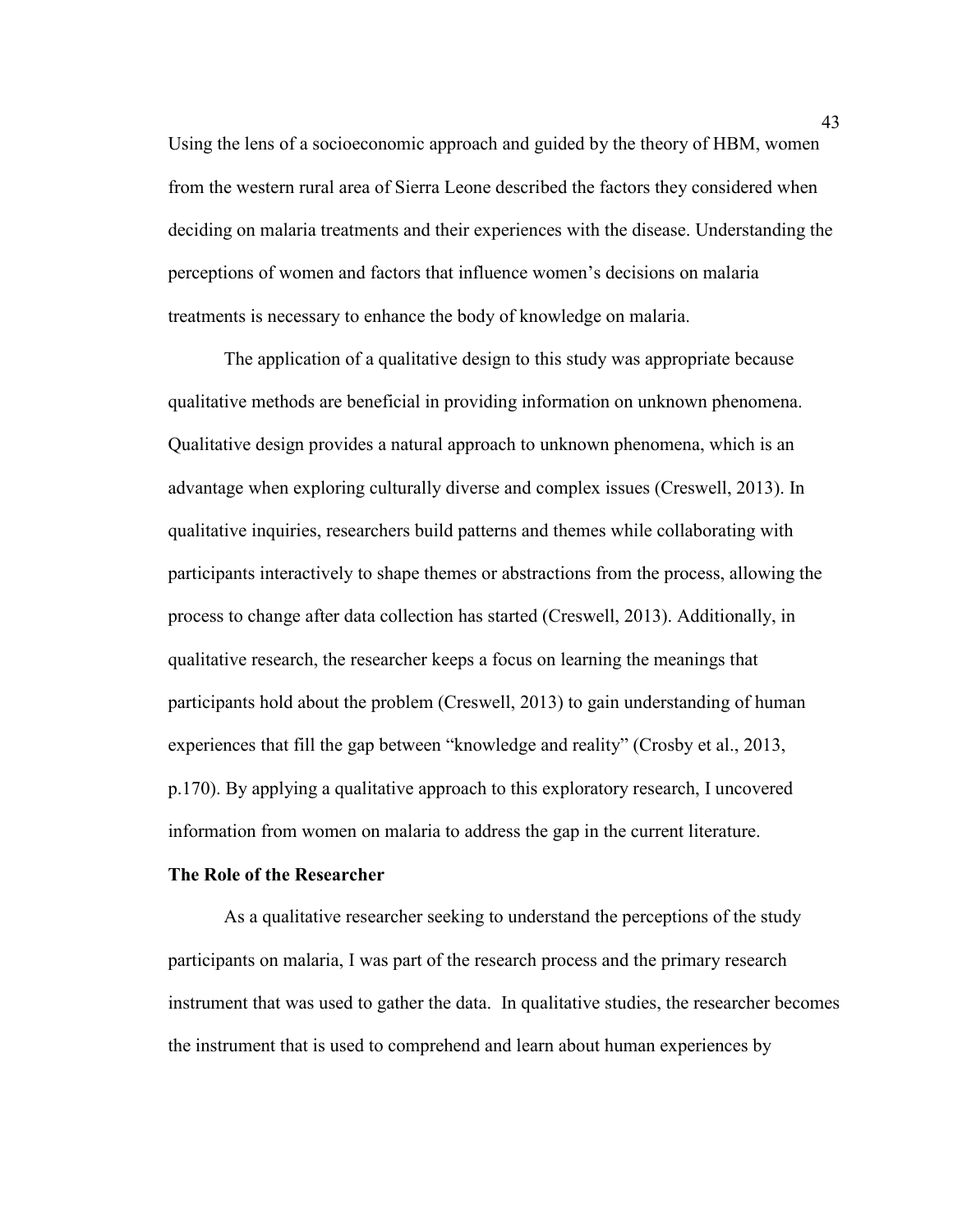interpreting and describing subjective information shared (Creswell, 2013; Davies, & Dodd, 2012). As the researcher, I was involved in the research process, which included identifying the research question, deciding on an appropriate approach to collect data to answer the research question, creating the research instrument, identifying study participants, applying specific criteria in selecting participants, and analyzing data to answer the research question. For this phenomenological study, data collection occurred through personal interviews, with simultaneous analysis of the data until theoretical saturation was achieved.

I am originally from the village of the participants and have a general knowledge of the makeup of the village and its residents, culture, traditions, and religious practices. I also have relationships with the local school and church officials and did not anticipate difficulties in soliciting study participants. Additionally, I had the cooperation and trust of the study participants because I was working with people with whom I had established rapport. It is inevitable for qualitative researchers to form close relationships with study participants to make them feel at ease and willing to provide information (Fink, 2014). Through open-ended questions, I encouraged the participants to provide elaborate answers that were recorded, coded, categorized, and further analyzed. A qualitative researcher is encouraged to test for reliability and validity at all stages of the research process before reporting findings (Patton, 2015). I recorded all interview sessions, asked for clarification, and took notes to avoid transposing or misinterpreting the information. I am obliged to protect the information collected and safeguard the anonymity of the participants by refraining from using individual names. It is expected that qualitative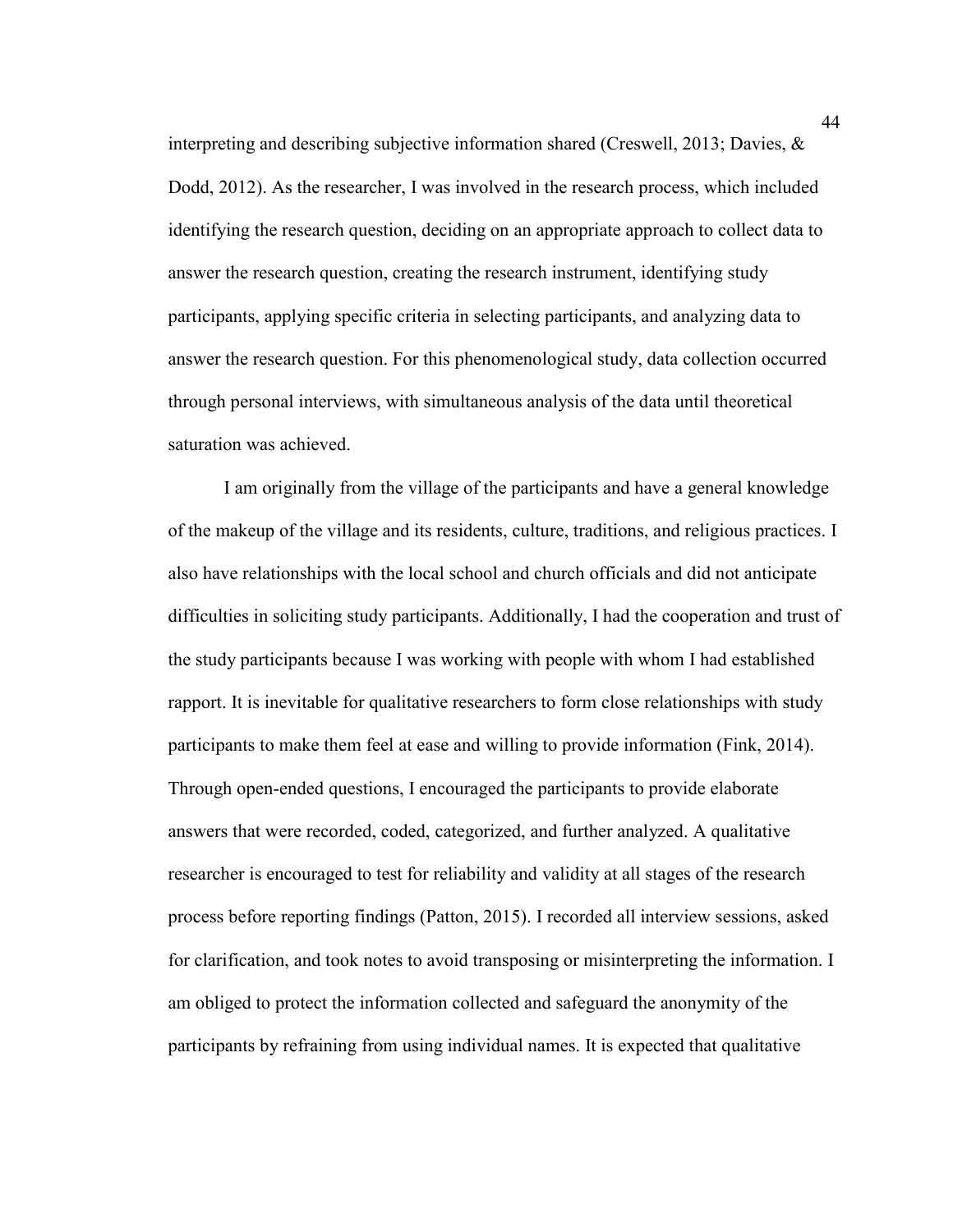researchers have a strong loyalty toward study participants by protecting data and maintaining anonymity (Collins & Cooper, 2014; Fink, 2014).

# **Population**

The study participants were women from a village in the western rural area of Sierra Leone. Women are part of a disadvantaged population at risk for malaria, and the rural regions of SSA have been identified as deprived of health services, with high morbidity and mortality rates from malaria (Silal et al., 2013; Williams et al., 2010). Reports from the CDC showed that "rural indigenous populations in SSA die in greater numbers due to malaria infections than in any other parts of the world" (Arori, 2011, p.39). Like many rural African regions, rural areas of Sierra Leone are heavily burdened by malaria, with disadvantaged victims being women and young children. Women in these areas have limited access to health, are socioeconomically disadvantaged, have low literacy levels and live in overcrowded and unsanitary conditions (Jain et al., 2015). Furthermore, the perceptions of women from rural SSA are underexposed or omitted in current literature. Understanding the perceptions of women from rural areas of Sierra Leone is necessary to support the quest to promote social change and improve health outcomes.

### **Sampling and Sample Size**

A purposive sampling technique was identified for this study. As described by Crosby et al. (2013), the goal of purposive sampling is to focus on specific characteristics of a population of interest, which will best enable the researcher to answer the research questions. In this study, the participants met the characteristics identified in the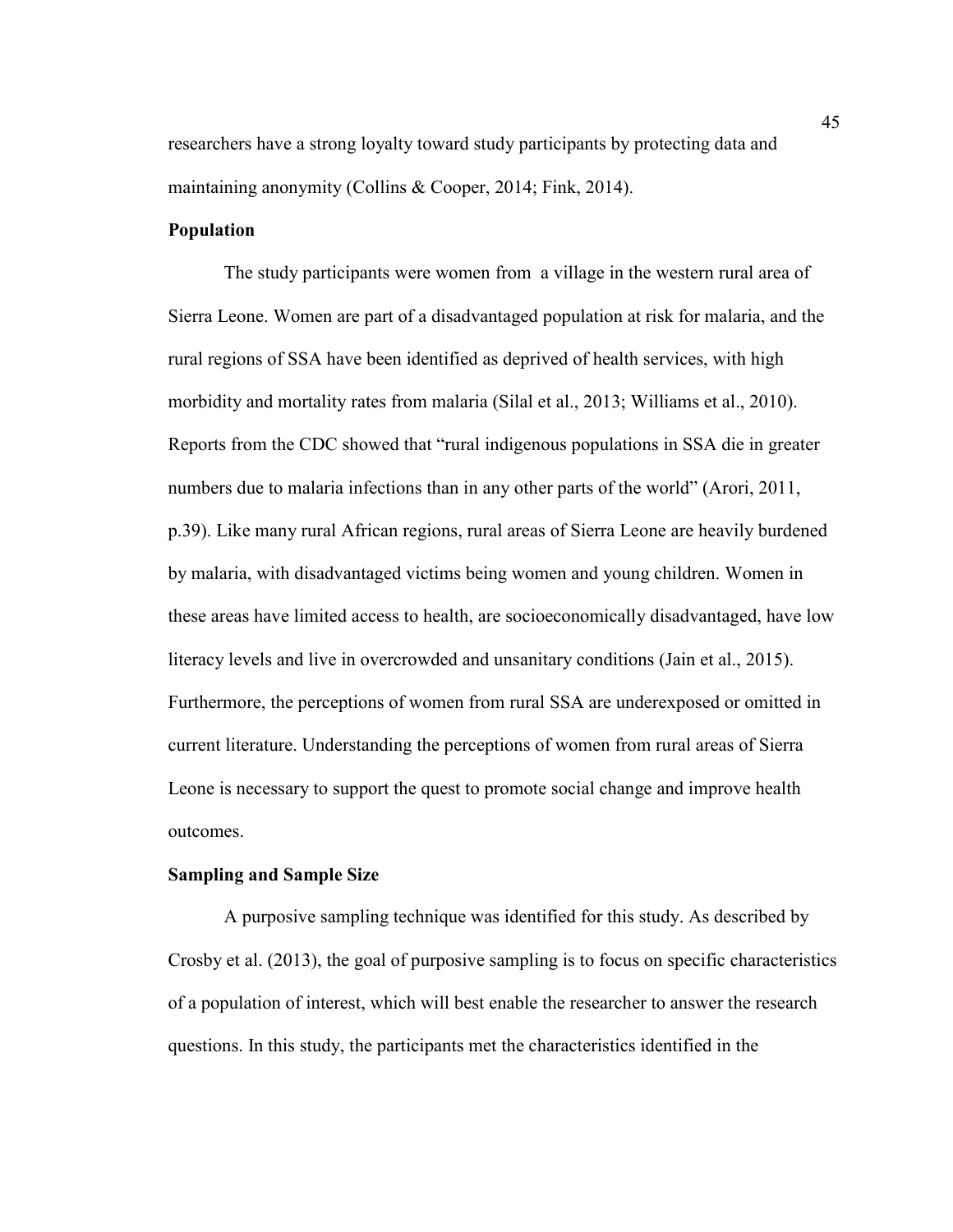recruitment criteria. Creswell (2013) asserted that in a qualitative phenomenological study, each participant should significantly contribute to the study by advancing the investigation. In qualitative research, "what is prominent is not the number of participants, but the significance of the investigation and whether the research outcome is trustworthy" (Chenail, 2015). It should be noted that the sample size for a purposive sampling strategy is determined by theoretical saturation (DePaulo, 2013). Theoretical saturation involves a data collection process that includes concurrent data analysis until no new insight on the research problem is introduced (Mack, Woodsong, Macqueen, Guest, & Namey, 2015). For this study, saturation was determined when the information from the participants no longer contributed to the research questions.

Fifteen participants were recruited. Two of the participants were part of a pilot study to test the validity of the questions. The other 13 participants participated in the actual study. In qualitative studies, a small sample size is appropriate because the focus is understanding phenomena from the viewpoint of the participants, with no emphasis on generalization (Crosby et al., 2013). The focus is the interpretation of the individual participants' responses while also revealing common themes across participants' responses (DePaulo, 2013). The participants were from a village located in the western rural area of Sierra Leone. The current population of the village is predominantly made up of people from the Krio tribe, with the common languages of Krio and English. To recruit the study participants, I posted flyers in churches and schools.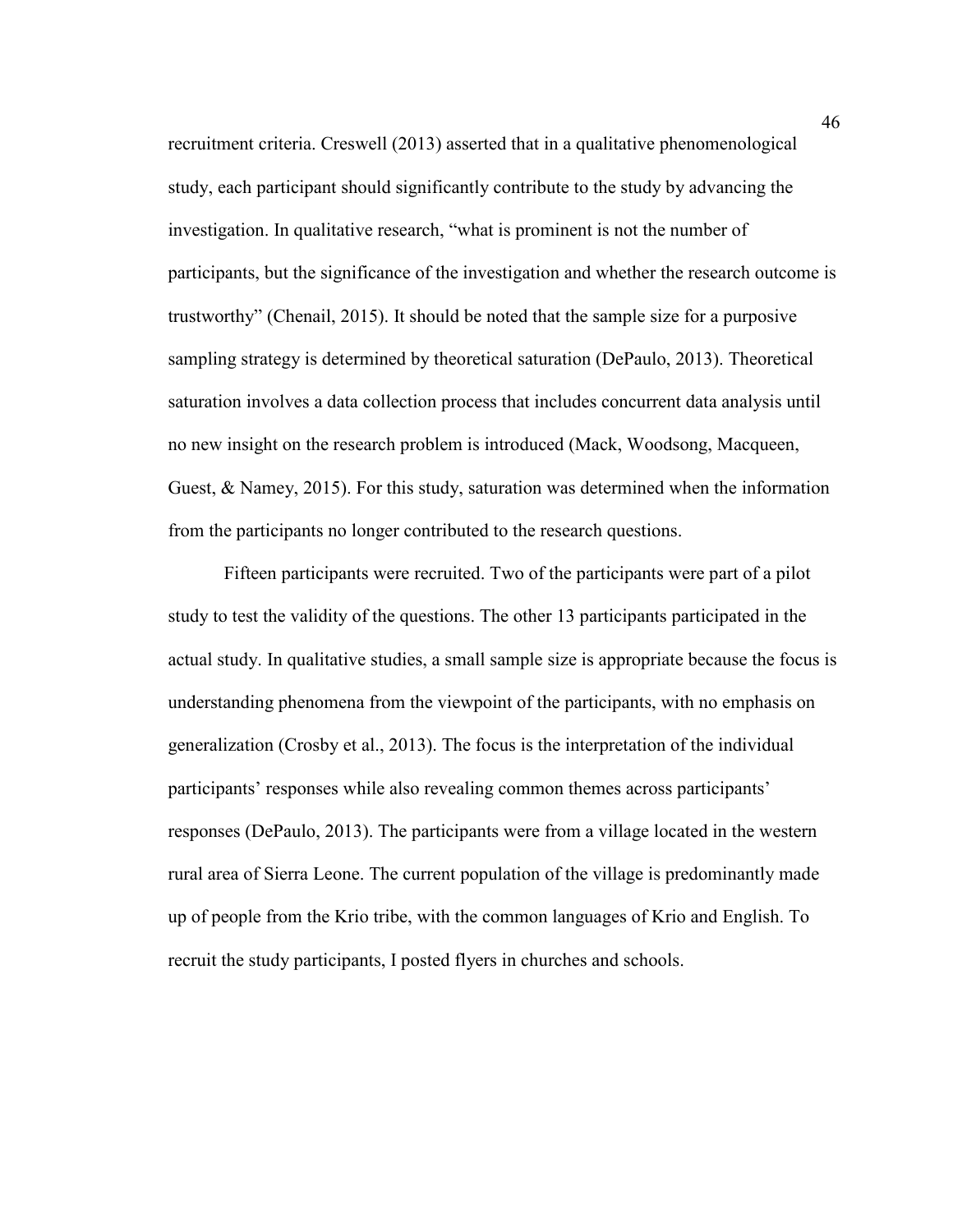#### **Recruitment**

Before posting flyers in church offices and schools, I gained permission from appropriate officials from those facilities. The flyer was posted for a week because of a high response rate. The information on the flyer included the purpose of the study, participant eligibility criteria, the financial incentive, and the duration of the study. For the identified participants, the financial incentive was appealing because of their low socioeconomic conditions. According to the WHO (2015), rural populations in many African countries live under poor conditions and have little or no access to health clinics. Interested volunteers completed the recruitment form attached to the flyer, placed it in the envelope provided, and dropped it in a locked box at the churches and schools. At the end of a week, I collected the flyers from the churches and schools, responded to the volunteers who filled out the form with a telephone call, introduced myself, and explained the process of data collection. I used the information received over the telephone to eliminate those participants who did not meet the required criteria. After eliminating ineligible participants, I set a date, time, and location for a face-to-face meeting with each participant. At this meeting, I reviewed the nature of the study, ensured that all the participants understood the purpose of the study, informed participants of their right to withdraw from the study at any given time, and answered all questions. All participants signed a consent form and received a copy of the signed consent. I assured the study participants of their anonymity and informed them of how the results of the study would be disseminated.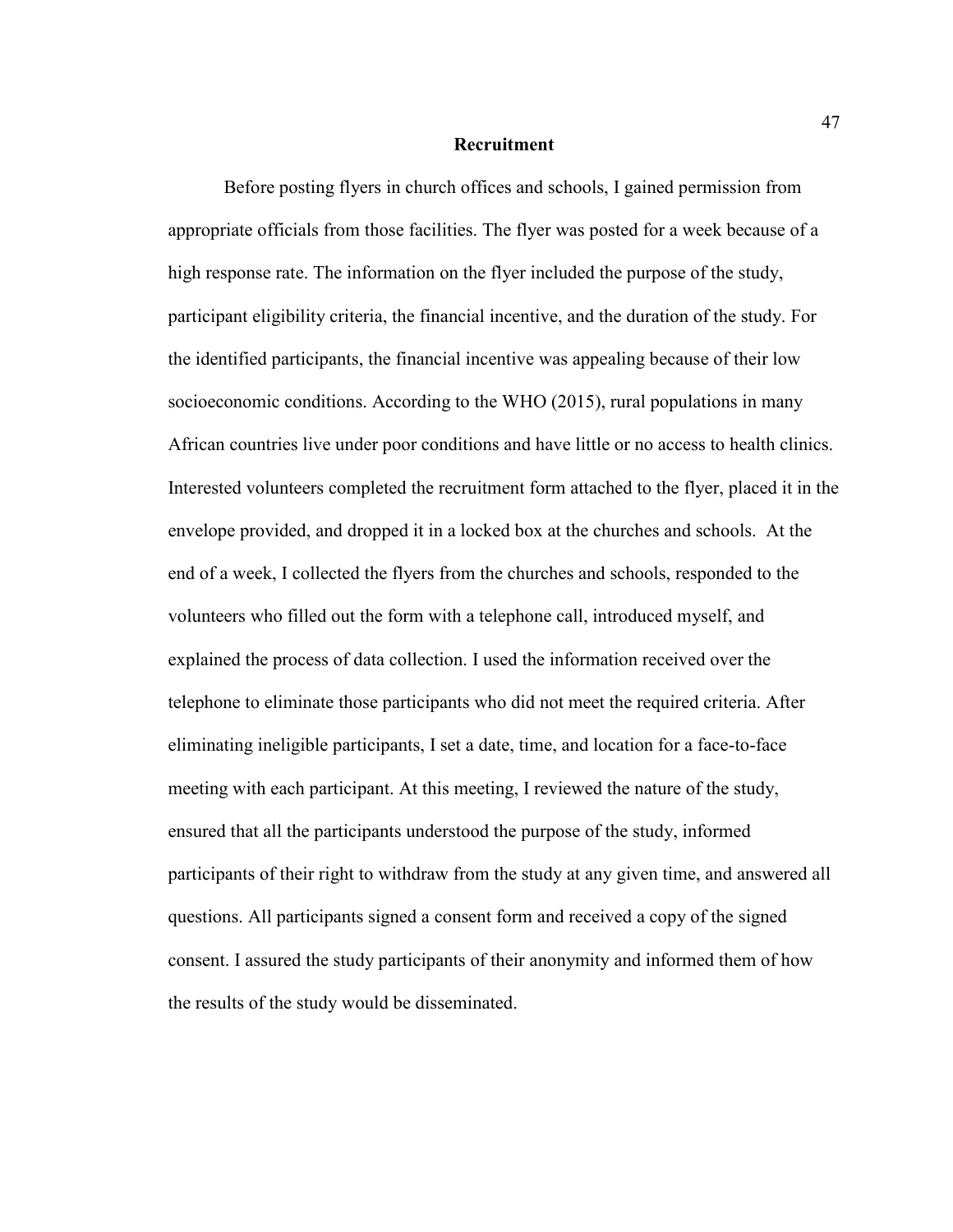### **Inclusion and Exclusion Criteria**

For this study, I solicited women's perceptions about malaria. Participants met the following criteria:

- lived in the western rural area of Sierra Leone (visitors to this region were excluded),
- from the Krio tribe,
- above 21 years of age,
- had known or taken care of someone with malaria, and
- spoke fluent English.

. Women who had personally suffered from malaria were not recruited because in many African settings and cultures, discussion of personal illness with nontraditional healers is taboo because of traditional reasons, norms, and religious beliefs (Adeneye, Jegede, Mafe, & Nwokocha, 2013).

### **Selection Bias**

In a qualitative study, selection bias occurs when the selection process in the design of the study suffers from systematic errors (Crosby et al., 2013). In that I used a qualitative approach with purposive sampling, my participation in the research and interpretation of the information posed risks of interviewer bias. In this study, the application of purposive sampling made it possible to recruit subjects who had experience with malaria so that I could categorize the subjects according to criteria based on the research questions. I refrained from attaching to any specific viewpoint. As indicated by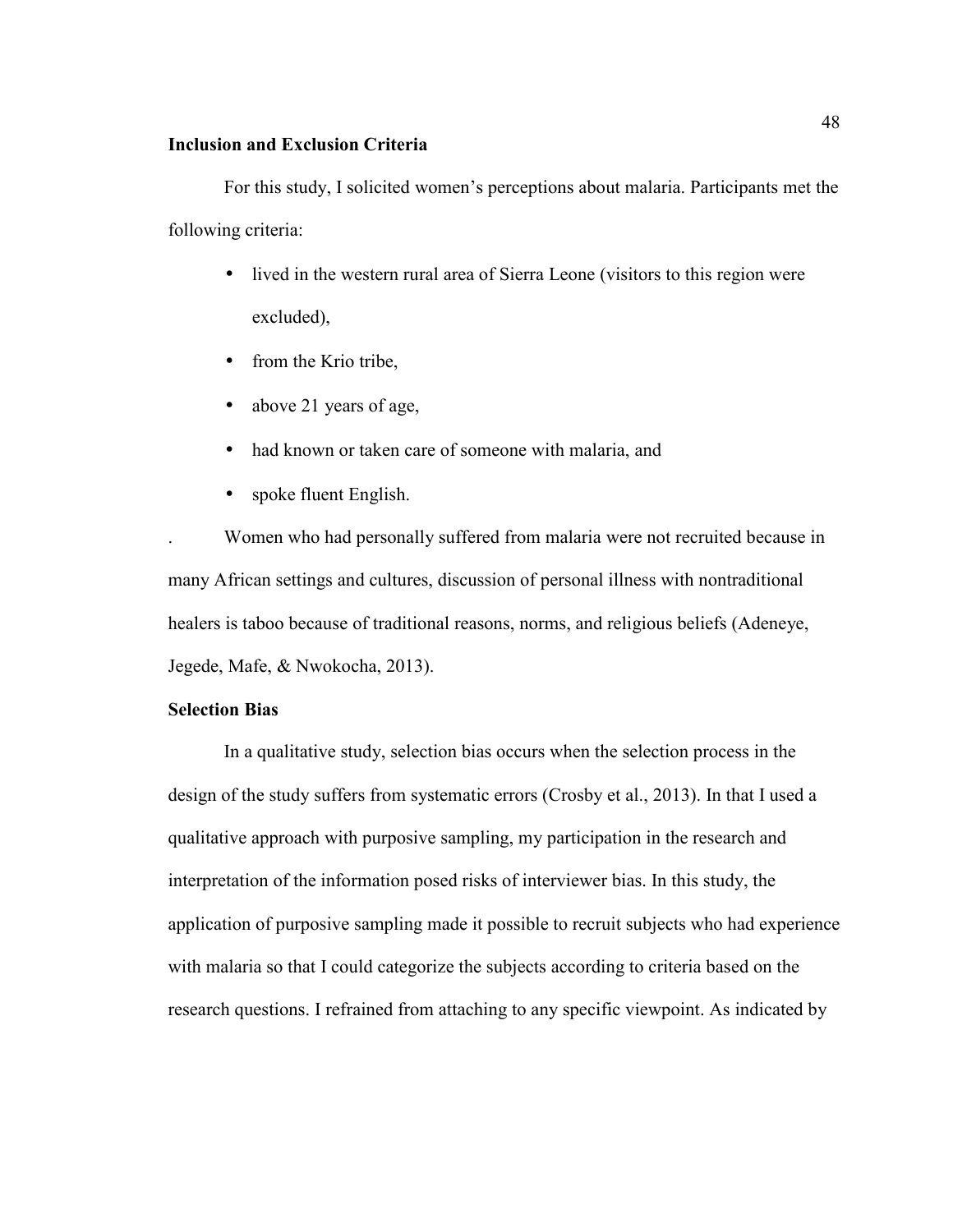Crosby et al. (2013), to mitigate the risk of interviewer bias, the researcher must refrain from being attached to a certain viewpoint, as this would jeopardize impartiality.

# **Data Collection Method**

Data collection took place through a face-to-face interview that was semi structured. In qualitative studies, the researcher is part of the instrument. In this study, I developed a questionnaire to conduct face-to-face interviews with the participants. Through this approach, participants provided information based on their lived experiences with malaria and their perceptions about the disease. The questionnaire (Appendix A) consisted of 32 open-ended questions guided by the theory of HMB and categorized into themes. The interview questions covered religious beliefs and malaria, knowledge of malaria, malaria practices, malaria treatments, and sociocultural aspects of malaria. Guided by the HBM, the questions related to perceived susceptibility, severity, beliefs, and barriers that influenced participants' behavior toward malaria to generate information that answered the research questions. The HBM shows a correlation between people's readiness to act, their beliefs about their risk factors for diseases or health problems, and their perceptions of the benefits of acting to avoid such diseases (Glanz et al., 2008). Before implementing the questionnaire, I conducted a pilot study with two of the recruited participants to assess the validity and reliability of the tool to provide information to answer the research questions. Through the pilot study, I determined the dependability of the research instrument to ensure saturation. These two participants provided responses that were appropriate to answer the research questions and were included in the final study.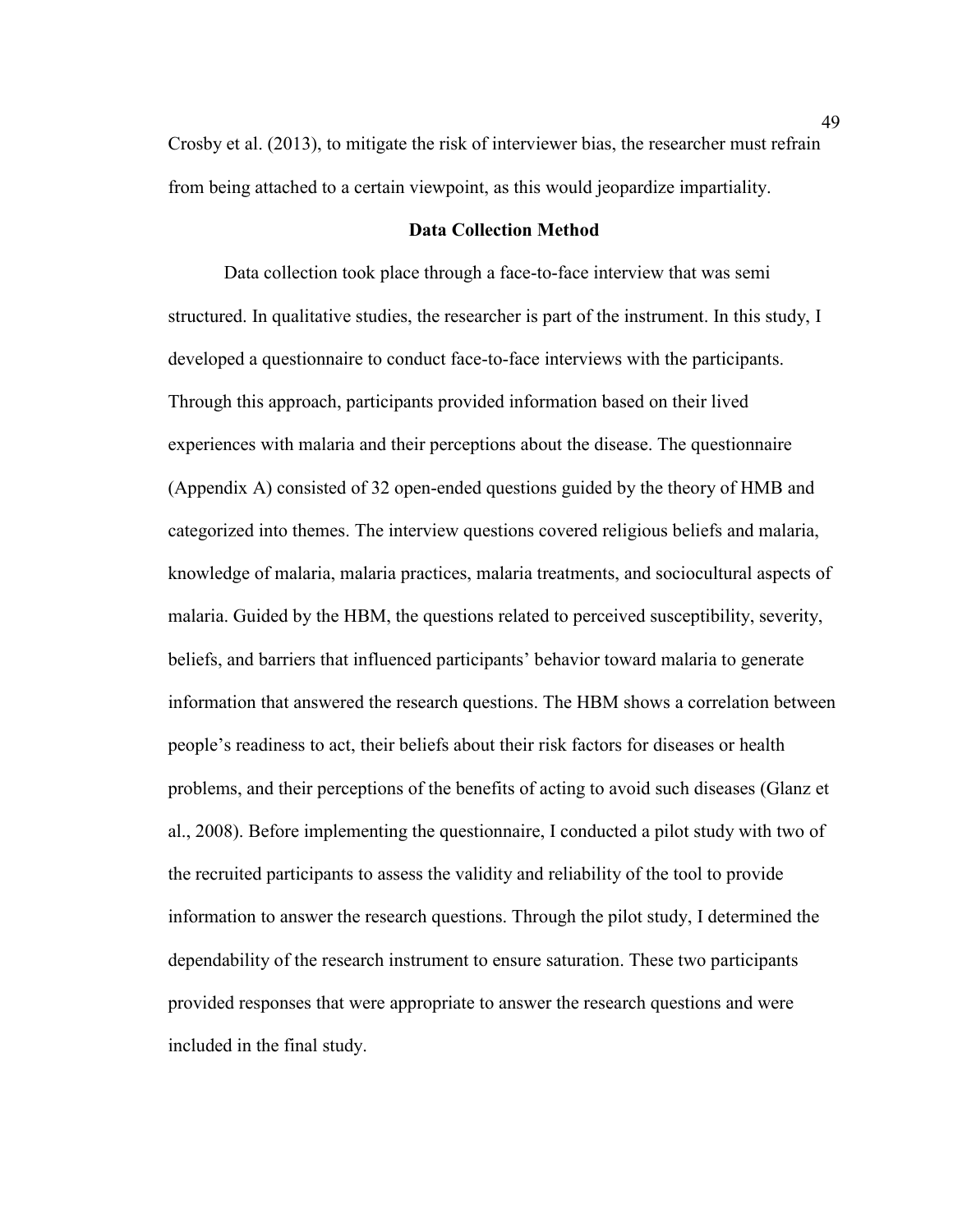#### **Data Collection Procedure**

I met the recruited participants at a predetermined place and time to conduct the interviews. The interviews took place in a private room at a public library. In the interest of equality and respect, I paid attention to where the interview was held, seating arrangements, and how the interviewees were welcomed. I established phone rapport with the participants before conducting the interviews. Establishing rapport and a relaxed atmosphere is often necessary to get people to talk and express themselves without reservations (Turner, 2010).

I developed a written interview guide to serve as a protocol for the interview session and promote reliability of the data collection process. This interview protocol is outlined in Appendix B. As Turner (2010) explained, "An interview guide developed through reflection of the research questions for the collection of phenomenological data through interview allows interview subjects to describe their experience about a given phenomenon" (p. 128). Therefore, the specific interview questions were designed to identify information that would provide an understanding of the participants' experiences, beliefs, and perceptions of malaria. Each participant was interviewed individually, with each session lasting for approximately 30 to 45 minutes. A semi structured interview is essential to allow participants to share their lived experiences about diseases in naturalistic settings, describing in their own words what they feel is important (Crosby et al., 2013). Through probing and expanding on the participants' responses, I derived information to answer the research questions. The first four questions provided demographic information. Questions 5 through 10 related to the participants'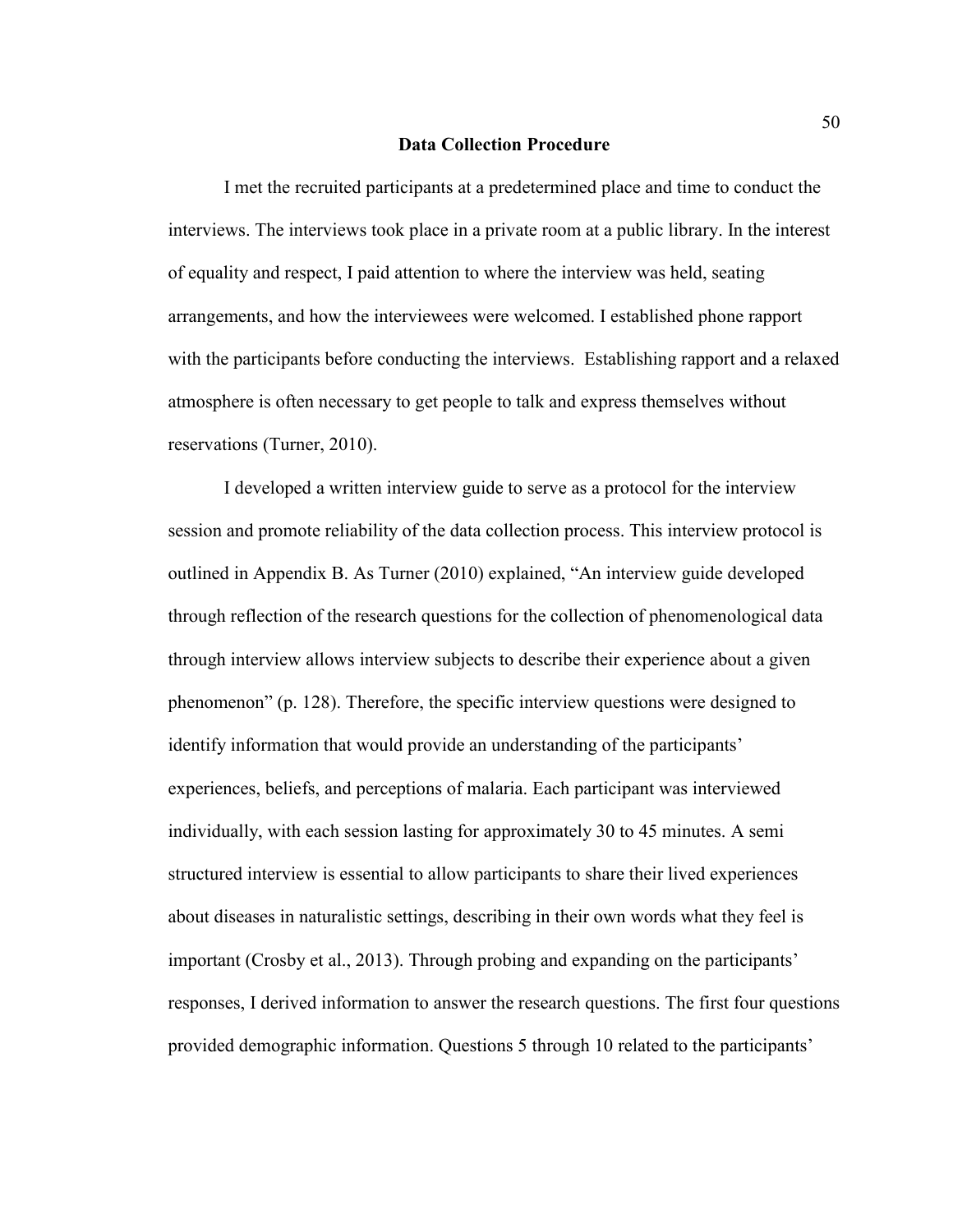knowledge about the disease, and Questions 11 through 32 related to the participants' perceptions of tradition, sociocultural aspects, and beliefs about malaria.

The goal was to collect data in such a way that I imposed a minimal amount of bias on the information (Reeves & Hodges, 2008). At the onset of each interview session, I introduced myself, explained the purpose of the interview, described the duration of the interview, and informed the participants of the voluntary nature of their involvement and their ability to withdraw without penalty at any time if needed. Additionally, I notified the participants that I would record the interview, shared information on how the results of the study would be disseminated and assured the anonymity of their identification. Taping of interviews is an advantage because the researcher can proceed without note taking, but with information available later for transcription and full analysis (Chenail, 2015; Turner, 2010). At the end of each interview session, I thanked the participants, provided a contact number, and notified them of when and where they would receive the interview transcripts.

### **Data Coding and Analysis Procedures**

To make sense of the data, I started primary analysis of the data immediately as the information was provided. At the end of the collection process, I coded the data to facilitate further analysis. By reflecting on the purpose of the research, I identified and categorized information to be labeled by themes. The constructs of the HBM informed the themes. Categorizing data into themes allowed me to organize the data into manageable classifications to facilitate analysis of the information.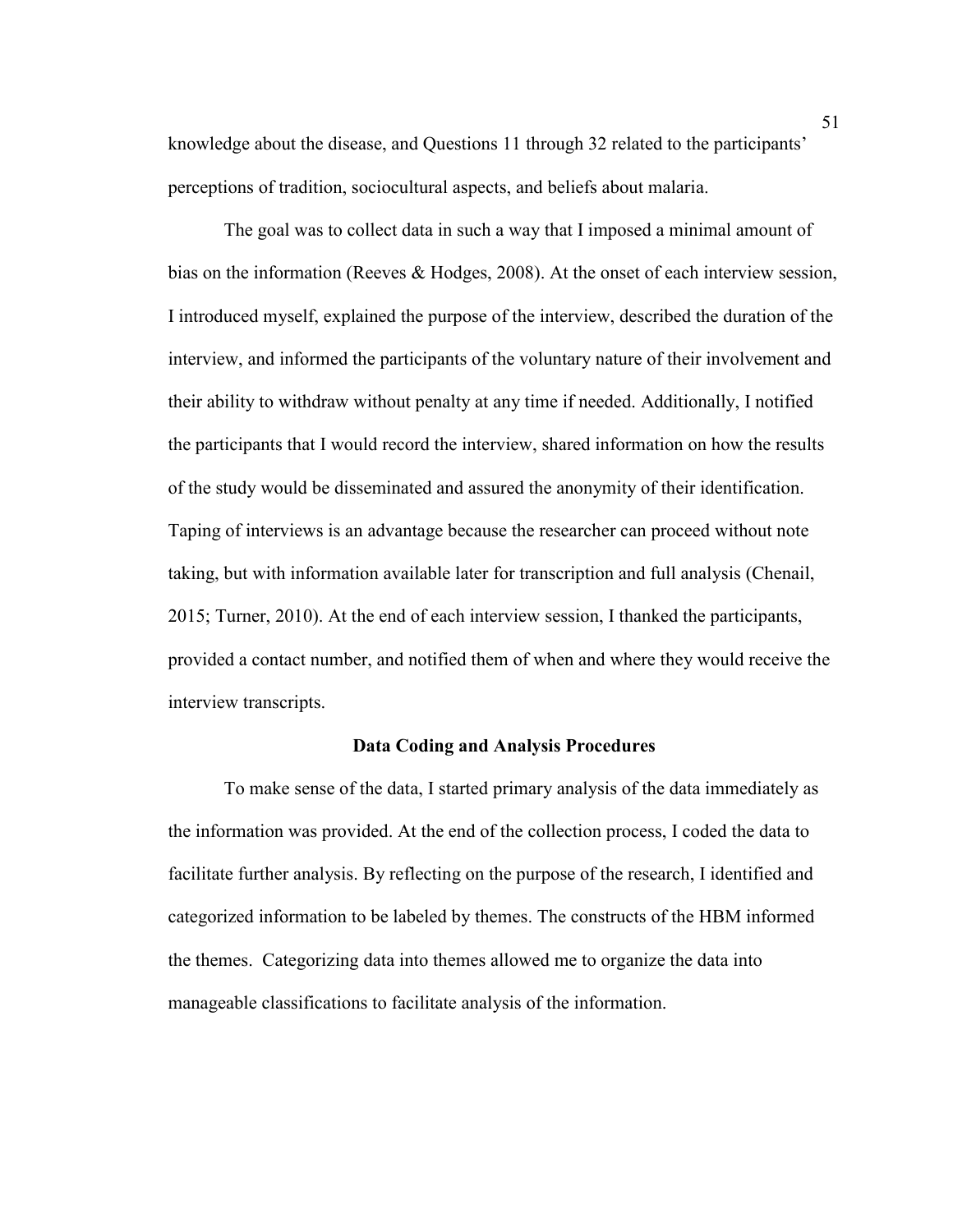I used the NVivo software to organize the data and manually code them into themes. In qualitative data, coding of data requires concurrent interpretation of the meanings of the data (Crosby et al., 2013; Turner, 2010). Interpretability is a significant feature of qualitative data and, although some of the data may be quantifiable, the bulk of the analysis is usually interpretative (Mack et al., 2015). Furthermore, Creswell (2013) explained that "in phenomenological studies, the focus of the researcher is to derive meanings through individual expressions" (p. 145). During the data analysis process, I asked probing questions to ensure clarity, depth, and validity (Turner, 2010) by asking for explanations, paraphrasing, summarizing the information provided, or asked for corroboration. Concepts and themes related to the current phenomenon were recorded. Throughout the coding process, I analyzed the data to ensure consistency of coded themes. I applied constructs of the HBM to code and analyze the data. Direct statements from the study participants are included in the reported data to address credibility and accuracy of the information. I identified themes by color-coding them into categories such as beliefs, experiences, practices, treatments, barriers, knowledge, religion, and socio-economic status. These themes align with the constructs of the HBM. To aim for comprehensiveness and achieve saturation, I looked for patterns in the analyzed data to answer the research questions and derived conclusions.

#### **Limitations**

The main limitation is that the study focused on the perceptions and lived experiences of malaria among women in one rural village of Sierra Leone. The information is unique to the specified study participants, so it cannot be generalized to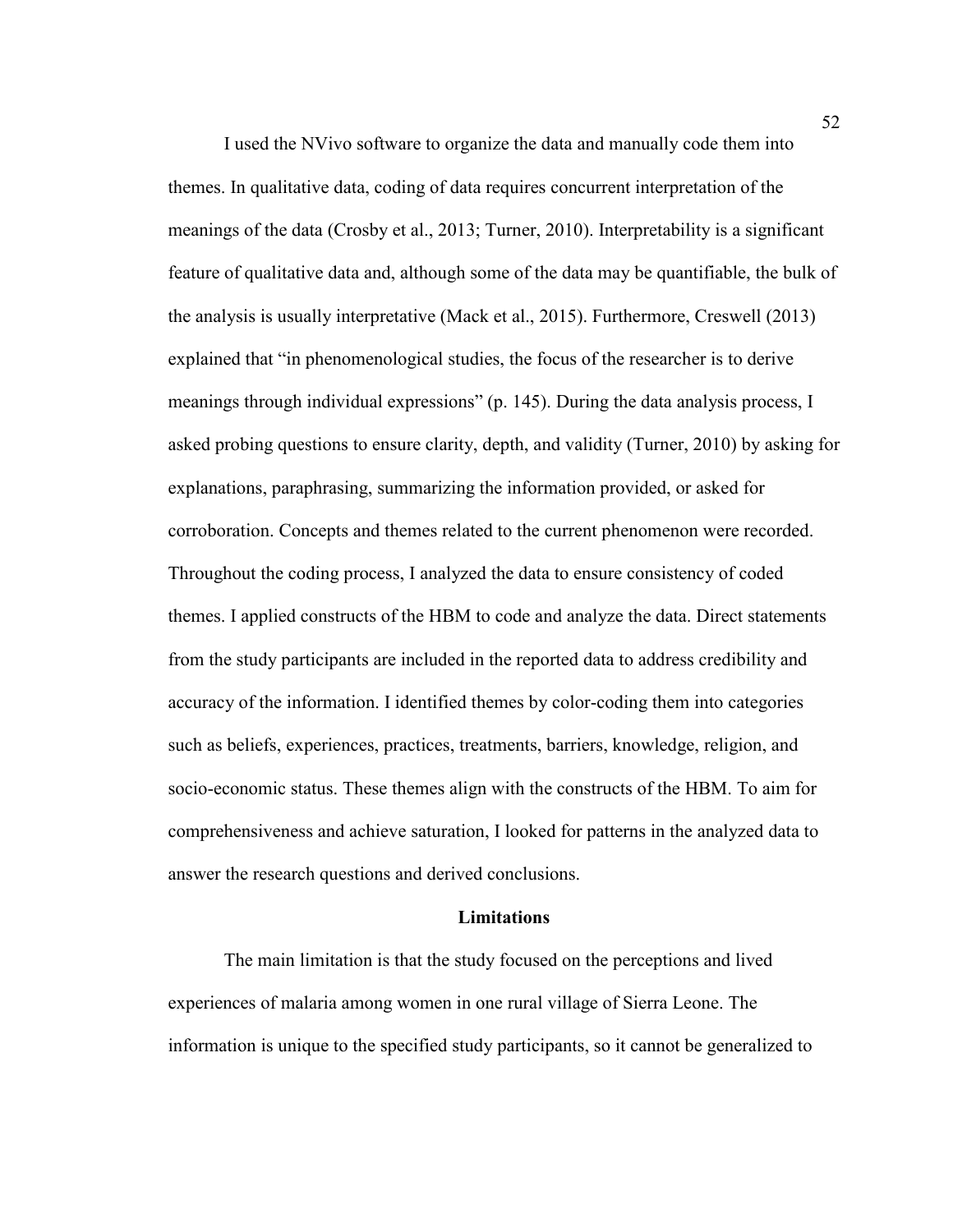other regions within the country. However, the data provided knowledge on previously unknown perceptions of the disease that could be incorporated in malaria prevention and treatment measures.

Another limitation is that participants were restricted to English speaking individuals, creating another limitation for the study. Furthermore, the specificity of the sampling approach limited the participants to unique criteria to ensure that the information provided answer the research questions. Although the research design geared toward answering the research questions, it should be noted that experiences of malaria victims are diverse, and variations of the general population was not included in the study. As suggested by DePaulo (2013) "the problem associated with sampling is ever present and needs to be addressed to ensure the credibility of research findings and undertakings"  $(p.119)$ . In qualitative studies, the object of the research places limitations on the researcher (Turner, 2010). Another limitation of the study was from the tribal affiliation of the study participants who came from the Krio tribe. In many SSA countries, health beliefs and perceptions are highly influenced by tribal norms and rituals (Silal et al., 2013). Therefore, the information is associated to Krio women and the validity of the study is restricted to the uniqueness of the study participants.

#### **Validity**

In qualitative studies, validity is influenced by the researcher's perception of the term. Creswell and Miller (2000) suggested that "validity is conceptualized as trustworthiness or rigor, and it determines whether the research measures what it intended to measure" (p. 126). Through this association, the researcher's focus is "to eliminate bias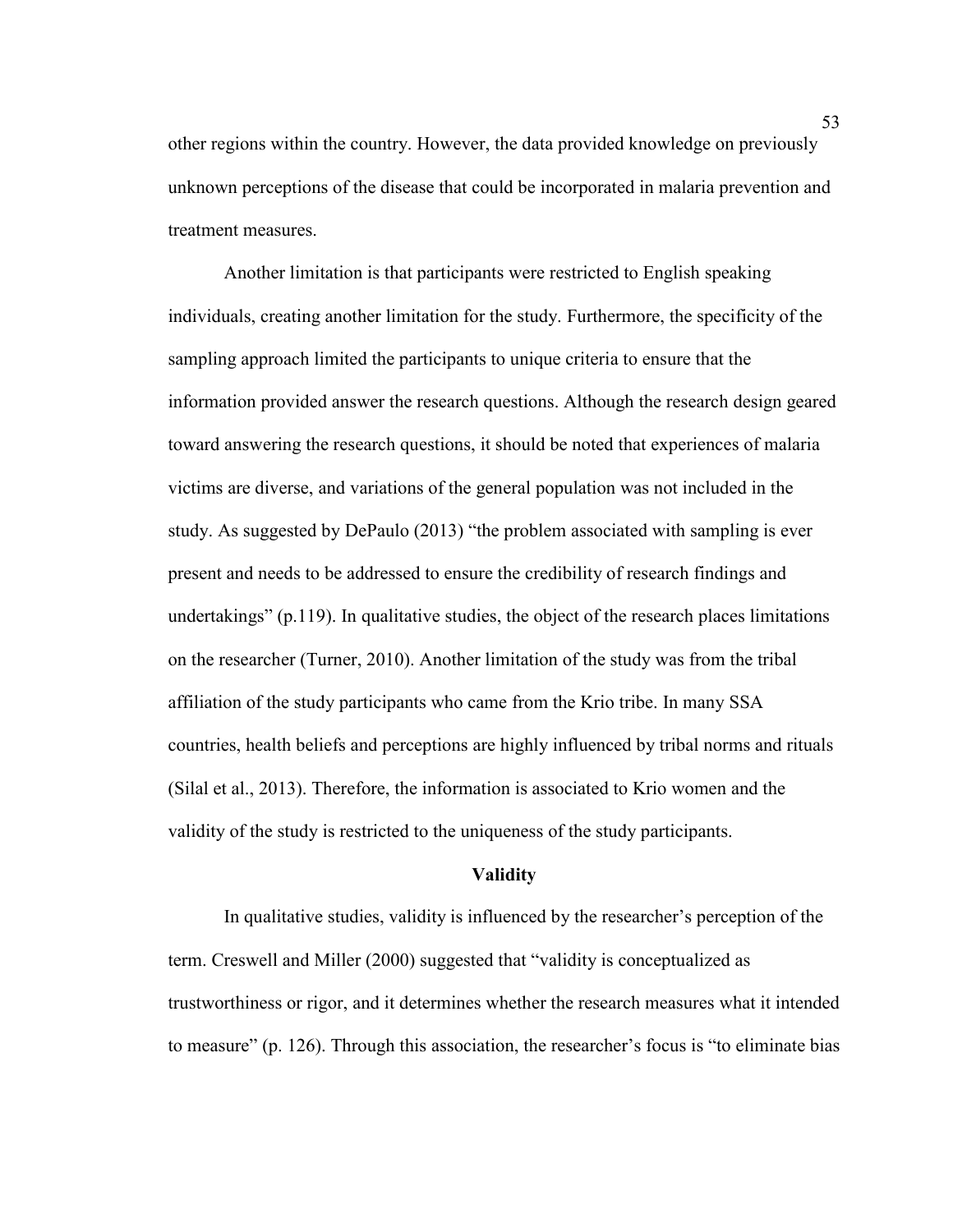and increase the researcher's truthfulness about a phenomenon" (Davies & Dodd, 2012, p. 282). To ensure trustworthiness, I conducted a small pilot study of the interview questions to ensure that the information generated from the questions answered the research question. I engaged fully with the interview sessions, took notes, recorded the sessions, probed, and asked for clarifications to ensure that the research instrument provided information that was trustworthy and objective to the study. To minimize interview bias and distortions from my presence, I maintained a personal journal of thoughts and insights about the study and remained engaged with the participants to achieve data saturation. Finally, I continued to interview new participants until saturation was achieved before terminating the interviews.

### **Ethical Procedure**

To conduct a qualitative phenomenological study that explores and describes the perceptions and lived experiences of women on malaria, I applied ethical principles of honesty, objectivity, carefulness, respect for intellectual property, confidentiality, protection of human subjects, and social responsibility. To avoid misrepresentation of the data and remain objective, I coded the information into themes and quote some of the participants' responses. I cited referenced texts and concepts, acknowledging and giving credits to research contributors. Before conducting the study, I submitted all required documents to secure approval from the Walden University Institutional Review Board. I embarked on the study after receiving approval from the Walden University Institutional Review Board. The Walden University's approval number for this study is 12 22 17 0375649.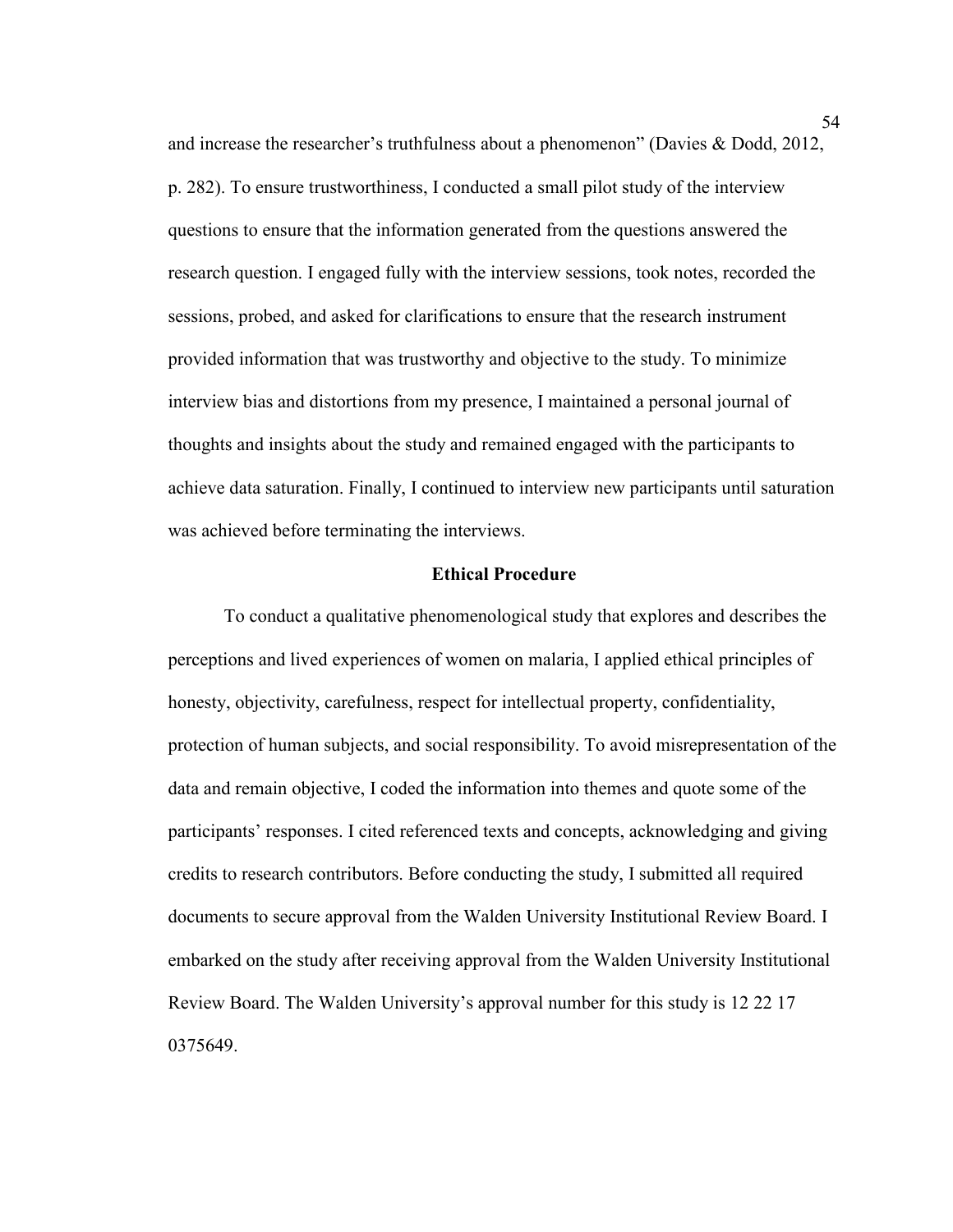In research studies that include humans, ethical procedures are necessary to maintain the rights, dignity, and respect of the study participants. The purpose is to maintain trust from the participants and protect them from any harm. The study participants received detail information about the nature and purpose of the study, their expectations, and were notified of their protection. Participation in the study was voluntary, with the participants having the freewill to leave the study without penalty. To maintain the anonymity of the participants, each was identified by a pseudo name. Participants would receive a disclosure of the study results and how it would be disseminated. Each participant signed an informed consent and received a copy of the signed consent before taking part in the study. Participants received a token at the end in appreciation for their participation.

### **Informed Consent**

The informed consent is a "voluntary agreement to participate in a research and a process to provide information about the research and its risk" (Creswell, 2009, p. 89). The informed consent was in English and provided information on the nature of the study, the purpose, incentives, protection to human rights, risks, procedures to follow, and the use of the study results. I ensured that participants understood the nature of the study and provided answers to all questions before signing the consent. The consent covered participants' right to discontinue the study without penalty. I obtained the inform consent through a nonthreatening and culturally appropriate manner. This process took place in a formal predetermined location, agreed upon by the participants. Participants read and understood English and understood the content of the informed consent before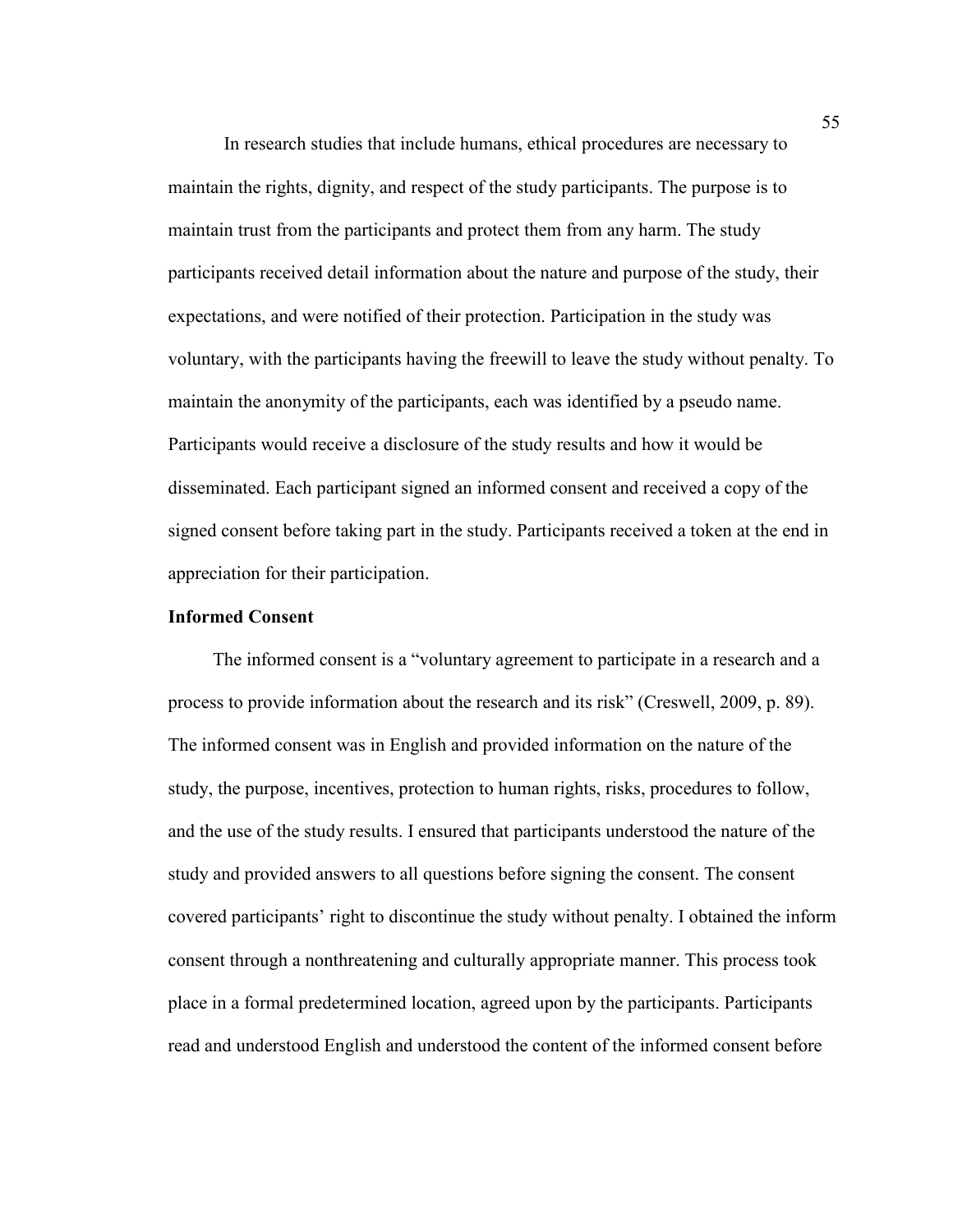signing. I provided each participant a copy of the signed consent and archived the originals in a locked file with the key in my possession.

# **Summary**

In this chapter, I described the design and methodology of the study to include the data collection process, the population, data analysis, and ethical procedures. A semi structured, open-ended interview was appropriate for this phenomenological study to explore and describe the perceptions and lived experiences on malaria from women from the western rural area of Sierra Leone. The study design was appropriate because of its flexibility to allow study participants to describe lived experiences in naturalistic settings. The interview questions and data analysis were guided by the HBM to describe the perceptions and beliefs from women on malaria. To ensure credibility and trustworthiness, I conducted a pilot study, making sure that the questions were appropriate to generate information to answer the research questions. Data collection and analysis were simultaneous until data saturation was achieved, and the information coded to derive themes. I took appropriate steps to adhere to the rigidity of ethical procedures in research and maintain the human rights. Obtaining informed consent is an integral part of the research process that was accomplished. Data collection commenced after obtaining approval of the Walden University Institutional Review Board. Chapter 4 is an outline of the result of the study and a disclosure of the steps taken to ensure trustworthiness of the study.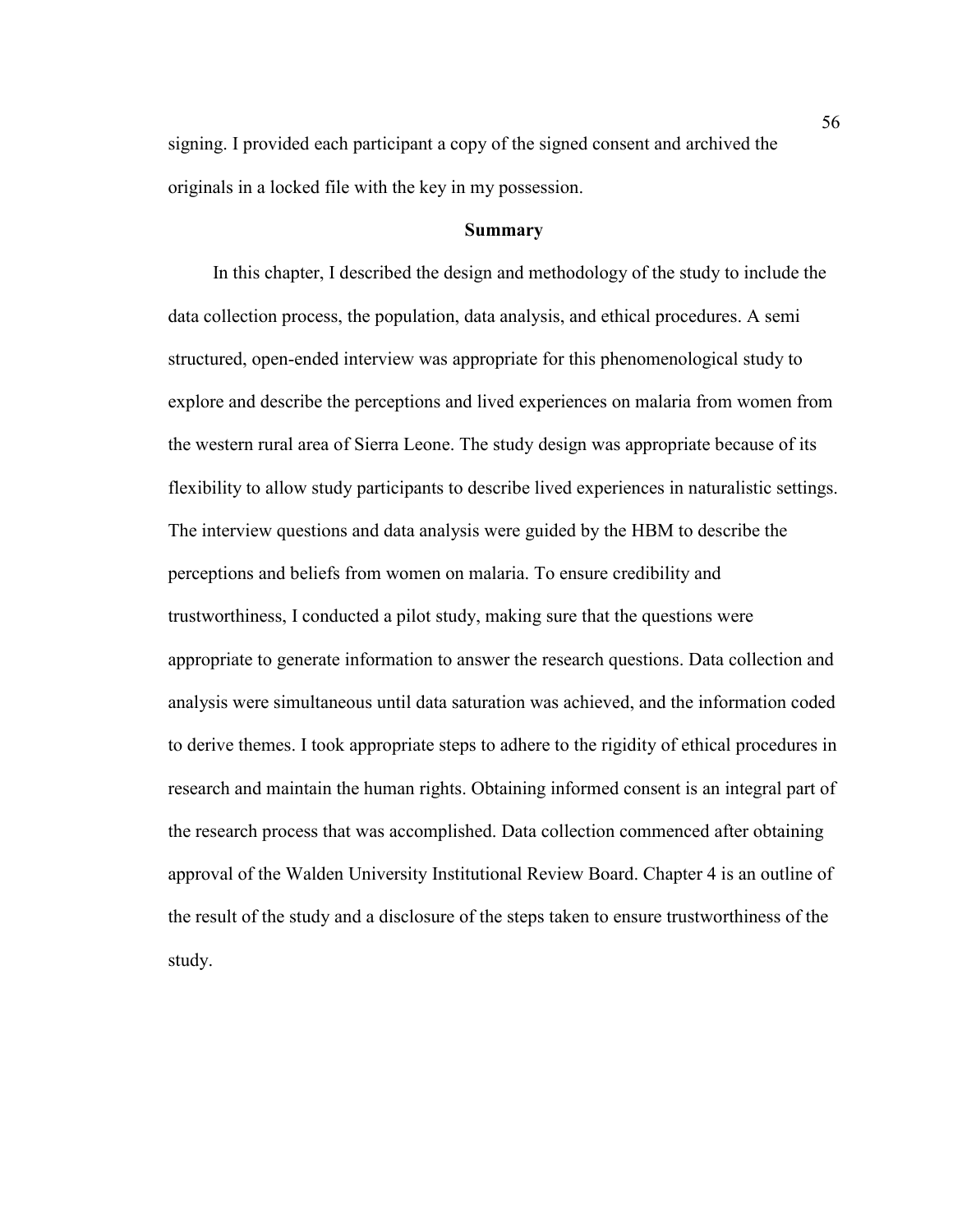#### Chapter 4: Findings

#### **Introduction**

The purpose of this phenomenological study was to explore and describe the lived experiences of women with malaria and the factors that influence their decisions on malaria prevention and treatment. In this chapter, I discuss the findings of the analyzed data collected from the study participants. Through open-ended questions, I collected data on numerous factors that may influence women's perceptions of malaria prevention and treatment. Participants were selected from individuals who responded to fliers posted at churches and schools. Twenty-nine people responded to the flier within 2 weeks. However, only 18 people satisfied all the eligibility criteria. All 18 participants were selected for the study. However, 15 instead of 18 participants completed the interview. Participation was voluntary, and the participants agreed upon the place, time, and date for the interview. Each participant signed an informed consent after receiving an explanation of the purpose and nature of the study. All interviews took place at the public library after notifying library officials of the date and time of the interviews. To ensure privacy, participants remained anonymous and were identified by pseudonyms. An assigned room at the library also guaranteed privacy. All participants had experienced taking care of someone with malaria or knew someone with the disease.

Below, I provide an overview of the pilot study, research settings, participants' demographics, method of data collection, and analysis. The emerging themes from the study are outlined, followed by evidence of trustworthiness and a summary.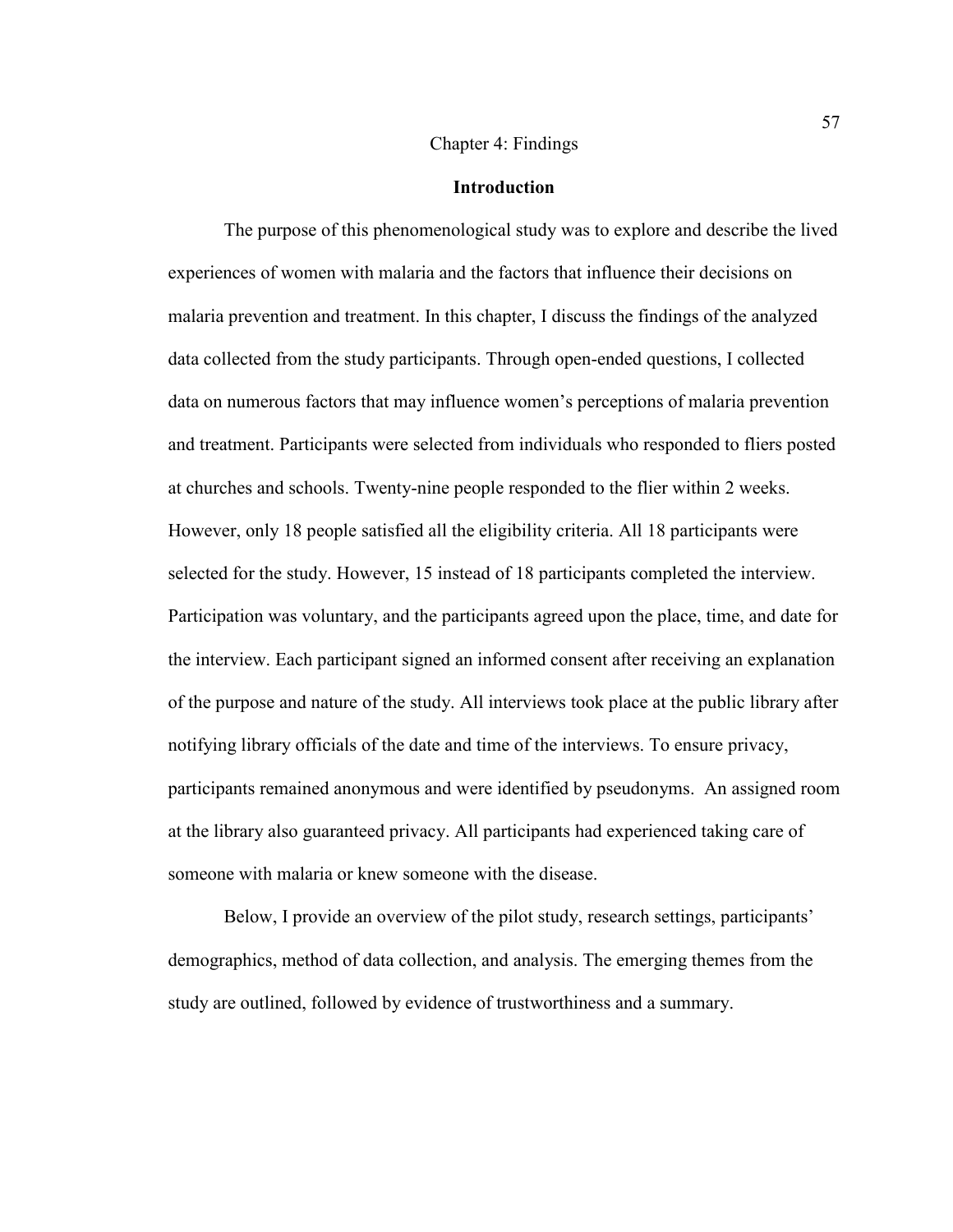#### **Pilot Study**

The first two volunteers who fulfilled the requirement for participation were part of the pilot study. The participants signed a written consent after receiving full disclosure of the nature and purpose of the study. Both participants remained anonymous and understood the voluntary nature of their involvement in the exercise. The purpose of the pilot study was to ensure consistency in the interview protocol and the effectiveness of the interview questions to generate responses that answered the research questions. In qualitative phenomenological studies, pilot studies test the clarity of the interview questions and provide validity of the research instrument (Yujin, 2016). Additionally, pilot studies provide an opportunity for specific practical and methodological issues to emerge, allowing researchers to assess and make changes to the research instrument (Lancaster, Dodd, & Williamson, 2014). Furthermore, Lancaster et al. (2014) attested that "a well-conducted pilot study within a formal framework will encourage methodological rigor" (p. 309). The pilot exercise revealed the effectiveness of the interview questions, ensuring the reliability and validity of the research instrument. Responses from the participants were pertinent to the research questions. No changes were recommended. Therefore, information from the two participants in the pilot exercise was included in the study results.

#### **Research Setting**

The study took place in Wilberforce, one of the mountain villages located in the western area of Sierra Leone. Respondents to the flier were initially contacted by phone, during which time their eligibility was validated, and a date, time, and place were set for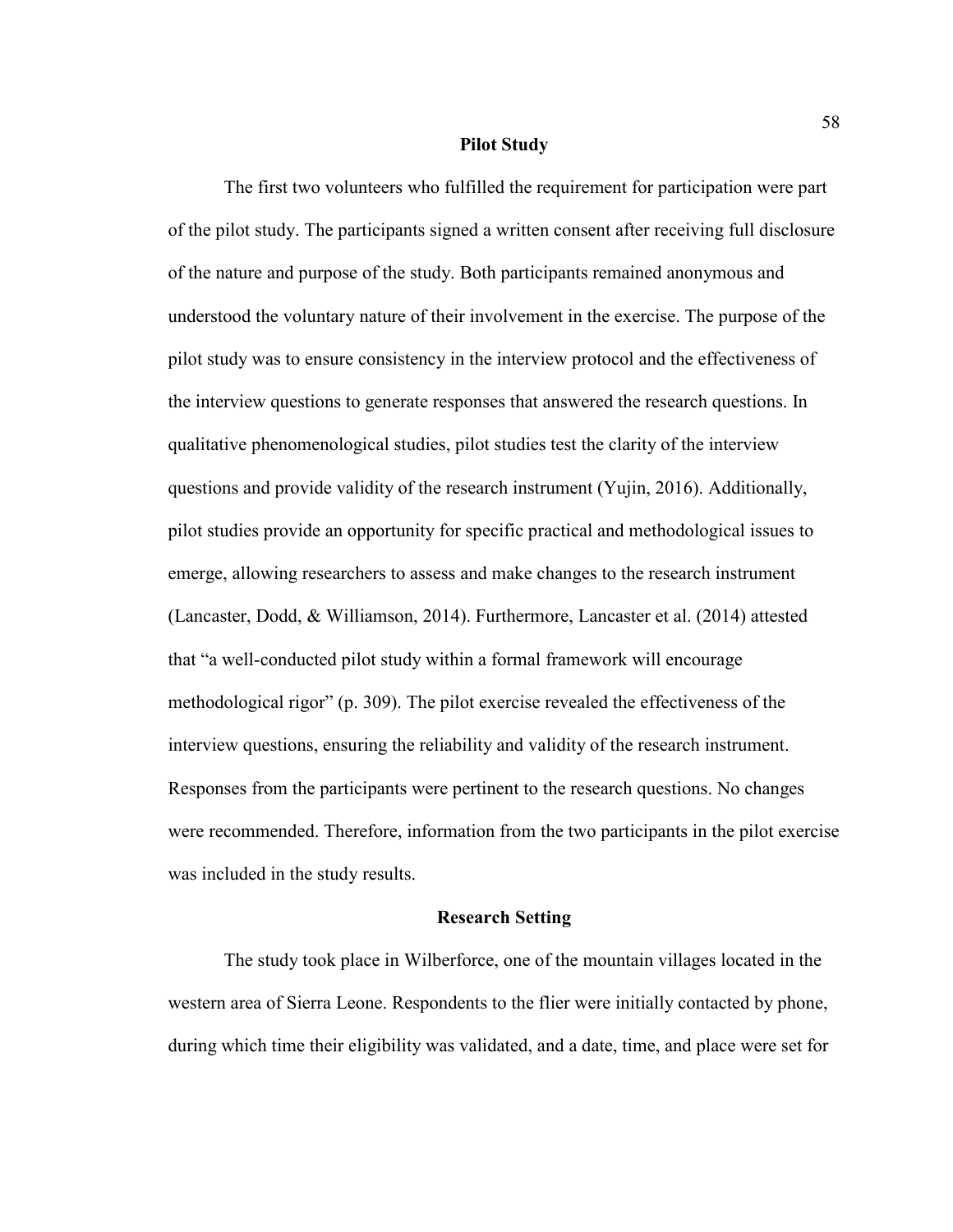the face-to-face interview. An interview protocol was established and was used to ensure consistency in the interview process. The interview protocol was discussed with all participants before commencing the interview. All participants signed an informed consent and received a copy of the signed consent. All interview documents were secured in a locked location only accessible by me.

### **Demographics of Participants**

The study participants included 15 women who lived in a rural village and had taken care of someone with malaria or knew someone who had suffered from the disease. Through purposive sampling, eligible participants fulfilled the specific criteria necessary to be included in the study. The eligibility criteria were outlined in the recruiting flier, verified during initial contact with each participant and before signing of the informed consent. As shown in Table 1, the age of the participants ranged from 21 to 55 years. There were no participants above the age of 55 years. Six or 40% of the participants were between the ages of 21 and 35 years, five or 33% of participants were between the ages of 35 and 45 years, and four or 27% of the participants were between the ages of 45 and 55 years. Seven or 47% percent of all participants had primary school education, six or 40% of the participants had secondary school education, and two or 13% of the participants had college-level education. Ten or 67% of the participants were married, three or 20% of the participants were single, and two or 13% of the participants were widowed. Six or 40% of the participants were local traders, two or 13% of the participants were primary school teachers, four or 27% of the participants were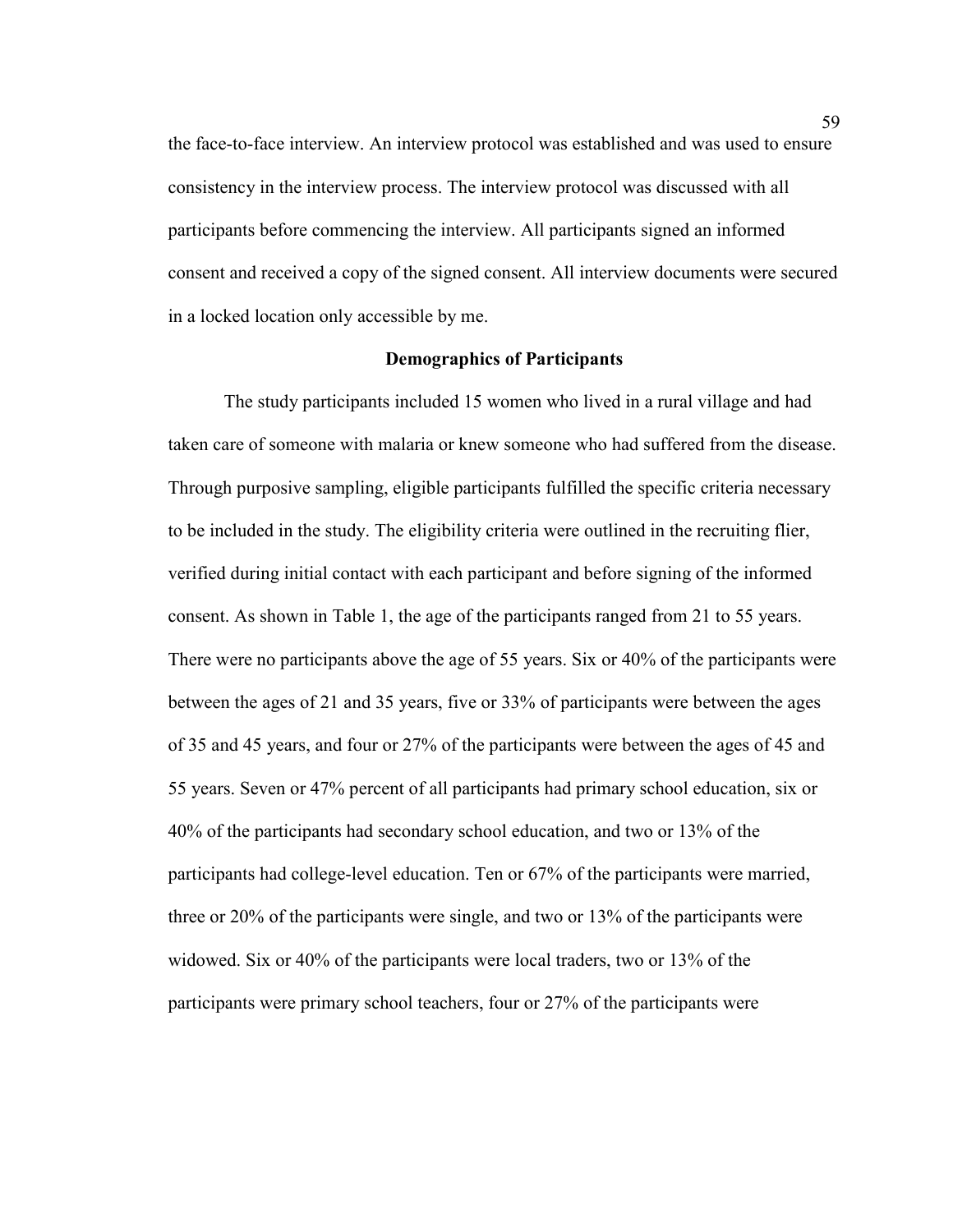housewives, and three or 20% of the participants were house maids. Table 1 depicts the demographics of the participants. The participants are identified by pseudo-nyms.

Table 1

| Identification Age group |                | Education | Marital status Profession |                |
|--------------------------|----------------|-----------|---------------------------|----------------|
| Jane                     | 1              | Secondary | Married                   | Local trader   |
| Phyllis                  | 1              | Primary   | Married                   | Local trader   |
| Susan                    | 3              | College   | Married                   | School teacher |
| Becky                    | 3              | Primary   | Married                   | Local trader   |
| Theodora                 | 3              | Primary   | Married                   | Housewife      |
| Sarian                   | 2              | College   | Married                   | School teacher |
| Josephine                | 2              | Secondary | Married                   | Housewife      |
| Joko                     | $\overline{2}$ | Secondary | Single                    | Local trader   |
| Omo                      | 1              | Secondary | Widowed                   | House maid     |
| Ola                      | 1              | Primary   | Married                   | House maid     |
| Theresa                  |                | Primary   | Single                    | Local trader   |
| Ayo                      | 2              | College   | Married                   | Housewife      |
| Beatrice                 | 2              | Primary   | Widowed                   | House maid     |
| Marian                   | 3              | Secondary | Married                   | Housewife      |
| Lara                     |                | Primary   | Single                    | Local trader   |

*Demographics of the Participants*

*Note*. Age groups: 1 = 21–35 years, 2 = 35–45 years, 3 = 45–55 years.

#### **Data Collection**

There were no deviations to the data collection process outlined in Chapter 3. Prior to collecting the data, participants who responded to the flier were selected through a phone interview after ensuring eligibility. The data collection was conducted as outlined in the IRB application. The pilot study validated the research instrument, and all participants were interviewed at an agreed date and time. To ensure privacy, all face-toface interviews took place in a private room at the public library as agreed upon by the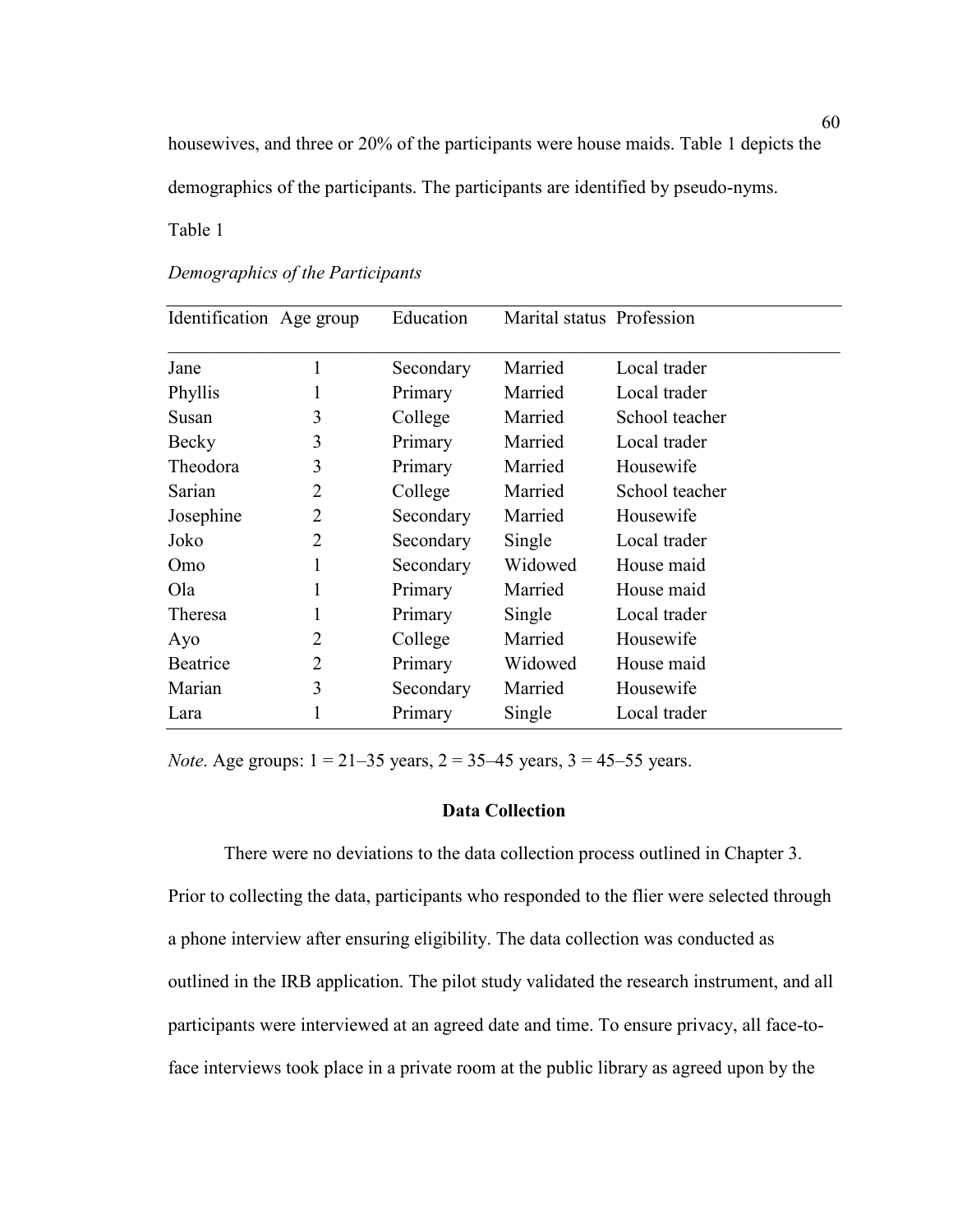participants. All participants were briefed about the purpose of the study and their level of involvement, reassured of their anonymity, and offered the opportunity to have all their questions answered. Participants were informed that the interview would be audiotaped, that field notes would be taken, and that incentives would be offered. They were assured of their free will to discontinue the interview without penalty before signing the informed consent. I adhered to the interview protocol established in advance to maintain structure and consistency. The questionnaire consisted of 32 questions. Each interview session lasted for approximately 30–45 minutes. The interview process was seamless, requiring probing to allow participants to elaborate on their responses. To ensure confidentiality and privacy of the participants and for safe keeping, all tapes and hard copies of the field notes were stored in a locked place only accessed by me. Data collected from the pilot study were also stored in a locked place. Data collection from all 15 participants, including the two participants who constituted the pilot study, lasted over 2 weeks.

#### **Data Analysis**

During the interviewing process, I applied the interpretative phenomenological analysis (IPA) approach to gain understanding of the experiences of the participants. This qualitative approach aims at providing detailed examinations of personal lived experiences and is useful for examining complex topics (VanScoy & Evenstad, 2015). The recordings from the interview were transcribed through oTranscribe, a free online web application. All transcribed data were stored in a password-protected computerized file. I reviewed the transcribed interviews and field notes several times to organize the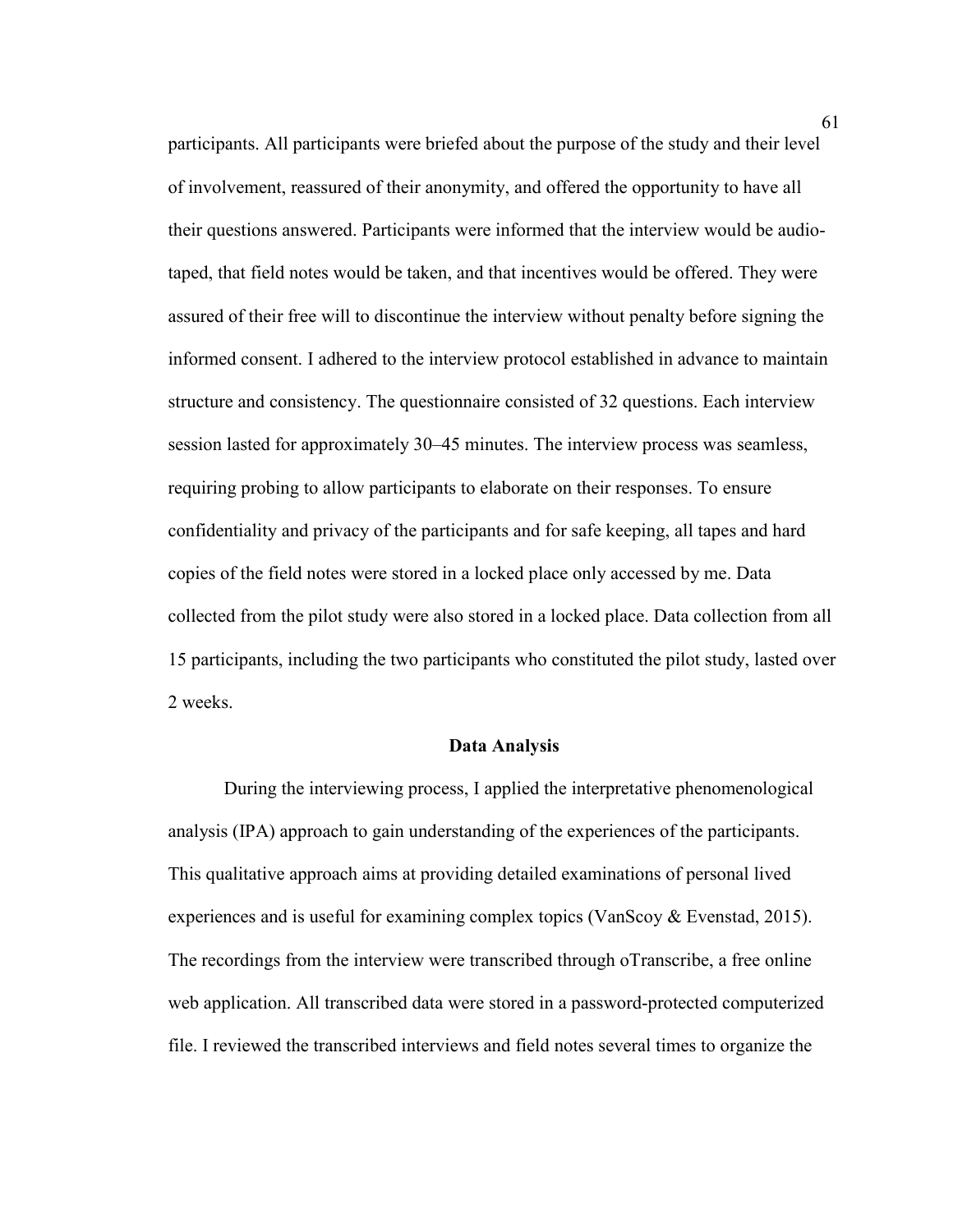data according to research questions and hand code the information. I entered the data into NVivo 10 data-coding software to further manage the data and classify them into themes determined by word frequency. Data were then organized by research question to identify and classify themes specific to each research question. Themes were selected based on the similarity of meaning of words and phrases. Seven identified themes emerged, providing in-depth information to answer the research questions. The themes are listed in Table 2.

Table 2

*Core Themes*

|                                                |                | Frequency of |
|------------------------------------------------|----------------|--------------|
| Core themes                                    | $\overline{N}$ | responses    |
| Malaria treatment, cost, and traditional herbs | 15             | 153          |
| Government clinics                             | 15             | 52           |
| Unavailability of medications and doctors      | 15             | 122.         |
| Causes of malaria and environmental conditions | 15             | 113          |
| Malaria symptoms and severity                  | 15             | 103          |
| Malaria in children and pregnancy              | 15             | 60           |
| Use of ITNs                                    | 15             | 52           |

#### **Emerged Themes**

The research questions and related themes were as follows:

## **Research Question 1**

RQ1: What is the experience of women with malaria?

## **Theme 1: Malaria treatment, cost, and traditional herbs.** This theme mirrored

the experiences of many participants as they described their experience of malaria. The

participants were passionate about describing the factors that influenced their decisions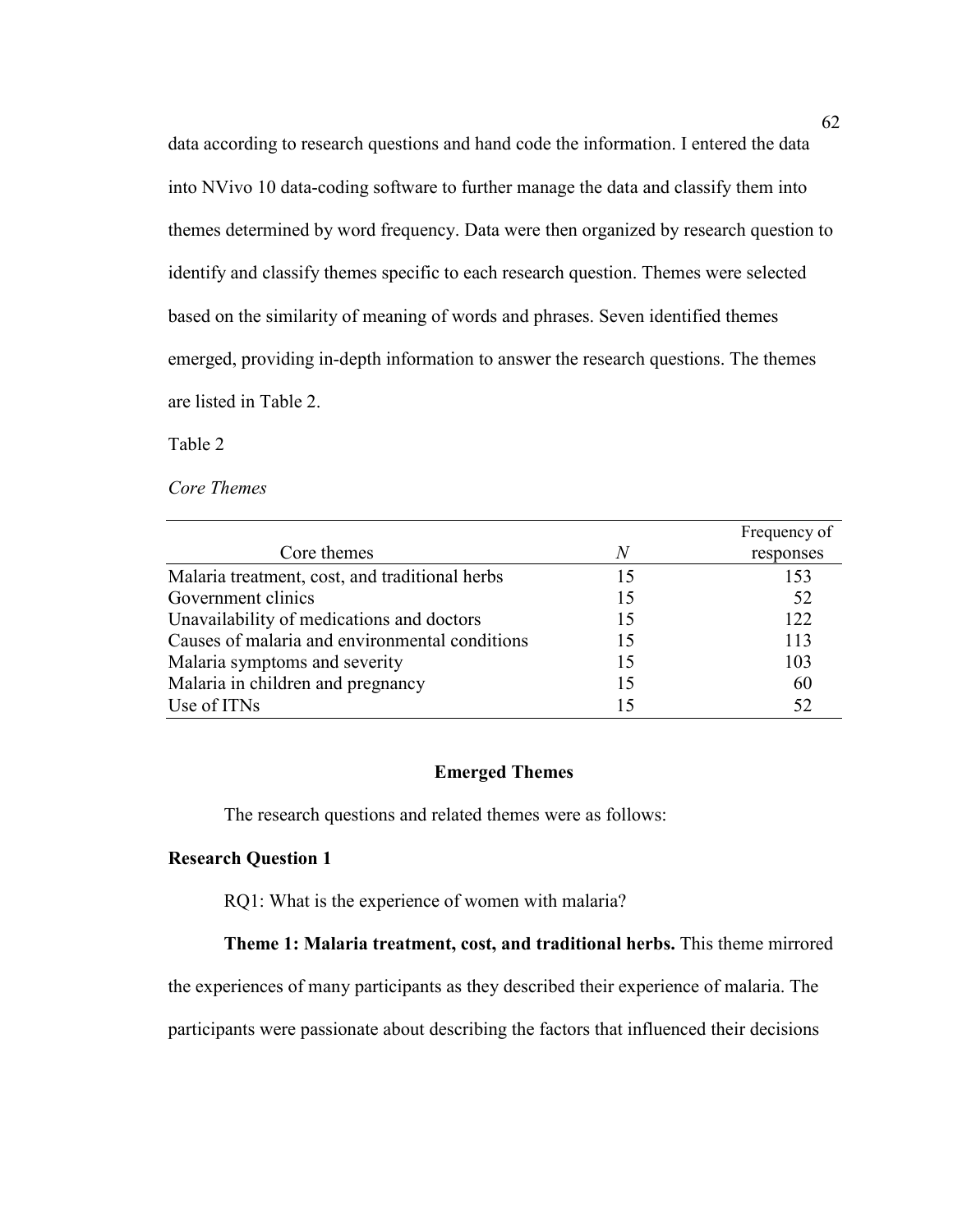on malaria treatment measures. They told their stories, reflecting on their beliefs and cultural norms.

*Q7: Please tell me about your experience taking care of a malaria patient*. Jane responded that "People have been taking *ageeree* since childhood days, and they work …. plus, people cannot afford the prescribed medications." Theodora stated, "It is cheaper to use traditional herbs and people don't have to go to the clinics." According to Omo,

Some people don't bother with the hospitals because there are no doctors in the clinics and they cannot afford private doctors, so they take traditional herbs like *ageeree* or *broomstone*. People have been taking these herbs for years and they work. Plus, they don't suffer from side effects from those herbs … People always have those herbs at home or can get them from neighbors.

Responses to this question by all participants revealed that many malaria victims prefer common traditional herbs such as *ageeree* and *broomstone* because of their affordability and availability. The participants stated that people believed in traditional herbs and had been taking them for decades. They added that the side effects from the malaria medications from the pharmacy were deterrents.

*Q16: Where do people get treatment for malaria?* Ayo stated, "Thank God for traditional herbs like *ageeree* and agbo … they really help. Some of the medicines from the pharmacy cost more than Le50,000 (50,000 Leones) and people don't even have that kind of money for food sometimes." Becky stated that "people have agbo at home for malaria and now people boil the peels from oranges and add fresh lemon to it and drink it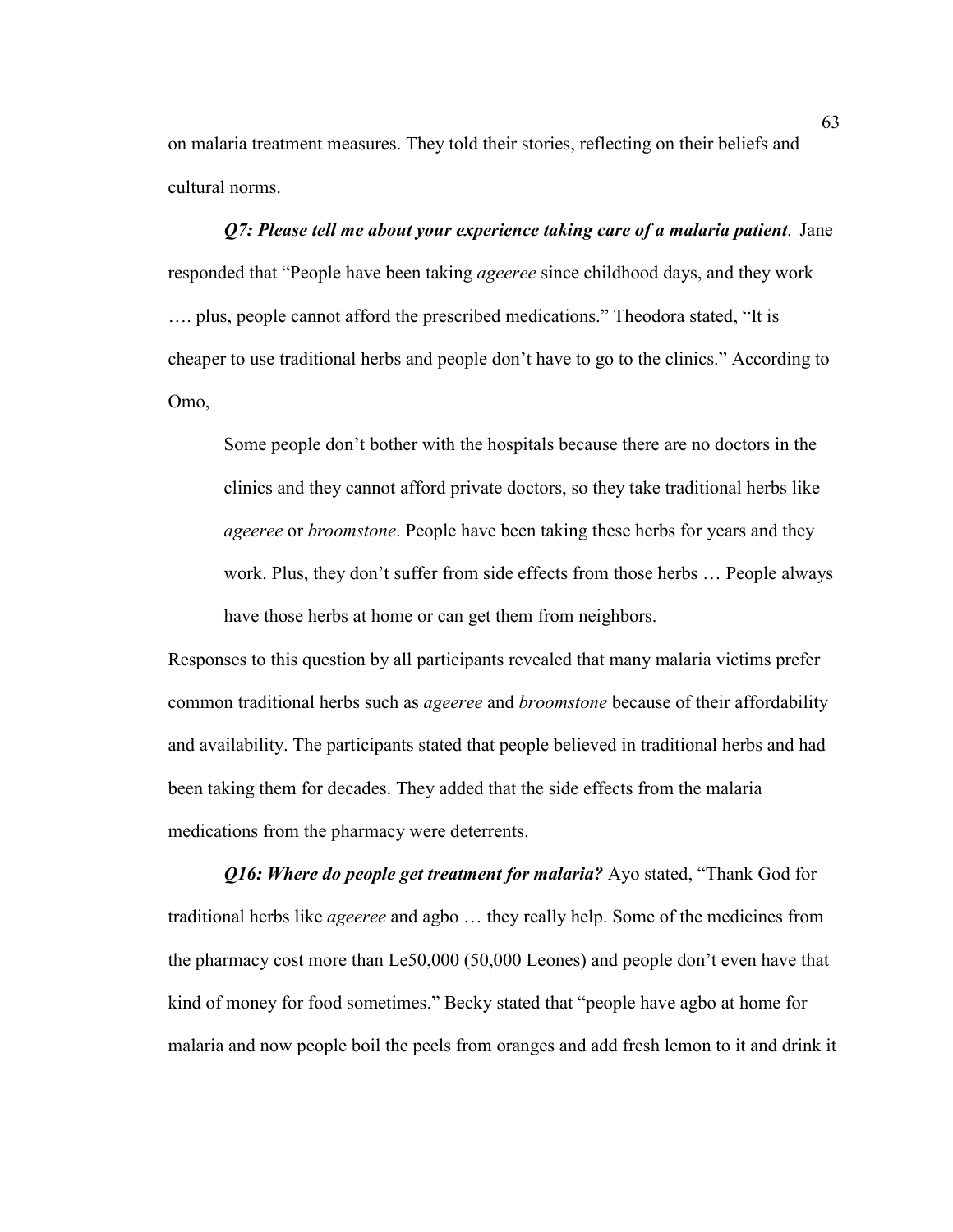…. they say it helps." Participants described traditional herbs as the first line of treatment for malaria or any illness.

# *Q18: What are your beliefs about malaria treatments from traditional healers?*  Participants mentioned that traditional healers were readily available to provide malaria treatment at affordable or no cost. Joko, Ayo, and Phyllis added that traditionally, people never went to the hospital for malaria because the home remedies were effective. According to Becky, "Traditional healers are in every village and they know how to take care of malaria and they take care of people." Common traditional medicines identified included tea or broths made of tobacco leaves, mango leaves, banana leaves, lemongrass, pineapple leaves, *ageeree*, and *broomstone.* As caregivers of the family, these women believed in having local herbs on hand to address any onset of fever or malaise.

*Q22: Do you have cultural beliefs that influence malaria treatment?* The unanimous response to this question revealed easy access to traditional herbs. Cecilia stated, "many Creoles from the villages are used to taking agbo to prevent and treat malaria … people from villages just don't go to the hospital for malaria like that." Participants expressed a deep sense of reliance on traditional herbs, stemming from years of use. Joko explained that "you cannot give quinine to little children, but at least they can take agbo for fever." Participants emphasized that it was culturally acceptable to drink herbal mixtures as preventive measures for any kind of illness.

*Q24: How costly is it to treat malaria, and do people have access to malaria treatment?* The women explained that traditional herbs were less costly than Western medicines. They stated that they could get traditional herbs at no cost from neighbors and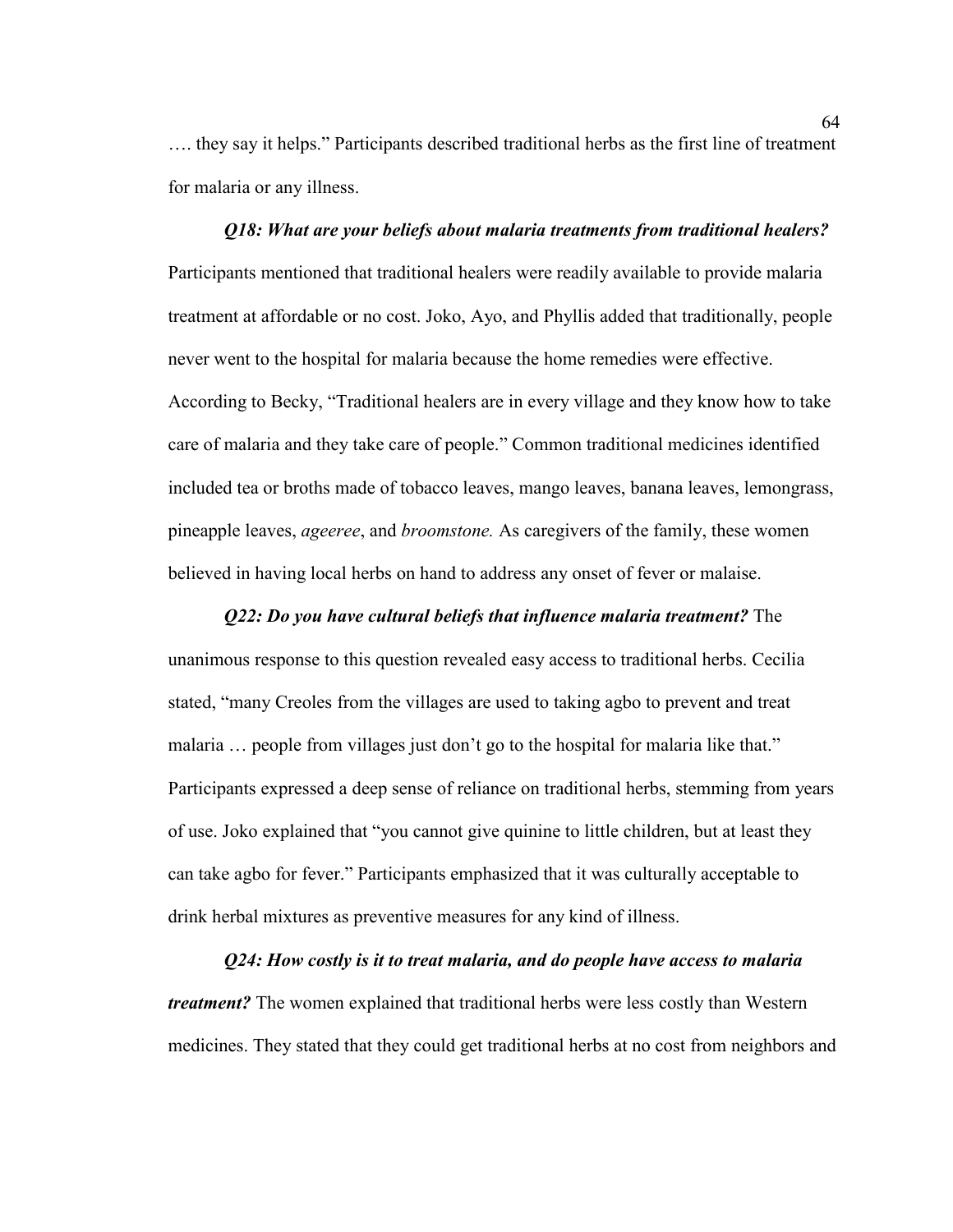families. Susan and Ayo stated that people were frustrated with the cost of medical treatments from doctors and the cost of prescribed malaria medications. Theodora stated, "these days, people cannot afford going to the doctors … they are too expensive … in the village, people always have agbo at home." Marian added that "During the Ebola time, people could not go to the hospital at all. They had to drink herbs at home for malaria or any illness."

## *Q29: How effective are traditional healers in treating malaria?* Many participants felt that the traditional healers were effective in treating malaria. Josephine said, "People would go to traditional healers because they don't have to go far, and they

believe they can treat them." Participants described combining traditional treatments such as fumigation, drinking herbs, and taking baths with herbal mixtures as effective. Ola said, "If you drink the herbs, and sweat with them, the fever is gone by the next day."

#### **Theme 2: Government clinics.**

*Q16: Where do people get treatment for malaria?* Participants knew that the government was providing free malaria treatment for children below the age of 5 years. However, everyone expressed inconsistencies with the malaria treatments from government clinics. Marian highlighted that "The government clinics are closed most of the time and when they are opened, they don't have testing materials or medicines." Jane stated, "Relatives of the clinic staff were the only ones to benefit from the services … they will tell other people that they don't have supplies." According to Cecilia, "Parents would send their children to school with malaria, and the teachers would send the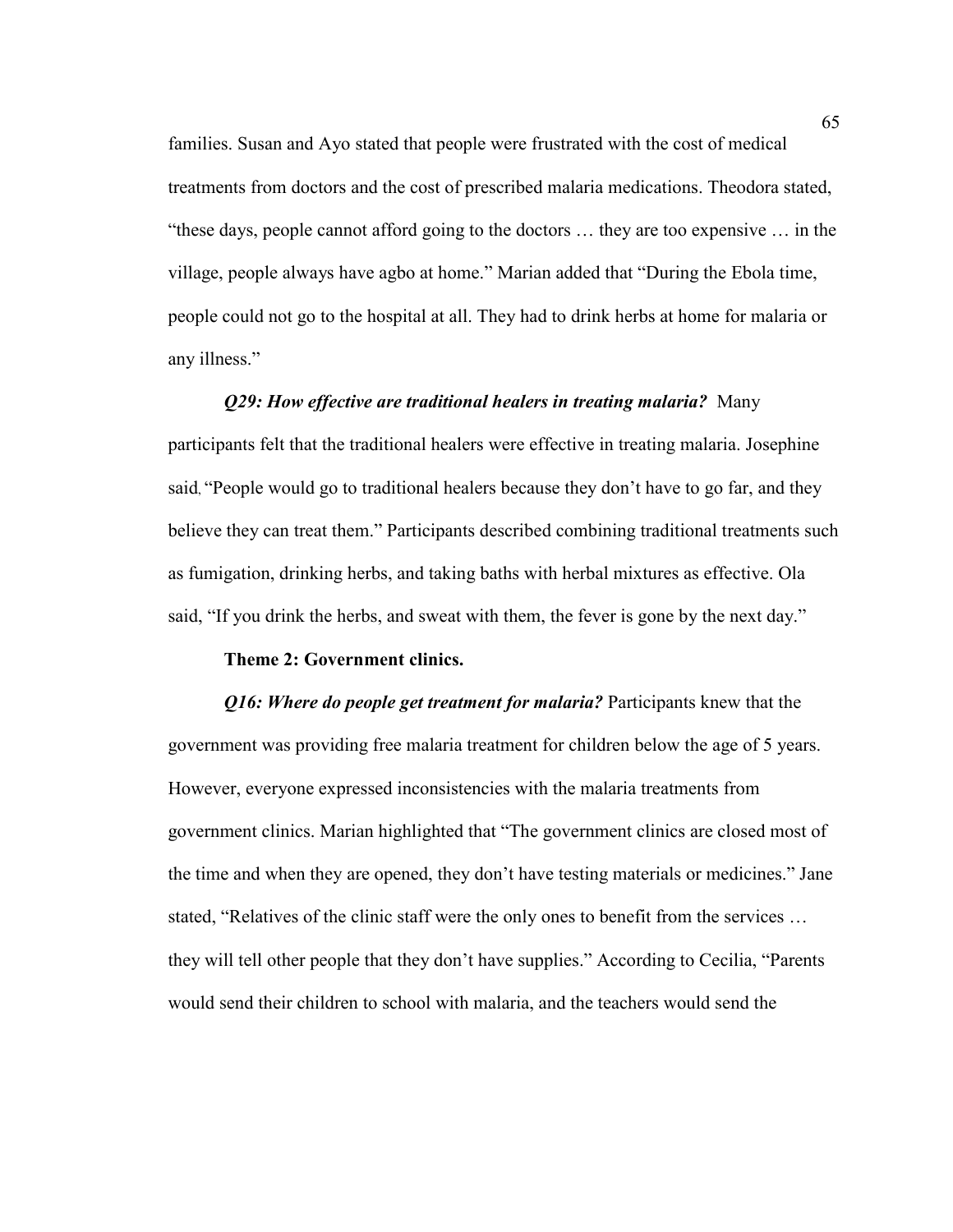children to the clinics for treatment … most of the clinics are not far from the local schools."

## *Q19: What do you think about malaria treatments from hospitals? Are there any challenges?* All the participants were aware of the existence of government clinics in every community but expressed their dissatisfaction with the clinics because of lack of healthcare workers or medications. Participants felt that government officials needed to pay attention to the activities at the clinics and provide supplies for the clinics. According to Beatrice,

Every community has a health clinic. Sometimes when you go to the clinic, they do not test you for malaria because they are out of supplies … they are supposed to do a blood test, but they just look at your eyes, and if you say you have diarrhea and fever, they give you a prescription … most people cannot afford those drugs.

Joko explained that "Most times, the nurses at the government clinics would take the medications home and treat people at home for a fee." Sarian added, "The staff at the clinics don't treat you with respect and they don't have supplies or doctors …. I am not sure the government knows what goes on in the clinics." Participants felt that the government clinics were not accessible because they were not open year-round. As expressed by Theodora, "People don't have access to malaria treatment most of the time because the government clinics are closed most of the time because they don't have staff." A common theme expressed by Josephine, Lara, and Ola was that people went to traditional healers because they were accessible. Susan stated, "Some of the clinics are far away and most of the time old people cannot get to them." Phyllis emphasized the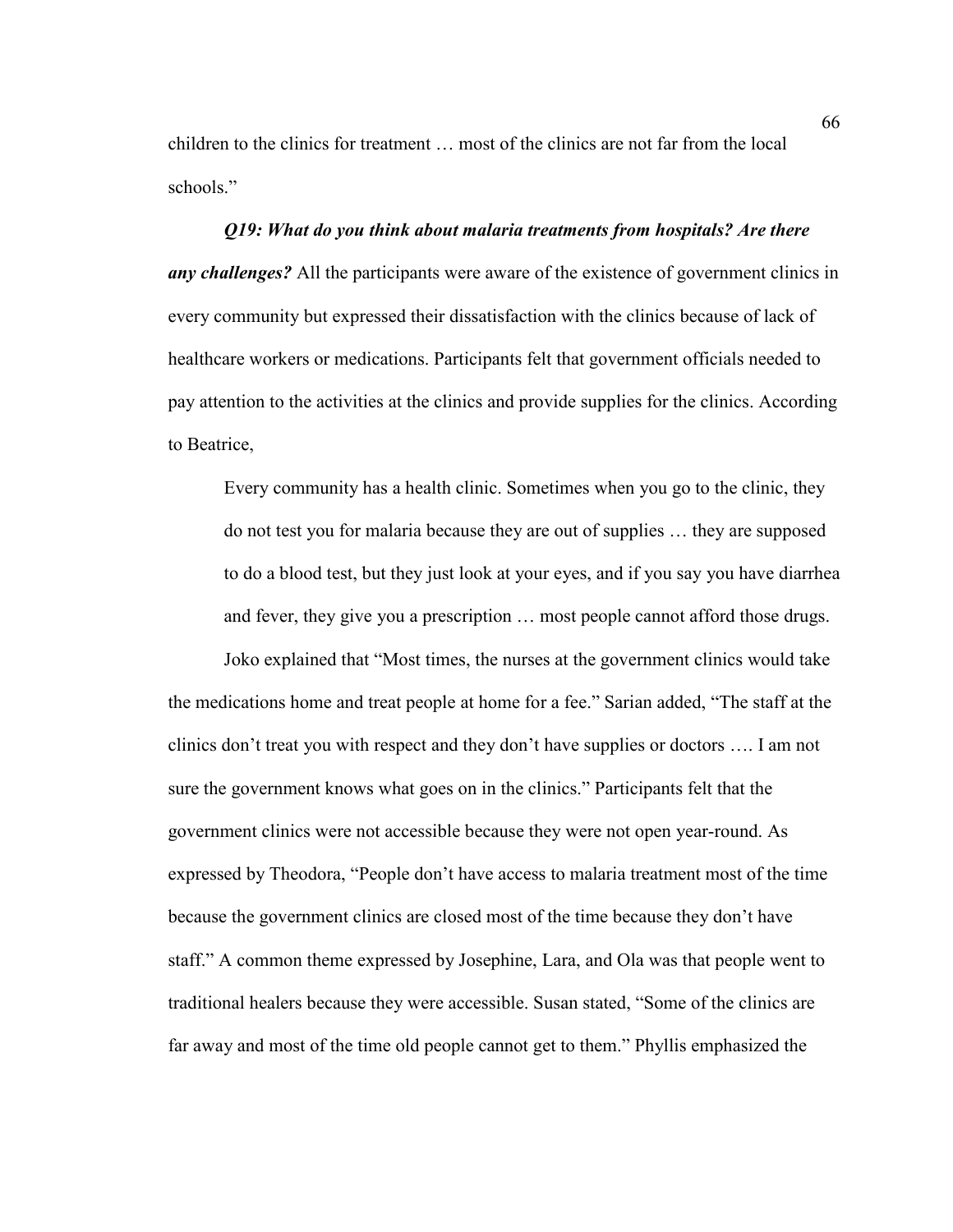point that "There is no need to go to the clinics because if you do not have money, the nurses don't treat you with respect."

*Q28: Why do you think people would choose traditional healers or Western medicines for malaria*? Many participants mentioned that traditional healers were available and that they could not rely on government clinics. Ayo and Lara echoed the notion that traditional healers remained the prime option for malaria victims because government clinics continued to fail the communities. Participants unanimously expressed their dissatisfaction with local government clinics. Like Theresa and Becky, Beatrice stated "The government continues to provide false hope to the people…the clinics are of no help…they will tell you to go to your private doctors and they are expensive…so people will just continue drinking *ageeree* or *broomstone*."

**Theme 3: Unavailability of medications and doctors.** This was one of the dominant themes that emerged as participants described their experiences with treating malaria. In their descriptions, participants expressed their frustrations with not having doctors and medical staff to adequately diagnose and treat malaria. They stated that the government had ignored their needs by not providing doctors and medications in the clinics.

*Q12 and Q23: Why do you think people suffer from malaria, and do people have access to malaria treatment?* Participants emphasized on the lack of medications, doctors, and poor environmental conditions as contributing factors to the high prevalent rate of malaria in the region. Josephine stated, "Some people don't go to hospitals for malaria treatment because they don't get free medicines and doctors are not there."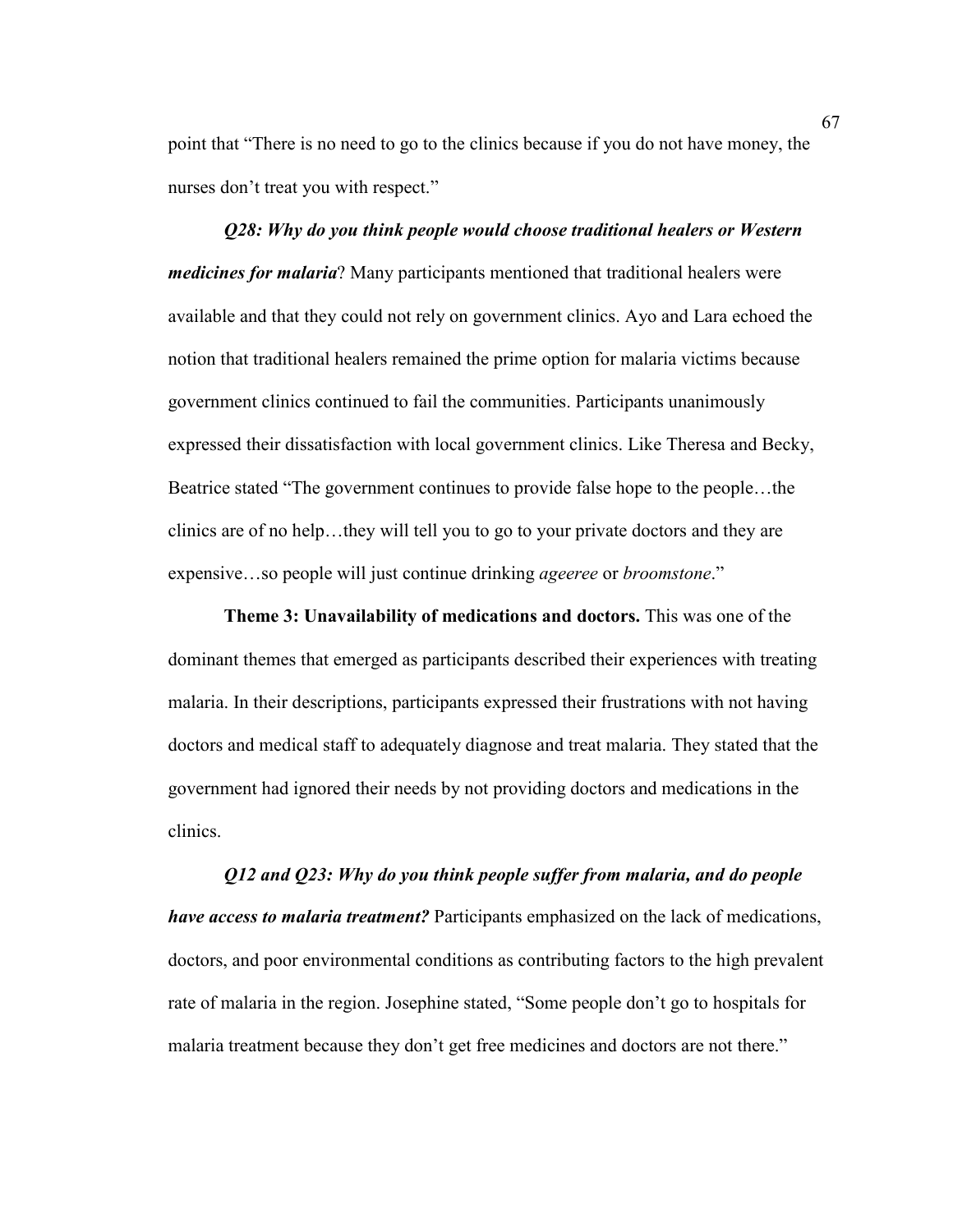According to Ayo, "People should not bother to go to the hospital for treatment because they don't have supplies, medicines or doctors…people will have to wait for a long time without any help." Ola summarized her response in these words "no medication from the hospital and no doctors". Becky's story was that

One time, my neighbor was having high fever from malaria and had run out of agbo. When they went to the clinic, they told them that the doctor was schedule to come once a week. They told them to go to the pharmacy and see if they could get some drugs…. Well other neighbors got some *ageeree,* lemon grass tea*,* and mango back leaves for her… that's what helped her…If you depend on the clinic, you will die."

#### *Q28: Why do you think people would choose traditional healers or Western*

*medicines for malaria?* The unanimous response was related to availability, affordability, and accessibility to traditional healers. Some people summarized their responses by expressing the need for more doctors. Jane stated, "Too many people are suffering from malaria…during Ebola, people could not get malaria medicines…we need more doctors and free medicines." Marian added that "Those quinine and things are too expensive anyway, agbo is cheaper." Susan's response was that "You don't have to make appointments to see local healers, and they can treat you. If you don't have appointment with those other doctors, they won't see you., and they are expensive." In describing their experiences with malaria treatments, participants expressed their frustrations with the substandard services from local health clinics.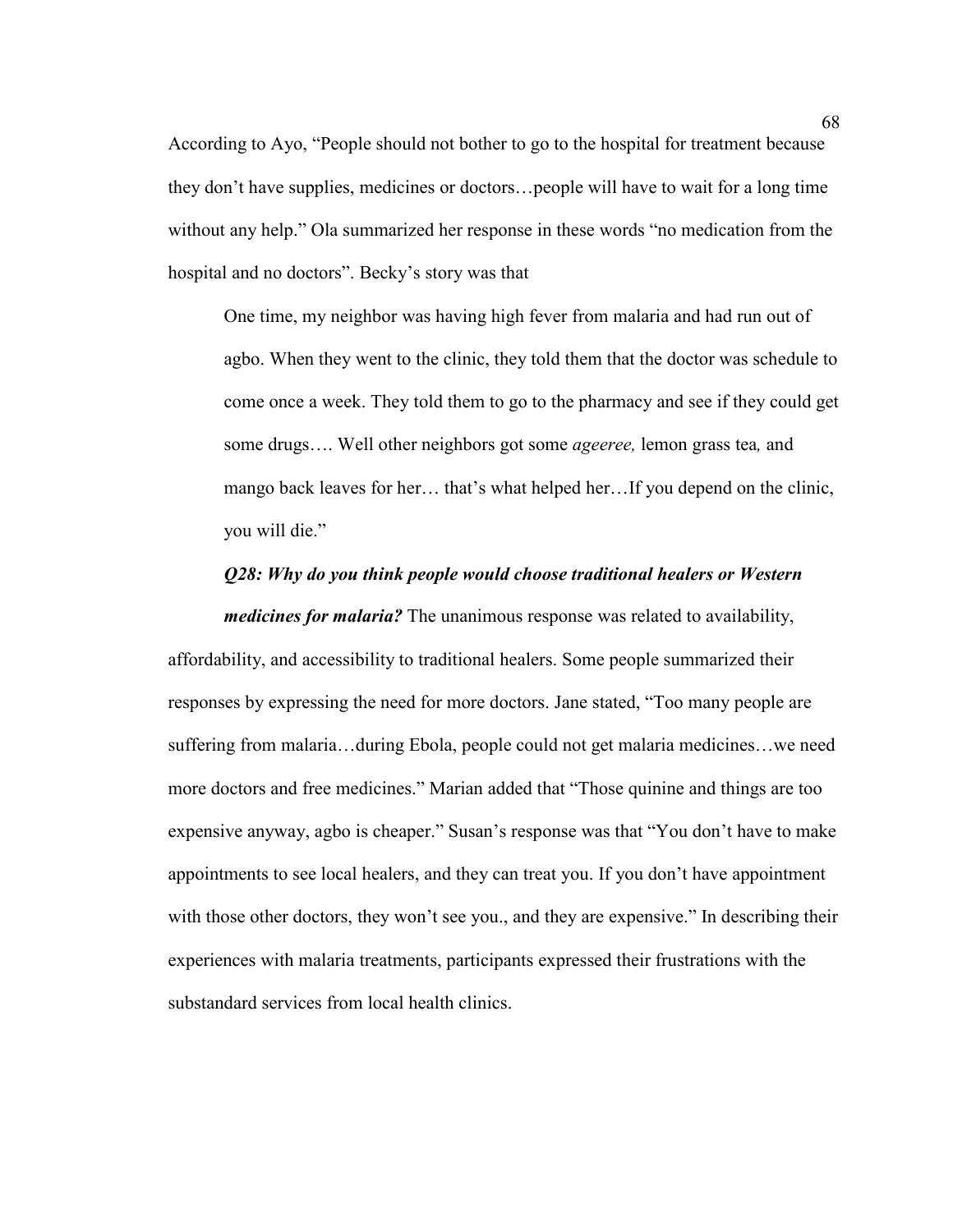**Theme 4: Causes of malaria and environmental conditions**. This theme was prevalent as participants described the relationship between unhealthy environmental conditions and malaria prevalence in the region. In describing mosquito bites as the prime cause of malaria, the women recognized their responsibility in keeping a clean environment to reduce mosquito breeding. They expressed the need for a cleaner environment and immediate intervention from government officials. Participants would like to see additional environmental surveillance during the rainy season.

*Q8: What do you believe causes malaria?* In her response, Theresa stated that, "People get malaria from mosquitoes…during the rainy season, there is mosquito everywhere especially with all the dirty gutters around, and mosquitoes breed a lot in dirty environment." Joko added "You don't want to see the gutters during the rainy season, they are full of dirt and there is water everywhere….so you see, there is mosquito everywhere… the more mosquito, the more malaria." Ayo stated, "Of course from mosquito. People don't even care to clean their compounds during the rainy season, they say the rain water will wash the dirt away. Water gather in all kinds of containers, and mosquito breeds everywhere." According to Sarian, "The government has ignored the streets and gutters…people will continue to suffer from malaria if the government don't clean the gutters." Many participants mentioned that to mosquitoes breeding in dirty environment as a significant contributing factor to the high prevalent rate of malaria in the region.

*Q11: What do you think can be done to prevent malaria?* In addition to other suggestions, Susan stated, "Keeping the environment clean. In the slump areas, there are

69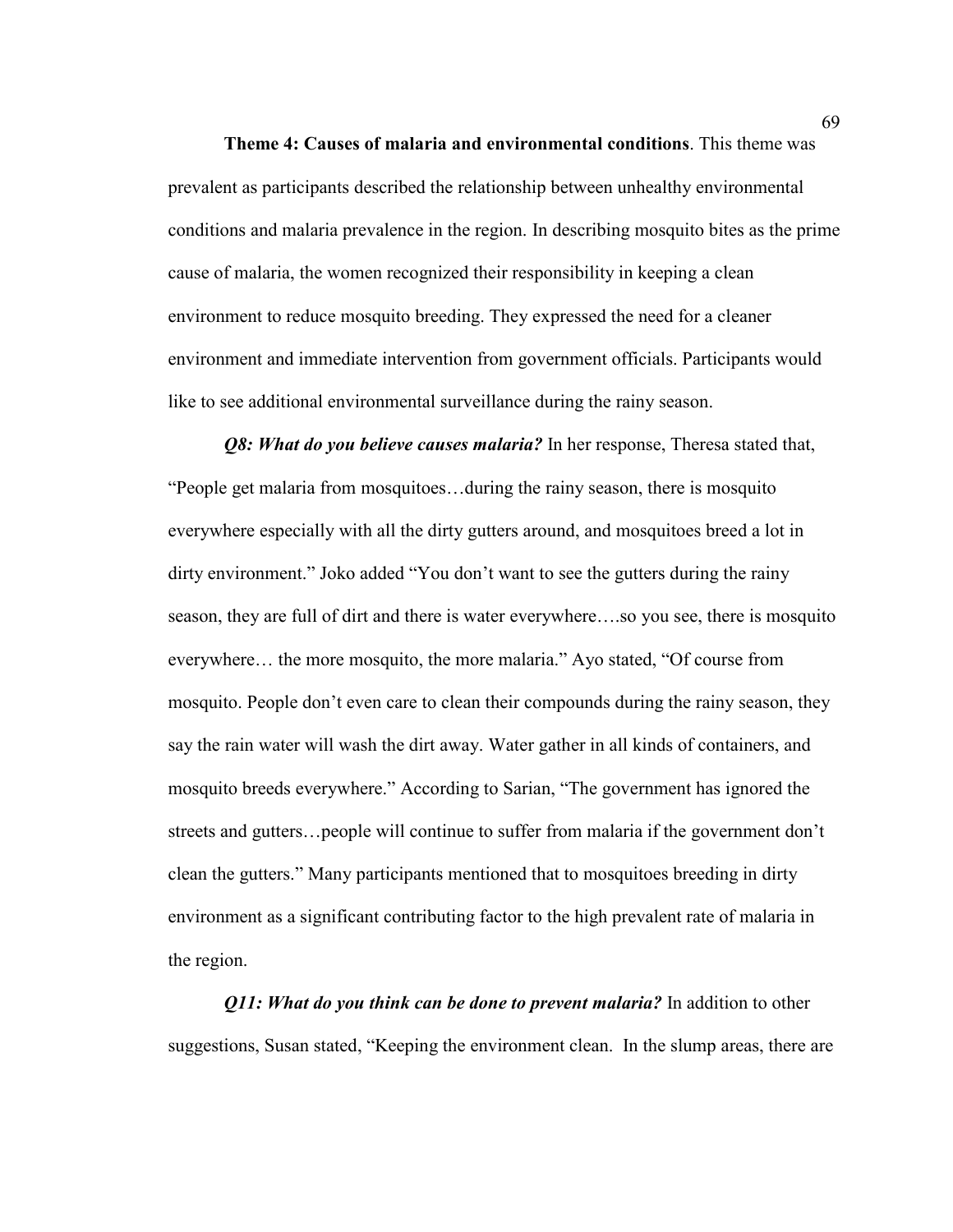no litter bins and there is garbage everywhere…during the rainy seasons people just throw trash in the gutters… the government is not doing anything." Omo summarized her response by saying "Mam, our people are suffering from malaria, the government don't care…they don't clean the gutters, too much mosquitoes everywhere… the more mosquitoes, the more malaria". Lara stated, "If people can keep their surroundings clean and get rid of water containers in their compounds, mosquitoes won't have much breeding sites, and maybe with less mosquitoes, many people won't suffer from malaria". The use of ITN was mentioned as a recommended preventive measure for malaria. However, participants expressed that the cost, hot temperature, and the discomfort from sleeping under nets, were deterring factors. The general response to the use of ITNs was that "People cannot afford those things, and they are uncomfortable."

#### **Theme 5: Malaria symptoms and severity.**

## *Q9: What are some of the signs and symptoms of malaria?* Participants

recognized malaria symptoms to include fever, vomiting, weakness, diarrhea, poor appetite, yellow urine, and body ache. It was the general belief of the participants that if someone had fever, it was malaria-related. Generalized body ache or malaise was also considered malaria-related. Becky summarized her response in these words "Whenever people have malaria, the first thing is that they have fever, body ache and they cannot eat…if they don't take treatment, they will die." Omo added "With malaria, people have high fever, and they lose appetite…making them weak and anemic." Additionally, participants noted that fever was the prime symptom of malaria. According to Joko "The way you know someone has malaria is because they have fever." In her story, Ayo stated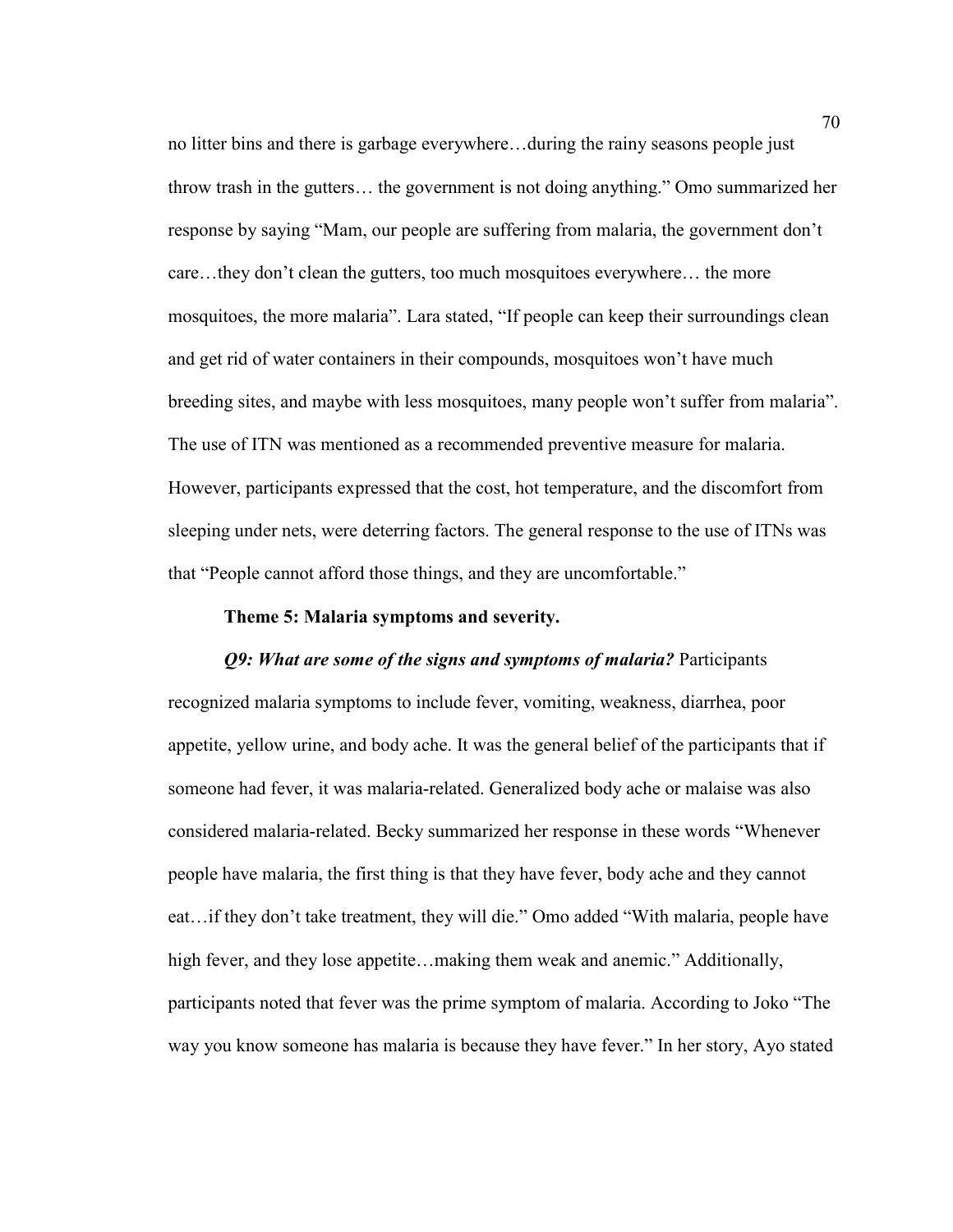that, "Sometimes people will have fever first, and in some cases, people will start shivering, and complain of body ache or weakness… then you know they have malaria."

#### *Q13: Do you think that malaria is a severe problem? If so, why?* Many

participants believed that malaria could cause health complications and it could be deadly. Susan said, "People think malaria is normal and, so they are not too concerned…but you can get jaundice and be anemic from malaria… malaria can destroy your health." According to Marian, "When people don't get treatment for malaria on time, it can lead to jaundice, severe anemia, cerebral malaria and death." Omo added, "Malaria can kill you. With high fever, vomiting and diarrhea many people die. If you go to the hospital, they will give you iron tablet because they know that you can be anemic from malaria." Cecilia said, "During Ebola time, many people suffered from severe malaria and complications from malaria…. dehydrations, anemia, jaundice, and people died." In describing the symptoms of malaria, participants perceived that fever was an indication of malaria.

#### **Research Question2**

 RQ2: What do the women of the rural area of Sierra Leone know about causes and treatments for malaria?

#### **Theme 1: Causes of malaria and environmental conditions**.

*Q8: What do you believe causes malaria?* As participants described the causes of malaria, environmental conditions were identified as contributing factors to the high prevalence of mosquito. They believed that puddles of water during the rainy seasons, provided breeding grounds for mosquitos during the rainy seasons. In her response, Lara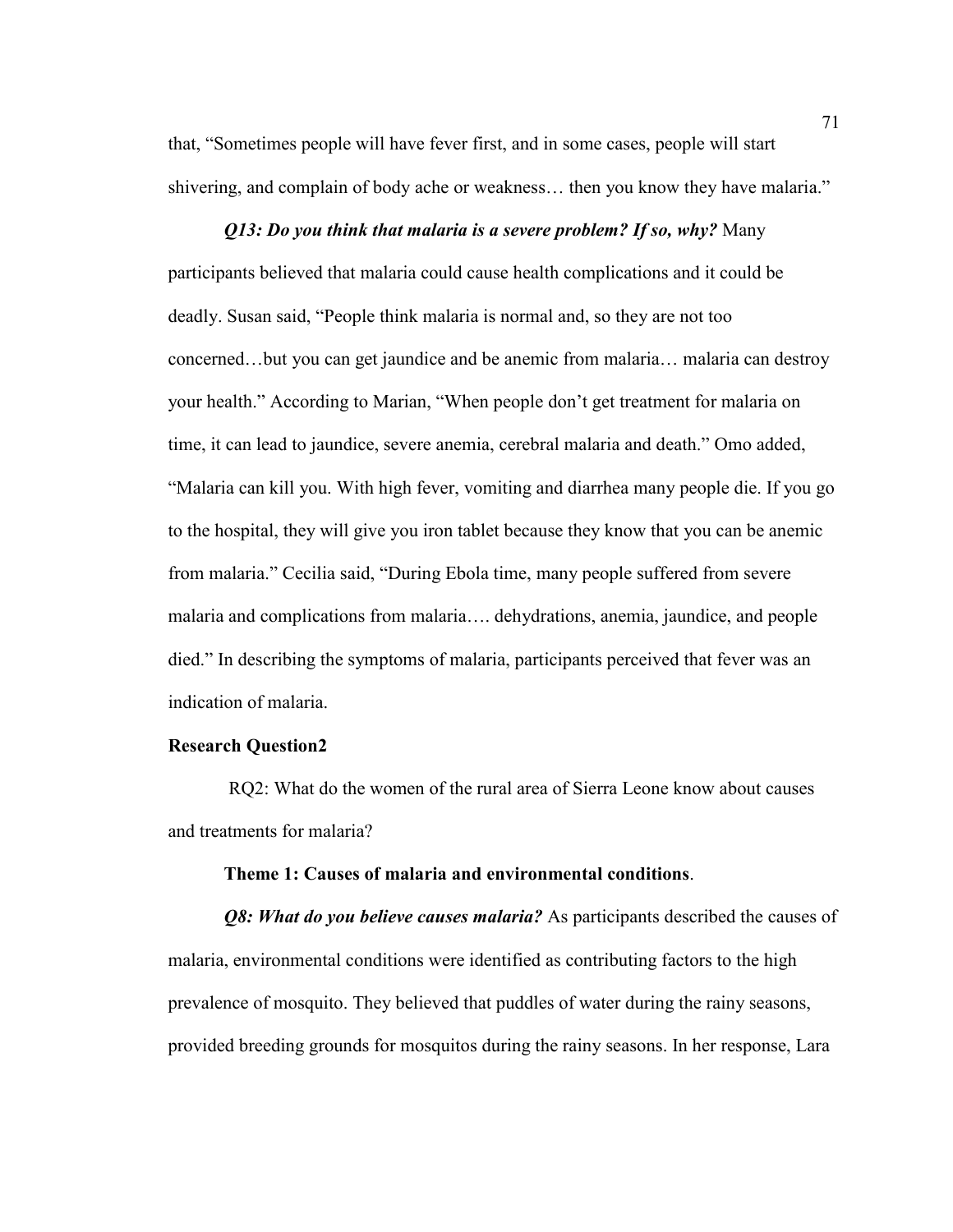stated "you get malaria from mosquito bites." According to Ola, "People are living around dirty gutters with mosquitoes everywhere, so you see, that's why people are suffering from malaria…it's even worse during the rainy seasons when the gutters are filled with garbage." To summarize her response, Beatrice said that

We keep fighting malaria, but we are not getting anywhere…People live in slumps, and there is no drainage system because the gutters are filled with dirt and containers with water where mosquitos breed. It is sad, but people don't know what to do because they don't have anywhere to throw away garbage. The more people living in the slums, the more garbage for mosquitos to breed."

#### **Theme 2: Malaria treatment, cost, and traditional herbs.**

*Q16: Where do people get treatment for malaria? Participants identified* traditional herbs as the preferred approach because of its availability. Cecilia stated, "There is medications at the pharmacy, but they are expensive for most people, so people just get agbo and other traditional medicines." Joko added, "We boil the back of oranges and other leaves to make agbo, and drink *ageeree.*" According to Ayo, "Some of the medications that the doctor prescribes make you feel bad when you take them, people are used to agbo…and it works." Some participants indicated that combining Western medicines with traditional herbs was not uncommon for severe malaria. In her response Lara stated that, "People will start taking agbo at home and if the fever does not go away, they may go to the hospital….but, they will continue drinking agbo even if they give them quinine or other medicines."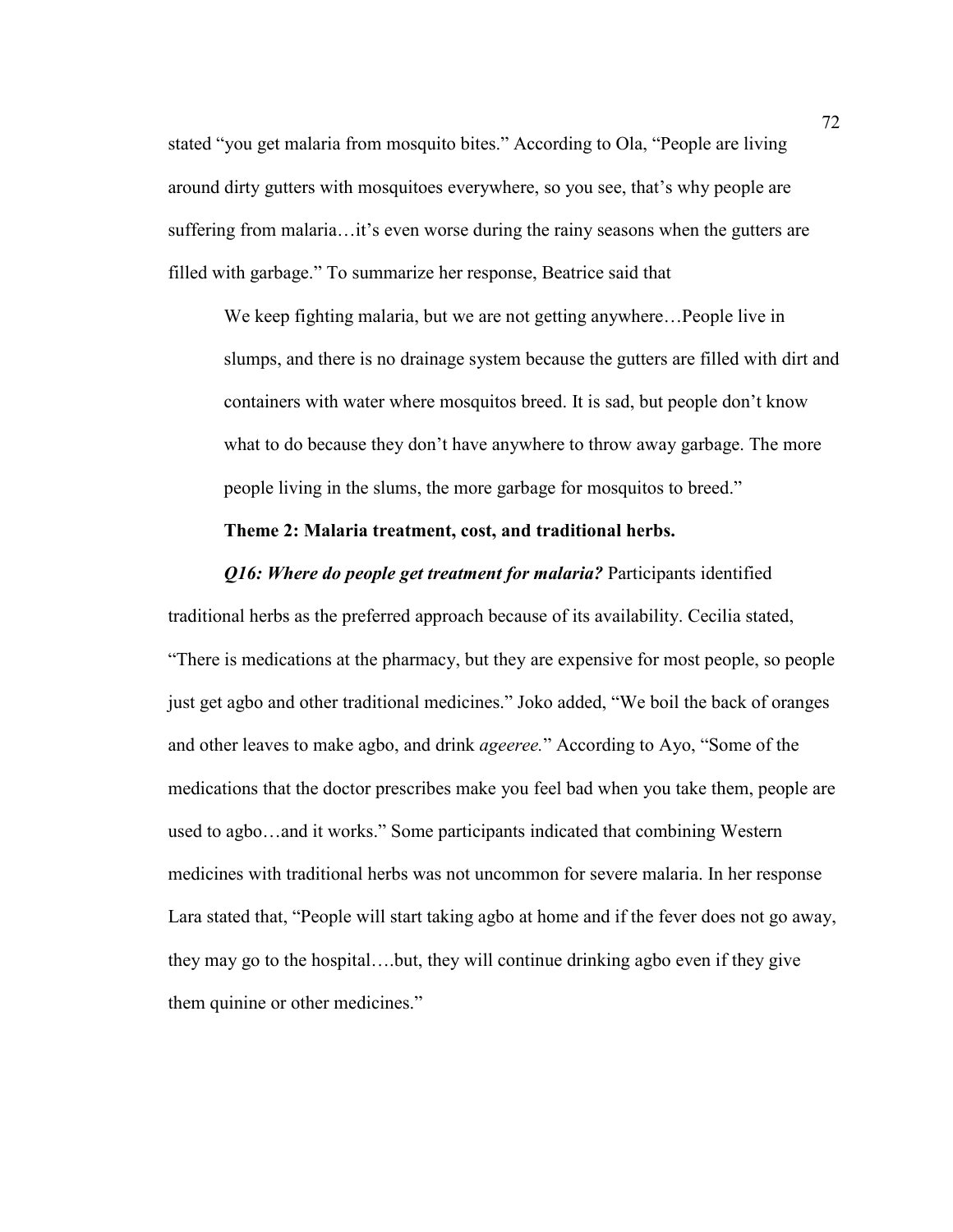*Q17: From your opinion, what are some of the malaria treatments that you believe are beneficial?* The participants expressed their dependency on traditional herbs, such as *ageeree* and *broomstone*, emphasizing the importance of availability, reliability, and their effectiveness to treat the disease. Cecilia stated, "People know that agbo works… you take it in the morning and afternoon and the fever will last for maybe two days then you feel better." In describing her beliefs about malaria treatments from traditional healers, Josephine explained that "People believe in traditional medicines… they are used to taking them…plus when you go to the clinics they don't even have medicines or supplies." Susan mentioned that "agbo is good for everyone including children and pregnant women … they work."

*Q19 and 24: What do you or people you know think about malaria treatments from hospital, and how costly is it to treat malaria?* Participants identified common Western medicines for malaria to include quinine, chloroquine, and iron tablets. They indicated that combining medications was a common approach to address severe malaria. The participants stated that they could not rely on malaria treatments from hospitals because of poor access to hospitals and lack of medications from the hospitals. The general response was that malaria medications prescribed by doctors are expensive and mostly unaffordable. Becky mentioned that "Sometimes the medications are so expensive, so people will ask the pharmacy for another type of medication or go home and take agbo." As stated by Ayo "agbo is cheap, and you can get them free sometime, that's what people generally take for malaria." Omo added that "People just don't take quinine or chloroquine alone, they have to take agbo for the fever." Participants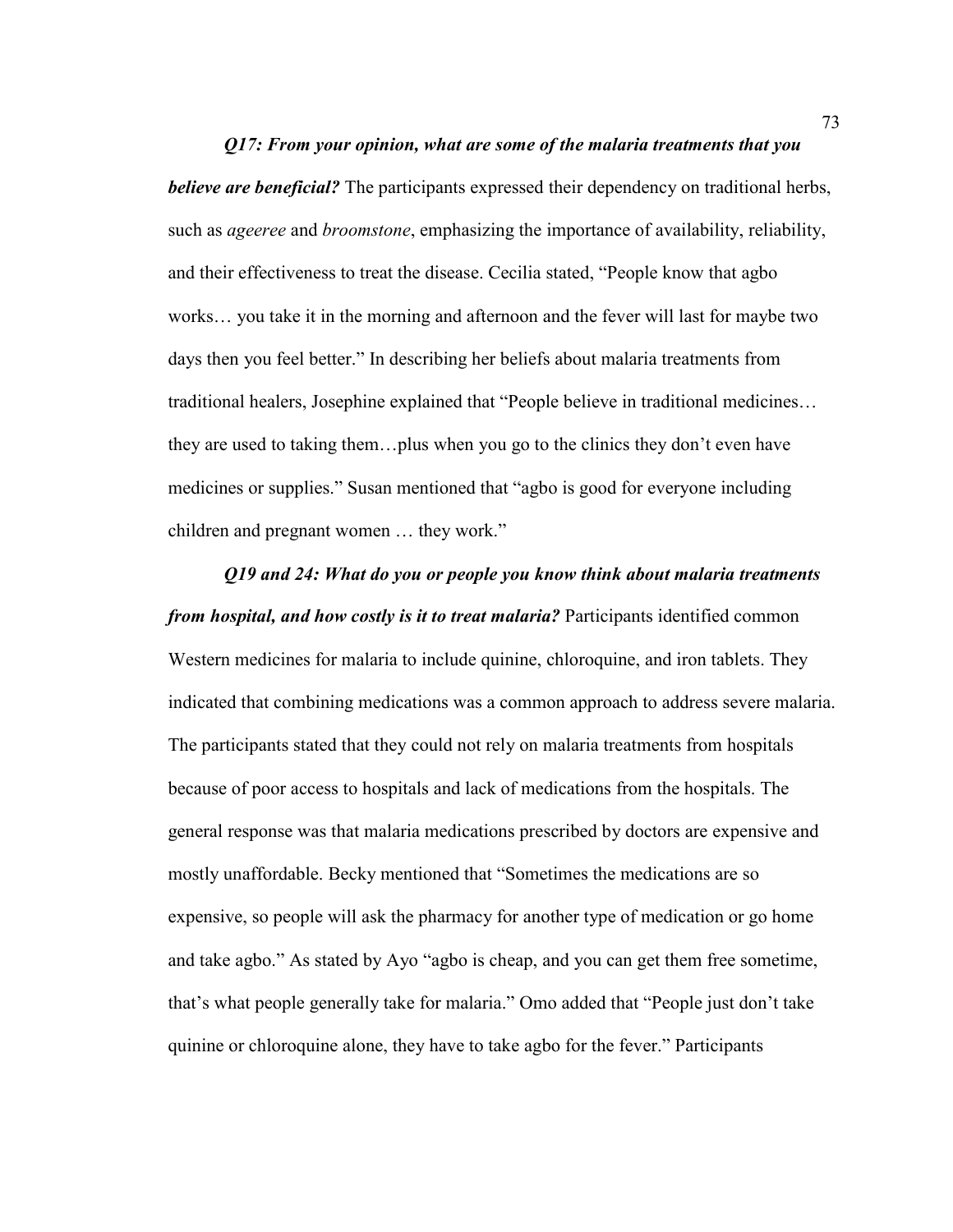emphasized that if Western medicines were taken for malaria, they were combined with local herbs.

## **Theme 3: Unavailability of medications and doctors.**

#### *Q23: Do you or people you know have easy access to malaria treatments?*

Participants stated that people continued to take traditional treatment for malaria because of the lack of medicines, medical supplies, and doctors at government clinics. According to Cecilia, "There are government clinics around but going to those clinics is a waste of time, they don't have medicines or doctors, people just have to take traditional medicine." Joko summarized her response in these words "People are suffering…People don't have medicines…. People have to drink *ageeree*, *broomstone*, lemon grass tea, and other types of herbs." Jane said "We hope that one day, the government will provide us malaria medicines as they claim to do. But as for now we don't get any medicines from the government."

#### **Theme 4: Malaria in children and pregnancy**.

*Q27: Is malaria common among children? If so, how are the children treated for malaria, and does it affect their schooling?* Participants were aware of the free malaria treatment offered by the government for children below the age of 5 years. Susan expressed her views in these words "Children come to school with fever, body aches, and other symptoms of malaria, so we send them to the clinic for treatment. The nurse will treat them or give them prescription and send them home". Sarian stated, "When children have malaria, parents will give them agbo at home and don't take the children to the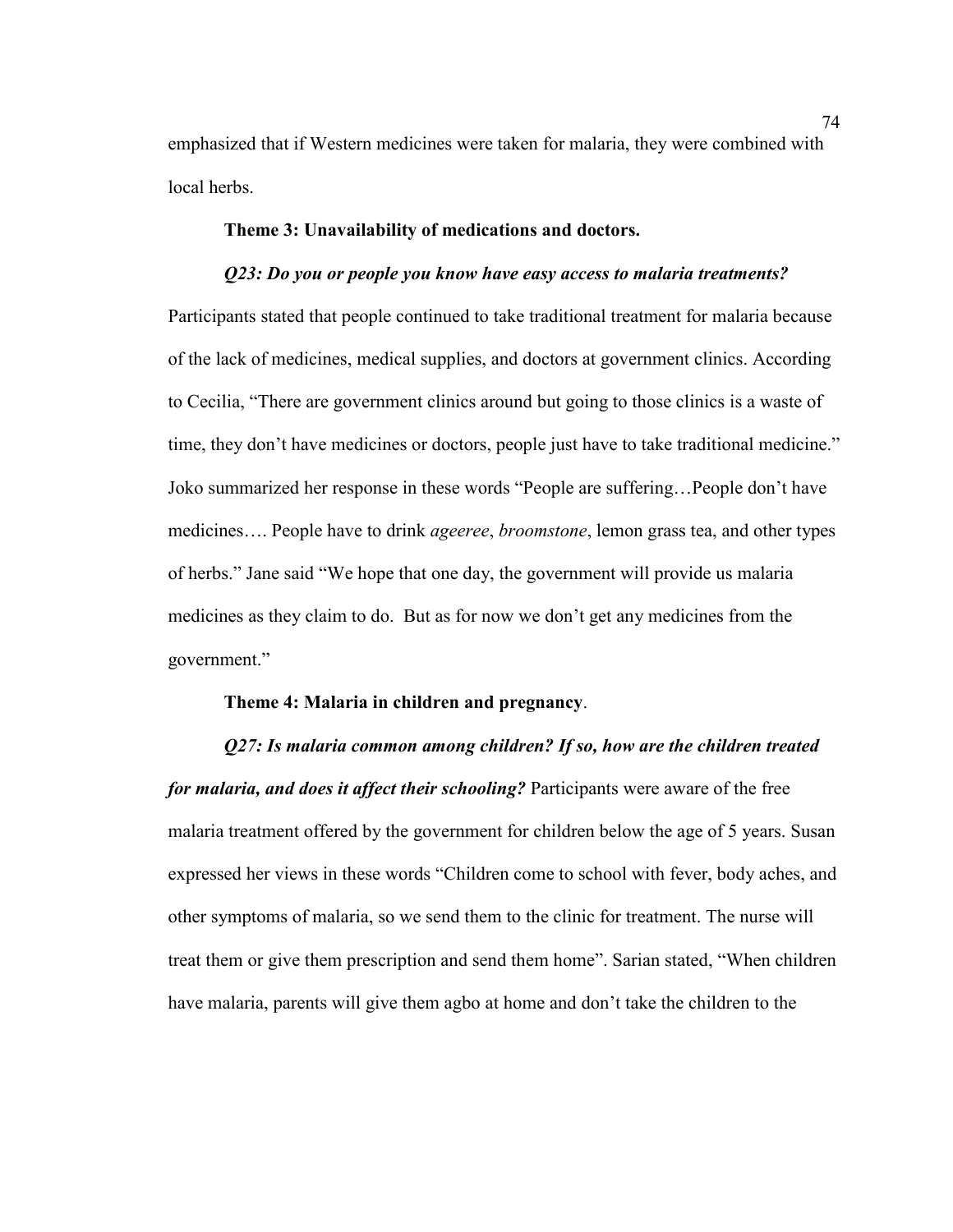hospital. Depending on the financial status of the parents, private tutoring was an option for children with malaria." Omo explained that

We give them agbo when they are sick because sometimes the medications from the clinic give them diarrhea. Children miss school a lot when they have malaria…You cannot send them to school when they are weak and have fever…Sometimes if you pay the teachers, they will provide lessons for the children at home if the children cannot go to school… but not everyone can afford lessons."

#### *Q31: What do pregnant women do to prevent or treat malaria? Participants were*

not aware of malaria preventive measures for pregnant women. This notion was summarized by this statement from Phyllis "Pregnant women don't take anything for malaria…doctors will tell pregnant women not to take anything… some will take local herbs like agbo." Theodora added that "From this village, most pregnant women only go to the hospital once or twice before they deliver, and they don't take anything for malaria." Ola expressed her belief that "Pregnant women cannot take medicines like quinine, it is not good for the baby…They can only take agbo…and drink *ageeree* or *broomstone*. Some use mosquito nets it they can afford." The general knowledge was that pregnant women drank agbo if they had malaria. Financial affordability determined the use of ITNs by pregnant women.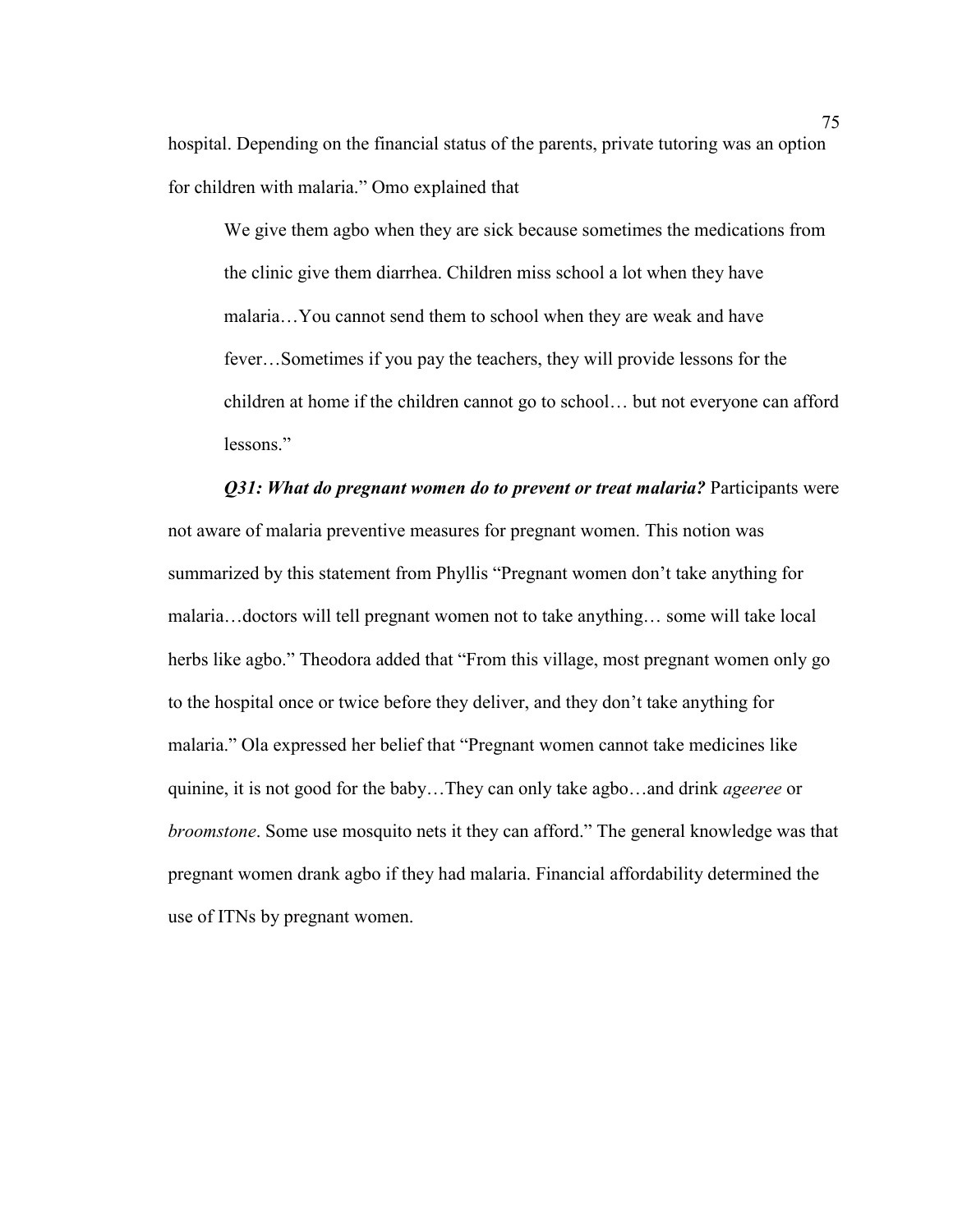## **Research Question 3**

RQ3: What are the perceptions of these women about the social, cultural beliefs, traditions, norms, and religious affiliations that influence the local treatment and prevention of malaria?

#### **Theme 1: Malaria treatment, cost, and traditional herbs**.

#### *Q17: From your opinion, what are some of the malaria treatments that you*

*believe are beneficial?* As participants described their social and cultural beliefs about malaria, the usefulness of traditional herbs such as *ageeree, broomstone*, and lemon grass was emphasized. Susan stated,

We know agbo works. People believe in them…there are several types of agbo for malaria, *ageeree* is good, broom stone is also good…when you drink them, you will pee a lot and the urine is yellow...that is the sickness leaving your body…after taking *ageeree* and *broomstone* for few days, you feel better. Lemon grass tea made is also good, especially if people don't have appetite to eat.

Although participants described their dependency on traditional herbs for malaria, they indicated that they would combine herbs with Western medicines for severe and persistent symptoms.

*Q20 and 22: Do you or people you know have any traditional or cultural beliefs about malaria? If so, what are they?* Many participants felt that malaria was a "normal" disease and believed that traditional herbs were useful. Ayo stated that "People are used to malaria and they believe that drinking agbo will prevent them from suffering from malaria." Joko added that "People in the villages will drink agbo regularly and if you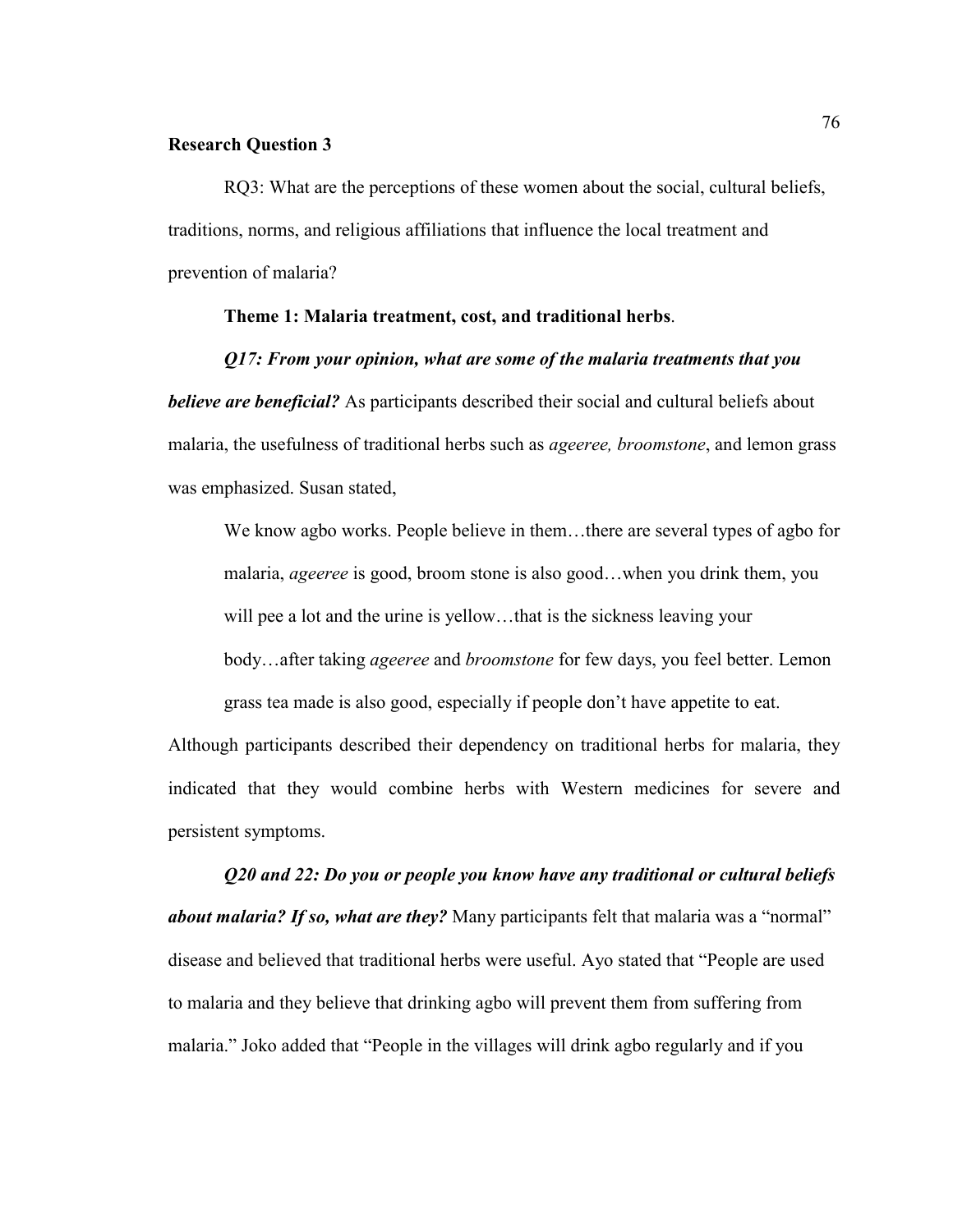have malaria, sweating out is part of the treatment...they will bathe you with herbal leaves." Cultural beliefs were related to the use of traditional herbs that were specific by tribes. Sarian explained that "Everybody from every tribe drinks agbo for malaria… the Creoles like *ageeree, broomstone*, and lemon grass and the people from the provinces drink agbo from other herbs…. people from all tribes believe in drinking agbo for malaria." In short, Josephine said "Everybody can get agbo even if they don't have money.... Our people know the leaves that work, they know what to give to children, women and men and even pregnant women". This notion confirmed the common belief that no one was exempted from drinking traditional herb.

## **Theme 2: Malaria in children and in pregnancy.**

#### *Q21: Is malaria common among children? If so, how are the children treated*

*for malaria, and does it affect their schooling?* In addition to free treatments being provided for children under the age of five by the government, participants stated that traditionally, children were given agbo to prevent and treat malaria. Ola stated that, "Grandparents strongly believe in treating malaria with herbs, especially for children…children are given special herbs to drink at the end of summer holidays before going to school to prevent against malaria." Theresa stated that "Some people don't believe in giving children Western medicines for malaria, they prefer agbo, saying that the Western medicines are too strong for children." Joko echoed the fact that "In the villages, children are given agbo every weekend to clean their systems from diseases and prevent malaria." The participants unanimously expressed their common beliefs in giving children, especially school age children, local herbs to drink as a preventive measure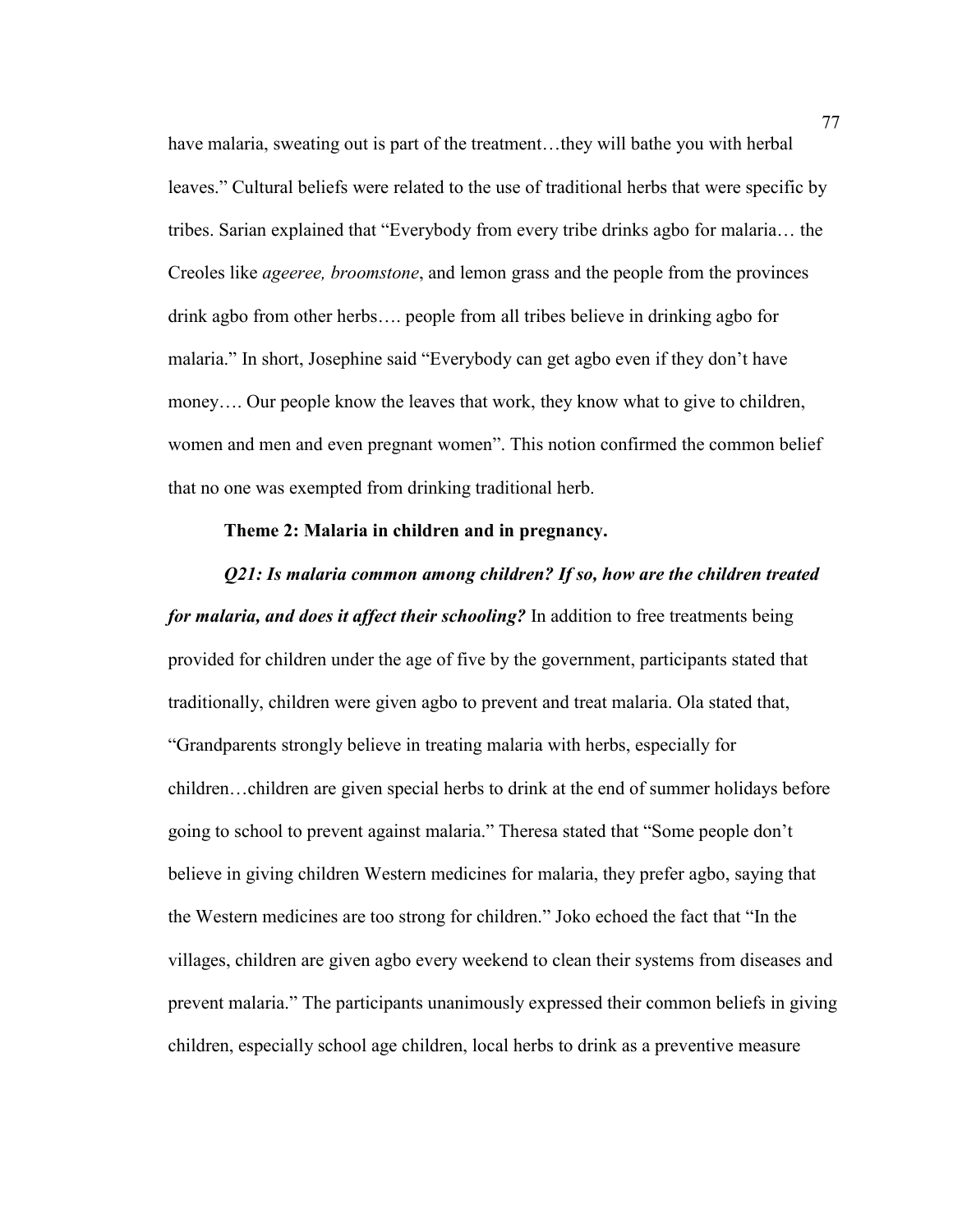against malaria and other illnesses. Participants echoed the effectiveness of traditional herbs.

## *Q31: What do pregnant women do to prevent or treat malaria?* **The popular** response was that pregnant women only drank agbo if they had malaria. Cecilia stated "Normally, pregnant women can't take anything for malaria because of the baby…doctors will tell them not to take anything…but they generally drink agbo." Becky summarized her response in these words

Traditionally, we believe in our local herbs. Old people from the villages know the type of herbs for pregnant women because of the baby. In the villages, as soon as someone gets pregnant, they will start taking agbo to protect the pregnancy. Normally if you drink the herbs regularly, it can prevent malaria but if you only drink it when you are sick, it will take a long time to get better, but it works.

#### **Theme 3: Use of ITN.**

Participants were aware of the purpose of mosquito nets. However, when describing their experience with the use of ITNs, participants unanimously expressed the inappropriate or lack of use of ITNs for several reasons. Many participants preferred spending money on food and not on ITNs. According to Lara "People cannot afford to buy mosquito nets…during the rainy season the government will distribute mosquito nets but not everybody gets one…those things are expensive."

*Q11: What do you believe can be done to prevent malaria?* In addition to clean environment, participants identified mosquito nets as a malaria-preventive measure promoted by health officials. According to Cecilia, "health officials have been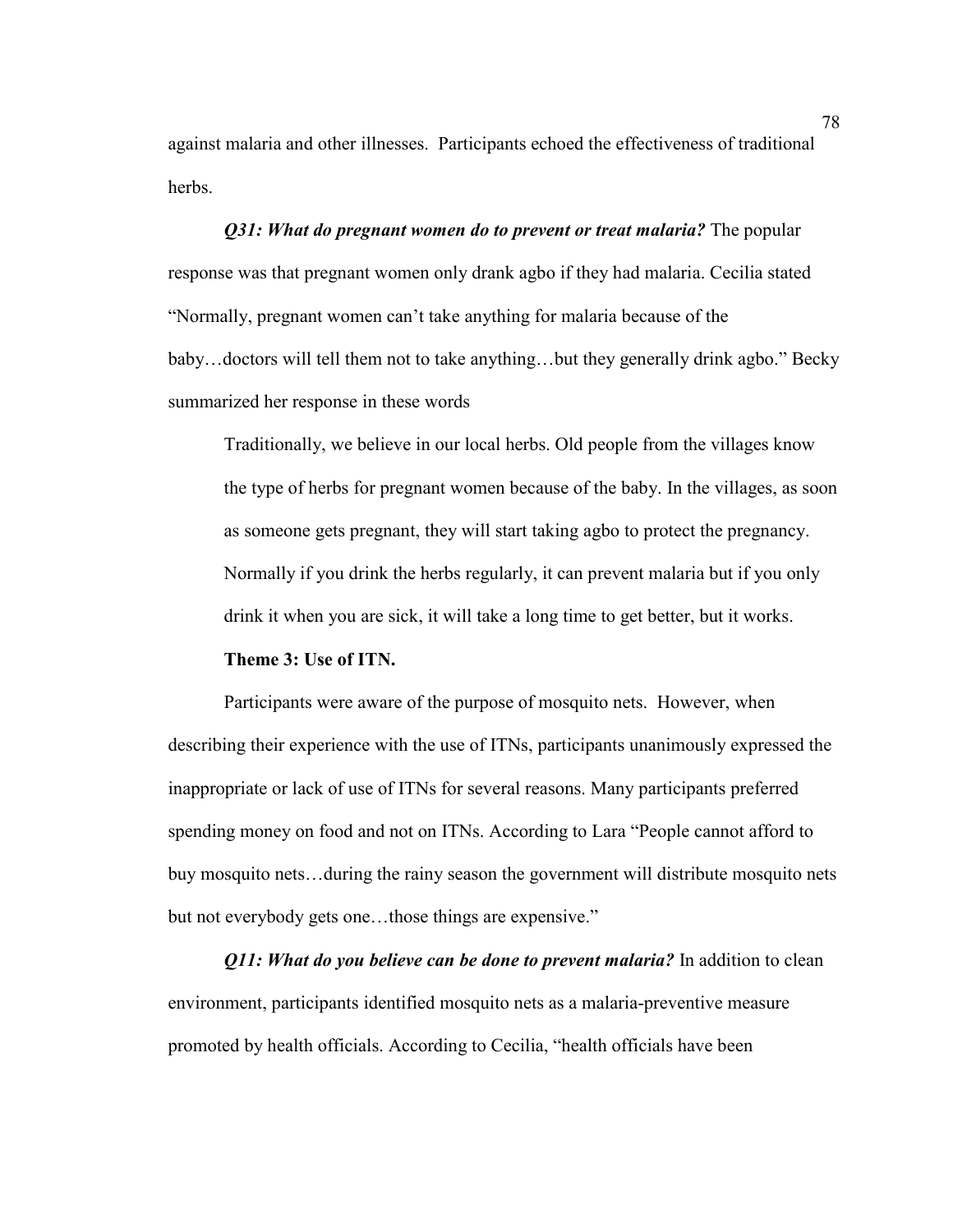encouraging people to use mosquito nets to protect against malaria, but normally, people don't use them…. some people just don't like them." Josephine summarized her response in these words:

Some people use mosquito nets instead of mosquito spray because the sprays are too costly…one can of spray last for about three days. During rainy seasons government workers goes around to talk to people about using mosquito nets to prevent malaria …. But for some people, the heat is the problem and they cannot afford them all the time. Traditionally, most people don't believe in nets. People feel that keeping the environment clean and keeping the widows close will keep the mosquito away."

*Q15: What are your beliefs about the use of mosquito nets?* Common reasons outlined for not using ITNs included hot temperature, inconvenience, cost, and people being uncomfortable. Cecilia said, "mosquito nets alone cannot prevent someone from getting malaria, people don't have nets for every room, some people feel nets are waste of time." Beatrice said, "I don't like those things. Sleeping under mosquito nets is uncomfortable…people sometimes use the mosquito nets as window curtains or place them on doors as decoration." Ola stated, "At one time, the government sent mosquito nets to the health clinics, but the workers took them and sold them or gave them to their relatives." Theodora added that "People don't use the mosquito nets because it is too hot in the house and sometimes people sell them and use the money to buy food." Ayo stated that "Mosquito nets are not generally helpful because if you are outside, the mosquitoes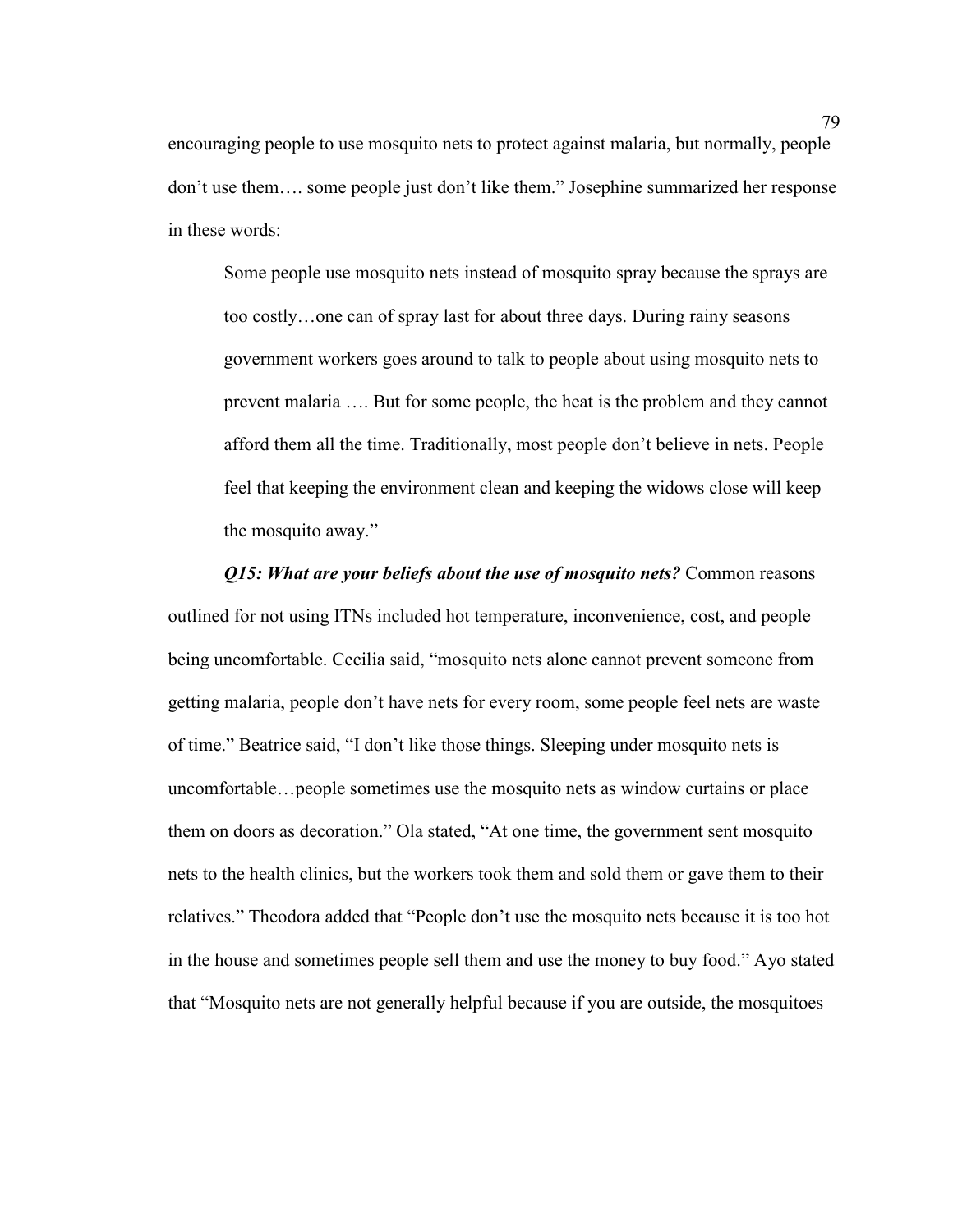will bite you." The feelings expressed by participants about ITNs demonstrated poor compliance with the use of ITNs.

## **Trustworthiness of Data**

The first evidence of trustworthiness was demonstrated by the pilot study which proved that the research instrument was appropriate because it provided the information necessary to answer the research questions. During the interview, I engaged in prolonged conversations with the participants, allowing them to provide detailed expressions of their experiences with malaria. I established clarity during the interview when necessary and included direct quotes in the result.

## **Transferability**

To accomplish transferability in the study I described the research method, data collection procedures, and results from the data collected. I applied the phenomenological approach to explain women's perceptions on malaria and the factors that influence their prevention and treatment measures for the disease. I achieved dependability by providing a detailed breakdown of the results of the interview including direct quotes.

#### **Credibility**

Prolonged engagement with the participants was necessary to establish credibility. I engaged fully in the study by recording the interviews and took field notes which were transcribed and analyzed. Additionally, credibility was achieved by ensuring that the study focused on its purpose which was on exploring the perception of the study participants on malaria. The approach of the study afforded me the possibility to capture the experience and perception of women on malaria preventive and treatment measures as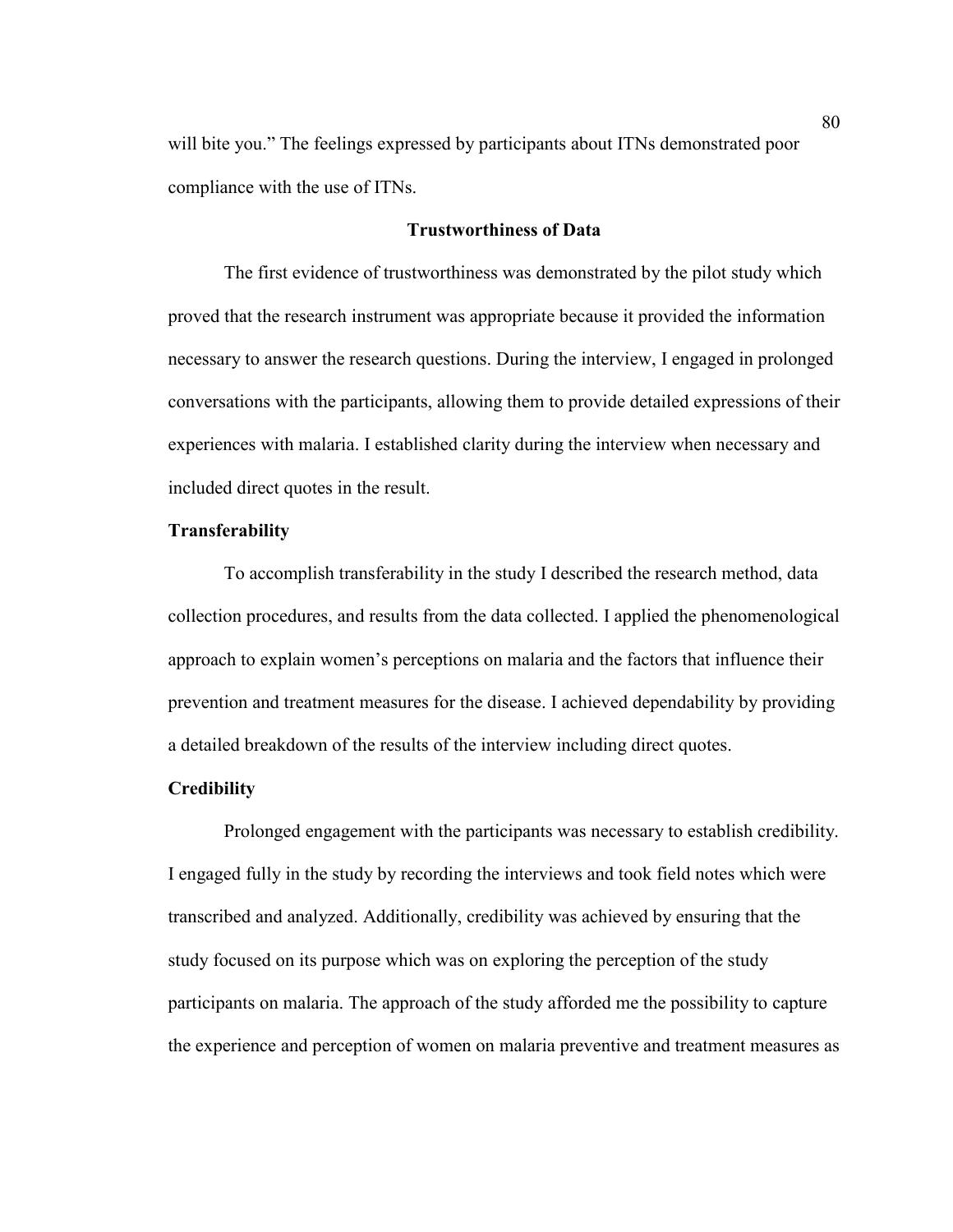expressed by the participants. I ensured that my own perception of malaria and my personal bias did not interfere with the interview process. To achieve this, I remained objective throughout the interview process, probed to gain clarity, made notes of the participants' tone and body language as they described their experiences on malaria. Data analysis was initiated during the interview process to ensure that the data were pertinent to the study. Careful analysis of the data was necessary to ensure consistency and to determine the data saturation point.

## **Reflexivity**

My experiences before and during the research have shaped my perspective and knowledge not only on the subject matter, but also about the women from the rural area of Freetown. Additionally, I am originally from this village and have had interactions with women from the village, although not this population. My awareness of the cultural norm of the village, although not with the participants of this study, heightened my familiarity with the culture of the participants before collecting the data. Carroll (2013) explains that through reflexivity, "researchers acknowledge that their actions, emotions, and decisions impact the meaning of context of the investigated experience" (p.551). I share the notion that the emotional nature of the phenomenon being studied will galvanize the analytic insight of the results (Fitzpatrick & Olson,2014).

## **Summary**

In this chapter, I provided an analysis of the data collected and a description of the participants' perceptions on malaria prevention and treatment measures. The interview questions provided information that derived themes to answer the research questions.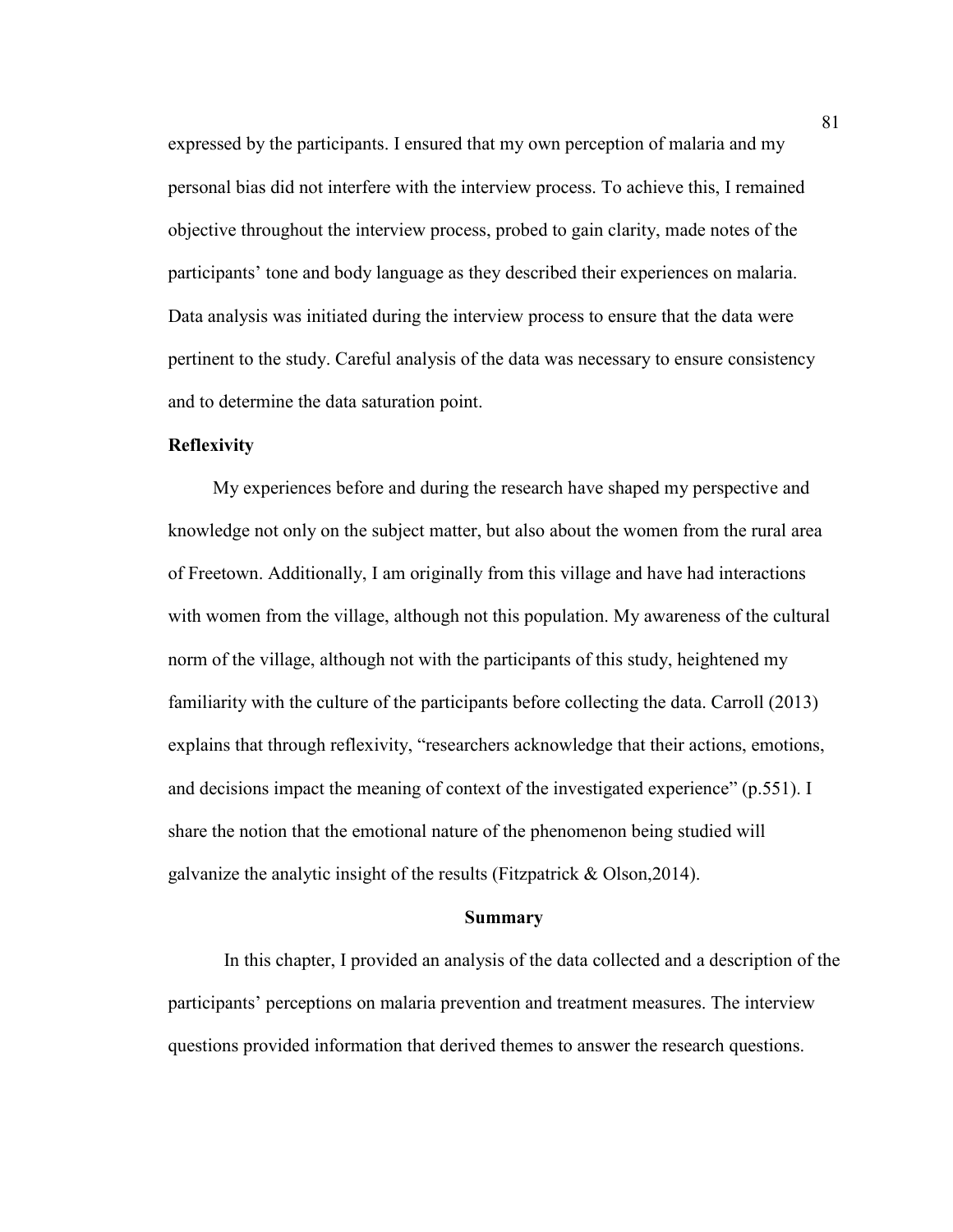Women from a western rural village who have taken care of someone with malaria or knew of someone with malaria participated in the study. There were variations in the depth of the interviews and several themes emerged from the participants' stories that provided rich materials to address the research questions. To gain an in-depth understanding of women experiences with malaria and describe their experiences, three research questions were designed to address the perception of women in Wilberforce toward malaria. Several themes were identified for each research question. These research questions and related themes were:

- RQ1: What is the experience of women with malaria? The themes identified for this research question are: malaria treatment, cost, and traditional herbs; government clinics; unavailability of medications and doctors; malaria causes and environmental conditions; and malaria symptoms and severity.
- RQ2: What do the women of the rural area of Sierra Leone know about causes and treatments for malaria? The related themes for this research question are: malaria causes and environmental conditions; malaria treatment, cost, and traditional herbs; unavailability of medications and doctors; and malaria in children and pregnancy.
- RQ3: What are the perceptions of these women about the social, cultural beliefs, traditions, norms, and religious affiliations that influence the local treatment and prevention of malaria? The themes that emerged to address this research question are: malaria treatment, cost, and traditional herbs; malaria in children and pregnancy; and the use of ITNs.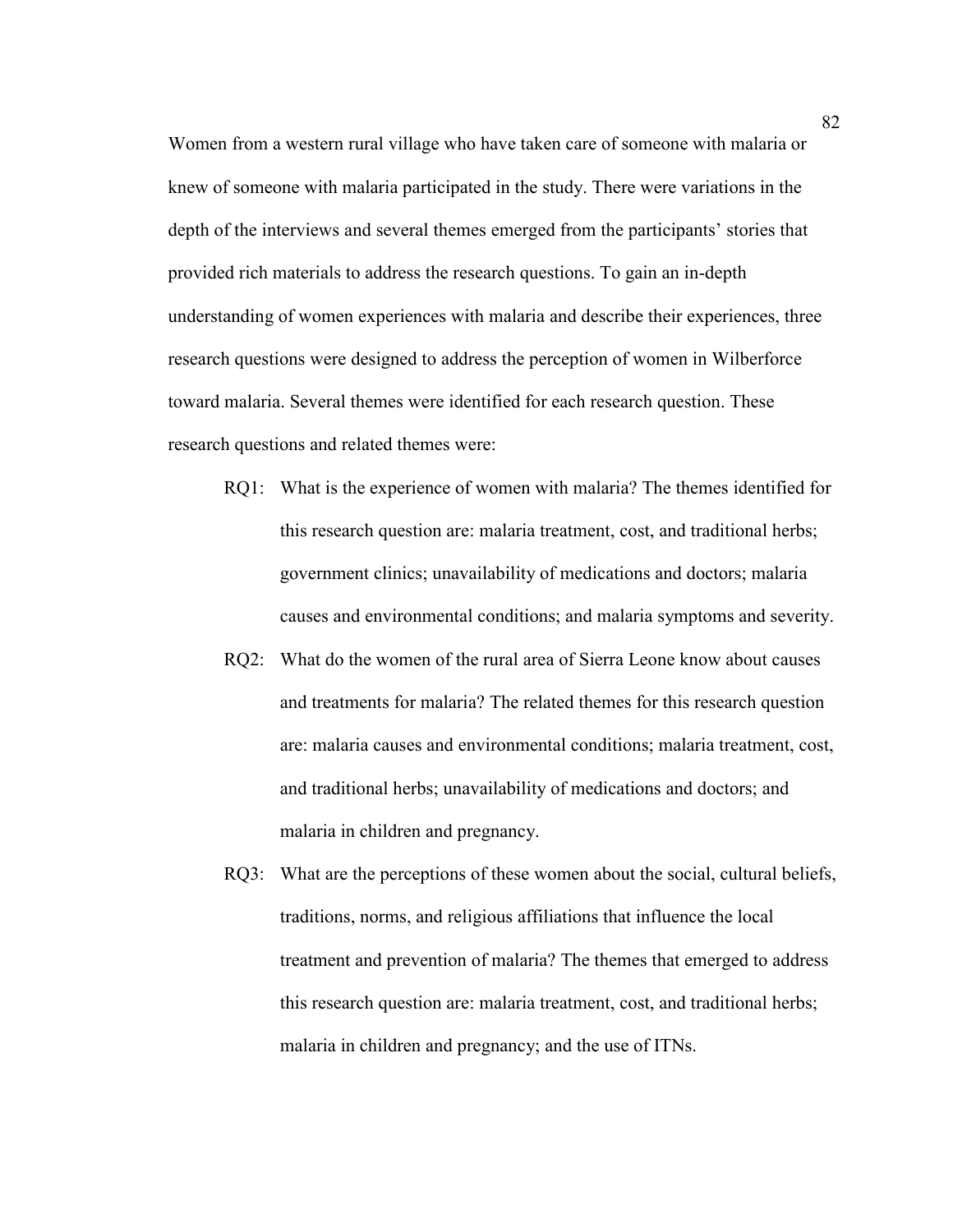#### **Summary of Results**

Below are the results of the study according to identified themes. The information from the participants responses were categorized into themes and then summarized. The results are presented under themes, showing the correlation between the themes and the summarized results.

## **Theme 1: Malaria treatment, cost, and traditional herbs.**

- 1. The use of traditional herbs was prevalent because of affordability, easy access, no experience of side effects, and trust. Additionally, participants trusted the use of *ageeree* and *broomstone* because of their proven effectiveness in treating malaria.
- 2. Although malaria treatment was fundamentally dependent on traditional herbs because of affordability, it was not uncommon for the economically advantaged, who are few, to proceed with the medications provided by private doctors.
- **3.** For severe malaria, individuals would seek Western medicines. In some cases, individuals who cannot afford to buy the full quantity of medications prescribed would alter the treatment plan by buying few medications and combine the treatment with *ageeree* or *broomstone*.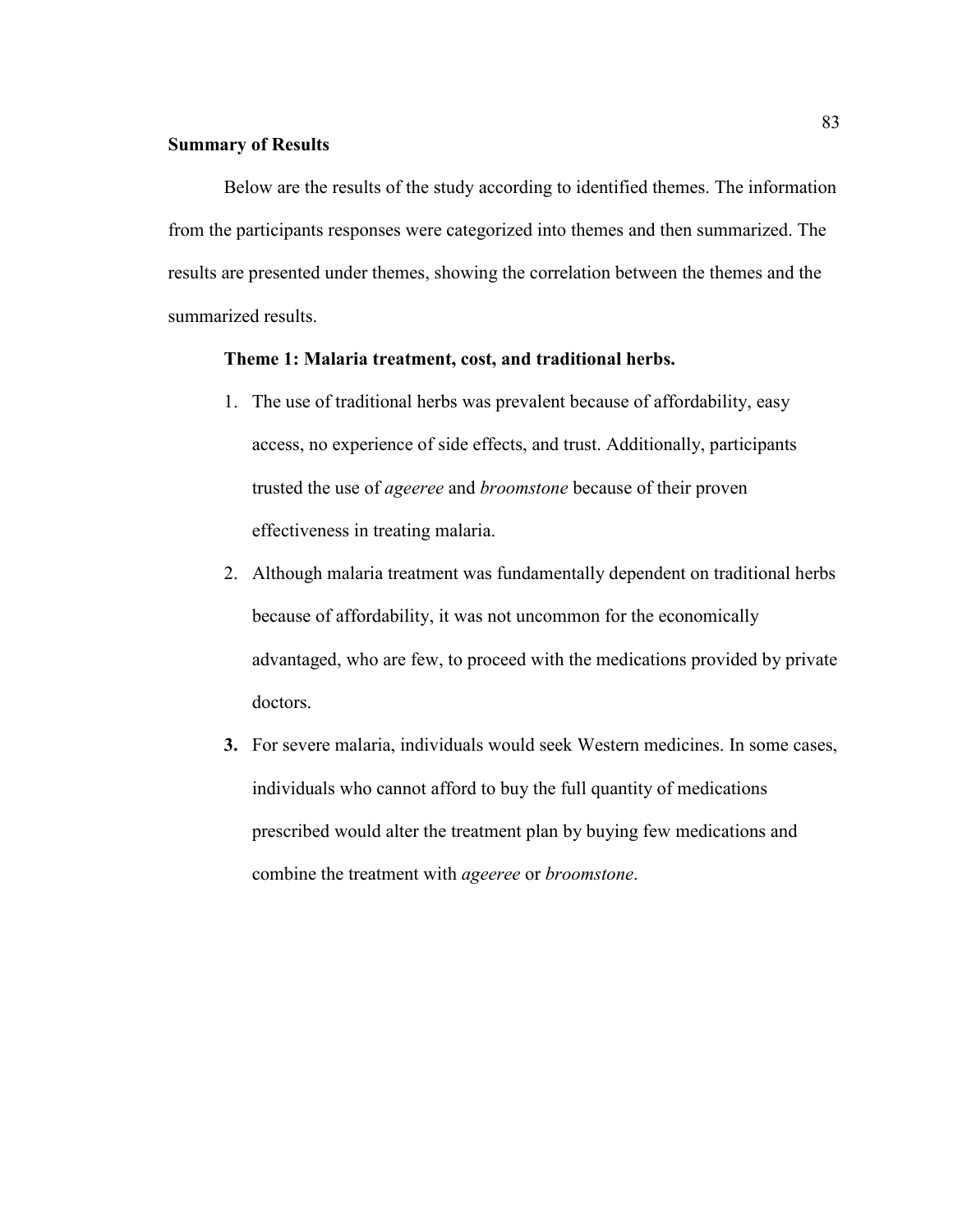**Themes 2 and 3: Government clinics and unavailability of medications and doctors.** 

- 1. All participants were aware of the existence of government clinics in communities, but the lack of doctors, medicines, and malaria testing materials at those clinics discouraged malaria victims from visiting government clinics.
- 2. Participants stated that the government provides malaria treatment for all children below the age of 5 years, but the medications and testing materials were sold out or taken home by the nurses. The nurses would take these medications and testing materials home to treat patients privately at home for a fee.

## **Theme 4: Causes of malaria and environmental conditions.**

- 1. Participants identified mosquito bites as the primary source of malaria**.**
- 2. The poor environmental conditions reflected in dirty gutters and dirty living conditions during the rainy seasons were identified as significant factors contributing to the malaria prevalence in the region.

## **Theme 5: Malaria symptoms and severity.**

- 1. All participants were familiar with the common symptoms of malaria. Participants emphasize that poor environmental conditions that provide breeding grounds for mosquitos are a common cause of malaria.
- 2. Anytime someone had fever or complained of malaise it was related to malaria.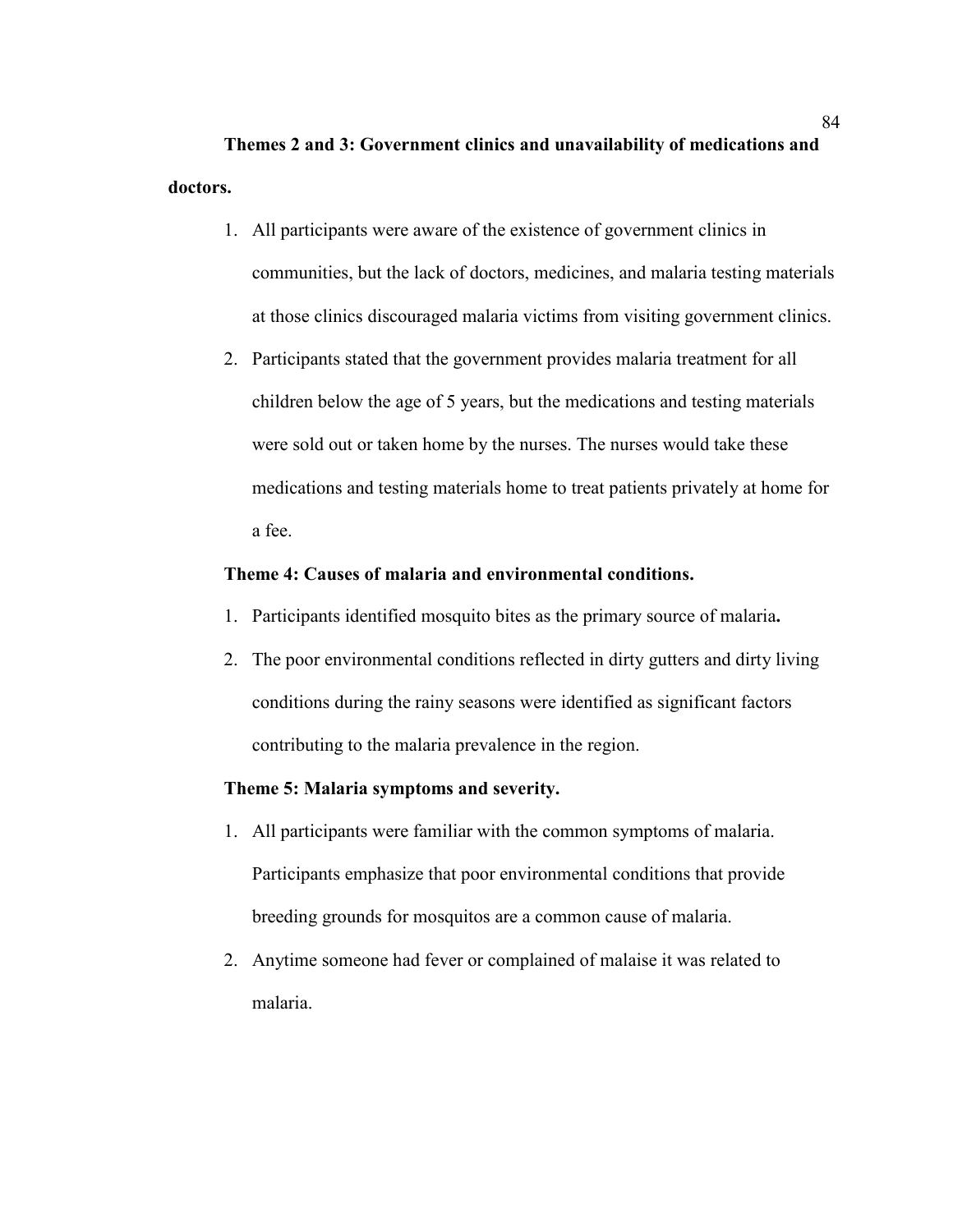3. The general knowledge was that malaria was a deadly disease though it was considered normal.

#### **Theme 6: Malaria in children and pregnancy.**

- 1. Participants reported that parents were reluctant to take their sick children to government clinics, and in rear occasions when the malaria symptoms were severe parents went to private doctors.
- 2. They added that children missed schools because of malaria and, in some cases, die from the disease. With no help from government clinics, parents provide local treatments at home that may not be appropriate for severe malaria. Many parents could not afford to buy the drugs prescribed by private doctors.
- 3. The participants were not aware of any malaria preventive measures for pregnant women.

## **Theme 7: Use of ITNs.**

- 1. The use of ITNs was not widespread because of the hot temperature, cost, and the general feeling of discomfort when sleeping under ITNs. It was not unusual for women to inappropriately use the ITNs as decorative window curtains instead of hanging the nets around the beds.
- 2. With limited financial resources, individuals would choose to buy food as a priority over buying mosquito nets.

In Chapter 4, I provided the result of the study and an analysis of the information provided by the study participants. Themes were derived from the responses to the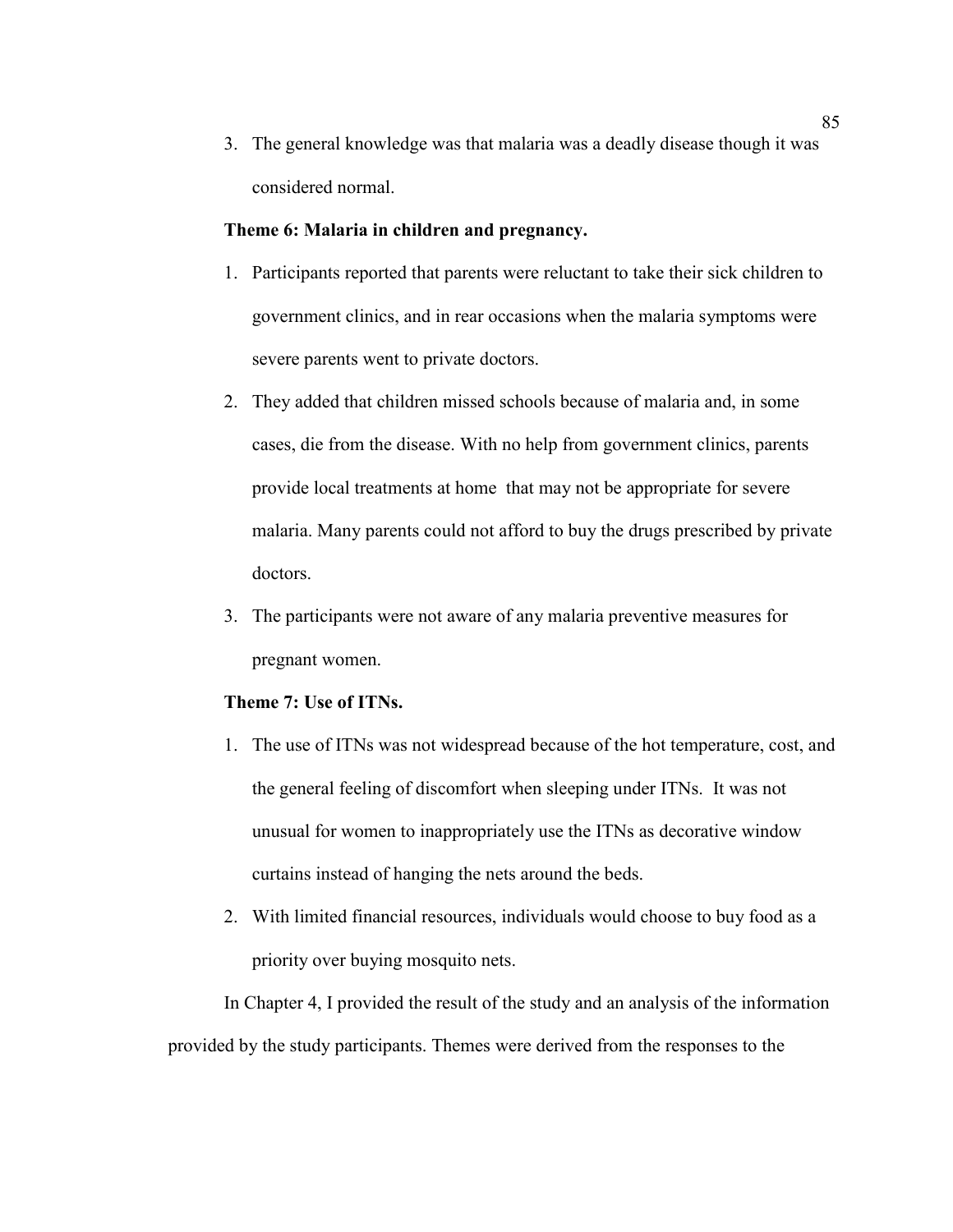interview questions, and these themes related to the research questions. The findings were outlined according to related themes. In Chapter 5, the last chapter, I will provide a discussion of the study to include an interpretation of the findings considering the research questions. Other components of Chapter 5 will include the limitations of this study, recommendations for future study, implications for social change, and an overview of the dissemination of the study findings.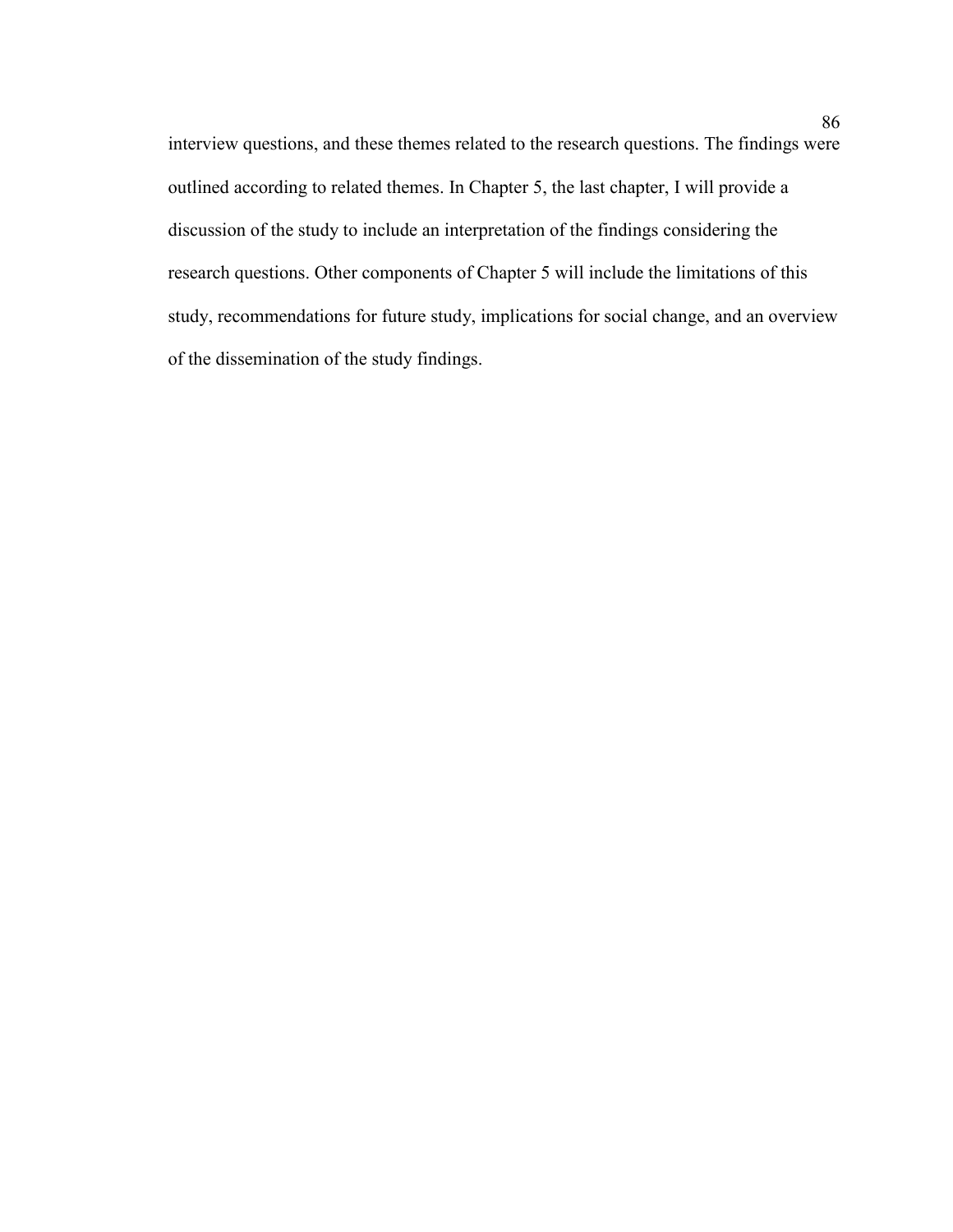Chapter 5: Discussion, Recommendations, and Conclusion

#### **Introduction**

The purpose of this phenomenological study was to explore and describe the experiences of women with malaria and the factors that influenced their decisions on malaria prevention and treatment. The study described women's perceptions of malaria and their knowledge about preventive and treatment measures for the disease. Fifteen participants volunteered for the study and, through a face-to-face interview, described their experiences with the disease. Through analytical induction and embedded in the theory of health belief knowledge, participants' perception of malaria is described to contribute to the knowledge about the current phenomenon. In Chapter 4, I analyzed the data, which were presented in themes derived from the information provided by the participants. Chapter 5 contains a discussion of the study findings, including themes pertaining to the research questions, the relationship of the themes to existing literature, and recommendations for leaders and future research, followed by the study's limitations. I also provide implications for social change and a conclusion.

The women who volunteered for this study included those who had taken care of someone with malaria or knew someone who had malaria. Women who had suffered from malaria were excluded from the study. The research incorporated concepts and meanings grounded in the data to answer three research questions. The first research question was the following: What is the experience of women with malaria? The second research question was as follows: What do the women of the rural areas of Sierra Leone know about causes and treatments for malaria? Finally, the third research question was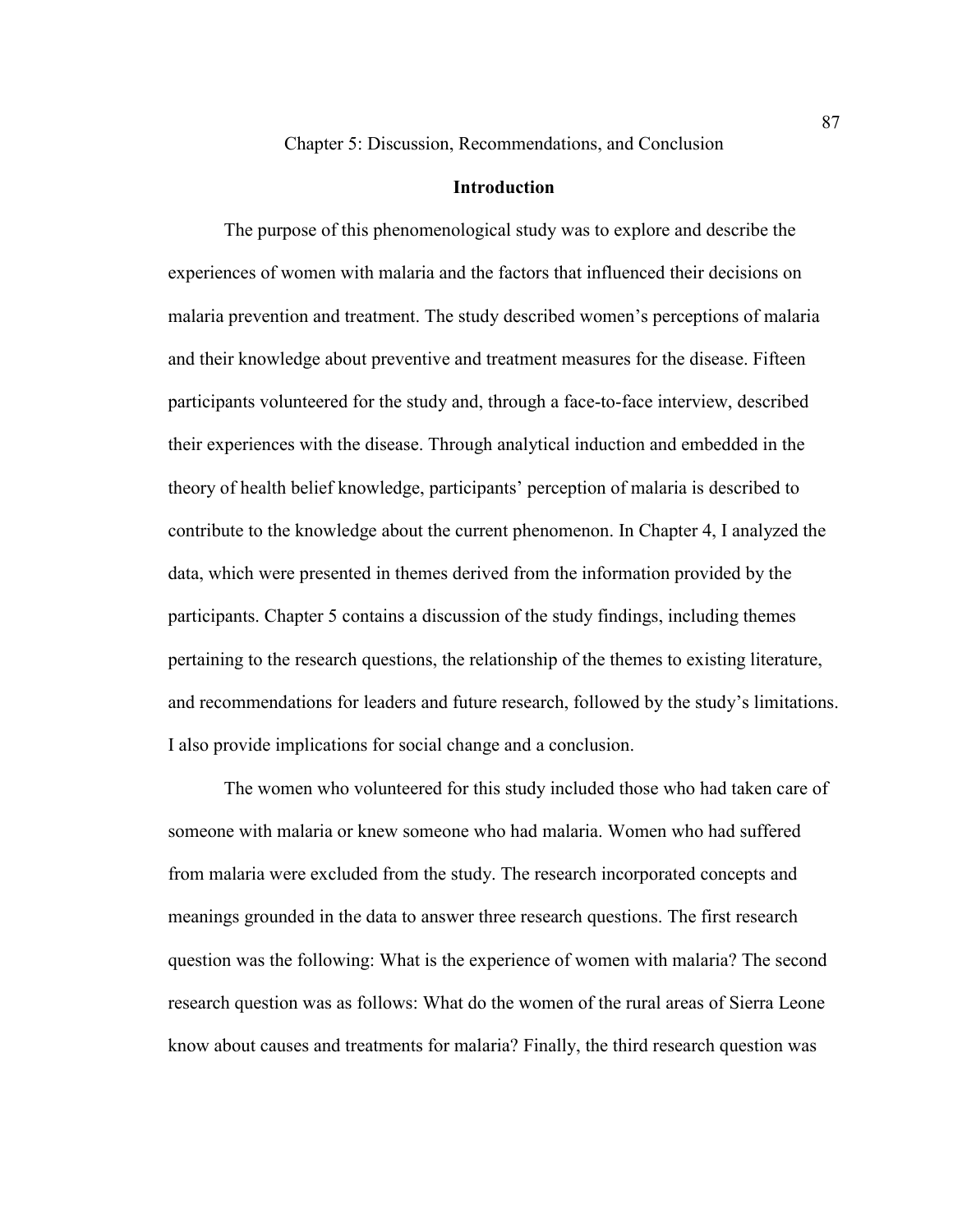the following: What are the perceptions of these women about the social and cultural beliefs, traditions, norms, and religious affiliations that influence the local treatment and prevention of malaria? The findings of the study were analyzed within the constructs of the HBM. In this chapter, the findings of this study are compared to current literature to expand knowledge on malaria from the perceptions of women from a rural village in Sierra Leone.

#### **Interpretation of Findings**

It was noted that cultural beliefs regarding the cause and treatment of malaria were related to mosquito bites, with first-line treatments frequently based on traditional practices. Participants in the study had similar responses to the interview questions with overlapping and repeated themes as they recalled detailed information to answer the research questions. From the information provided by the participants, several themes emerged for each research question. Themes were derived based on the similarity of meanings of words and phrases. The themes identified for this study included unavailability of medications and doctors; malaria treatment, cost, and traditional herbs; government clinics; malaria causes and environmental conditions; malaria symptoms and severity; malaria in children and in pregnancy; and the use of ITNs.

Comparisons of the derived themes to current literature shed some light on the study participants' perceptions of malaria. Additionally, these themes shed light on the factors that influence the health behavior of women as it pertains to malaria prevention and treatment measures. These findings highlight the challenges and concerns expressed by the participants on malaria control efforts. These factors could lead to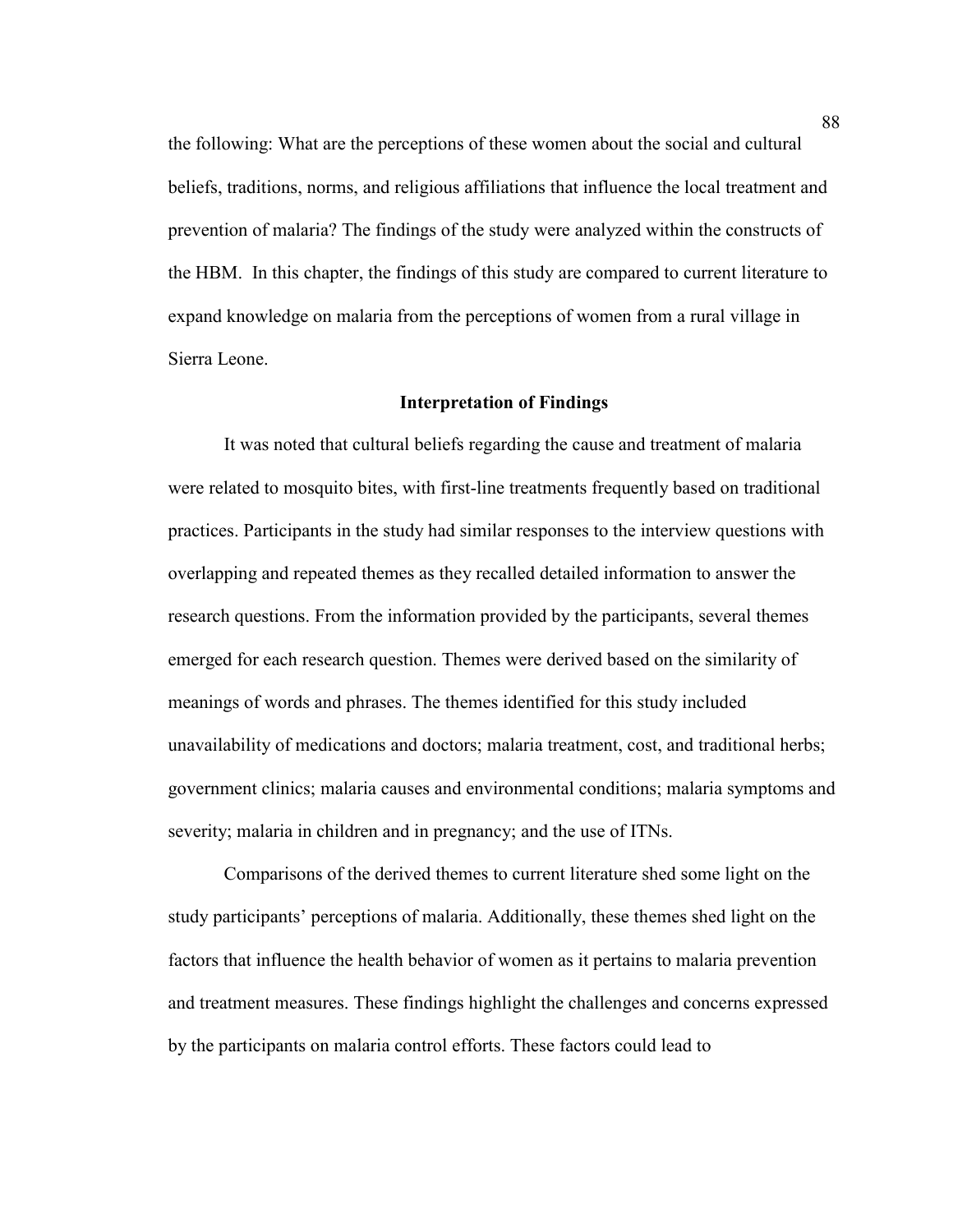recommendations for evaluating and monitoring existing malaria programs in rural communities. The participants expressed the need for a robust government-funded malaria program; this community would also benefit from additional education on malaria prevention and treatment measures.

#### **Literature and Study Findings for Research Question 1**

RQ1: What is the experience of women with malaria?

Malaria is viewed as a deadly disease, with the primary treatment being traditional herbs. In describing their experience with malaria, participants emphasized the use of traditional herbs as the treatment of choice. Many participants believed that the unavailability of medications and doctors in rural communities prompted citizens to use traditional herbs as first-line treatment for malaria. Participants referred to the affordability, accessibility, and availability of traditional herbs as factors that determined their treatment approach toward malaria. This belief mirrors the experiences described by Shah, Emina, Eckert, and Ye (2015) in their study on access to effective malaria treatment among children under 5 in SSA. These authors added that villagers resorted to traditional herbs to treat illnesses because of unavailability of medications in government health clinics and because of experiences with traditional antimalaria medicines (Shah et al., 2015). The relative scarcity of medical resources and ingrained cultural beliefs are the driving forces that prompt rural Sierra Leonean communities to be heavily reliant on traditional medicine. Most importantly, many of the participants believed that these herbs and traditional methods could address their malaria problems. This belief is in alignment with current literature. Several researchers have confirmed that insufficient clinical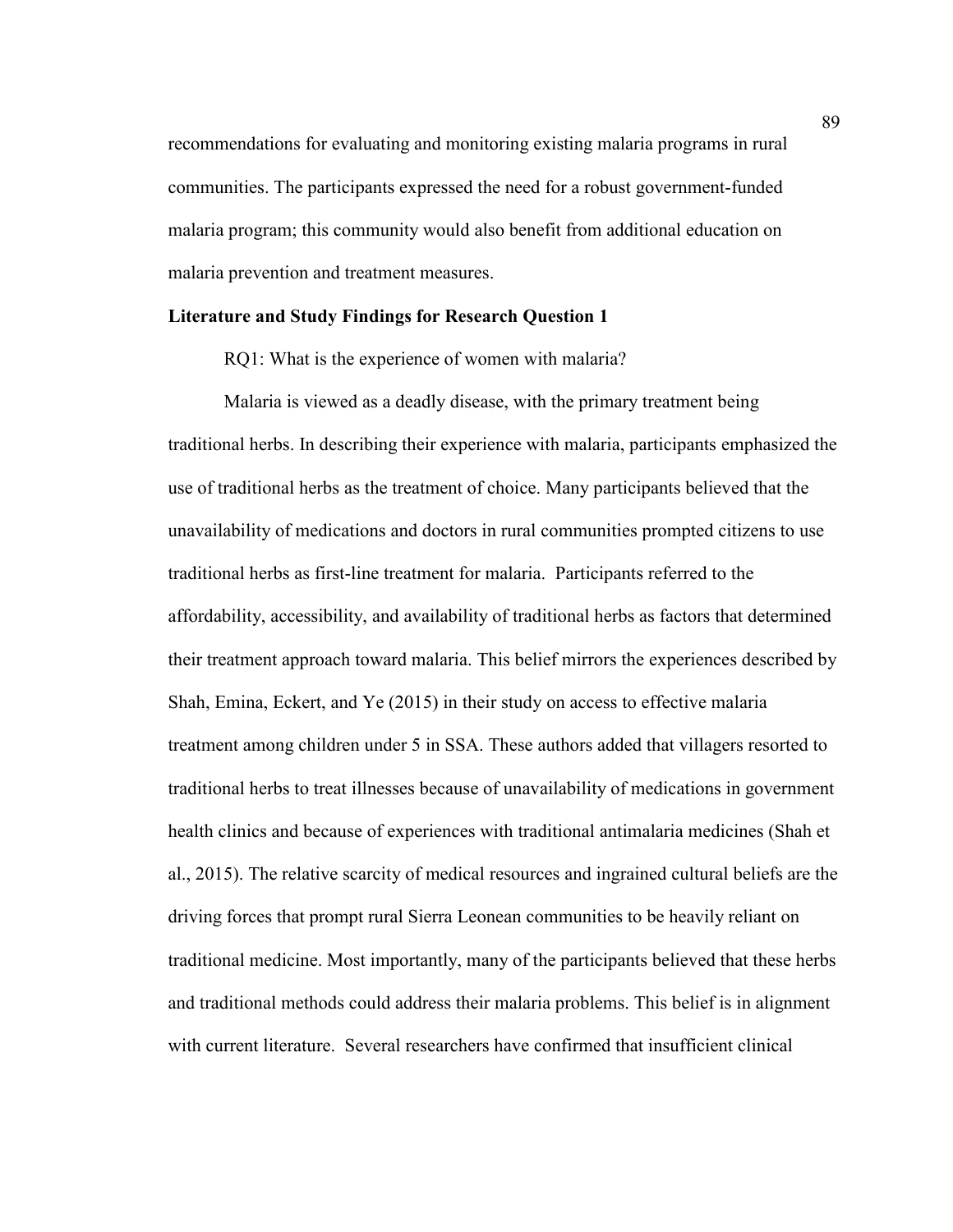services in rural areas and beliefs about traditional medicines guide health behaviors in many rural regions in Africa (Mwanje & Comm, 2013; Nyarko & Cobblah, 2014). Likewise, it was noted in Kenya that malaria patients and caregivers relied on traditional and cultural practices to treat illnesses associated with severe malaria (Nguta, Mbaria, Gakuya, Gathumbi, & Kiama, 2015).

Furthermore, the participants perceived that the government and the citizens had different views on malaria treatments in government clinics, which contributed to the poor outcomes of malaria in the region. This was consistent with the study findings of Breman, Alilio, and Mills (2014), whose participants indicated that systematic disconnections between public health officials and ordinary people in many African countries contributed to negative health outcomes within communities. This notion was also confirmed by a study conducted by Jombol et al. (2013) that encouraged African governments to promote collaboration of all stakeholders in addressing malaria control and prevention. Jombol et al. reported that women perceived that the mismanagement of medical resources in health clinics was considered a letdown for ordinary citizens.

Participants stated that many people cannot afford the excessive costs for Western medicines for malaria, leading to self-medication with alternatives and reduced dosages, which, in turn, caused complications of the illness. This perception is reflected in current literature. According to Jombol et al. (2013), the excessive cost of malaria interventions creates a financial burden on the poor, making it impossible to adhere to treatment measures. In a study of socioeconomic factors in malaria in Uganda, Ricci (2013) discovered that because of financial constraints, the indigenous populations of Africa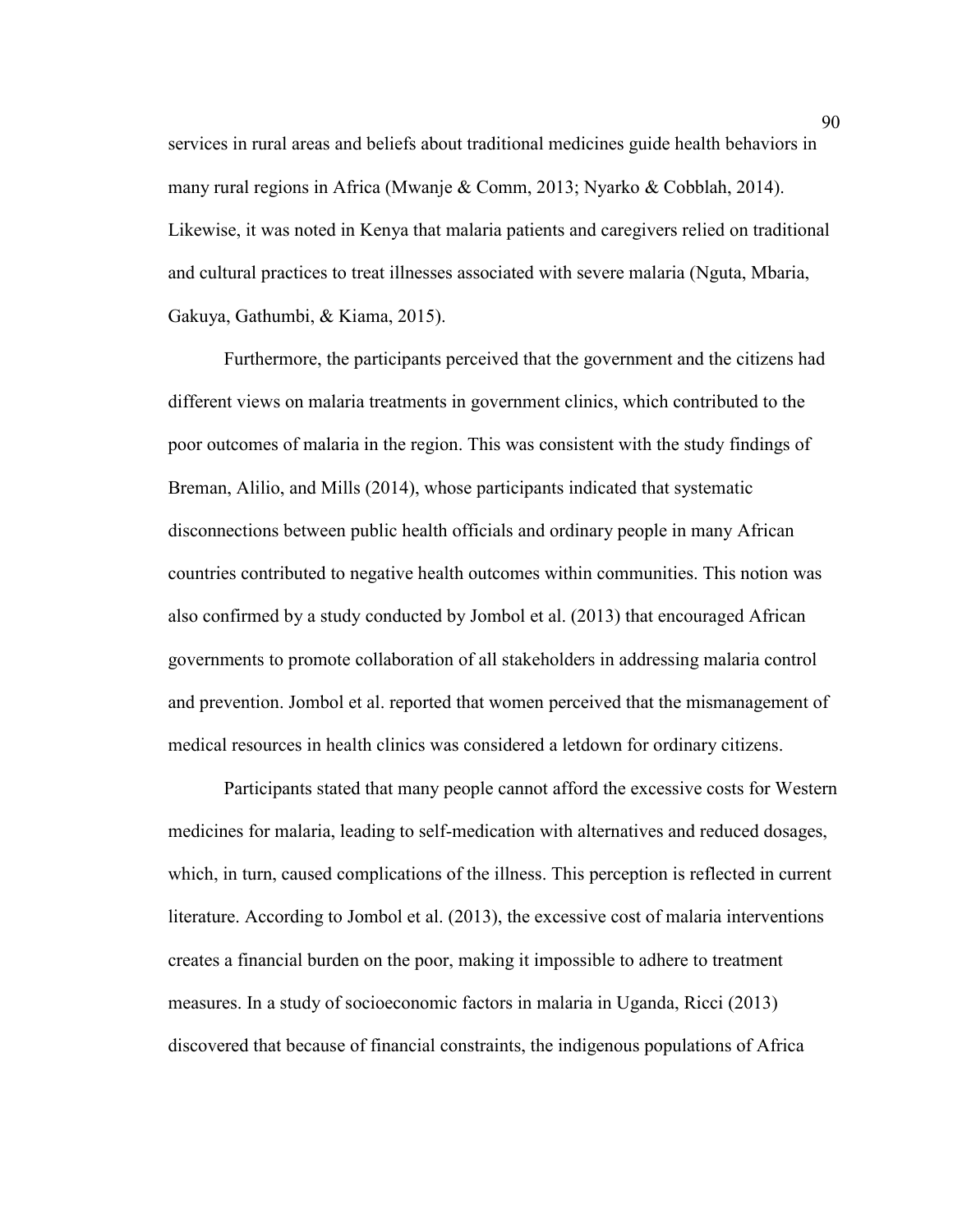were reluctant to buy antimalaria drugs or abide by prescribed treatment plans and instead engaged in alternate treatment approaches. This notion has been confirmed by economists who have claimed that poverty is a significant determinant of malaria, with the disease outcome being influenced by financial constraints (Ingstad, 2012; Somi et al., 2014).

## **Literature and Study Findings for Research Question 2**

RQ2: What do the women of the rural areas of Sierra Leone know about causes and treatments for malaria?

Women from the rural areas of Sierra Leone recognized the direct relationship between mosquito bites and malaria. These women believed that dirty environmental conditions, swamp areas, clotted gutters, and collection of water in open containers in compounds provide breeding sites for mosquitoes, especially during the rainy season. This perception aligns with the research finding that stagnant patches of water, canals, and clogged ditches are ideal locations for the development of mosquito larvae (Endo  $\&$ Eltahir, 2016; Sewe et al., 2016). This is also the belief of Mabaso and Ndlovu (2014) and Endo and Eltahir (2016), whose study findings demonstrated that in swamp areas, the *Anopheles* mosquitos can breed easily, increasing the transmittal of the parasite. In addressing climate's effect on malaria, Jackson et al. (2015) noted that heavy rainfalls and seasonal flooding in Africa foster favorable conditions for malaria transmission yearround. Participants felt that the government should have measures in place to keep the environment clean; enhance the campaign against malaria, especially during the rainy season; and promote community education on malaria prevention. Participants stated that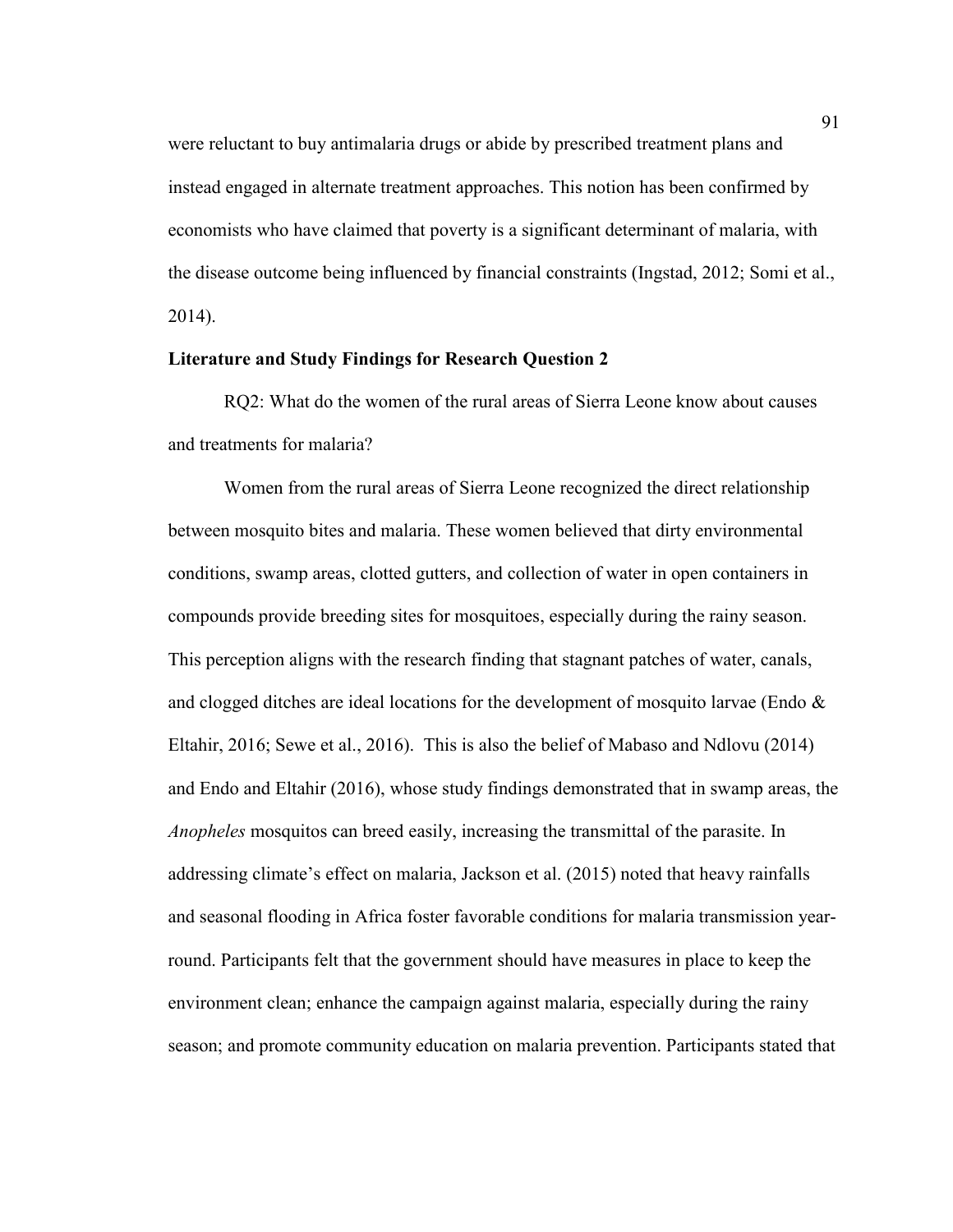ITN usage was minimal because of discomfort from heat and affordability. This notion has been affirmed in other malaria studies. In evaluating the use of ITNs in rural Africa, Thiam et al. (2013) and Maslove et al. (2015) highlighted barriers to the use of bed nets including cost and heat-related problems associated with sleeping under bed nets.

These women expressed their strong beliefs in the use of traditional herbs, stemming from years of use and accessibility. These traditional herbs were either consumed orally or used as bathing solutions. This concept was affirmed in the study findings of Bell and Winstanley (2015) and David et al. (2014), who explained the use of traditional healing methods, herbal remedies, sponging and bathing, and various forms of fumigation as first-line treatments for malaria. Other researchers have also highlighted reliance on knowledge handed down from previous generations regarding traditional herbs to treat malaria (Goldberg, 2012; Houngbedji et al., 2015; William et al., 2009). Although traditional herbs are highly recognized as treatment measures for malaria, future studies on the effectiveness of traditional herbs used to treat malaria in Sierra Leone are necessary and recommended. Studies on the effectiveness of traditional herbs could acknowledge the antimalarial properties of these plants, thereby leading to the development of health policies that advocate their appropriate use.

Very little emphasis was given to the use of Western medicines to treat malaria. Participants identified some of the Western medicines for malaria but noted that cost and unpleasant side effects were major concerns. However, they agreed with Adeneye et al. (2013), whose study discovered that combining local herbs and Western medicines to treat severe malaria in adults and children was not uncommon in many African countries.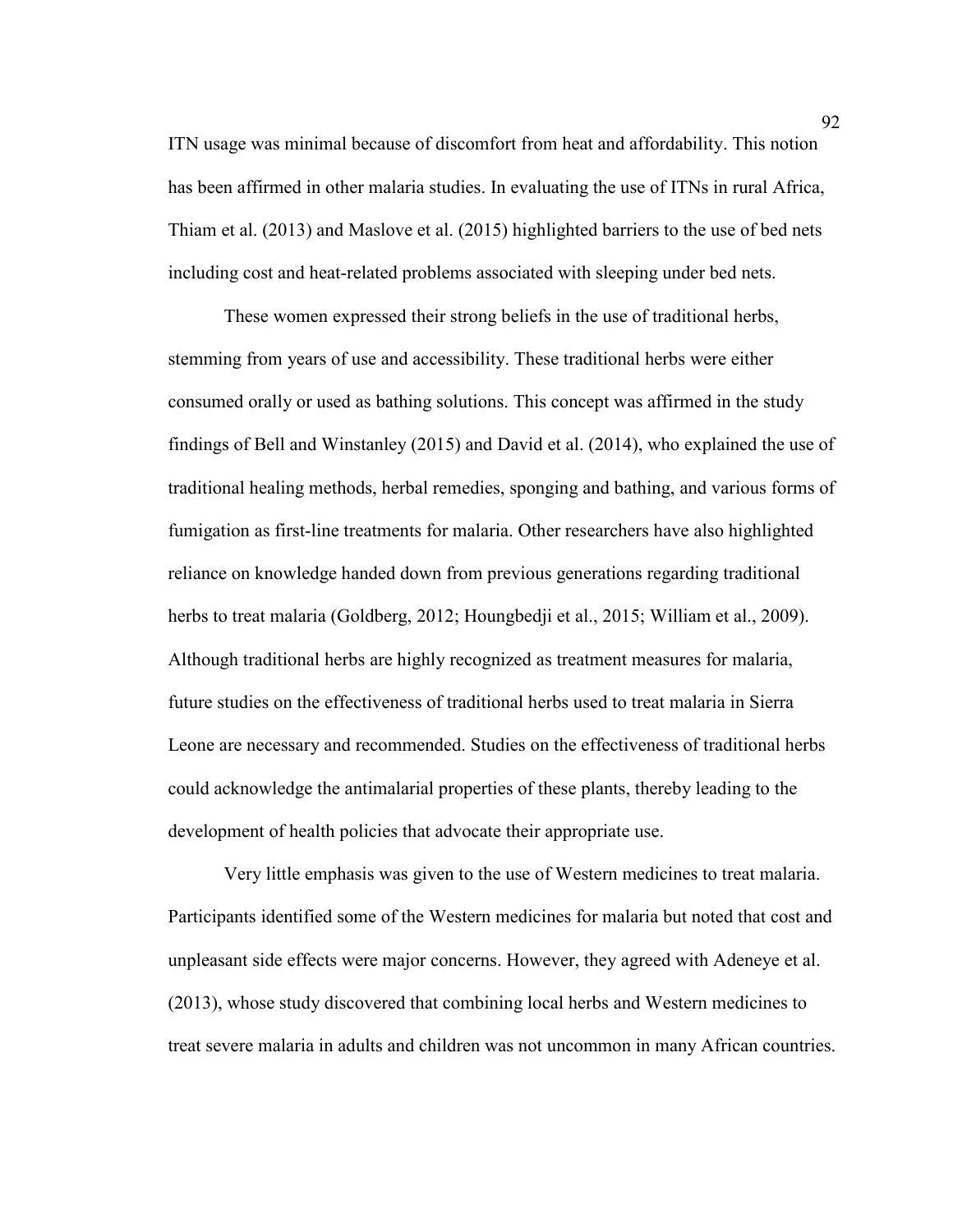In addressing malaria in pregnancy, it was evident that the women were not aware of any malaria-preventive measures during pregnancy. They believed that physicians forbade pregnant women from taking prescribed drugs during pregnancy and that pregnant women therefore resorted to traditional herbs for malaria if needed. A similar concept was discussed by Karunamoorthi, Deboch, and Tafere (2013). In research on knowledge and practice concerning malaria among pregnant women in SSA, Karunamoorthi et al. (2013) noted that pregnant women refrained from taking medications during pregnancy and were unaware of recommended malaria-preventive measures for pregnancy. Anders et al. (2014) described a similar perception of women from the rural region of northern Tanzania who expressed total reliance on traditional herbs during pregnancy.

## **Literature and Study Findings for Research Question 3**

RQ3: What are the perceptions of these women about the social and cultural beliefs, traditions, norms, and religious affiliations that influence the local treatment and prevention of malaria?

The third research question was designed to capture the general outlook on social, cultural, and traditional norms about malaria prevention and treatment measures in rural Sierra Leone from a woman's perspective. In describing the social and cultural norms of malaria prevention and treatment measures, the women from the rural region of Sierra Leone emphasized the importance of, reliance on, and dependence on traditional herbs. As mentioned earlier, the treatment measure for malaria was based on availability, accessibility, and affordability. Therefore, the first-line treatment measures were traditional herbs. This notion is in alignment with results from malaria studies conducted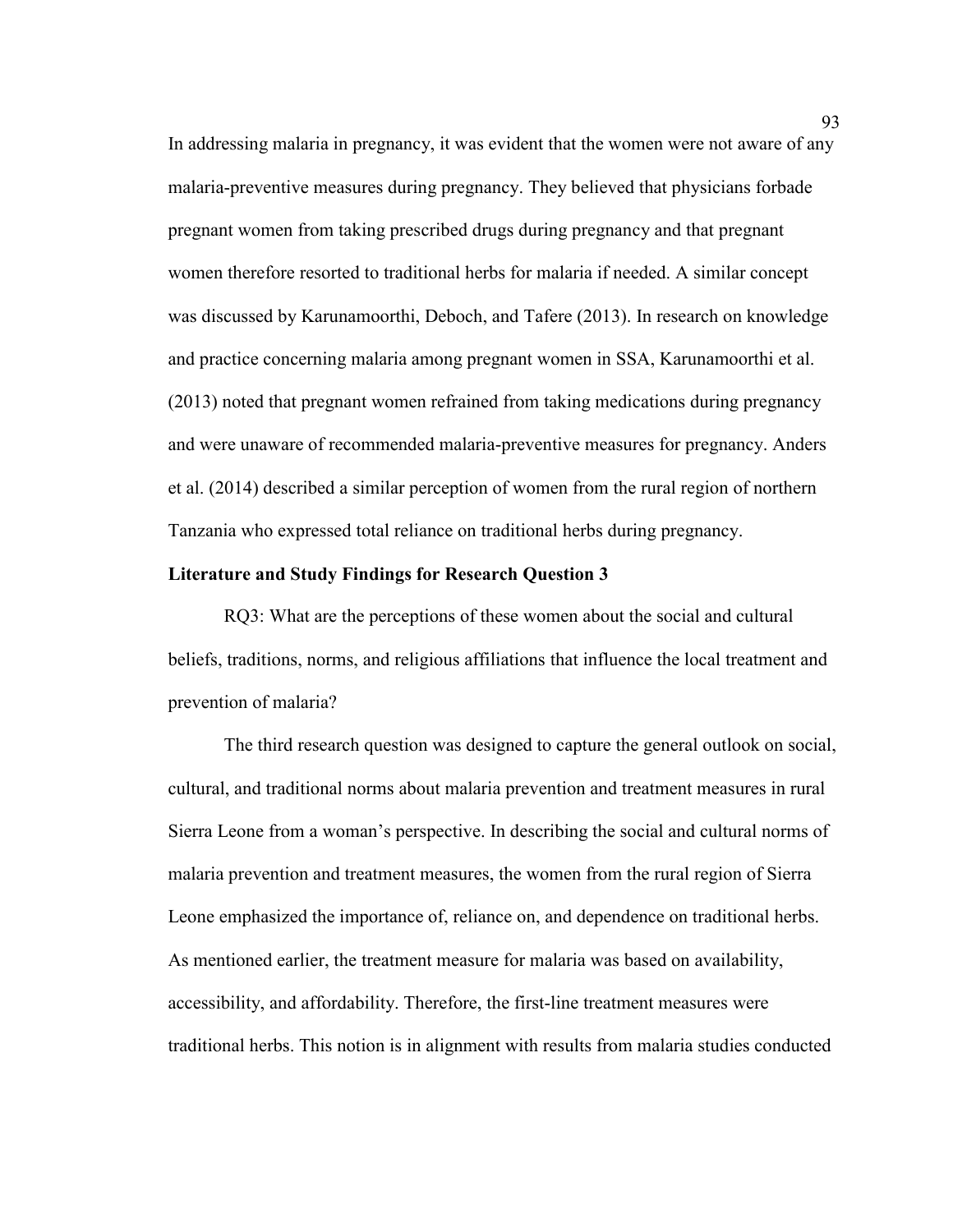by Bell and Winstanley (2015) in which participants described traditional herbs as the primary and only treatment for malaria for residents of rural villages in Africa. Similar findings on reliance on traditional herbs as the treatment of choice for malaria in many sub-Saharan African countries were presented by Boene et al. (2014), Breman (2013), and Silva and Marshall (2012).

While describing their experiences with the disease, the women in my study affirmed the findings of previous researchers that the use of ITNs was rare, secondary to cost and ease of use (Karunamoorthi et al., 2013; Loll et al., 2014). In reviewing the evidence of the economic impact of malaria in Africa, Chima et al. (2013) found that individuals avoided using ITNs because of difficulty in setting them up and, in some cases, lack of knowledge on instructions for doing so. Furthermore, the norm for malaria was to initiate treatment with herbs and seek medical advice if symptoms persisted. This behavior is not uncommon in many African countries. According to Bauch et al. (2013), malaria victims from Zambia initiated herbal treatments for malaria with the onset of symptoms.

When participants were asked about religious influences on malaria treatment, the overall response was negative. In their experience, there were no religious beliefs or norms associated with malaria. This overall perception of the dissociation between religious beliefs and malaria was contrary to current beliefs expressed in the literature. A review of the sociodemographic determinants of malaria among under-5 children in Ghana revealed that the religion of the caregiver has a significant effect on both prevention and treatment (Ceesay et al., 2015; Nyarko & Cobblah, 2014). The association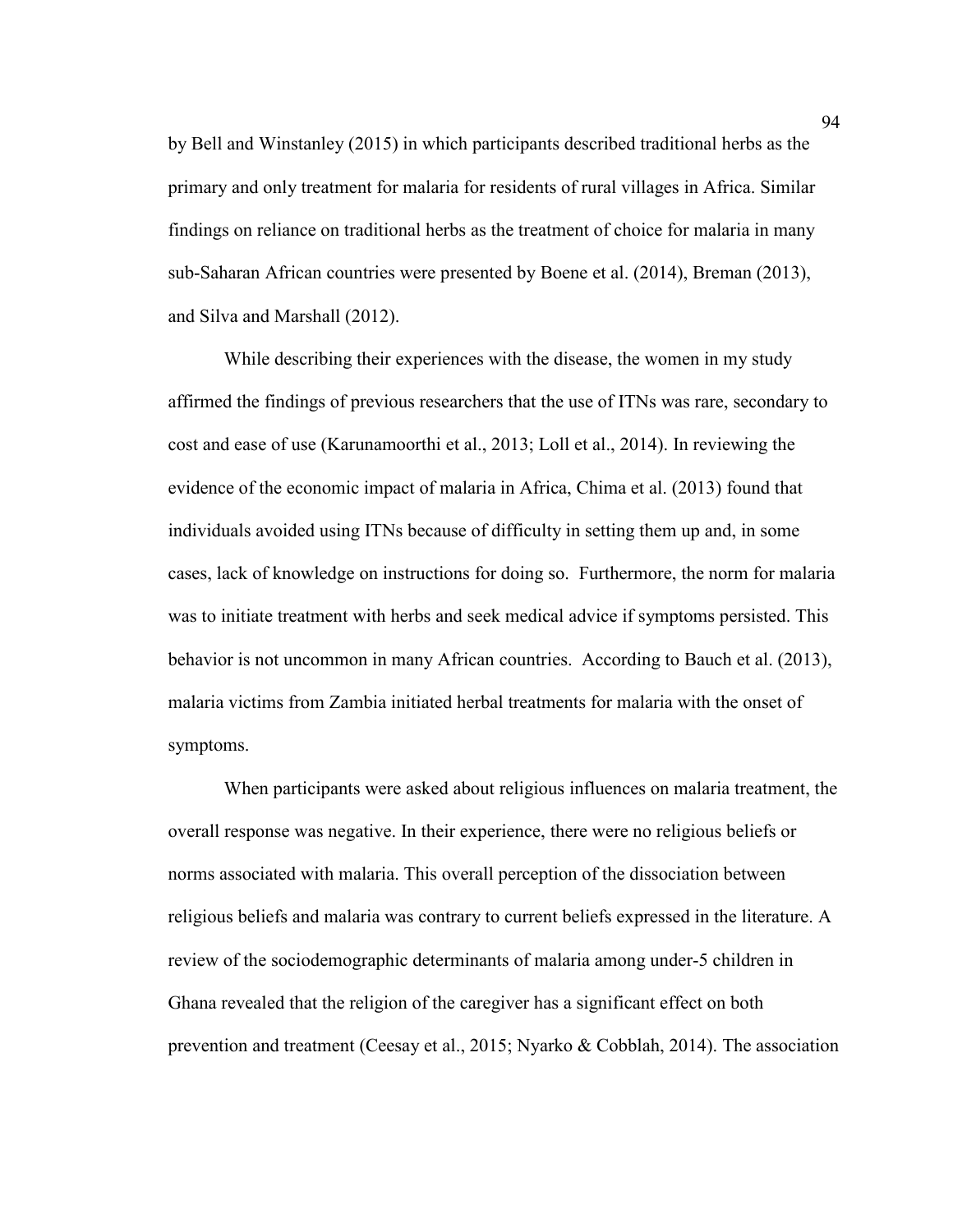between religion and malaria treatment was also described in studies on malariaassociated health seeking behavior in parents and healthcare providers, in which religion played a role in malaria treatments for children and pregnant women (Maslove et al., 2015; Mitiku & Assefa, 2017).

## **Theoretical Foundation**

The HBM indicates that human health behavior is influenced by a person's beliefs and perceptions about a disease. These perceptions, identified as constructs of the model, include perceived susceptibility**,** perceived severity, perceived benefit, perceived barriers, cues to action, and self-efficacy (Glanz et al., 2015). In this study, the constructs of the HBM were applied to understand and describe the perceptions and malaria experiences of the participants. The experiences were described by various beliefs that guided the health behavior of the participants.

Perceived susceptibility, severity, and cues to action. From the explanations provided by the participants, perceived susceptibility to the disease and perceived severity of the illness was associated with participants' decisions to initiate treatment with local herbs. Because of their perceived susceptibility to malaria, drinking agbo as a malaria-preventive approach was habitual for some of the participants. Additionally, the perceived severity of the disease, cues to action, and perceived benefits were associated with the health-seeking behavior of combining local herbs with Western medicines. In a qualitative study to identify factors associated with treatment-seeking behaviors for malaria in urban poor communities in Accra, the author applied the theory of HBM to describe the factors that influenced health behaviors (Awuah et al., 2018). The author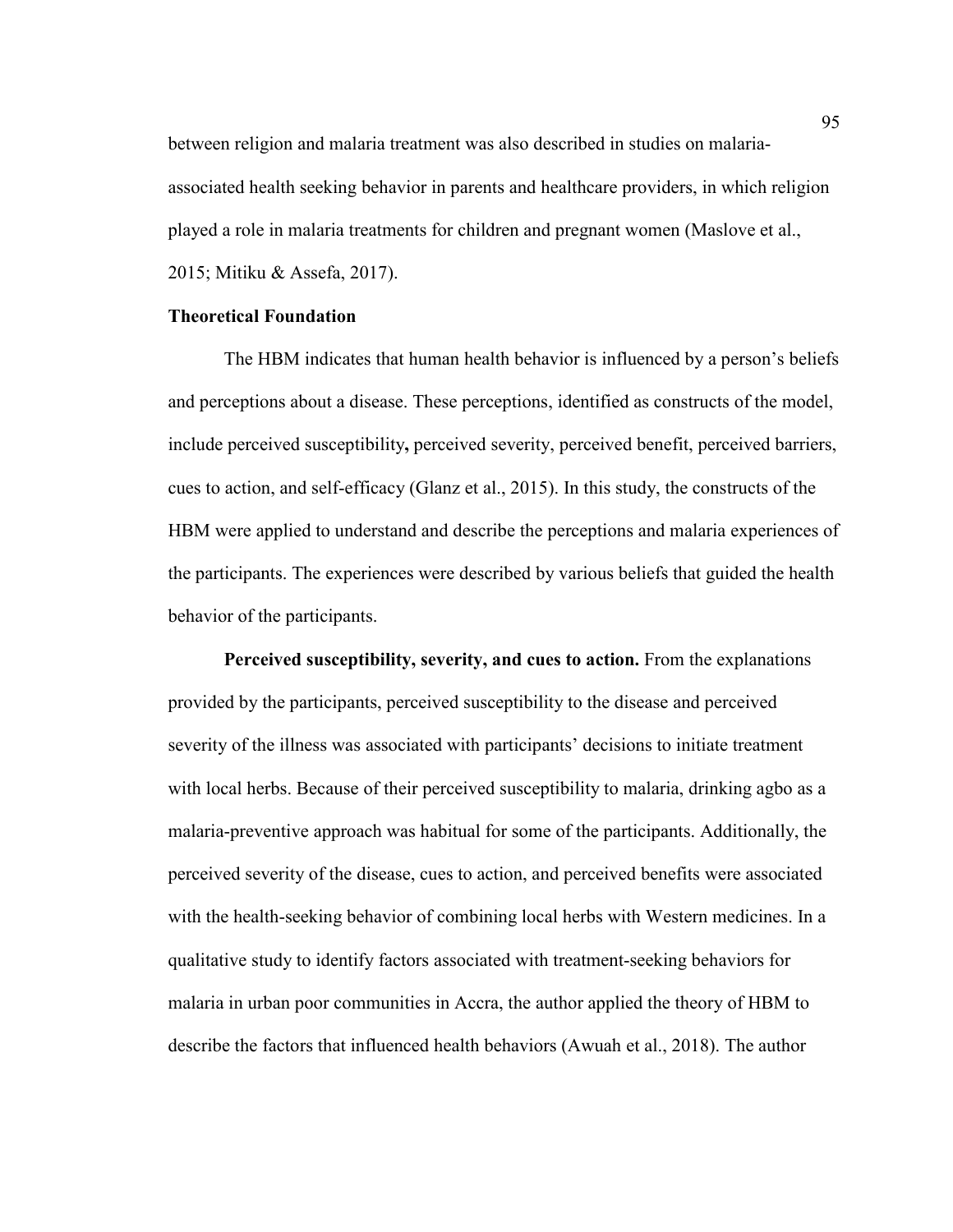discovered that the decision of Ghanaian caregivers in response to malaria was influenced by the perceived susceptibility and severity of the disease, as well as other cultural factors. Additionally, alternative treatment options for malaria were linked to the perceived benefits from those options and to the perceived barriers to treatment from health clinics (Awuah et al., 2018).

In another study that examined the systematic approach to identifying synergistic drug combinations against malaria, application of the HBM revealed that perceived susceptibility, severity, and cues to action influenced the health-seeking behaviors of the participants (Motamedi, Eastman, Guha, & Bender, 2018). Moreover, in a qualitative study involving focus group discussions and in-depth interviews, theoretical concepts from the HBM were used to examine the motivations for malaria self-care among the adult population in Tanzania (Metta et al., 2014). Analysis of the study revealed that perceived susceptibility, perceived severity, and cues to action described by the worsening of disease symptoms, poor access to health clinics, and costs associated with health facilities motivated participants to seek self-care (Metta, Haisma, Kessy, Hutter, & Bailey, 2014).

**Perceived barriers and perceived benefits.** This study revealed that the treatment approach to malaria is a complex process characterized by different actions, underlined by the perceptions of the caregiver. The participants perceived that the unavailability of medical resources in health clinics was a challenge that posed barriers to malaria treatments. Additionally, the cost of ITN, hot temperature, and the discomfort from sleeping under ITNs were perceived barriers that deter the use of mosquito nets.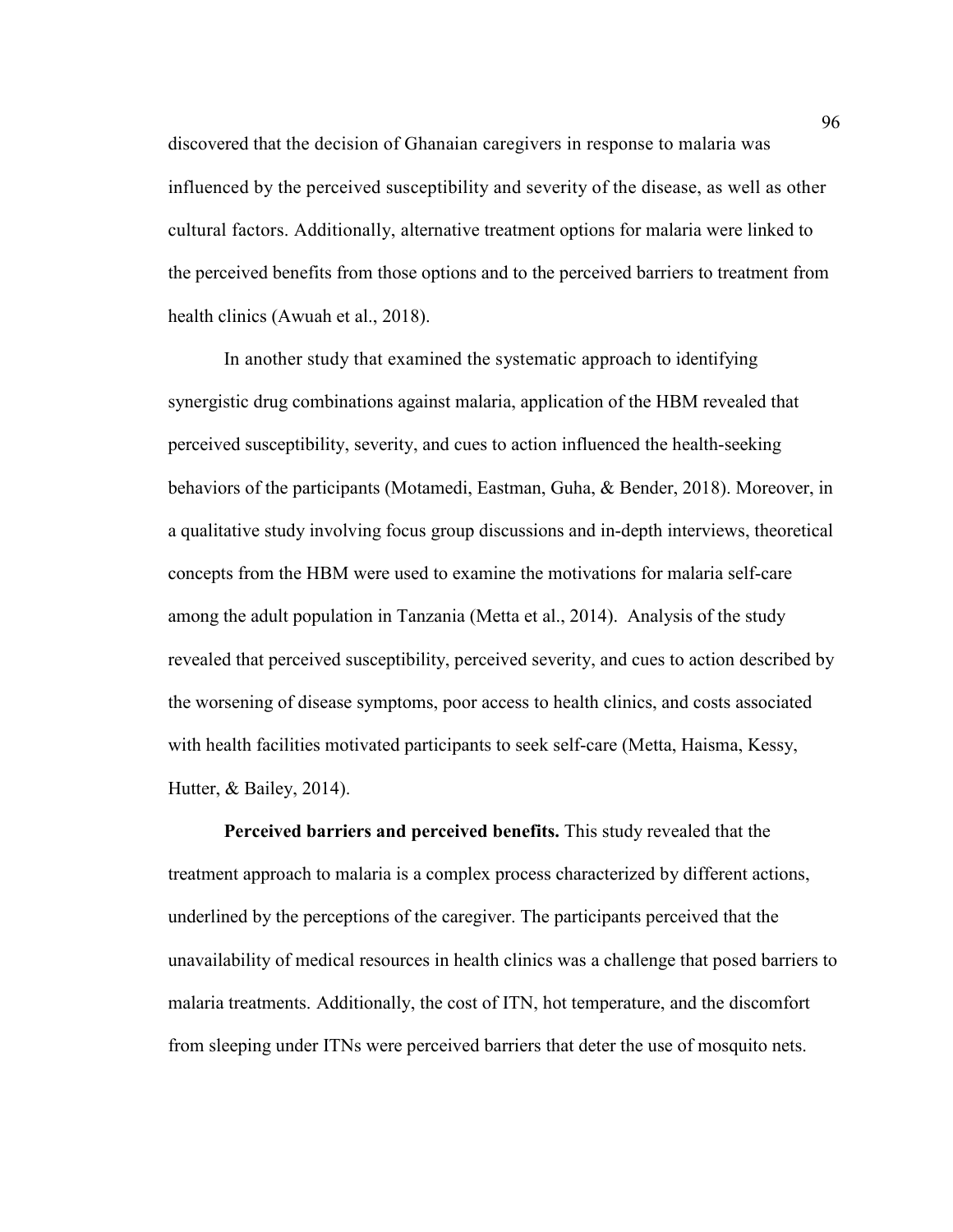Participants indicated that the perceived benefits of traditional herbs guided the health behavior of relying on traditional herbs to treat mild and severe malaria. A similar observation was made from a meta-analysis of 32 national cross-sectional datasets in Africa, in which the authors analyzed health-seeking behaviors for malaria prevention in pregnancy using the HBM. The authors discovered that caregivers' perceived susceptibility to malaria and perceived barriers to receiving treatment were factors associated with the health-seeking behaviors (Eisele et al., 2012).

This perception is echoed in a study by Mitiku and Assefa (2017), in which the authors applied the constructs of the HBM to analyze caregivers' perceptions of malaria and treatment-seeking behavior for under 5 children in West Ethiopia. The study concluded that caregivers from rural areas in Uganda and Kenya perceived the poor access to malaria clinics as perceived barriers to receiving treatment which determined their health-seeking behavior for children under 5 and infants (Mitiky & Assefa, 1017). Furthermore, in a quantitative study to examine the patterns of age-specific mortality in children in malaria-endemic areas of SSA, the authors applied the constructs of the HBM to determine the health behavior of the participants. It was discovered that the lack of services from health clinic was a perceived barrier associated with the cues to action that promoted the health-seeking behavior of treating malaria with traditional herbs (Metta et.al., 2014). In 2015, Oyekaleto (2015) applied the theory of HBM to assess Malawian mothers' knowledge, healthcare preferences, and timeliness of seeking fever treatments for children under five. He concluded that the decision of households to treat malaria symptoms was influenced by the perceived susceptibility to malaria, the perceived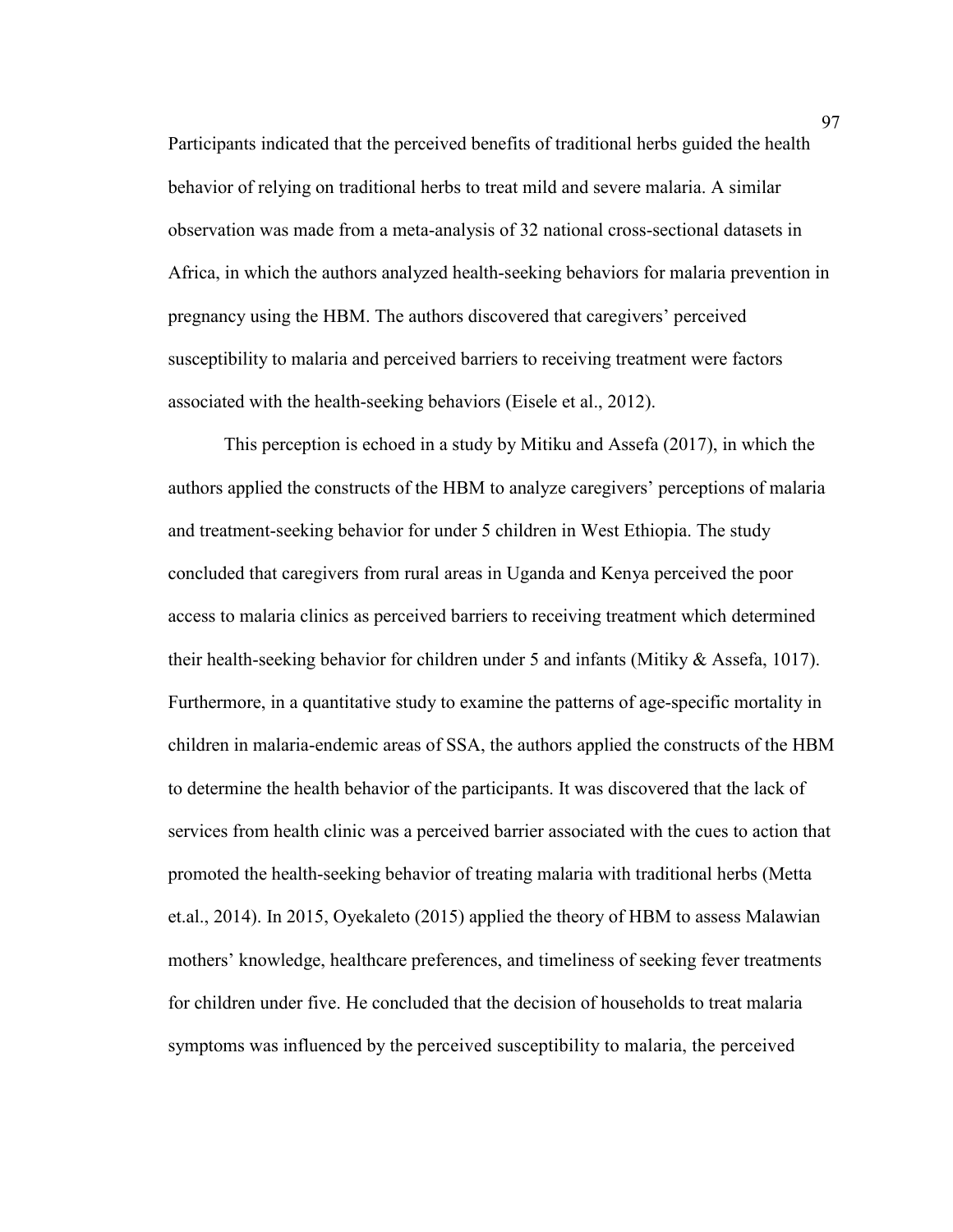severity of the illness, the perceived barriers to treatment or benefits from treatments, and other cultural factors (Oyekaleto, 2015).

## **Limitations of the Study**

Prior to conducting this study, several limitations were identified to include the study population and the sampling technique. To ensure trustworthiness, I was aware of my familiarity with the culture of the participants and had to remove myself from their experiences. My focus was on the information being shared as they described their experiences with the disease. Although men also suffer from malaria, this study was limited to women from a specific location, which further limits its generalization. Additionally, as the sole researcher conducting the study, data analysis and interpretations are limited to this single researcher. This study was limited to 15 participants who shared their experiences with malaria prevention and treatment measures. Exploration of this phenomenon could be elaborated by expanding the eligibility criterion to include other participants to increase the number of voices on this phenomenon.

## **Recommendations**

# **Recommendations for Future Research**

This qualitative study focused on women's perception on malaria prevention and treatment measures from the western rural area of Sierra Leone. Fifteen women told their stories by describing their experiences with the disease, emphasizing the reliance on traditional herbs as first-line treatment of choice. The common herbs identified by the study participants were *ageeree* and *broomstone.*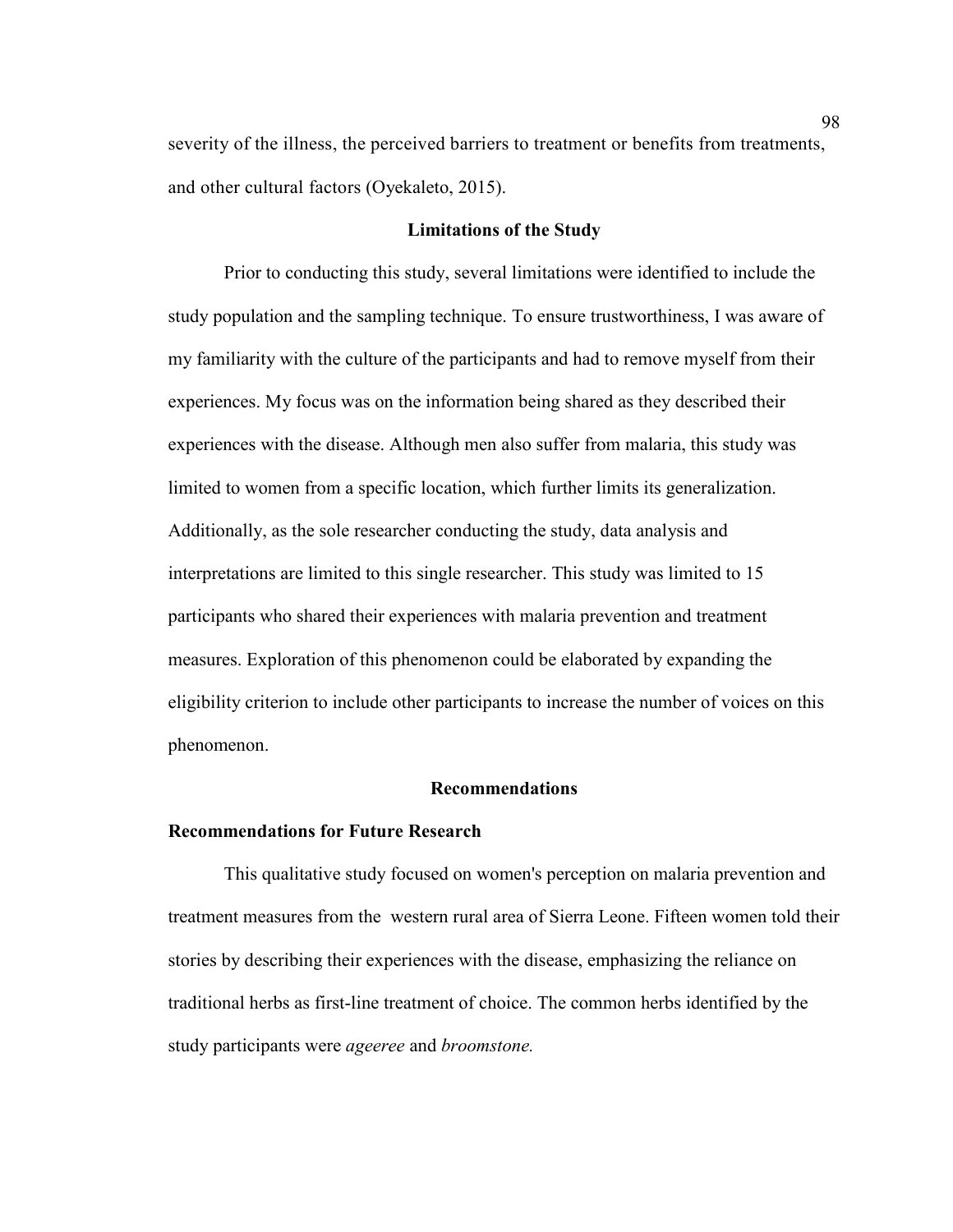**Recommendation 1:** Considering the reliance on traditional herbs to treat malaria, it is my recommendation that future studies be conducted on the effectiveness of local herbs such as *ageeree* and *broomstone* to treat malaria in Sierra Leone. If the scientific study of these herbs shows any degree of antimalaria properties, their use, access, and sustainability should be advocated by the Sierra Leone Health Ministry and other global health communities. The information gained from the recommended research may provide an innovative approach to developing a model for inclusion of traditional herbs in the Sierra Leone health system. For over a decade, the World Health Organization (2002) has advocated the use of traditional medicine. However, the Sierra Leone health system has yet to advocate for the inclusion of traditional medicines in its approach toward eradicating malaria. Therefore, any information from research that could guide the decision-making of public health officials in Sierra Leone toward advocating for an inclusive evidence-based scientific approach to the eradication of malaria could be beneficial to the health outcome of the nation.

**Recommendation 2:** That the national public health authorities review and, if appropriate, advocate for the inclusion of traditional medicines in its approach toward eradicating malaria. The data revealed that participants found traditional herbs to be effective in treating malaria.

### **Recommendations for Policy Makers**

The women in the study are aware of the health programs for malaria proposed by government officials but unanimously expressed the lack of doctors, medications, and malaria testing supplies at health clinics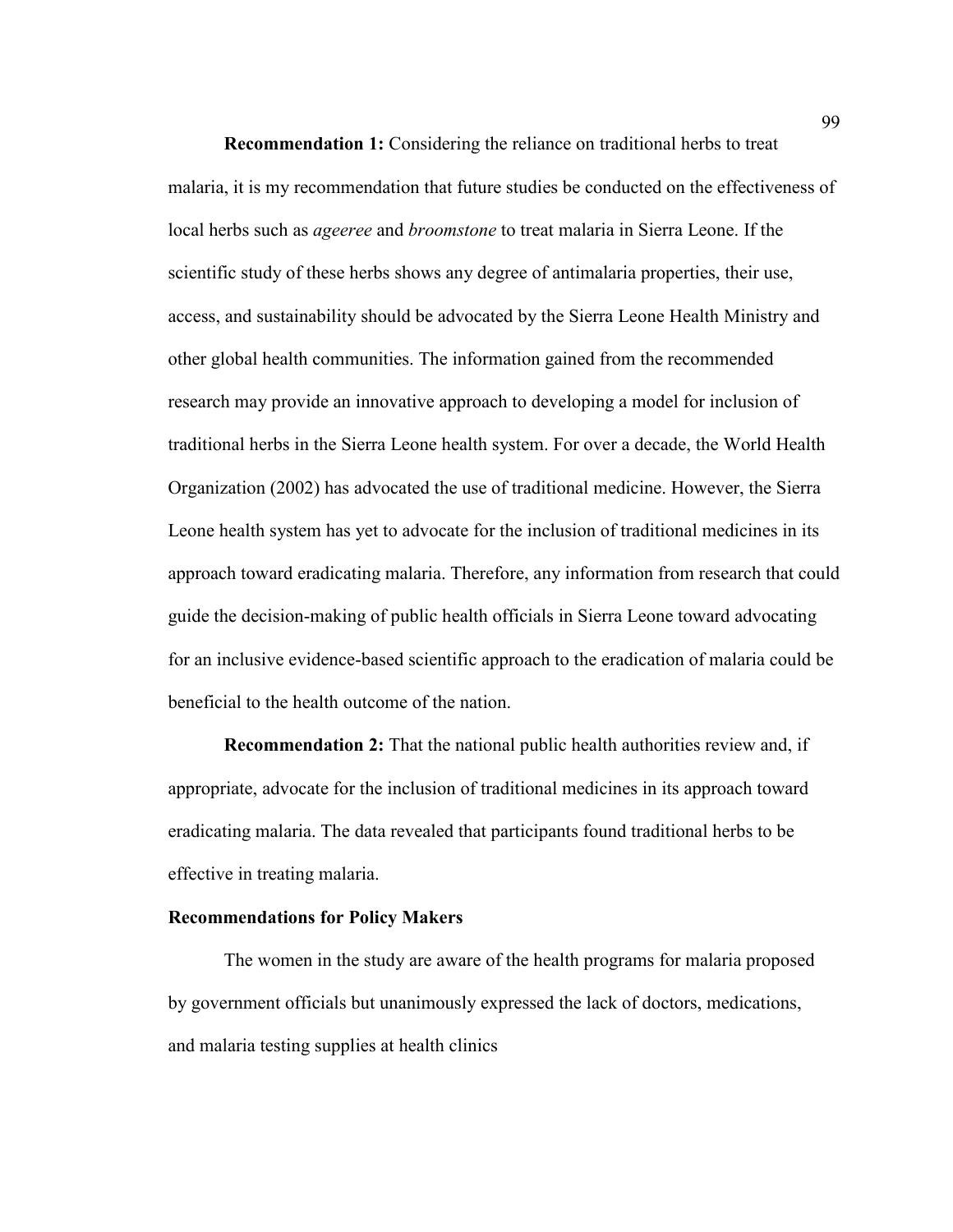**Recommendation 1**: That the national public health authorities review the availability of doctors, medications, and testing kits at rural clinics and, set up a system for monitoring this availability in the future.

**Recommendation 2**: That government officials improve public health services in rural regions by providing health professionals on a regular basis as well as furnishing and monitoring malaria medicines and testing kits.

The data demonstrated that the continued use of traditional medicine as firstline treatment for malaria is prevalent. People trust herbal medicines because they are, available, affordable, and effective. The belief expressed was that "The health clinics are the last choice for treatment." In their writings, Jain et al. (2015) noted that the current malaria control efforts in Sierra Leone include the use of an artemisinin-based combination therapy with the first-line treatment for uncomplicated malaria being artesunate-amodiaquine (AS+AQ) and artemether-lumefantrine (AL) in cases of contraindications. However, this is contrary to the experience of the participants who expressed a profound dependence on traditional medicine as first-line treatment for malaria.

**Recommendation 3:** That public health officials evaluate the current environmental conditions, especially the poor drainage conditions identified by the participants and target interventions to address the problem. Participants clearly expressed their frustrations with dirty environmental conditions evidenced in dirty gutters, and poor drainage systems that favor mosquito breeding. This feeling corroborates with the findings of Sewe (2016) that malaria incidence increases for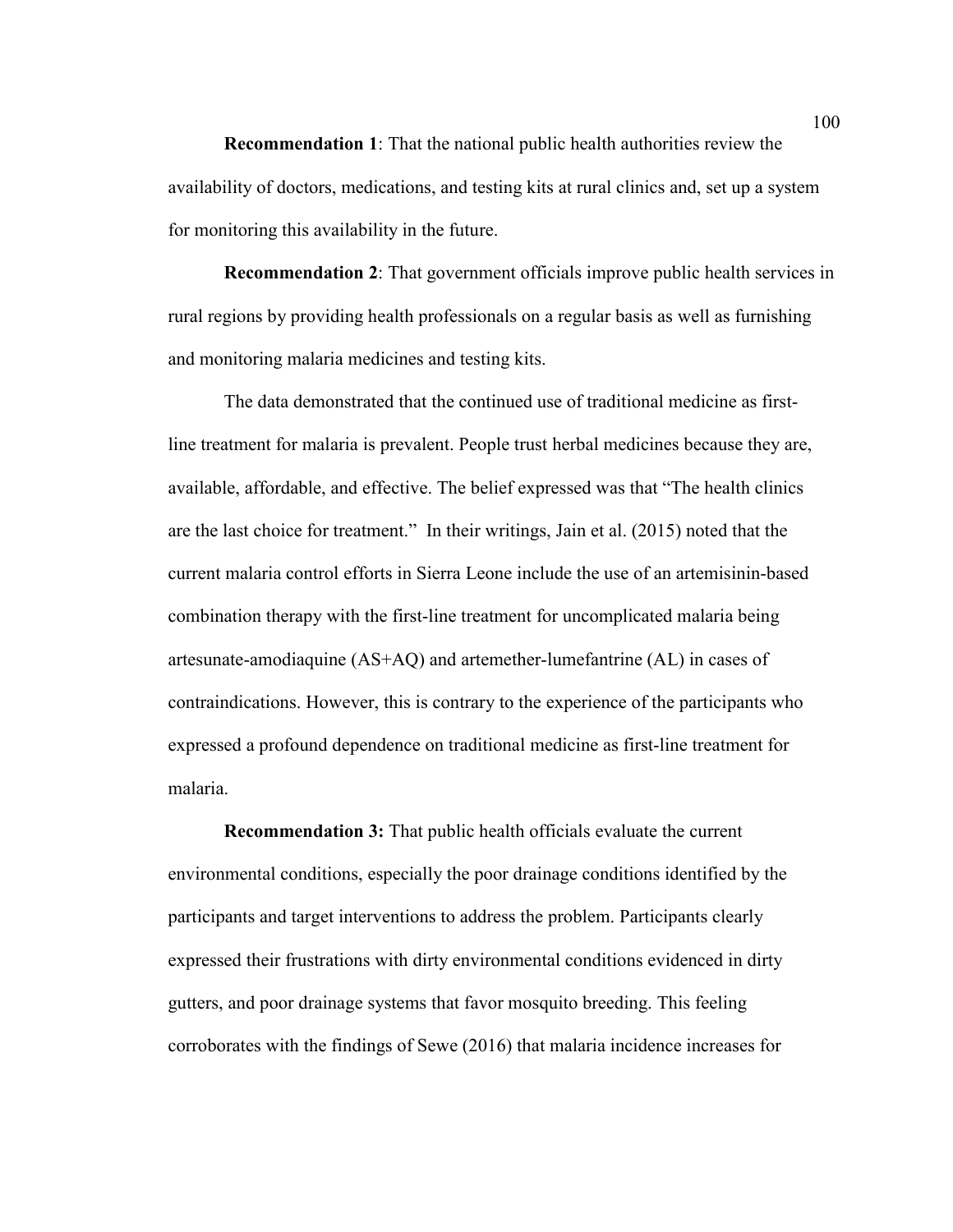households near swampy areas, and pools of water provide suitable breeding sites for vectors. The inclusion of environmental initiatives that address clean gutters and adequate drainage systems in public health programs is a social change initiative that could lead to improvement in malaria outcomes.

**Recommendation 4:** That government officials provide a comprehensive malaria education program to the public to address the importance of compliance to prescribed treatment measures. The cost of medicines and intolerable side effects deter participants from adhering to the malaria-prescribed treatments. Prescribed treatments were altered. In some cases, prescribed treatments were ignored.

**Recommendation 5:** That government officials provide a robust malaria education program for pregnant women. The women were unaware of the malaria preventive measures during pregnancy. The general knowledge is that pregnant women did not take any medication because it was unsafe for the baby. It was also noted that if pregnant women had malaria, local herbs such as *ageeree* and *broomstone* were the treatment of choice. Current literature promotes the inclusion of educational activities in comprehensive malaria programs in endemic regions to reduce the prevalence of malaria and evacuate the disease (Breman et al. 2014; Shah, 2015).

**Recommendation 6:** That government officials evaluate and monitor the distribution of ITNs. Additionally, on-going education on the purpose and use of ITNs by public health officials especially during the rainy seasons is recommended. The use of ITNs was not widespread. Participants were aware of the purpose of mosquito nets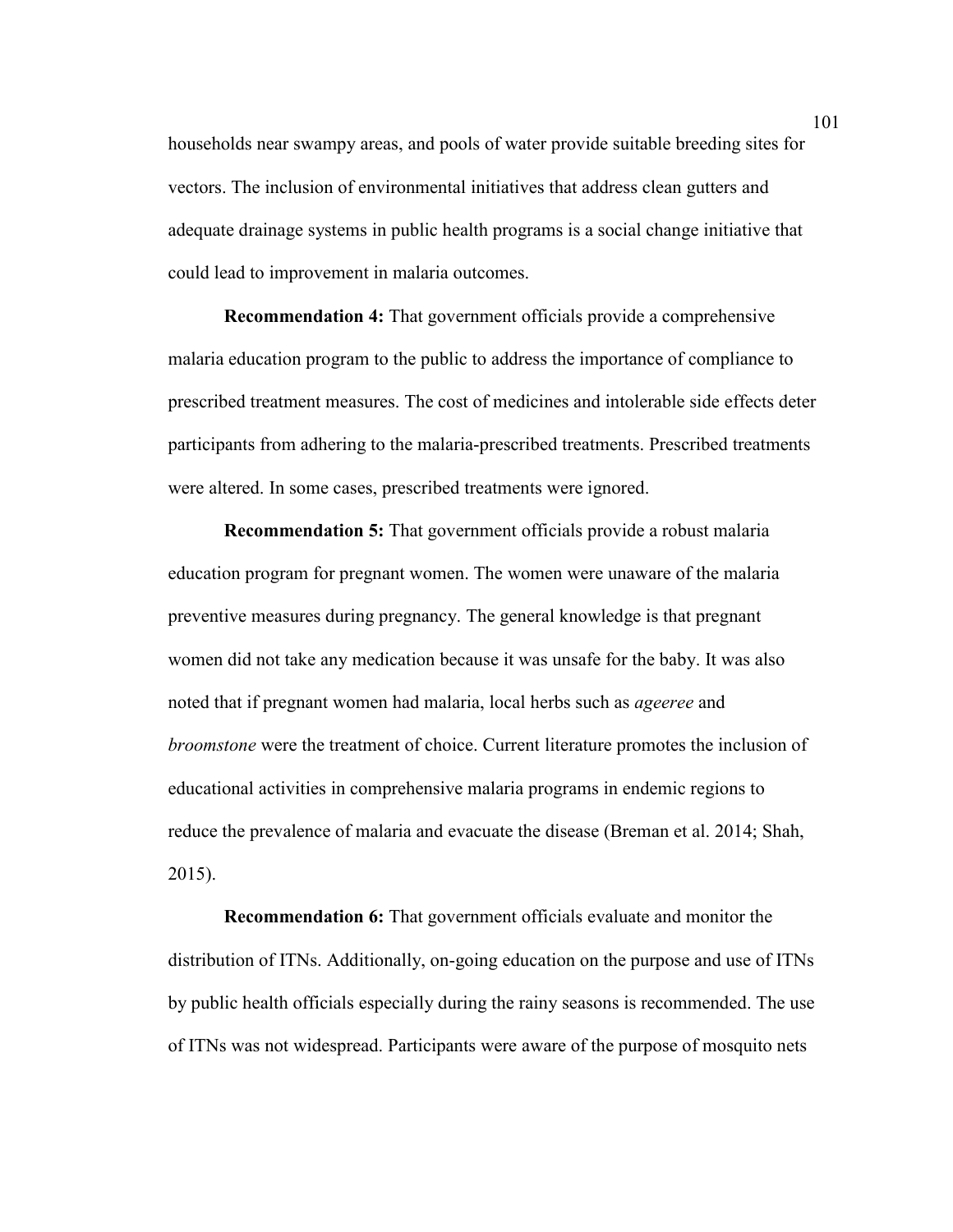but identified cost, hot temperature, and inconvenience as reasons for people not using them. Moreover, the distribution of ITNs by the government was not supervised.

## **Implications for Social Change**

Women from a western rural village were provided an opportunity to describe their experiences with malaria prevention and treatment measures. Malaria in Africa is a serious public health problem with devastating health implications (Eisele et al., 2012). Despite the numerous studies that have been conducted to address the malaria prevalence in Africa, the incidence rate of malaria in this continent remains high (Arori, 2011; Goldberg, 2012; Nsimba & Kayombo, 2008). Malaria is a disease that warrants continuous attention because of its devastating impacts on vulnerable populations like women and children, especially the women from rural regions of Sierra Leone. This study provides an alternative approach to understanding the social, cultural, environmental, and traditional norms toward malaria prevention and treatment.

The information gained from this study will be shared with local and international stakeholders with the hope that public health officials, not just in Sierra Leone, but all over the world will gain an insight on how women from rural areas view already implemented malaria control measures. Through research, health officials can develop comprehensive strategies to maximize the opportunities to effect changes in health behavior (Glanz, et al. 2015). This study found that women from rural villages have a high dependence on traditional medicines as first-line treatment for malaria because of affordability, availability, and accessibility. Understanding the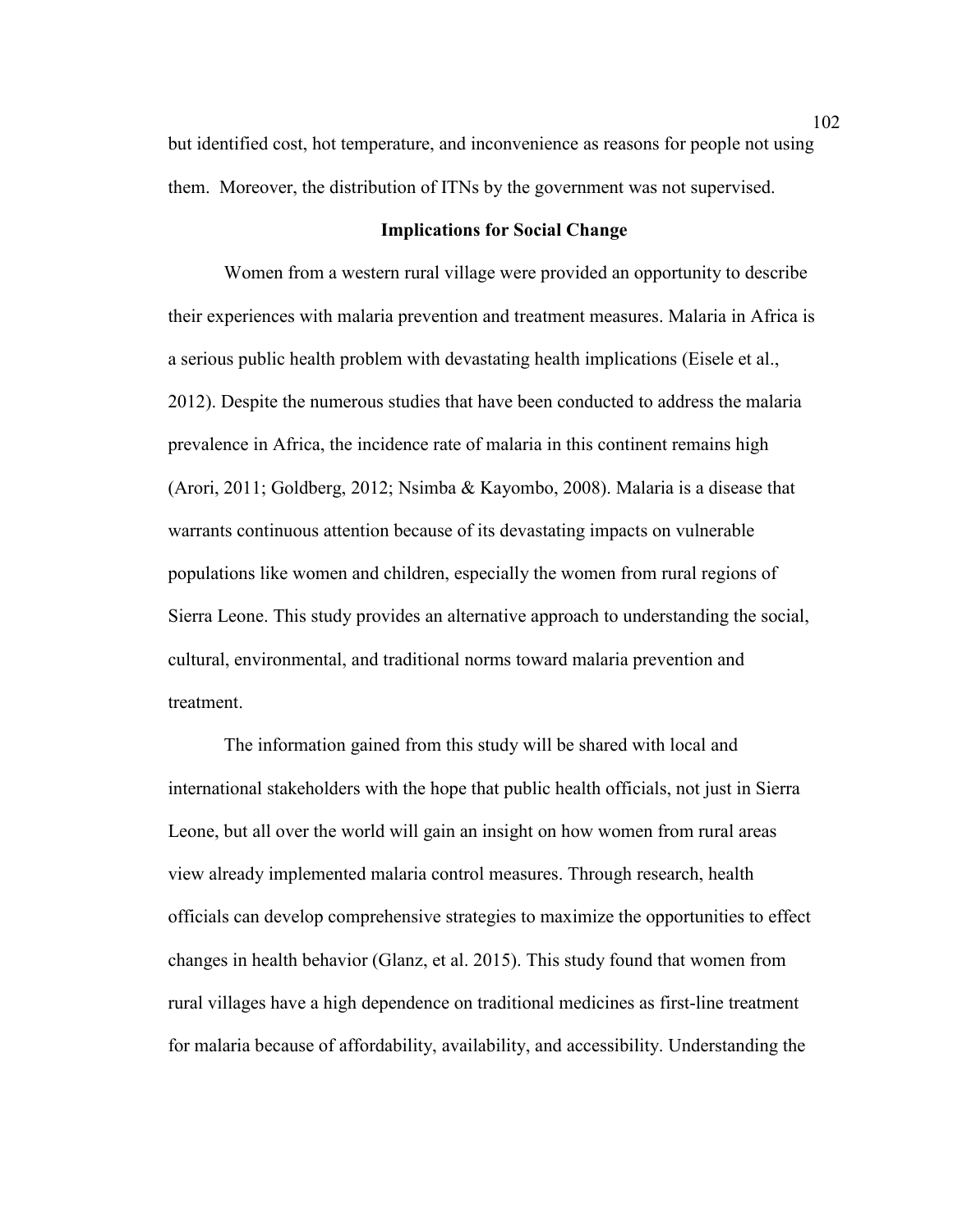reasons for health behavior could direct health practitioners to incorporate current knowledge and develop health initiatives that could lead to changes in behavior and improvement in health outcomes. Moreover, public health officials are encouraged to provide comprehensive education to the public regarding malaria prevention and on the importance of following through with prescribed treatment measures. Dodman and Mitlin (2013) affirmed that information provided through research can lead to health education aimed mainly at changing individual behavior and lifestyle to effect positive health behavior. Women in this study responded that they were the primary caretakers of their families. It is incumbent upon public health officials to work with women in the community and educate them on the importance of adhering to prescribed malaria treatments and incorporating health behaviors to prevent malaria. Improvements in health education, behavior, and level of awareness constitute social change (Kegan, & Lahey, 2009).

Furthermore, public health officials are encouraged to monitor and evaluate the effectiveness of existing malaria programs in rural areas by establishing measures of accountability. The participants expressed a complete lack of trust in the current health care system in the village for reasons such as poor staffing, inadequate supplies, and the clinics being closed. These concerns warrant further evaluation of existing health programs to determine their efficiency and effectiveness in meeting desired health outcomes. Through program evaluation, policy makers and stakeholders can determine the effectiveness of health programs and the need to enact new policies to improve program goals and health outcomes (Fertman & Allensworth, 2010).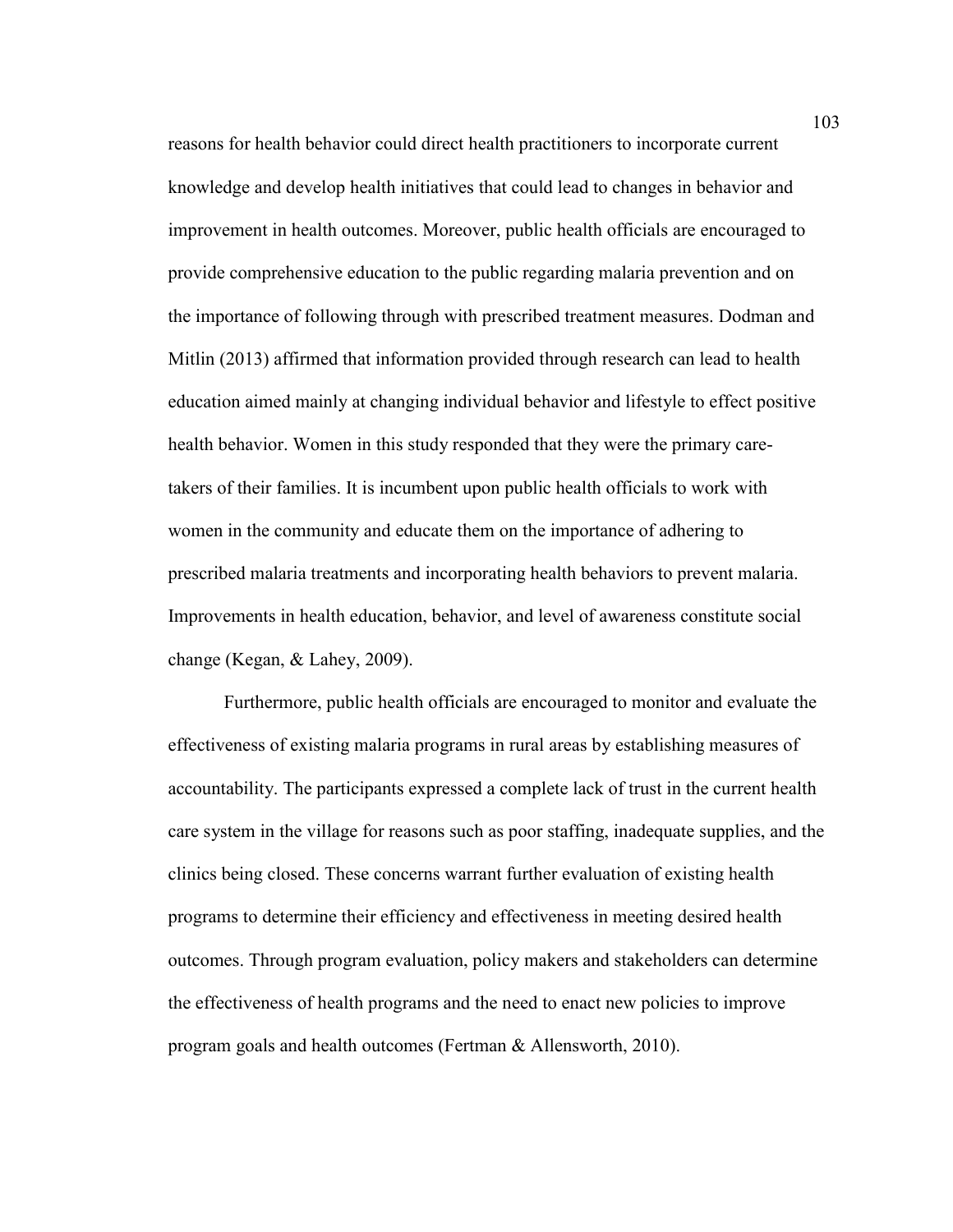Additionally, this study offers public health officials the opportunity to address issues related to sanitation in rural villages in Sierra Leone. Participants were concerned that the poor environmental conditions especially in swamp areas and during the rainy seasons were creating breeding grounds for mosquito. Addressing the social determinants of health which includes environmental factors are significant in effecting health outcomes (Jackson et al., 2015; Silal et al., 2012). Likewise, establishing comprehensive education programs in communities to empower women on malaria control measure is vital in the fight to eradicate malaria (Houeto et al.,2013; Jambo, Araoye, & Damen, 2011).

# **Dissemination**

To further effect social change, I will disseminate the findings of this study to public health officials in Sierra Leone to raise their level of awareness on the health concerns described by the women from a western rural village in Sierra Leone. The information will be accessible to the public at the Dissertations and Theses Library at Walden University. From the individual front, I plan to go home annually and provide health education seminars at local churches and schools to facilitate community discussions on health issues and promote community involvement in public health. I will also present my findings at the Women's Health Conference in Freetown, Sierra Leone, and provide poster presentations at the Krio Descendants Organization Conferences in Atlanta, North Carolina and California. Furthermore, I will submit articles about the study findings to health journals such as the Malaria Journal, American Journal of Public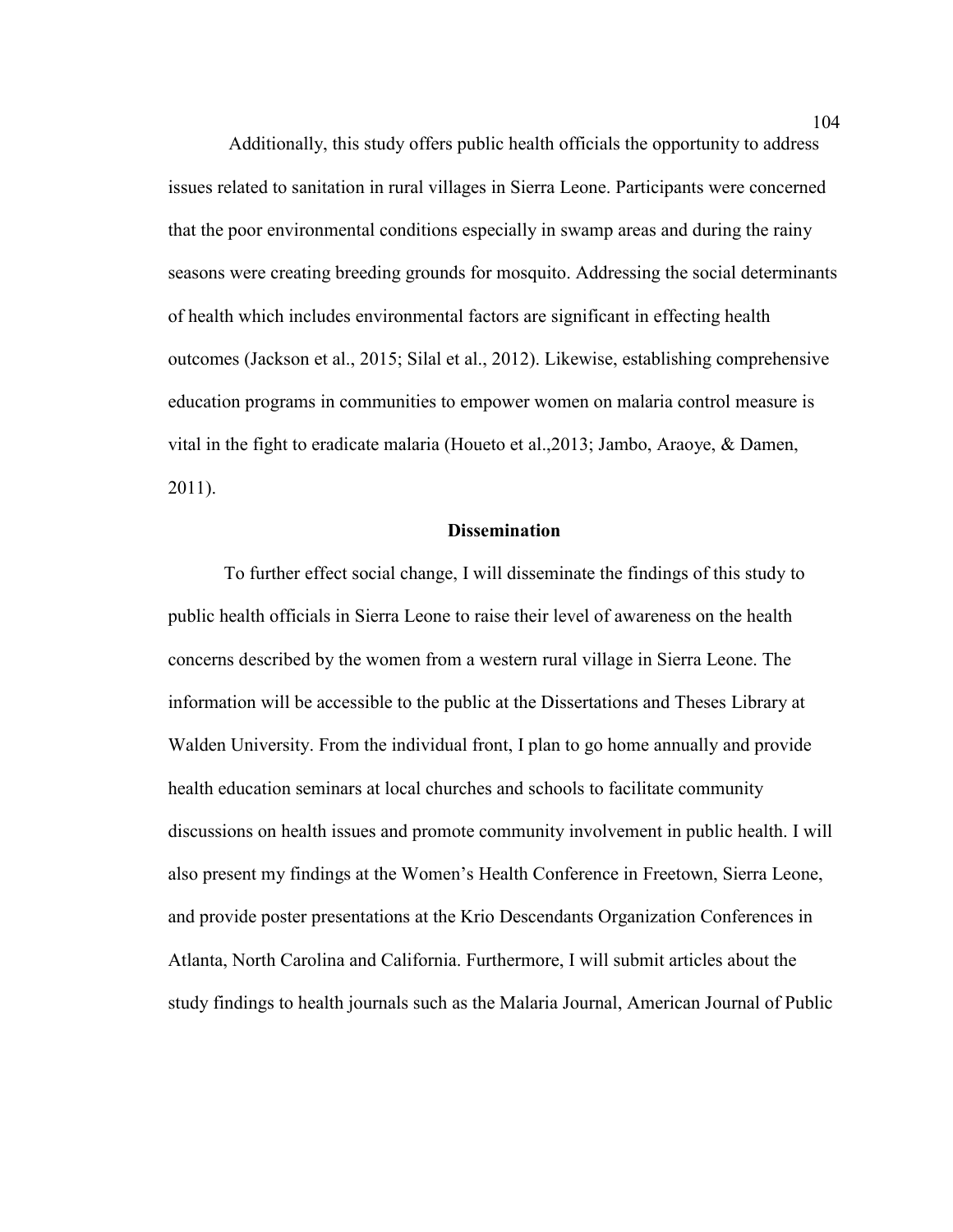Health, and The Journal of Public Health Research. Dissemination of research findings can take different approaches while serving as a tool to promote social change.

I sincerely hope that information from this study will guide public health practitioners, decision-makers, regulators, and other stakeholders in developing health policies and allocating scarce resources to affect malaria outcomes. By considering the health needs and concerns of community members, health officials can direct health initiatives that are meaningful and specific to community needs. Understanding a community's perceived health care needs is essential to the promotion of community health and social change (Edberg, 2007; Minkler, 2012). Improvement in health outcomes is a social change initiative that will impact global population health and especially the health outcomes from the citizens of Sierra Leone.

#### **Conclusion**

This research afforded me the opportunity to explore and describe malaria prevention and treatment measures from the perception of women from the western rural area of Sierra Leone. In describing their cultural beliefs and traditional norms about malaria, the focus was on malaria treatment with very little information provided on malaria prevention. Women are the primary care takers of the family and providing them with the appropriate information necessary for a comprehensive malaria control is vital. The current evidence-based approach recommends a comprehensive malaria control. This approach includes the combination of therapy that promotes the continuous use of durable insecticide nets, residual spraying, case management, and artemisinin-base therapy (Houngbedji et al., 2014). Public health officials are encouraged to work with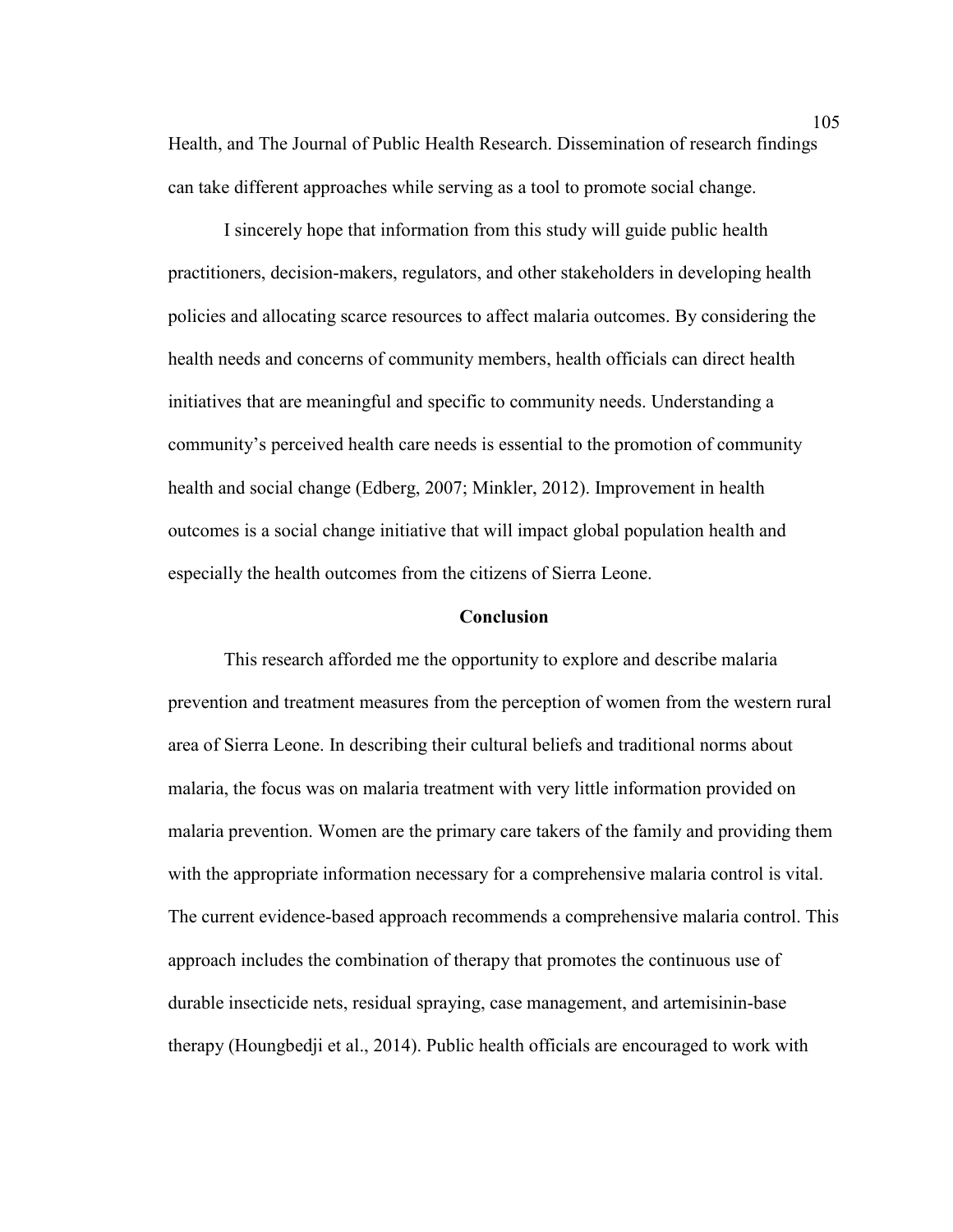women in the community by providing them the necessary knowledge and resources to fight the deadly disease. Moreover, the citizens of Sierra Leone could benefit from a comprehensive malaria control approach that encompasses both prevention and treatment measures with continuous government oversite and evaluation.

Most importantly, governments officials must understand the lack of trust or faith in the current health systems as described by the participants who felt helpless and ignored. From this study, it was evident that the presence of health clinics in local villages was not an indication that the appropriate medical services were provided to local citizens. There were disparities in the health services believed to be provided by the government in health clinics and the available health services perceived by the participants. This study reveals the need for government intervention and concerted efforts to reduce the intolerable burden of malaria in resource-poor rural villages, where malaria continues to pose a challenge. Health clinics in rural areas in many SSA countries are pivotal in providing health care services to the economically disadvantaged through comprehensive community-based programs (Ingstad et al.2012; Lim et al., 2012; Nankabirwa et al., 2014). It is necessary for health officials to ensure the effectiveness of these services regularly. The health center can play a significant role in promoting and enhancing community malaria knowledge that includes prevention, diagnoses, and treatment through community engagement and empowerment. As the primary care takers in many African societies, empowering and educating women on malaria control measure is vital in fighting and eradicating malaria (Houeto et al, 2014; Karunamoorthi, et al., 2013).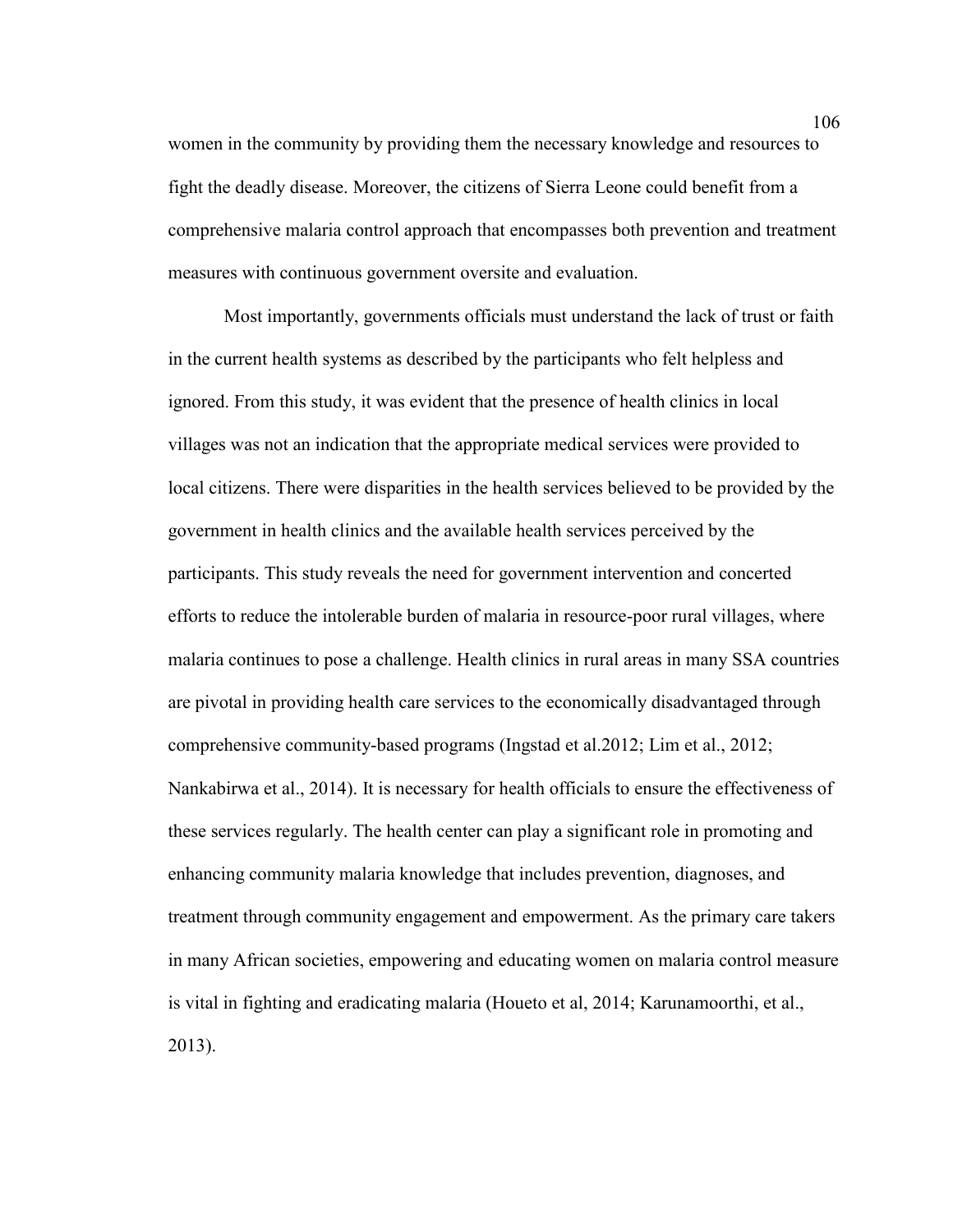Furthermore, this study was especially important as it provided information about malaria control measures from the voice of women from the western rural area of Sierra Leone. This study has shown that the malaria-treatment choice is motivated by people's perceptions of the disease and the available health care options. Malaria is a forgotten tropical disease that has claimed and continues to claim lives in many African countries. Public health officials are encouraged to revisit the current malaria programs in Sierra Leone to evaluate the effectiveness and efficiency of such programs. Malaria is a preventable and curable disease. However, factors such as limited resources, inadequate medical supplies, poverty, lack of education, ineffective health programs, poor accountability, and unhealthy environment are identified as negatively impacting the malaria control programs in the rural areas of Sierra Leone. The citizens of the western rural area of Sierra Leone are appealing to health care officials for additional resources to address their immediate health care and environmental concerns.

Public health is the responsibility of everyone including government officials, public health officials, businesses, community leaders, faith-based organizations, educators, and individuals (Minkler, 2012; Soriano, 2013). Community programs that incorporate local citizens in community-building efforts promote social change through community empowerment. To reduce the prevalence rate of malaria in rural regions and in Sierra Leone, it is imperative that government officials, public health officials, and all stakeholders, collaborate their efforts to improve malaria outcomes and effect social change. The women of the western rural area have described their challenges and problems experienced with eradicating malaria. This information represents a deficiency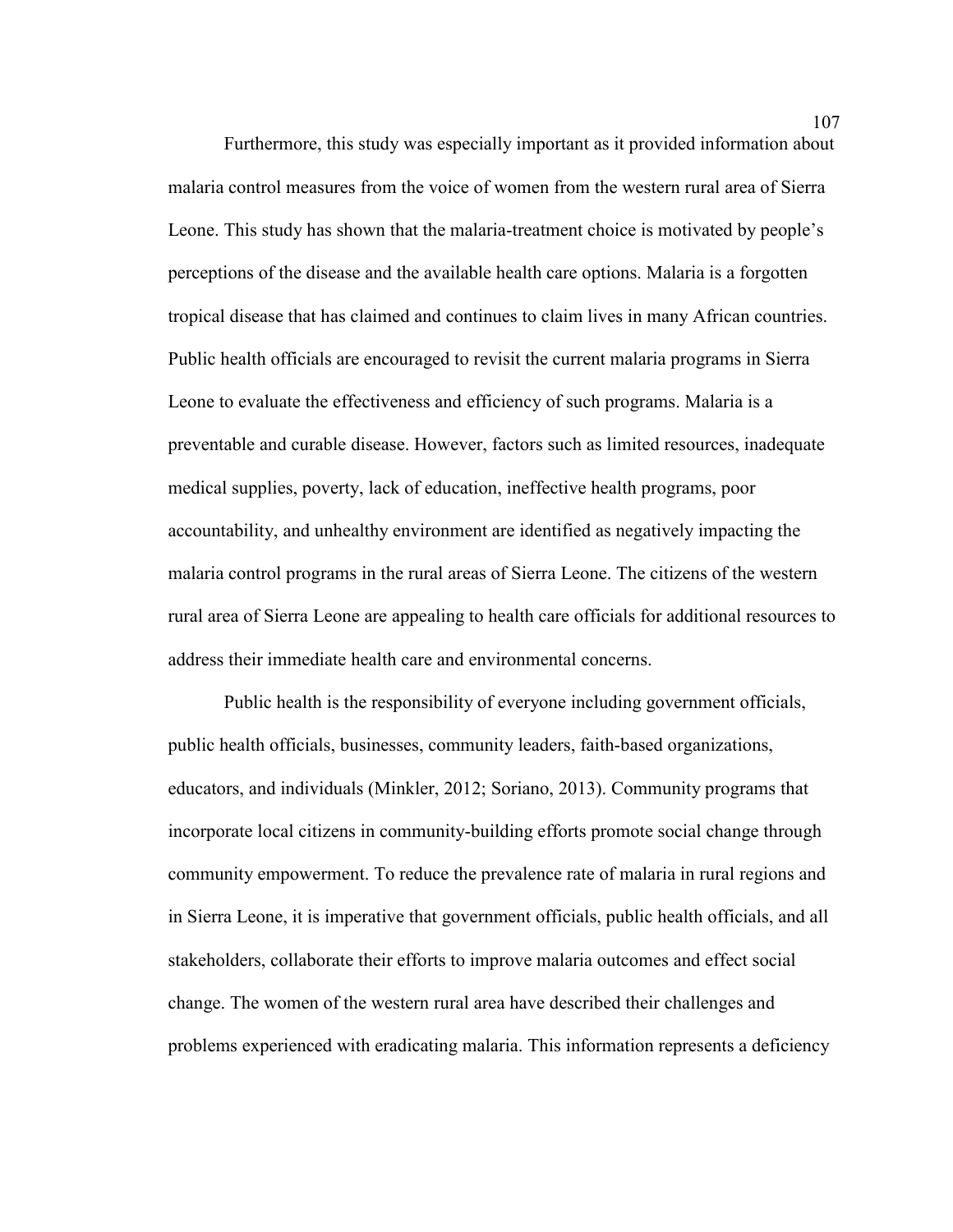in the current malaria control measures in Sierra Leone. Therefore, to reverse the malaria trend in the rural villages in Sierra Leone, health stakeholders must pay attention to the factors associated with seeking treatment for malaria and provide the resources necessary to empower local communities. Scaling up of malaria control programs with evidencebased comprehensive malaria prevention and treatment measures is essential to reduce the burden of malaria currently experienced by the citizens of Sierra Leone.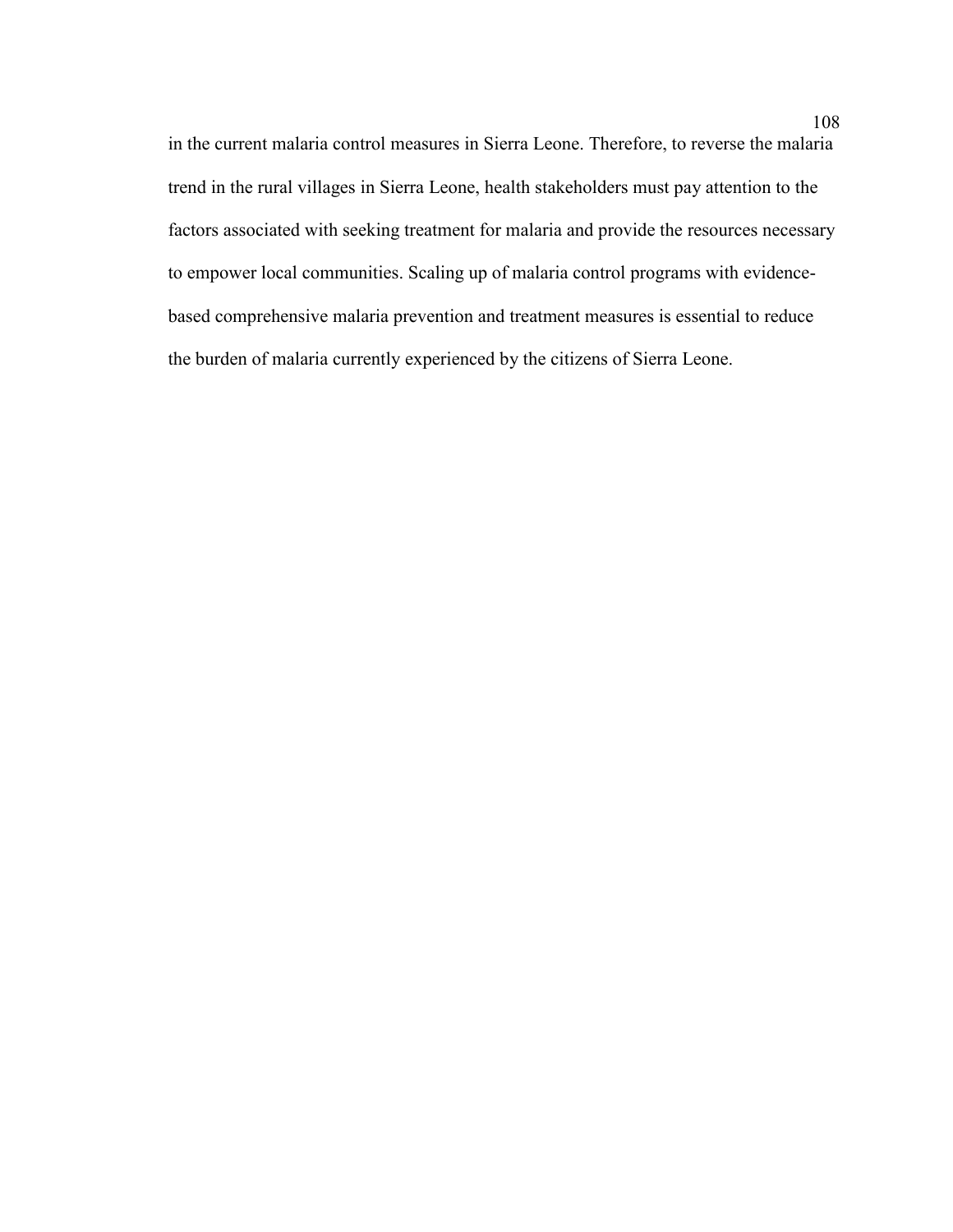#### References

- Abdullah, S., Adazu, K., Masanja, H., Diallo, D., Hodgson, A., Ilboudo-Sanogo, E., … Binka, F. N. (2014). Patterns of age-specific mortality in children in endemic areas of sub-Saharan Africa. *American Journal of Tropical Medicine and Hygiene*, *77*(6 Suppl.), 99-105
- Adeneye, A. K., Jegede, A. S., Mafe, M. A., & Nwokocha, E. E. (2013). Community perceptions and home management of malaria in selected rural communities of Ogun State, Nigeria. *International Journal of Malaria Research and Reviews*, *1*(3)22-34
- Alaba, O. A., & Alaba, O. B. (2009). AERC-Cornell Symposium on "Risk, Knowledge and Health in Africa": Malaria in Rural Nigeria: Implications for the Millennium Development Goals. *African Development Review/Revue Africaine De Developpement, 21*(1)73-78
- Amuasi, J. H., Diap, G., Nguah, S. B., Karikari, P., Boakye, I., Jambai, A., . . . Kiechel, J. (2012). Access to artemisinin-combination therapy (ACT) and other anti-malaria: National policy and markets in Sierra Leone. *PLoS One, 7*(10). http://dx.doi.org/10.1371/journal.pone.0047733
- Anchang-Kimbi, J., Achidi, E. A., Apinjoh, T. O., Mugri, R. N., Chi, H. F., Tata, R. B., … Troye-Blomberg, M. (2014). Antenatal care visit attendance, intermittent preventive treatment during pregnancy (IPTp) and malaria parasitaemia at delivery. *Malaria Journal, 13*, 162-168. http://dx.doi.org/10.1186/1475-2875- 13162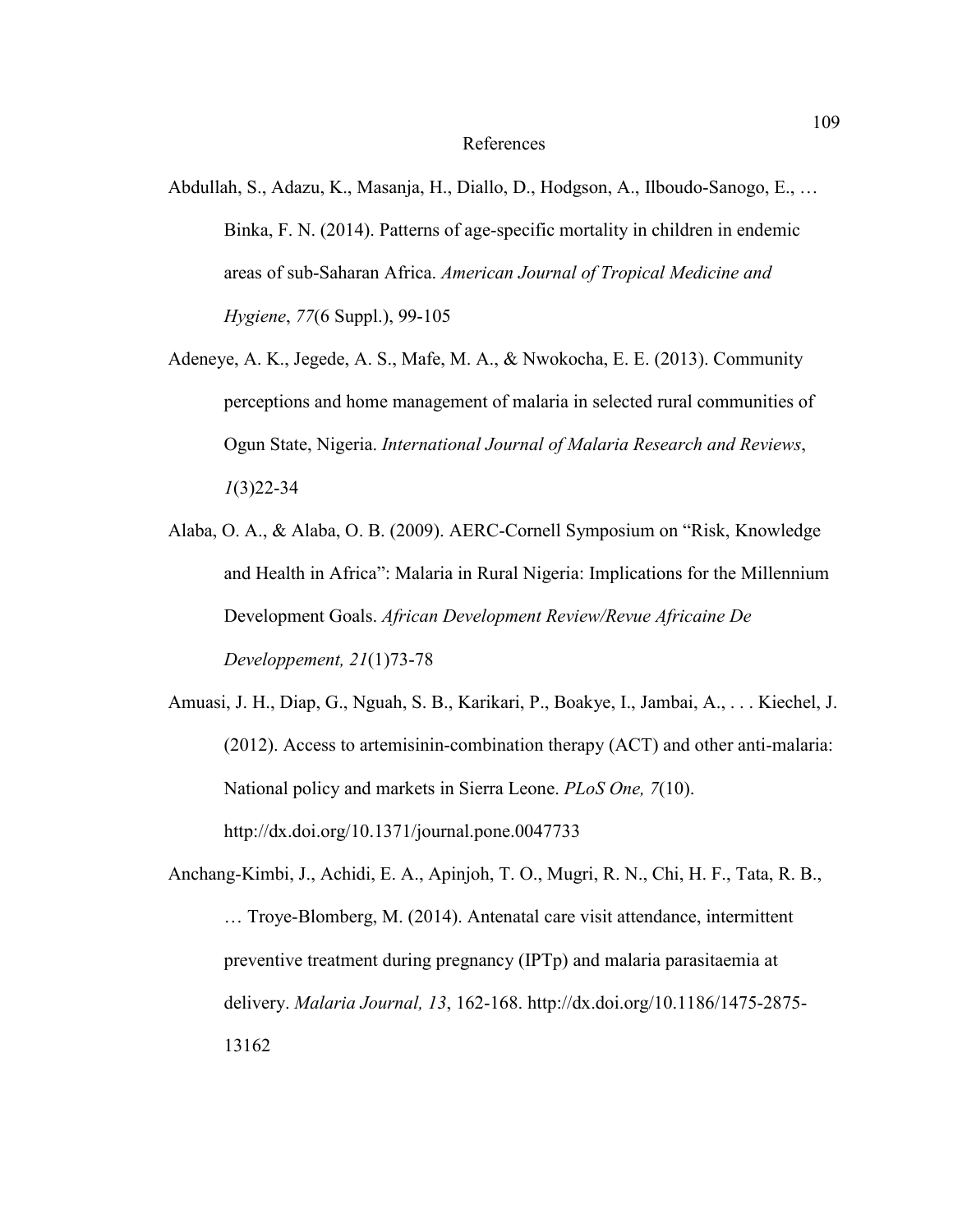- Anders, K., Marchant ,T., Chambo, P., Mapunda, P., Reyburn, H. (2014). Timing of intermittent preventive treatment for malaria during pregnancy and the implications of current policy on early uptake in north-east Tanzania. *Malaria J*oirnal,7,79
- Andrews, K. G., Lynch, M., Eckert, E., & Gutman, J. (2015). Missed opportunities to deliver intermittent preventive treatment for malaria to pregnant women 2003- 2013: A systematic analysis of 58 household surveys in sub-Saharan Africa. *Malaria Journal*, *14*(5), 21 http://dx.doi.org/10.1186/s12936-015-1033-4
- Arab, A., Jackson, M., & Kongoli, C. (2014). Modelling the effects of weather and climate on malaria distributions in West Africa. *Malaria Journal, 13*,126 http://dx.doi.org/10.1186/1475-2875-13-126
- Arori, C. N. (2011). *Assessing the influence of socioeconomic factors, knowledge level, attitudes, and practices on malaria prevention among the Gusii people of Kenya*  (Doctoral dissertation). Retrieved from Dissertations  $\&$  Theses  $\ω$  Walden University. (Order No. 3482756)
- Awuah, R. B., Asante, P. Y., Sakyi, L., Biney, A. A. E., Kushitor, M. K., Agyei, F., & de-Graft Aikins, A. (2018). Factors associated with treatment-seeking for malaria in urban poor communities in Accra, Ghana. *Malaria Journal*, *17*,168
- Bauch, J. A., Gu, J. J., Msellem, M., Martensson, A., & Ali, A. S. (2013). Perception of malaria risk in a setting of reduced malaria transmission: A qualitative study in Zanzibar. *Malaria Journal,12*(75)2-10

Baume, C., & Marin, C. (2011). Intra-household mosquito net use in Ethiopia, Ghana,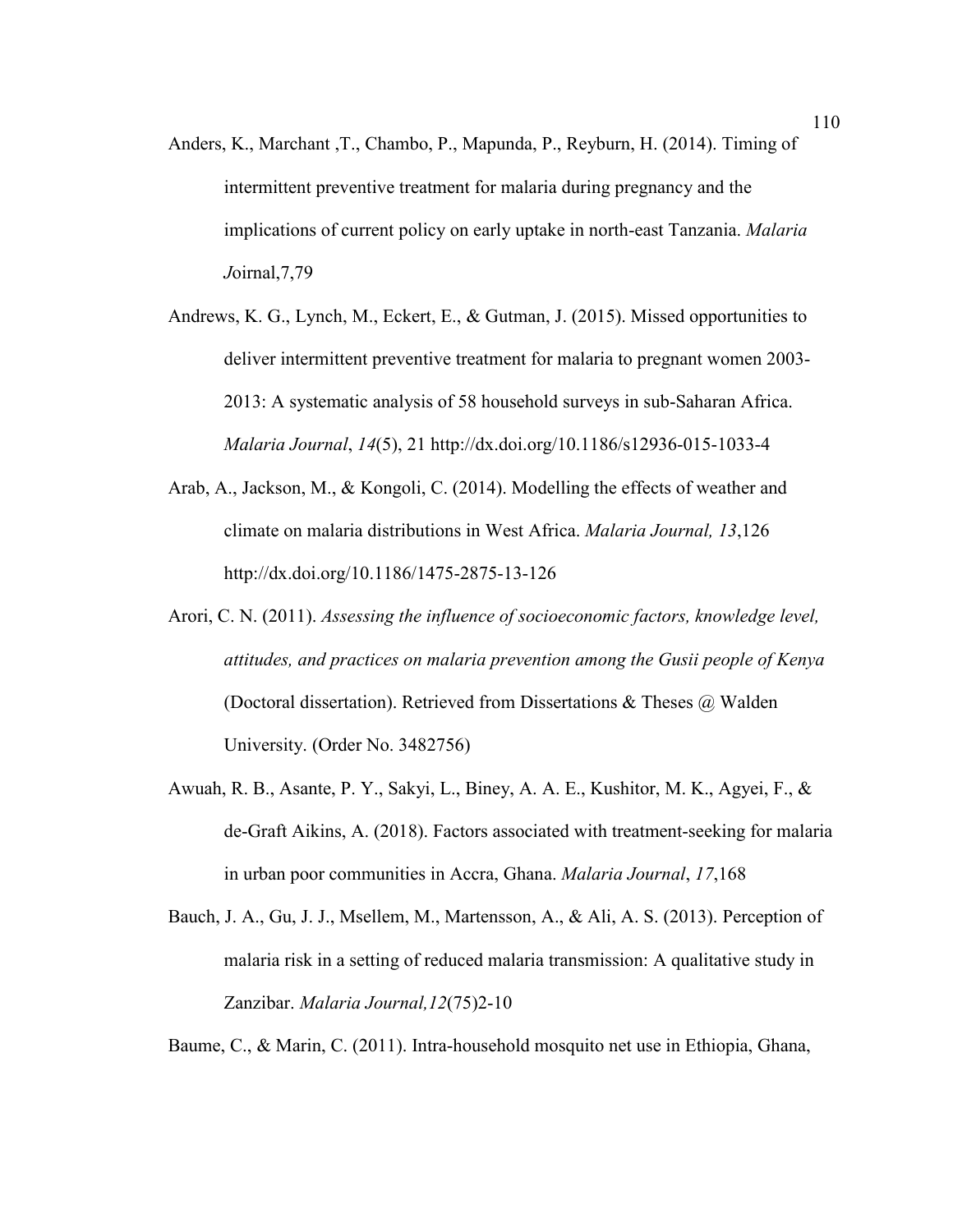Mali, Nigeria, Senegal, and Zambia: Are nets being used? Who in the household uses them? *American Journal of Tropical Medicine and Hygiene,77*(5), 963-982. Retrieved from http://www.ajtmh.org/content/77/5/963.full

Bazeley, P. (2007). *Qualitative data analysis with NVivo.* Thousand Oaks, CA: Sage.

- Bell, D., & Winstanley, P. (2015). Current issues in the treatment of uncomplicated malaria in Africa. *British Medical Bulletin*, *71*(1),29–43 https://doiorg.contentproxy.phoenix.edu/10.1093/bmb/ldh031
- Berkman L., Glass, T., Brissette, I., & Seeman, E. (2005). From social integration to health: Durkheim in the new millennium. *Social Science and Medicine, 51*(5), 843–857. Retrieved from http://www.ncbi.nlm.nih.gov/pubmed/10972429
- Bishop, D. B. (2012). The role of behavioral science theory in the development and implementation of public health interventions. *Annual Review of Public Health.* 21, 299–418. http://dx.doi.org/10.1146/annurev.publhealth.012809.103604
- Black, R. E., Cousens, S., Johnson, H. L., Lawn, J. E., Rudan, I., Bassani, D. G., … Mathers, C. (2010). Global, regional, and national causes of child mortality in 2008: A systematic analysis. *The Lancet, 375*:1969-87
- Boadu, K., & Trovato, F. (2016). Association of social class with malaria incidence among household heads in Ghana. *Canadian Studies in Population, 33*, 271–299
- Boene, H., González, R., Valá, A., Rupérez, M., Velasco, C., Machevo, S., et al. (2014). Perceptions of malaria in pregnancy and acceptability of preventive interventions among Mozambican pregnant women: Implications for effectiveness of malaria control in pregnancy*. PLoS ONE, 9*(2), e86038.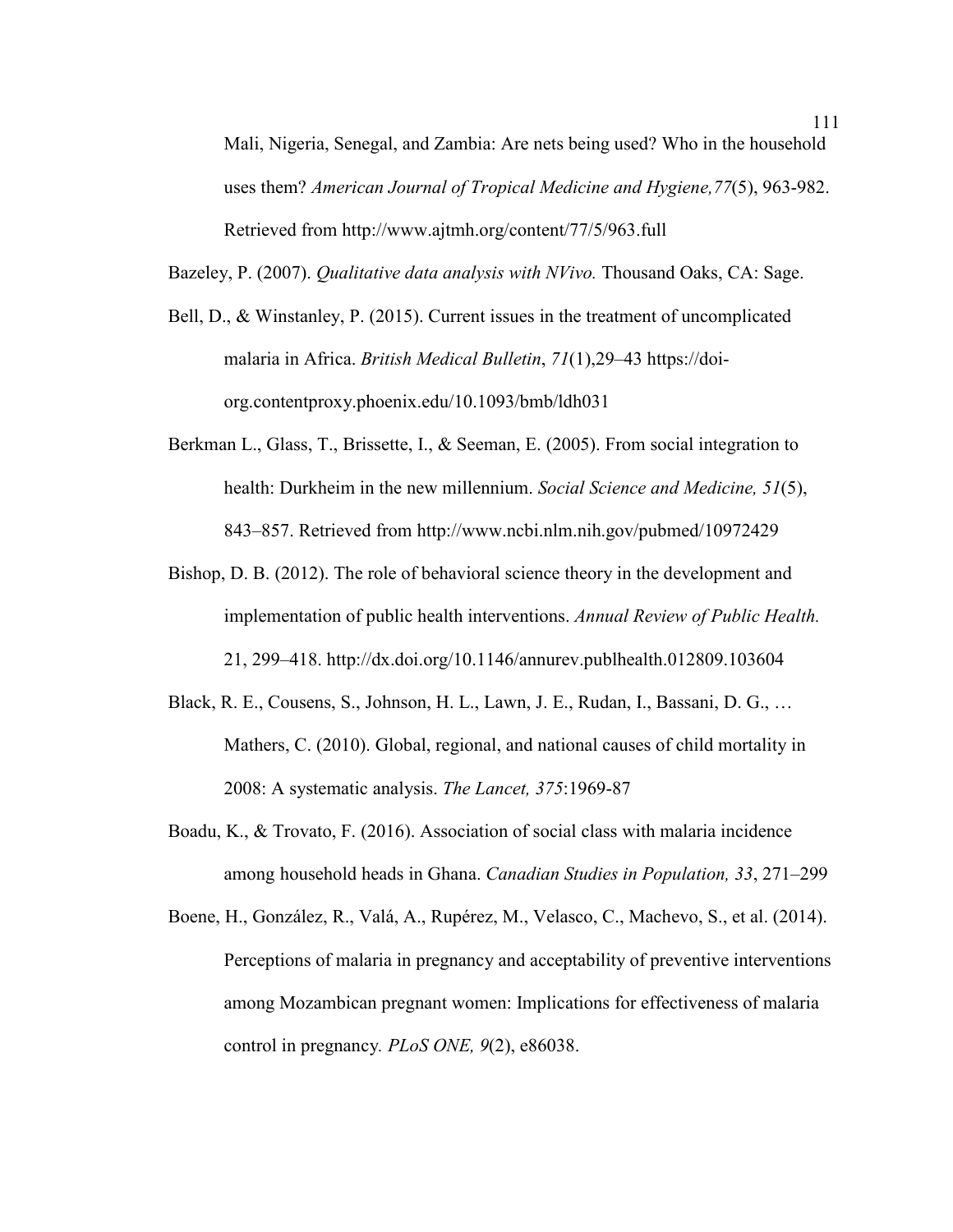- Breman, J.G., Alilio, M.S., & Mills, A. (2014). Conquering the intolerable burden of malaria: What's new, what's needed: A summary. *American Journal of Tropical Medicine and Hygiene,71*, 1-15
- Burlando, A. (2015). The disease environment, schooling, and development outcomes: Evidence from Ethiopia. *Journal of Development Studies,51*(12), 1563-1584
- Carias, C., Greening, B., Campbell, C. G., Meltzer, M. I., & Hamel, M. J. (2016). Preventive malaria treatment for contacts of patients with Ebola virus disease in the context of the west Africa 2014-15 Ebola virus disease response: An economic analysis. *The Lancet Infectious Diseases,16*(4), 449-458. http://dx.doi.org/10.1016/S1473-3099(15)00465
- Carroll, K. (2013). Infertile? The emotional labour of sensitive and feminist research methodologies. *Qualitative Research,13*(5),546–561. doi:10.1177/1468794112455039
- Ceesay, S. J., Koivogui, L., Nahum, A., Taal, M., Okebe, J., Affara, M....D' Alessandro, U. (2015). Malaria Prevalence among young infants in different transmission settings, Africa. *Emerging Infectious Diseases*, *21*(7),1114-1121. https://dx.doi.org/10.3201/eid2107.142036
- Centers for Disease Control and Prevention. (2004). The History of Malaria, an Ancient Disease. http://www.cdc.gov/malaria/history
- Centers for Disease Control and Prevention. (2007). Division of Parasitic Diseases.

http://www.cdc.gov/malaria/facts.htm.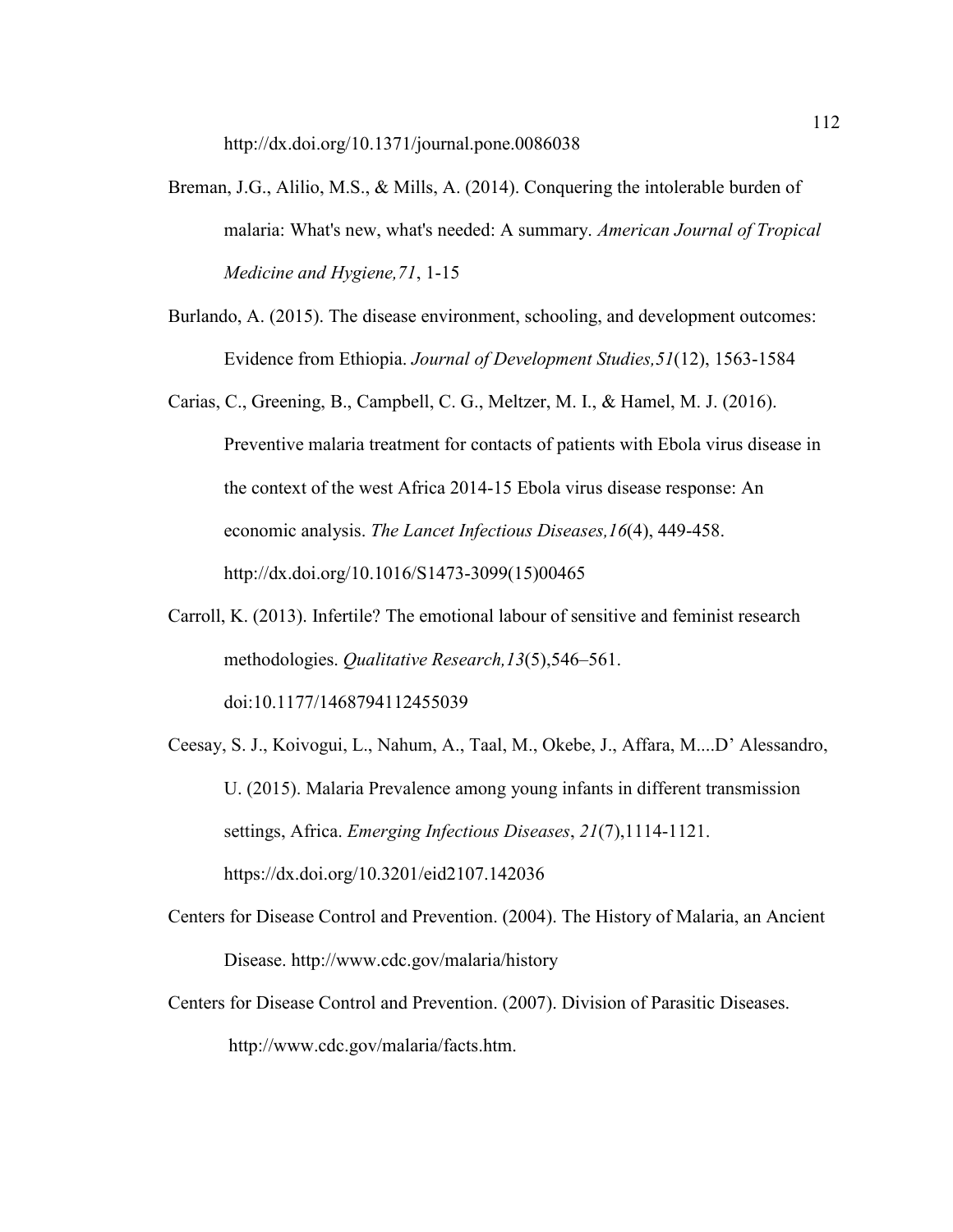Centers for Disease Control and Prevention. (2010). Where Malaria Occurs.

http://www.cdc.gov/malaria/about/distribution.html

Centers for Disease Control and Prevention. (2012a). What is malaria?

http://www.cdc.gov/malaria/about/faqs.htm/

Centers for Disease Control and Prevention. (2012b). Biology of mosquito.

http://www.cdc.gov/malaria/about/biology/index.html

Centers for Disease Control and Prevention. (2014a). Malaria facts.

http://www.cdc.gov/malaria/about/facts.html

Centers for Disease Control and Prevention. (2014b). Disease.

http://www.cdc.gov/malaria/about/disease.html

- Centers for Disease Control and Prevention. (2015). Malaria. Malaria worldwide. Impact of malaria. http://www.cdc.gov/malaria/malaria\_worldwide/impact.html
- Chenail, R. J. (2015). Interviewing the investigator: Strategies for addressing instrumentation and researcher bias concerns in qualitative research. *Weekly Qualitative Report, 2*(3), 14-21.

http://www.nova.edu/ssss/QR/WQR/interviewing.pdf

- Chima, R. I., Goodman, C. A., & Mills, A. (2013). The economic impact of malaria in Africa: A critical review of the evidence. *Health Policy, 63*(1), 17-36
- Chua, T. H. (2012). Modelling the effect of temperature change on the extrinsic incubation period and reproductive number of *Plasmodium falciparum* in Malaysia. *Tropical Biomedicine,* 29, 121-128

Collins, C. S., & Cooper, J.E. (2014). Emotional intelligence and the qualitative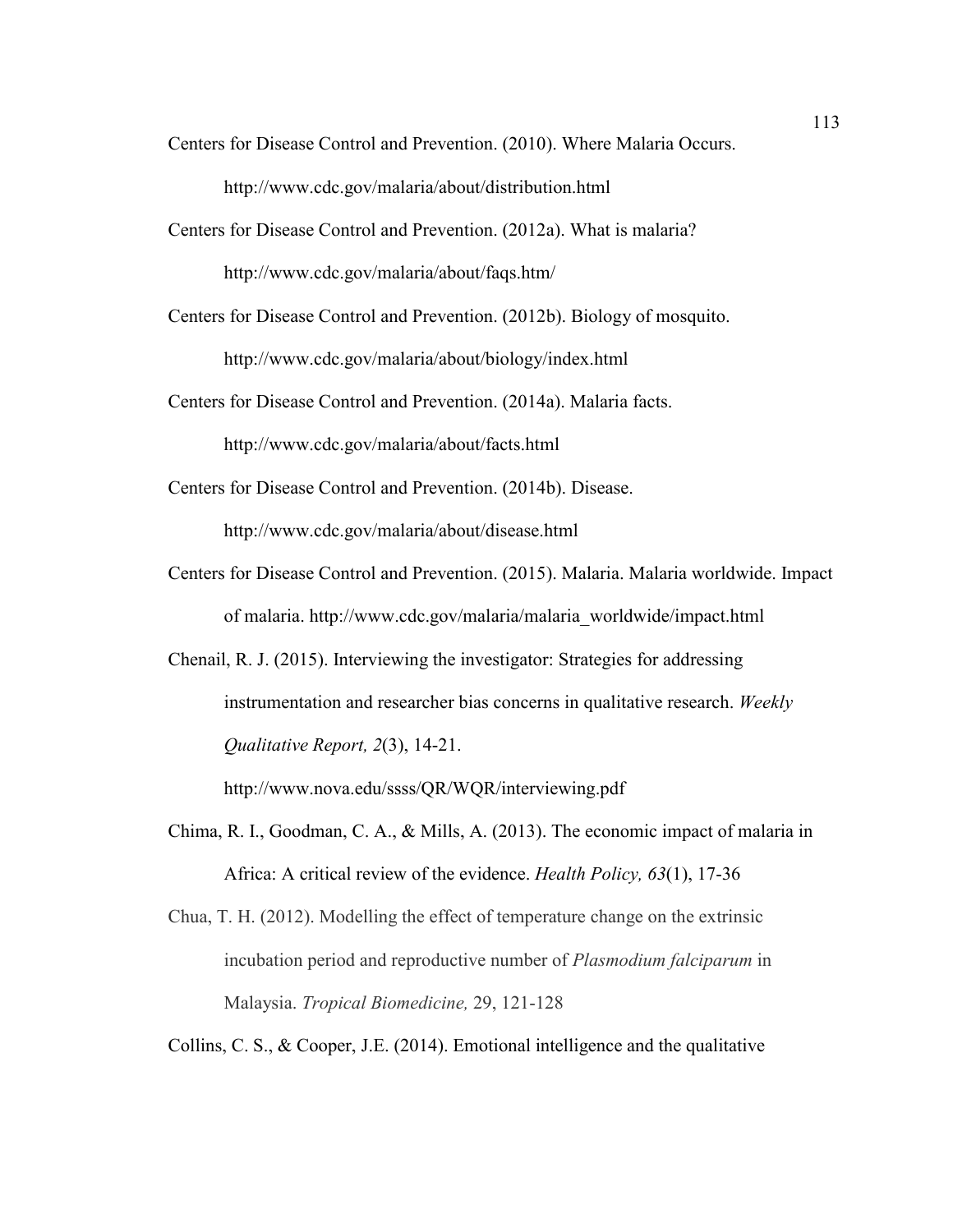researcher. *International Journal of Qualitative Methods, 13*(1), 88-103. doi 10.1177/160940691401300134

- Creswell, J. W. (2013). *Qualitative inquiry and research design: Choosing among five approaches* (3rd Ed.). Thousand Oaks, CA: Sage
- Crosby, R., DiClemente, R., & Salazar, L. (2013). *Research methods in health promotion (Laureate Education, Inc., Custom Ed.*). San Francisco: Jossey-Bass
- Davies, D., & Dodd, J. (2012). Qualitative research and the question of rigor. *Qualitative Health Research, 12*(2), 279-289
- De Castro, M. C., & Fisher, M. G. (2012). Is malaria illness among young children a cause or a consequence of low socioeconomic status? Evidence from the United Republic of Tanzania. *Malaria Journal*, *11*, 161. doi:10.1186/1475-2875-11-161
- DePaulo, P. (2013). How large should the sample size be in a qualitative study? DePauloResearch Consulting, Montgomeryvill

http://www.quirks.com/articles/a20013/20131202.aspx?searchID=383113850

- De Silva., P. & Marshall, J, (2012). Factors contributing to urban malaria transmission in sub Saharan Africa: A systematic review. *Journal of Tropical Medicine,* 1687- 9686. doi: 10.1155/2012/819563
- Devers, E. J., & Frankel, R. M. (2000b). Study design in qualitative research sampling and data collection strategies. *Education for Health,13*(2),263–271
- Diiro, G.M. (2016). The role of gender on malaria preventive behaviour among rural households in Kenya. *Malaria Journal, 15*(1),14-18. doi: 10.1186/s12936- 0151039-y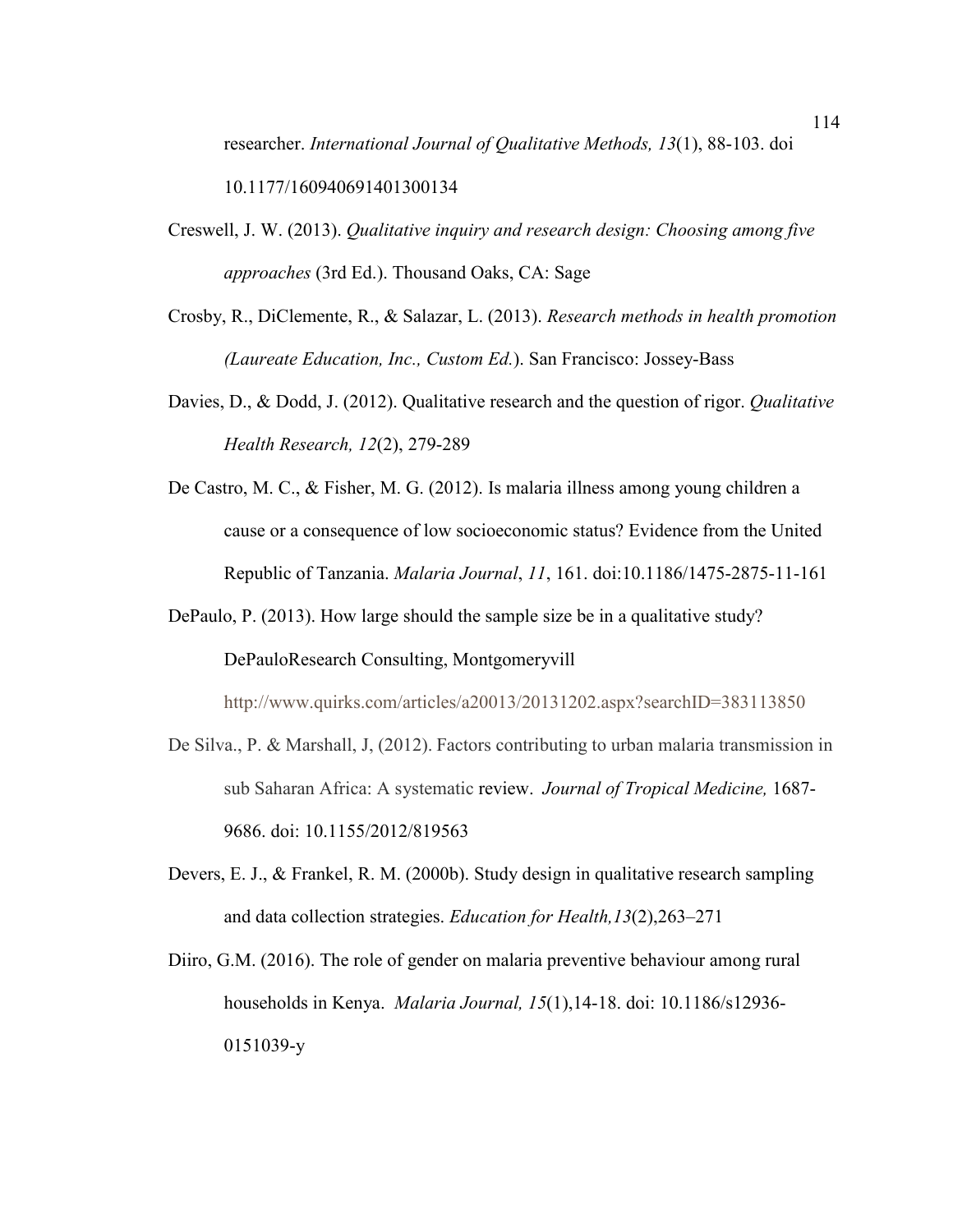- Dodman, D., & Mitlin, D. (2013). Challenges for community-based adaptation: Discovering the potential for transformation. *Journal of International Development, 25*, 640–659 doi:10.1002/jid.1772
- Edberg, M. (2007). *Essentials of health behavior*: *Social and behavioral theory in public health*. Sudbury, MA: Jones and Bartlett
- Edlund, S., Davis, M., Douglas, J., Kershenbaum, A., Waraporn, N., Lessler,

J….Kaufman,J. (2014). A global model of malaria climate sensitivity: Comparing malaria response to historic climate data based on simulation and officially reported malaria incidence. *Malaria Journal, 11*(30), 2-16

- Eisele, T. P., Larsen, D. A., Anglewicz, P. A., Keating, J., Yukich, J., Bennett, A. . . . Steketee, R. W. (2012). Malaria prevention in pregnancy, birthweight, and neonatal mortality: A meta-analysis of 32 national cross-sectional datasets in Africa. *The Lancet Infectious Diseases, 12*(12), 942-949 http://dx.doi.org.contentproxy.phoenix.edu/10.1016/S1473-3099(12)70222-0
- Endo, N., & Eltahir, E.A.B. (2016). Environmental determinants of malaria transmission in African villages. *Malaria Journal, 15*:578. doi 10.1186/s12936-016-1633-7
- Fertman, C. I., & Allensworth, D. D. (2010). *Health promotion programs: From theory to practice.* San Francisco, CA: Jossey-Bass

Fink, A. S. (2014). The role of the researcher in the qualitative research process. A potential barrier to archiving qualitative data. Forum: *Qualitative Social Research, 1*(3) Retrieved from https://searchproquestcom.contentproxy.phoenix.edu/docview/867756578? accountid=458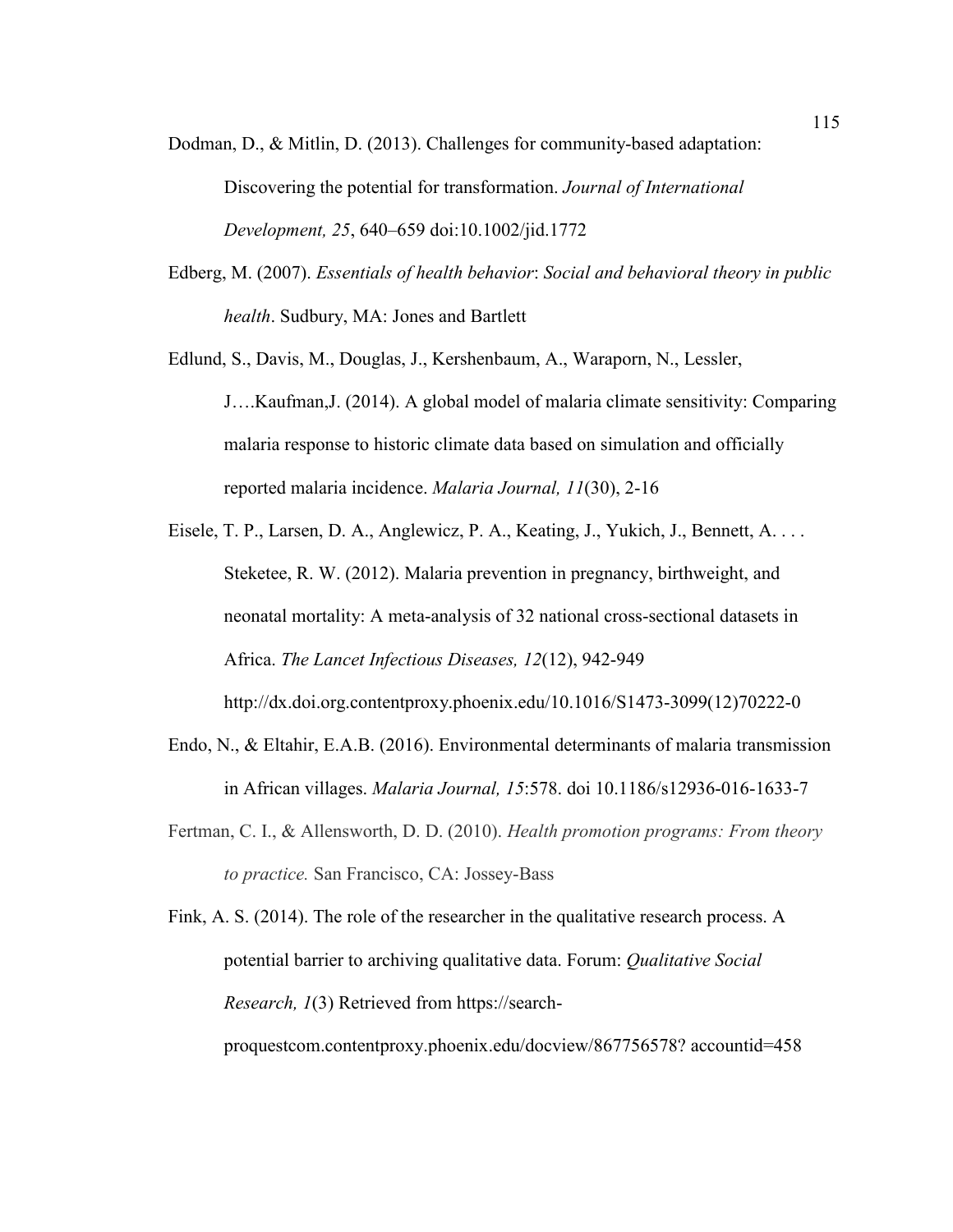- Fitzpatrick, P. & Olson, R. (2014). A rough road map to reflexivity in qualitative research into emotions. *Qualitative Research 7*(1), 49-54. doi:10.1177/1754073914544710
- Fullman, N., Burstein, R., Lim, S. S., Medlin, C., & Gakidou, E. (2013). Nets, spray or both? The effectiveness of insecticide-treated nets and indoor residual spraying in reducing malaria morbidity and child mortality in sub-Saharan Africa. *Malaria Journal, 12,* 62. doi:10.1186/1475-2875-12-62
- Gatton, M., Chitnis, N., Churcher, T., Donnelly, M., Ghani, A., J. Godfray, H., . . .Lindsay, S. (2013). The importance of mosquito behavioral adaptations to malaria control in Africa. *Evolution, 67*(4), 1218-1230. http://www.jstor.org/stable/23463873
- Glanz, K., Rimer, B. K., & Viswanath, K. (2015). *Health behavior: Theory, research, and practice.* San Francisco, CA: Jossey-Bass
- Goldberg, M. L. (2012). Fighting malaria in Liberia with UNITAID. Retrieved from http://www.undispatch.com/fighting-malaria-in-liberia-with-unitaid
- Hagenlocher, M., & Castro, M. C. (2015). Mapping malaria risk and vulnerability in the United Republic of Tanzania: A spatial explicit model. *Population Health Metrics, 13*(1), 1-14. doi:10.1186/s12963-015-0036-2
- Holmes, G. M., Slifkin, R. T., Randolph, R. K., & Poley, S. (2015). The effect of rural hospital closures on community economic health. *Health Services Research, 41*, 467–485. doi:10.1111/j.1475- 6773.2015.00497.x
- Houeto, D., D'Hoore, W., Ouendo, E., Charlier, D., & Deccache, A. (2014). Malaria control among children under five in sub-Saharan Africa: The role of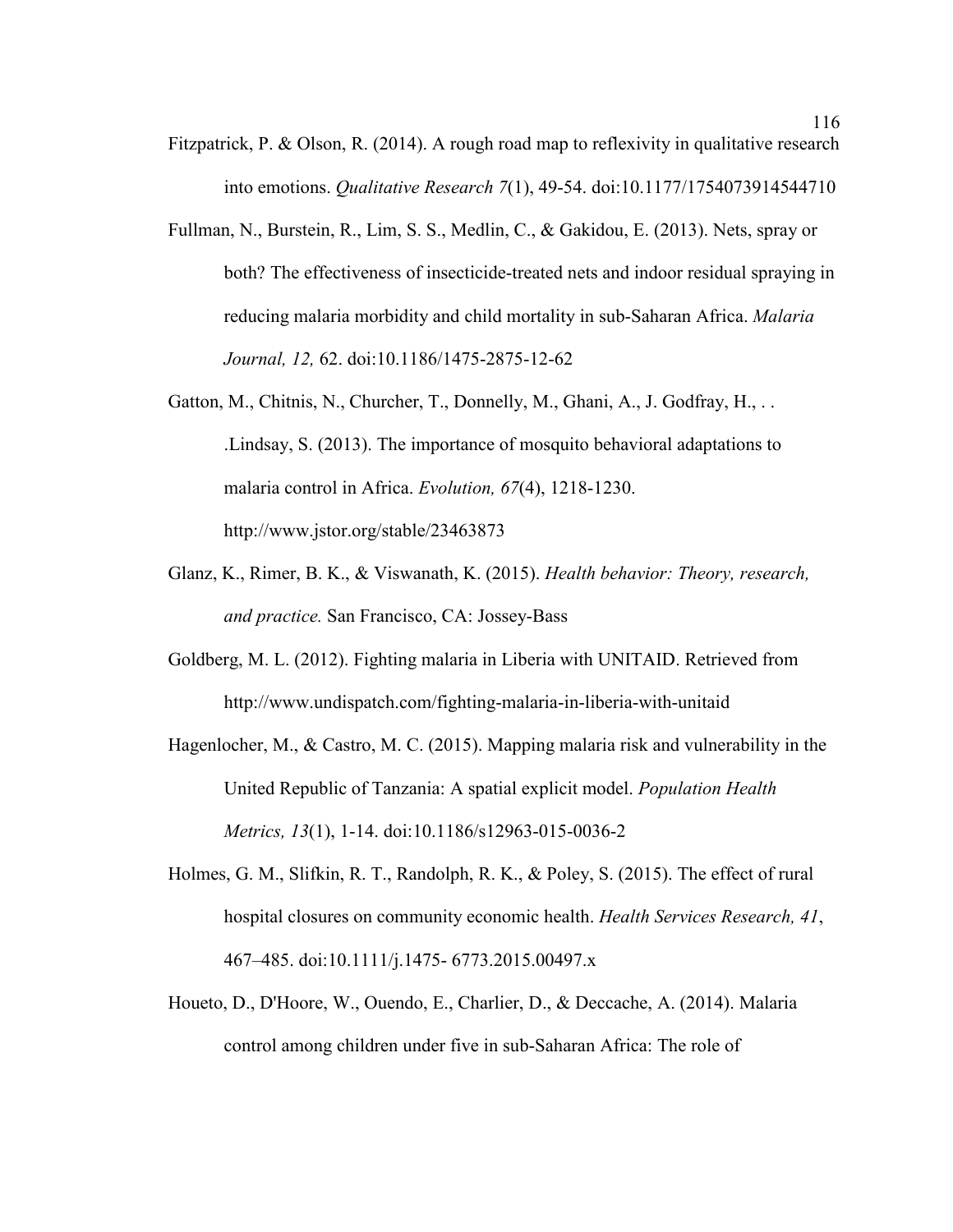empowerment and parents' participation besides the clinical strategies. *Rural and Remote Health, 7*(4), 840

- Houngbedji, C. A., N'Dri, P. B., Hürlimann, E., Yapi, R. B., Silué, K. D., Soro, G., … Raso, G. (2015). Disparities of *Plasmodium falciparum* infection, malaria-related morbidity and access to malaria prevention and treatment among school-aged children: a national cross-sectional survey in Côte d'Ivoire. *Malaria Journal, 14,*  7. doi:10.1186/1475-2875-14-7
- Ingstad, B., Munthali, A. C., Braathen, S. H., & Grut, L. (2012). The evil circle of poverty: a qualitative study of malaria and disability. *Malaria Journal,* 1115.doi:10.1186/1475-2875-11-15
- Jackson M, Colson A, Johansen L, Furlong C, Sellers K. (2015). Modelling the effect of climate change on the prevalence of malaria in western Africa. *Statistica Neerlandica.* 64:388-400. 10.1111/j.1467-9574.2015.00453. x.
- Jacob, S. A., & Furgerson, S. P. (2012). Writing interview protocols and conducting interviews: Tips for students new to the field of qualitative research. *The Qualitative Report, 17*(T&L Art, 6), 1-10. Retrieved from http://www.nova.edu/ssss/QR/QR17/jacob.pdf
- Jain, V., Brown, C. S., & Johnson, O. (2015). Sierra Leone: The forgotten mortality. *Global Health Action, 8* doi: http://dx.doi.org/10.3402/gha.v8.26757
- Jombol, G., Mbaawuaga, E., Anongu, S., Egah, D., Enenebeaku, M., Okworil, E….Odey, F. (2013). Africa's 9th malaria day celebration in 2009 and its bearing on most vulnerable groups. *Asian Pacific Journal of Tropical Medicine, 3*(4), 294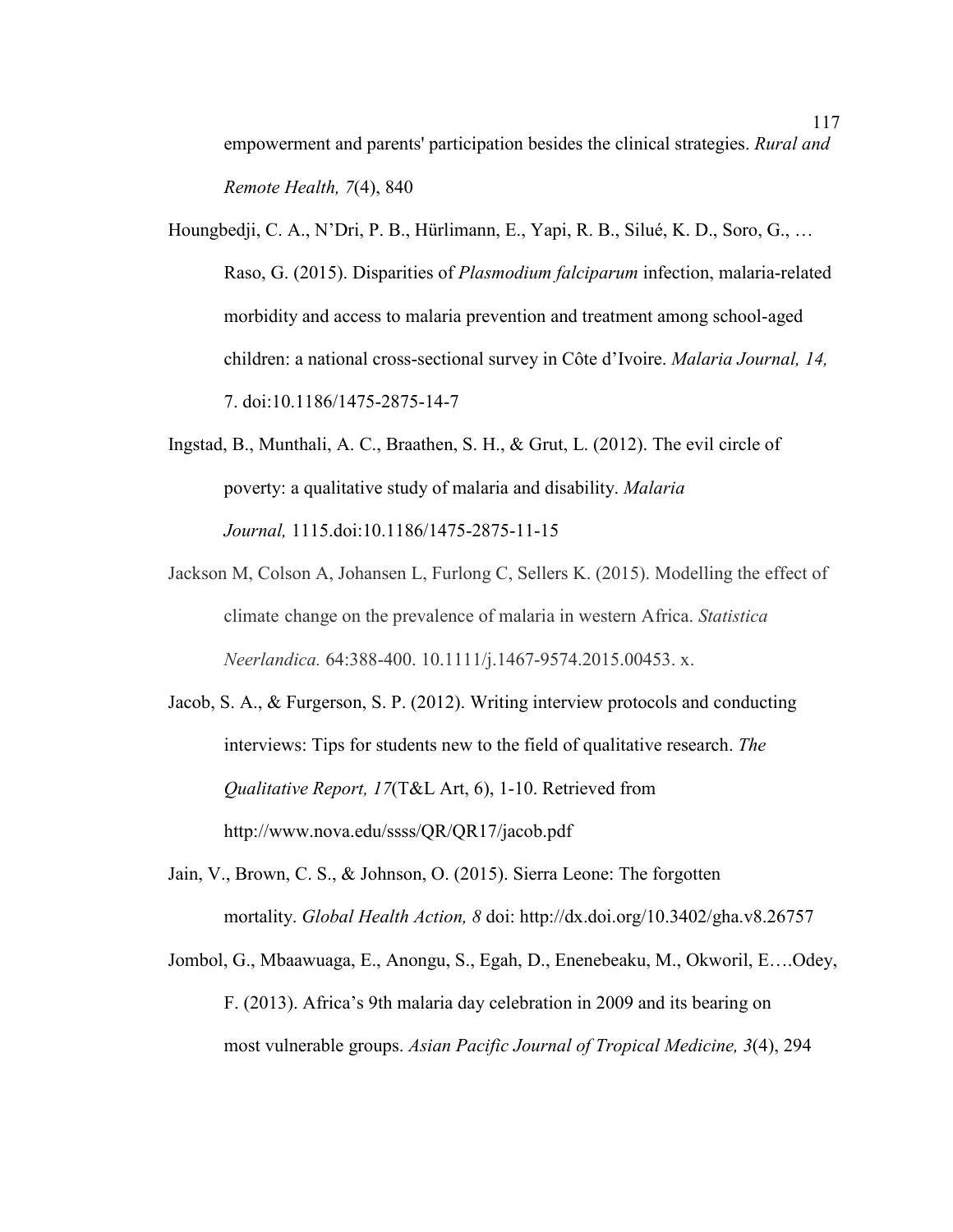- Karunamoorthi, K., Deboch, B., & Tafere Y. (2013). Knowledge and practice concerning malaria, insecticide-treated net (ITN) utilization and antimalarial treatment among pregnant women attending specialist antenatal clinics. *Journal of Public Health,3*(18), 559-566
- Kegan, R., & Lahey, L. L. (2014). Immunity to change: *How to overcome it and unlock potential in yourself and your organization*. Boston, MA: Harvard Business Press
- Kelly, C. W. (2014). Commitment to health theory: A graphic model. *Workplace Health & Safety, 62*(2), 51. doi:10.3928/21650799-20140121-05
- Knoblauch, A. M., Hodges, M. H., Bah, M. S., Kamara, H. I., Kargbo, A., Paye, J., Winkler, M. S. (2014). Changing patterns of health in communities impacted by a bioenergy project in northern Sierra Leone. *International Journal of Environmental Research and Public Health, 11*(12),12997-13016
- Lancaster, G. A., Dodd, S., & Williamson, P. R. (2014). Design and analysis of pilot studies: Recommendations for good practice. *Journal of Evaluation in Clinical Practice, 10*(2), 307-312. doi: 10.1111/j.2002.384.doc.x
- Lim, S., Yasuoka, J., Poudel, K., Ly, P., & Jimba, M. (2012). Promoting community knowledge and action for malaria control in rural Cambodia: Potential contributions of village malaria workers. *BMC Research Notes 5*:405. doi:10.1186/1756-0500-5-405
- Loll, D. K., Berthe, S., Faye, S.L., Wone, L., Arnold, B., Koenker, H…Weber, R. (2014). "You need to take care of it like you take care of your soul": Perceptions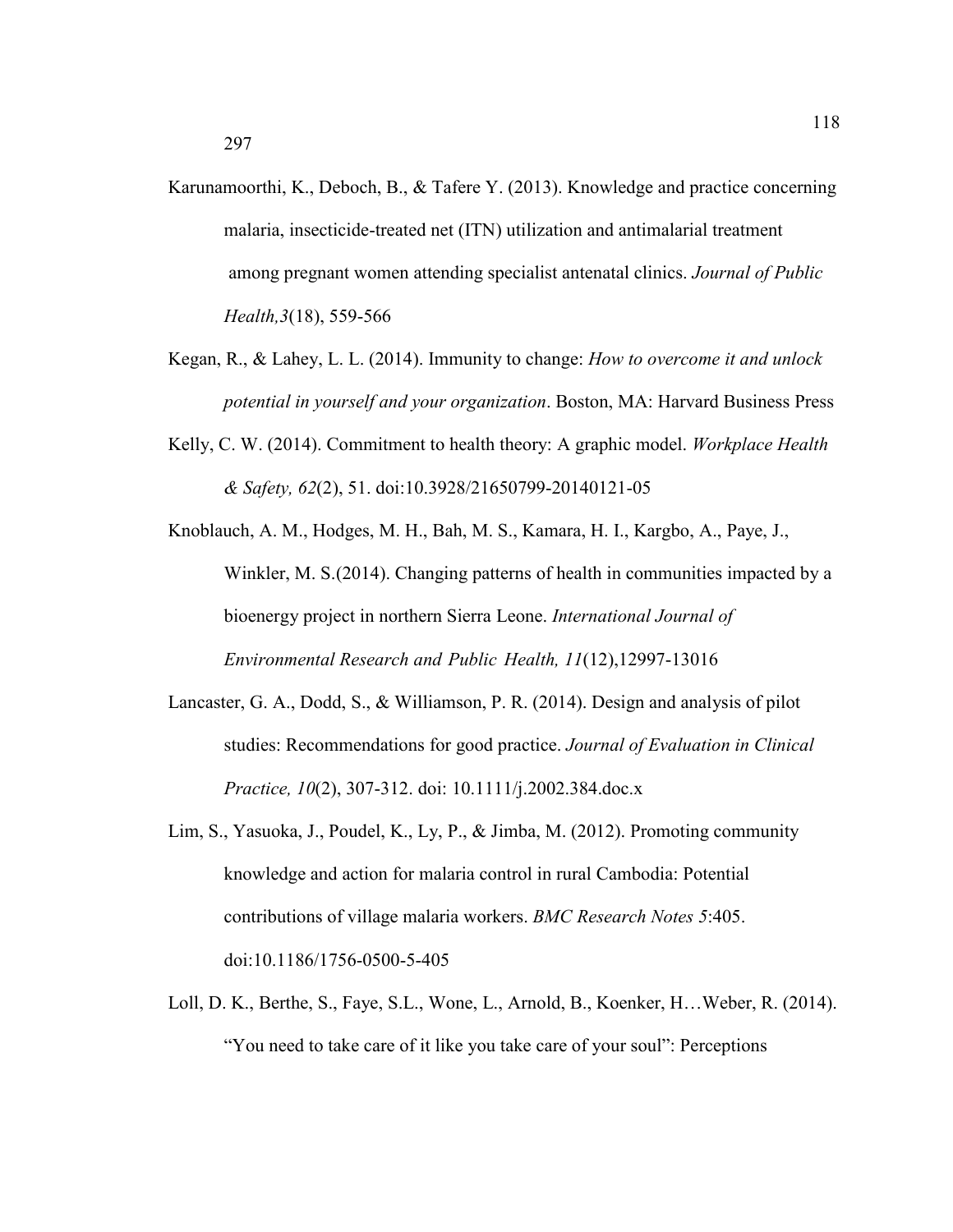and behaviors related to mosquito net damage, care, and repair in Senegal. *Malaria Journal, 13,* 322. doi:10.1186/1475-2875-13-322

- Lundy, T. (2010). A paradigm to guide health promotion into the 21st century: The integral idea whose time has come. *Global Health Promotion, 17*(3), 44–5
- Mabaso, M. L. H., & Ndlovu, N. C. (2012). Critical review of research literature on climate-driven malaria epidemics in sub-Saharan Africa. *Public Health, 126*(11), 909-919
- Mack, N., Woodsong, C., Macqueen, K. M., Guest, G., & Namey, E. (2015). Qualitative research methods: A data collector's field guide. Family health international, North Carolina, USA. *The Qualitative Report, 21*(12), 2230
- Magadi, M., Zulu, E., & Brockerhoff, M. (2003). The inequality of maternal health care in urban sub-Saharan Africa in the 1990s. *Population Studies*, *57*(3), 347-366
- Maslove, D. M., Mnyusiwalla, A., Mills, E. J., McGowan, J., Attaran, A., & Wilson, K. (2015). Barriers to the effective treatment and prevention of malaria in Africa: A systematic review of qualitative studies. *BMC International Health and Human Rights* (9) 26 doi:10.1186/1472-698X-9-26
- Matthew C.R., Dellicour, S., Roman, E., Mangiaterra, V., Coleman, J., Menendez.,C….Hill, J. (2015). Global call to action: Maximize the public health impact of intermittent preventive treatment of malaria in pregnancy in sub-Saharan Africa. *Malaria Journal, 14*(1), 207 doi.10.1186/s12936-015-0728-x
- Matthew, C. R., Philippe, M., Cono, A., David, M., Carine, R., & Daniel, C. (2012). Prevalence of malaria and sexually transmitted and reproductive tract infections in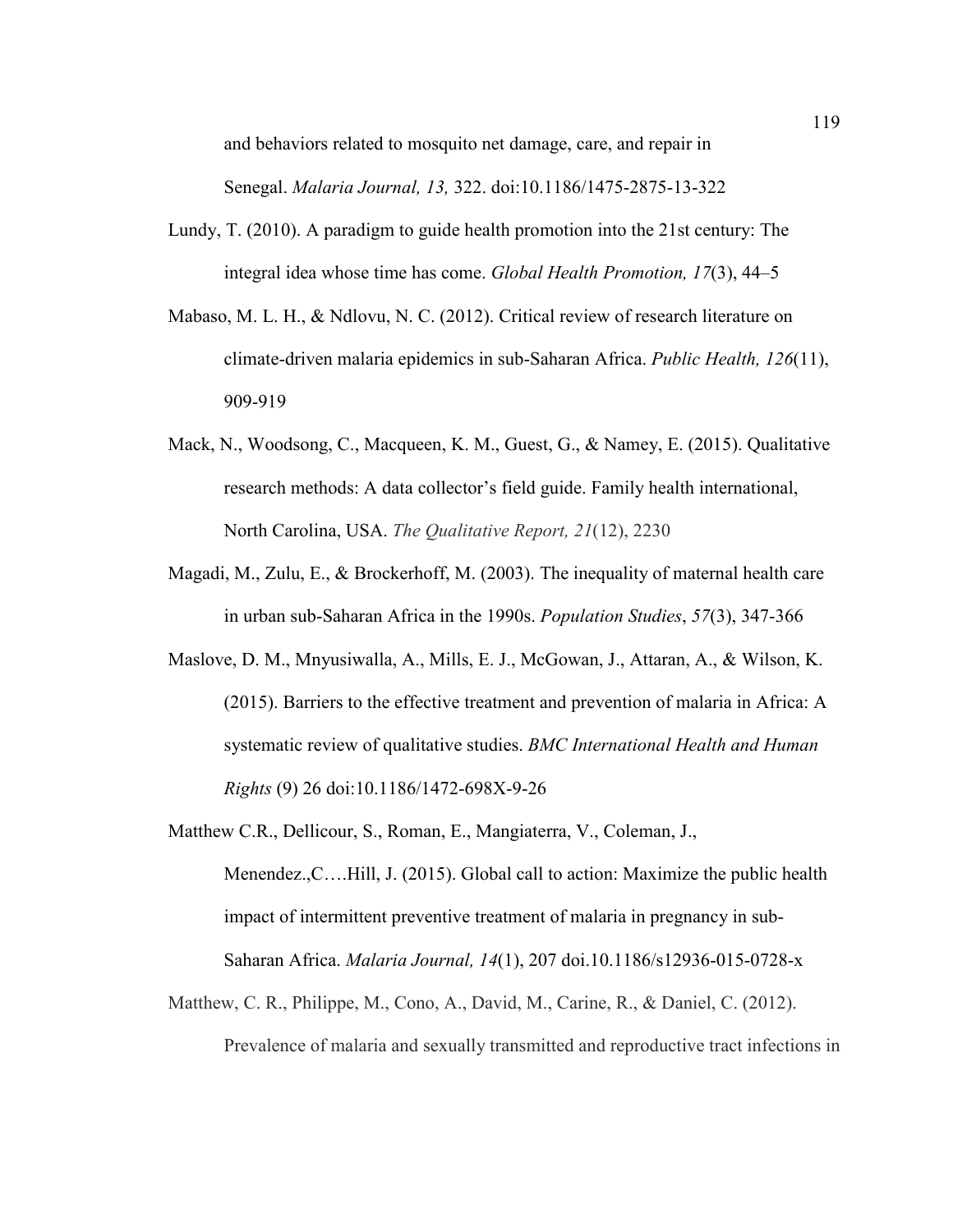pregnancy in sub Saharan Africa: A systematic review**.** *Journal of the American Medical Association, 307*(19), 2079-2086 doi. 00005407-201205160-00030.

- Metta, E., Haisma, A., Kessy, F., Hutter, I. & Bailey, A. (2014). We have become doctors for ourselves: Motives for malaria self-care among adults in southeastern Tanzania. *Malaria Journal*, *6*(13), 249 https://doi.org/10.1186/1475-2875-13-249
- Minkler, M. (2012). *Community organizing and community building for health and welfare* (3rd ed.). New Brunswick, NJ: Rutgers University Press
- Mitiku, I., & Assefa, A. (2017). Caregivers' perception of malaria and treatment-seeking behaviour for under five children in Mandura District, West Ethiopia: A crosssectional study. *Malaria Journal, 16*:144 https://doi.org/10.1186/s12936-017- 1798-8
- Motamedi, Y. T., Eastman, R.T., Guha, R. and Bender, A. (2018). A systematic and prospectively validated approach for identifying synergistic drug combinations against malaria. *Malaria Journal,* 17:160
- Mueller, M. S., Runyambo, N., Wagner, I., Borrmann, S, Dietz, K., Heide, L. (2014). Effectiveness of artemisinin-based combination therapy used in the context of home management of malaria: A report from three study sites in sub Saharan Africa. *Malaria Journal, 7*(1), 190-190. doi:10.1186/1475-2875-7-190
- Muty, U., & Arora, N. (2007). Prioritization of malaria endemic zones in Arunachal Pradesh: A novel application of self-organizing maps (SOM). *Internet Journal of Tropical Medicine, 3*(3), 3-3

Mwanje, L. & Comm, B. (2013). Knowledge, attitudes and practices on malaria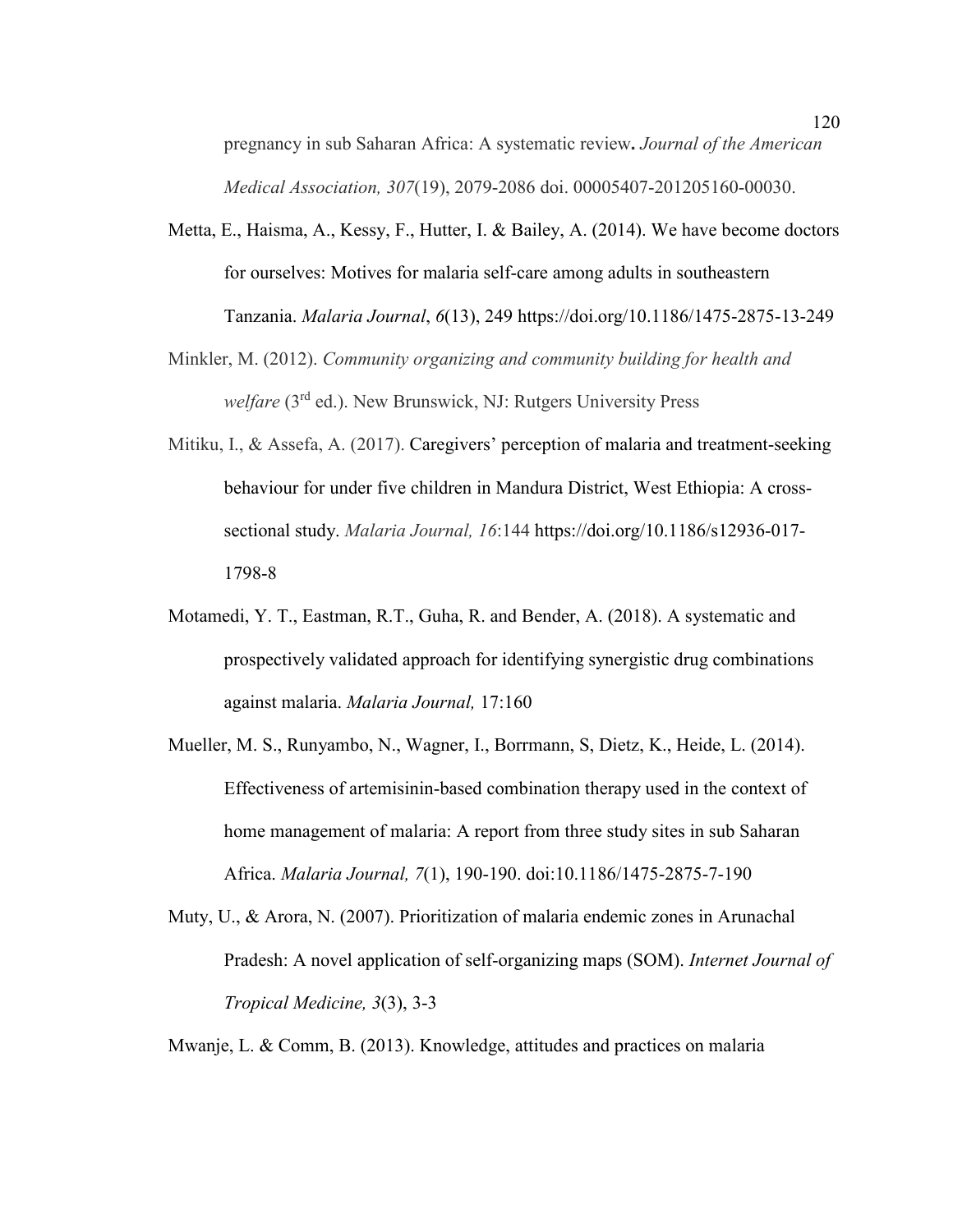prevention and control in Uganda. *Tropical Medicine and International Health,8*  (8), 685-698.

- Nankabirwa, J., Brooker, S. J., Clarke, S. E., Fernando, D., Gitonga, C. W., Schellenberg, D., & Greenwood, B. (2014). Malaria in school-age children in Africa: An increasingly important challenge. *Tropical Medicine & International Health, 19*(11), 12941309. doi:10.1111/tmi.12374
- Nguta, J.M., Mbaria, J.M., Gakuya, D.W. Gathumbi, P.K., & Kiama, S.G. (2015). Antimalarial herbal remedies of Msambweni, Kenya. *Journal of Ethno pharmacology, 128* (2), 424- 232.
- Nicolas, P., Thomas B., Céline Toty, Jean, B., Cyrille, T., Alain. D., Grégory, L., Francis, S., Olivier, B., & Didier F. (2007). Effects of local anthropogenic changes on potential malaria vector anopheles hyrcanus and west nile virus vector culex modestus, Camargue, France. *Emerging Infectious Disease Journal, 13*(12).
- Nilsson, S. K., Childs, L. M., Buckee, C., & Marti, M. (2015). Targeting human transmission biology for malaria elimination. *PLoS Pathogens, 11*(6), e1004871. doi: 10.1371/journal.ppat.1004871
- Nsimba, S., & Kayombo, E. (2008). Sociocultural barriers and malaria health care in Tanzania. *Evaluation & the Health Professions, 31*(3), 318. doi:1524283031
- NVivo(10). (2012). Qualitative data software. Retrieve from http://www.qsrinternational.com/
- Nyarko, S. H., & Cobblah, A. (2014). Sociodemographic determinants of malaria among under five children in Ghana. *Malaria Research and Treatment, 6*(17) 67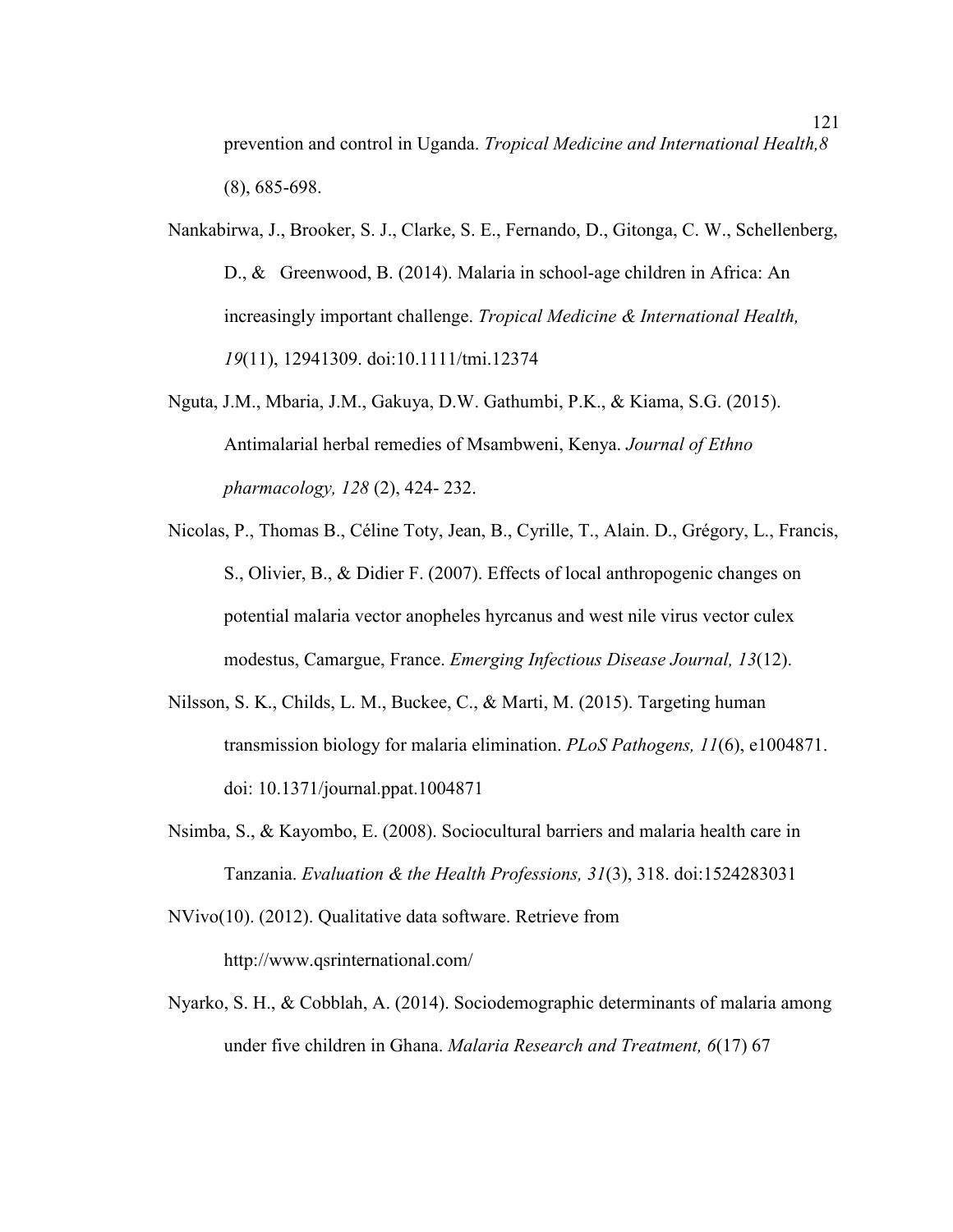- Oyekale, A.S. (2015) Assessment of Malawian mothers' malaria knowledge, healthcare preferences and timeliness of seeking fever treatments for children under five. *International Journal of Environmental Research and Public Health, 12* (1)
- Patton, M. Q. (2015). Qualitative research & evaluation methods (4th Ed.). Thousand Oaks, CA: Sage
- Potvin, L., Gendron, S., Bilodeau, A., & Chabot, P. (2005). Integrating social theory into public health practice. *American Journal of Public Heallth*, *95*: 591–595.

Prahl, M., Jagannathan, P., McIntyre, T. I., Auma, A., Farrington, L., Wamala, S., ... Feeney, M. E. (2016). Timing of in utero malaria exposure influences fetal CD4 T cell regulatory versus effector differentiation. *Malaria Journal, 15*(1), 1-10. doi:10.1186/s12936-016-1545-6

- Quenneh, T. N. (2016). *Insecticide treated nets as an effective malaria control strategy in Liberia* from Dissertations & Theses @ Walden University. (Order No. 10002503).
- Randall, M. (2014). Malaria-associated health-seeking behaviour among the Jola of the Gambia, West Africa. *Journal of the Indiana Academy of Social Sciences 12*: 86– 96.
- Reeves, S., & Hodges, B. D. (2008). Qualitative research methodologies. Retrieved from http://www.bmj.com/content/337/bmj.a1020
- Ricci, F. (2013). Social implications of malaria and their relationships with poverty. *Mediterranean Journal of Hematology and Infectious Diseases, 4*(1), e2013048.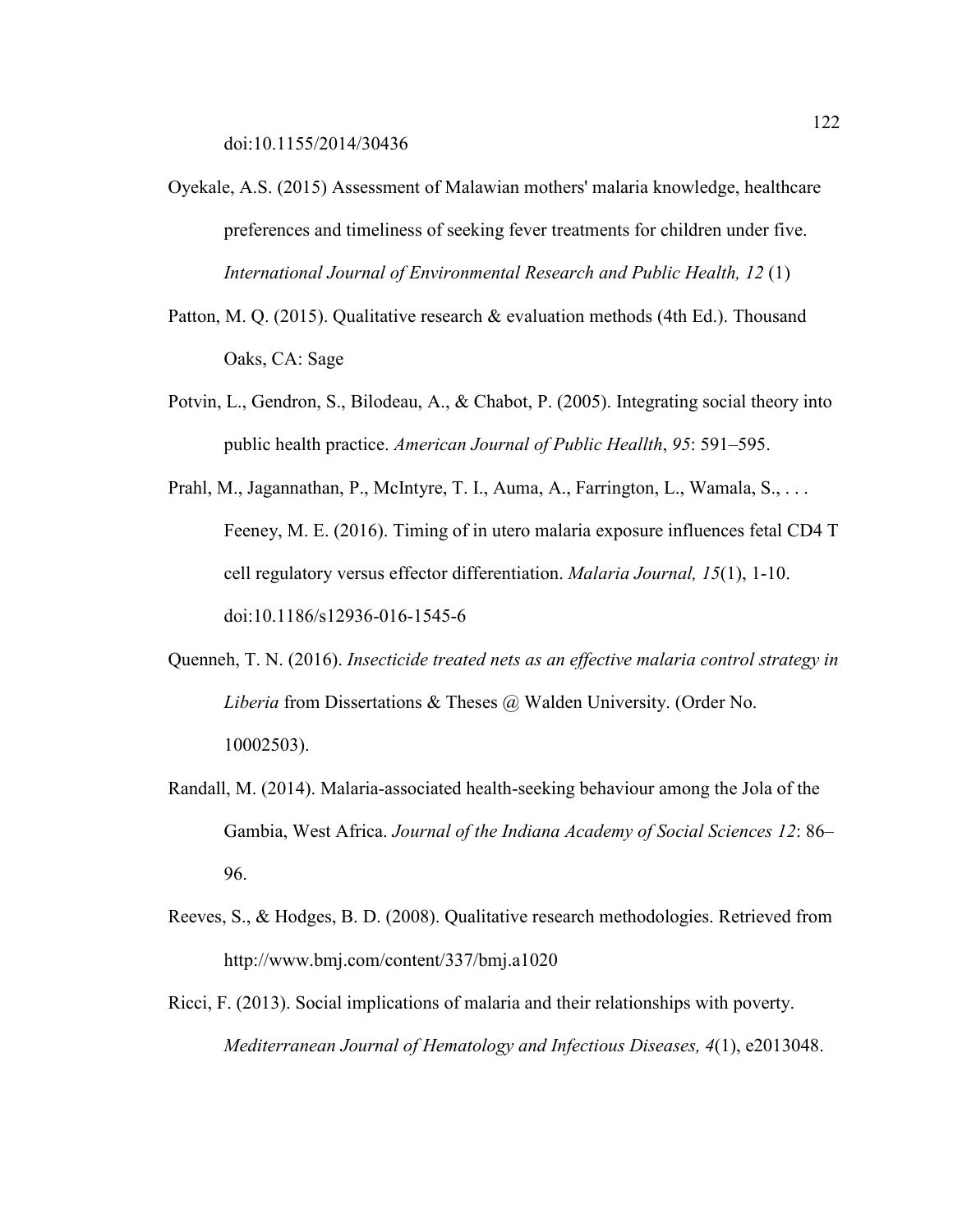doi:10.4084/MJHID.2012.048

Rogerson, S. J. (2017). Management of malaria in pregnancy. *Indian Journal of Medical Research, 146* (3), 328-333 doi 10.4103/ijmr.IJMR\_1304\_17

Romay-Barja, M., Cano, J., Ncogo, P., Nseng, G., Santana-Morales, M. A., Valladares, B., . . . Benito, A. (2016). Determinants of delay in malaria care-seeking behaviour for children 15 years and under in Bata district, Equatorial Guinea. *Malaria Journal, 15*(1), 187. doi:10.1186/s12936-016-1239-0

- Russell, M. (2014). The economic burden of illness for households in developing countries: A review of studies focusing on malaria, tuberculosis, and human immunodeficiency virus/acquired immunodeficiency syndrome. *American Journal of Tropical Medical Hygiene, 71* (2), 147-155.
- Sachs, J., & Malaney, P. (2012). The economic and social burden of malaria. *Nature, 415*(6872), 680-685. doi:10.1038/415680a
- Semakula, H., Song, G., Achuu, S. P., & Zhang, S. (2016). A Bayesian belief network modelling of household factors influencing the risk of malaria: A study of parasitaemia in children under five years of age in sub-Saharan Africa." *Environmental Modelling & Software,75*, 59–67
- Sewe, M.O., Ahlm, C., & Rocklöv, J. (2016). Remotely sensed environmental conditions and malaria mortality in three malaria endemic regions in western Kenya. *PLoSONE, 11*(4), e0154204. doi:10.1371
- Shah, J. A., Emina, J. B. O., Eckert, E., & Ye, Y. (2015). Prompt access to effective malaria treatment among children under five in sub-Saharan Africa: A multi-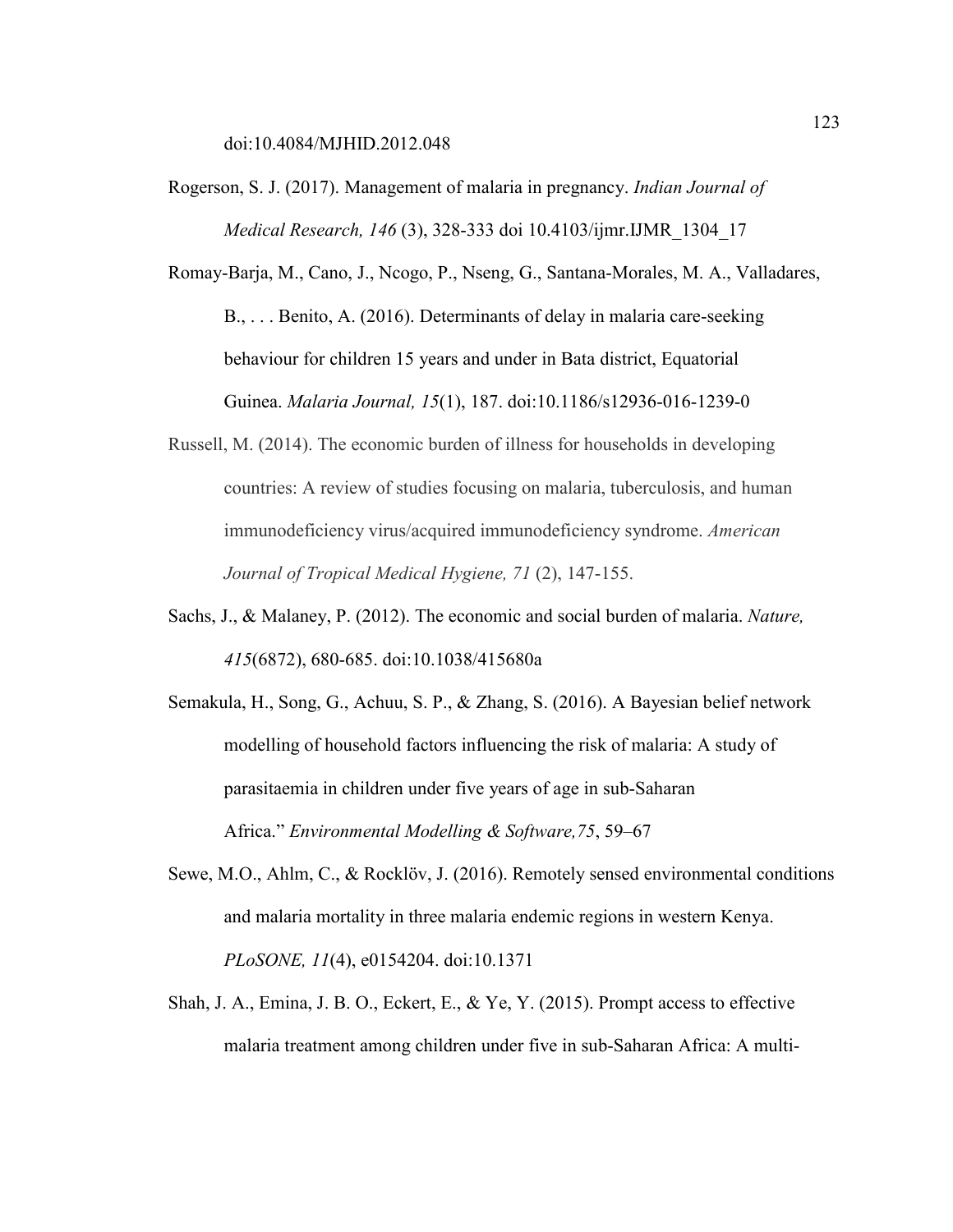country analysis of national household survey data. *Malaria Journal, 14*(1), 329. doi:10.1186/s12936-015-0844-7

- Silal, S., Penn-Kekana, L., Harris, B., Birch, S., & McIntyre, D. (2012). Exploring inequalities in access to and use of maternal health services in South Africa. *BMC Health Services Research*, *12,*120. doi: 10.1186/1472-6963-12-1201
- Singh, R., Musa, J., Singh, S., & Ebere, U. (2014). Knowledge, attitude and practices on malaria among the rural communities in Aliero, northern Nigeria**.** *Journal of Family Medicine and Primary Care, 3*(1), 39–44. doi:10.4103/2249-4863.130271
- Somi, M.F., Butler, J.R., &Vahid, F. (2015). Is there evidence for dual causation between malaria and socioeconomic status? Findings from rural Tanzania. *American Journal of Tropical Medicine and Hygiene, 77*, 1020–1027
- Sonko, S. T., Jaiteh, M., Jafali, J., Jarju, L. B., D'Alessandro, U., Camara, A., … Saho, A. (2014). Does socio-economic status explain the differentials in malaria parasite prevalence? Evidence from The Gambia. *Malaria Journal, 13*, 449. doi:10.1186/1475-2875-13-449
- Soriano, F. I. (2013). Conducting needs assessment: A multidisciplinary approach  $(2^{nd}$ Ed.). Thousand Oaks, CA: Sage
- Statistics Sierra Leone (SSL). 2006b. Sierra Leone population and housing census 2004*,*  Final Report. Freetown, Sierra Leone: Statistics Sierra Leone.

Statistics Sierra Leone (SSL) and National HIV/AIDS Secretariat (NHS). 2005. *National Sero Prevalance Survey 2005.* Freetown, Sierra Leone: Statistics Sierra Leone and National HIV/AIDS Secretariat.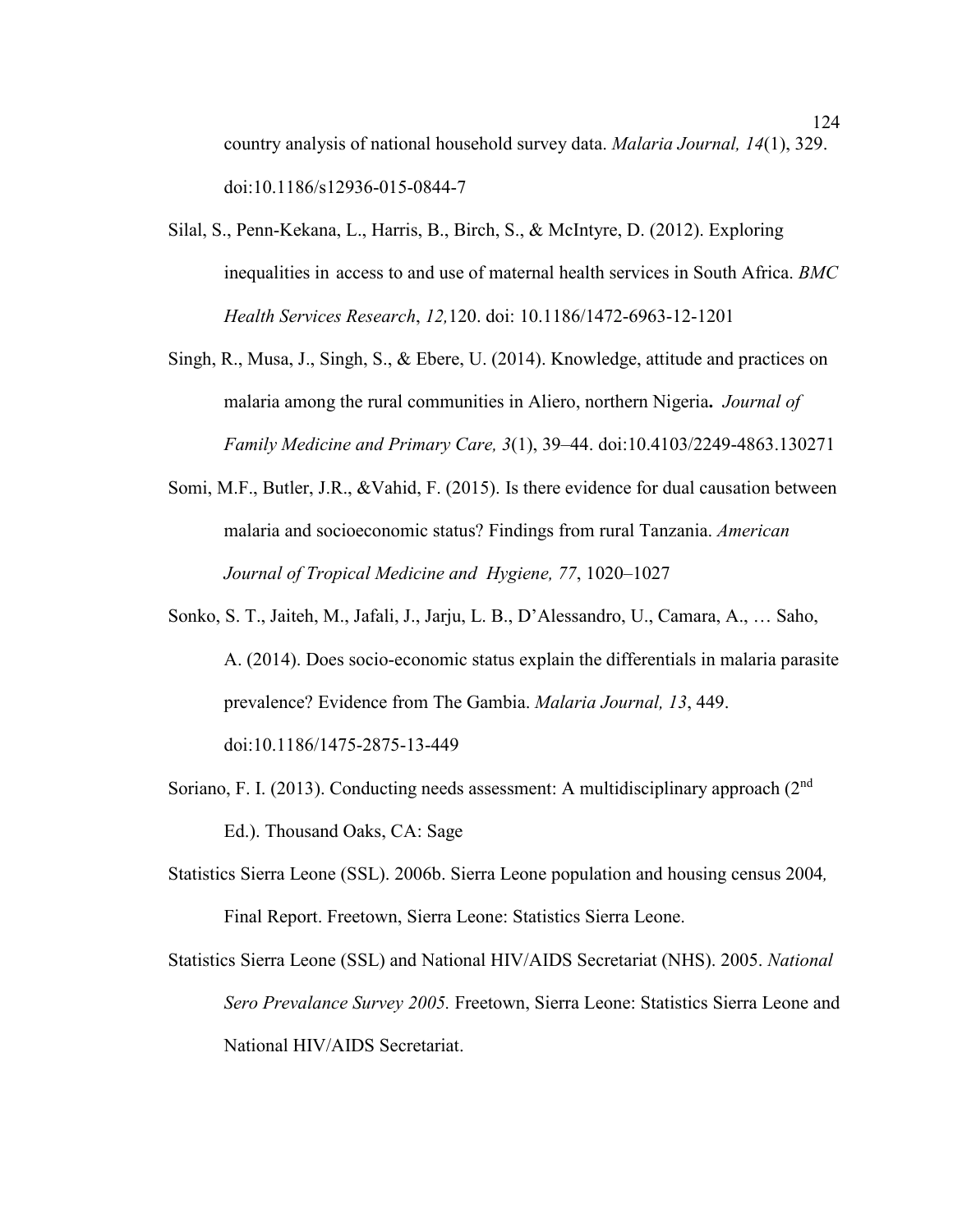- Stratton, L., O'Neill, M. S., Kruk, M.E., & Bell, M.L. (2013). The persistent problem of malaria: Addressing the fundamental causes of a global killer . *Social Science & Medicine, 67* (5), 854-862 https://doi.org/10.1016/j.socscimed.2013.05.013
- Teklehaimanot, A., & Mejia, P. (2012). Malaria and poverty. Annals of the New York Academy of Sciences, 113632-37. doi:10.1196/annals.1425.037
- Thiam, S., Kimotho, V., & Gatonga, P. (2013). Why are IPTp coverage targets so elusive in sub Saharan Africa? A systematic review of health system barriers. *Malaria Journal*, *12*(1), 353. doi: 10.1186/1475-2875-12-353
- Tuck, J., & Williams, J. (2016). Malaria protection in Sierra Leone during the Ebola outbreak 2014/15; the UK military experience with malaria chemoprophylaxis sep 14-feb 15. *Travel Medicine and Infectious Disease, 14*(5), 471-474.doi: http://dx.doi.org/10.1016/j.tmaid.2016.07.005
- Turner, D. W. (2010). Qualitative interview design*:* A practical guide for novice investigators. *The Qualitative Report, 15*(3) 754-760. Retrieved from: http://www.nova.edu/ssss/QR/QR15-3/qid.pdf
- Tusting, L.S. (2016). Why is malaria associated with poverty? Findings from a cohort study in rural Uganda. *Journal of Infectious diseases of poverty, 5*(1), 78-142 doi: 10.1186/ 249-016-0164-3
- Uneke, C.J. (2008). Diagnosis of plasmodium falciparum malaria in pregnancy in sub-Saharan Africa: The challenges and public health implications *Parasitology research, 102*(3), 333-342 doi:10.1007/s00436-007-0782-6

United Nations Development Program. (2009). Human development report 2009 Retrieve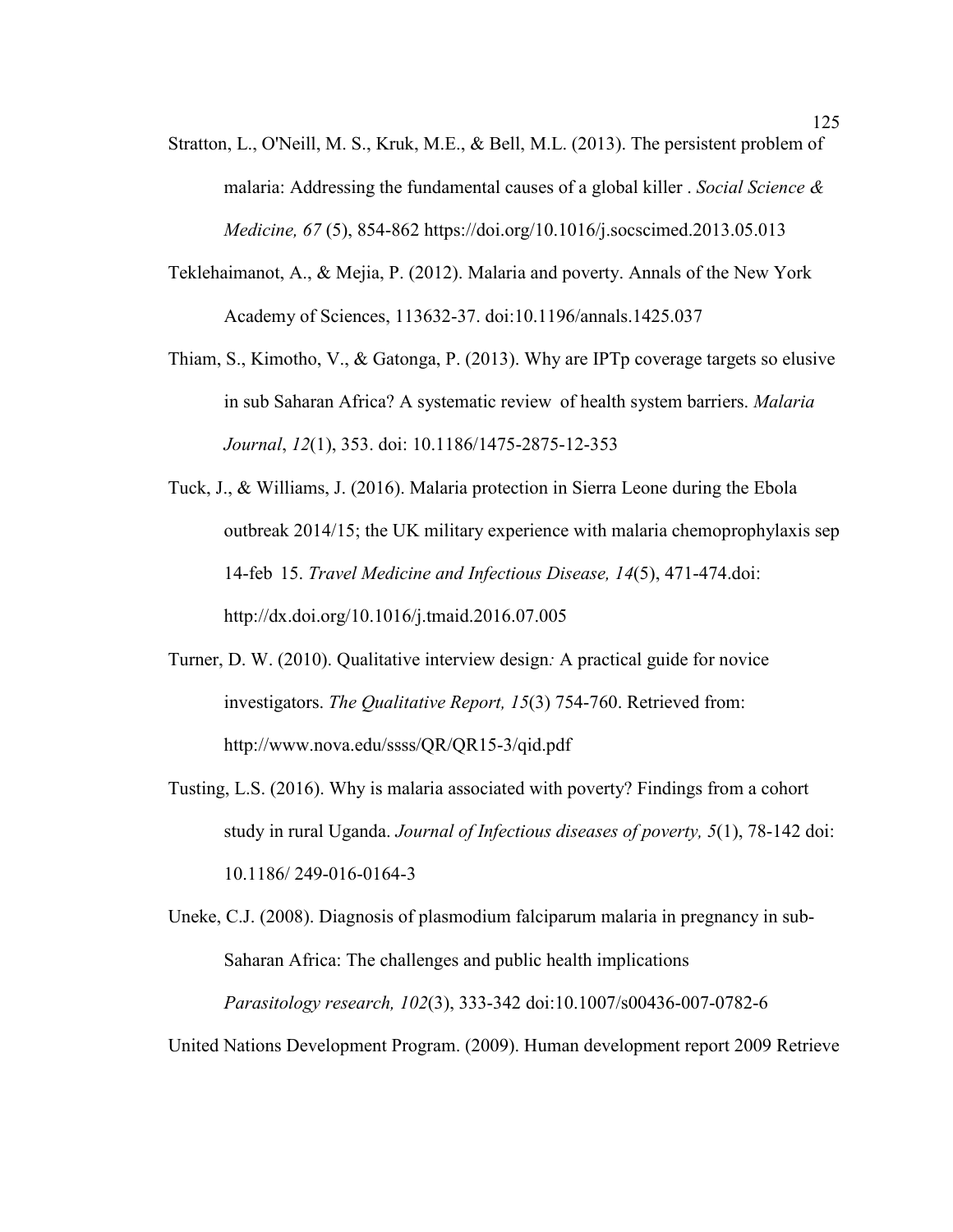from: http://hdr.undp.org/en/media/HDR\_2009\_EN\_Complete.pdf.

- Uskul, A. K., Sherman, D., & Fitzgibbon, J. (2009). The cultural congruency effect: Culture, regulatory focus, and the effectiveness of gain- vs. loss-framed health messages. *Journal of Experimental Social Psychology, 45*, 535-541.
- Van Eijk, A., Hill, J., Noor, A., Snow, R., & O ter Kuile, F. (2015). Prevalence of malaria infection in pregnant women compared with children for tracking malaria transmission in sub Saharan Africa: A systematic review and meta-analysis. *Lancet Global Health. 3*(10):e617-e628 doi. 10.1016/S2214-109X(15)00049-2
- VanScoy, A. & Evenstad, S.B. (2015). Interpretative phenomenological analysis for LIS research. *Journal of Documentation, 71*(2), 338-357, https://doi.org/10.1108/JD-09-2013-0118
- Williams, P. C., M., Martina, A., Cumming, R. G., & Hall, J. (2009). Malaria prevention in sub-Saharan Africa: A field study in rural Uganda. *Journal of Community Health, 34*(4), 28894
- Wirth, J. P., Rohner, F., Woodruff, B. A., Chiwile, F., Yankson, H., Koroma, A. S., ... Hodges, M. H. (2016). Anemia, micronutrient deficiencies, and malaria in children and women in Sierra Leone prior to the Ebola outbreak - findings of a cross-sectional study. *PloS One, 11*(5), e0155031.

doi:10.1371/journal.pone.0155031

World Health Organization. (2002). *WHO Traditional Medicine Strategy 2002–2005.*  (Geneva, Switzerland: World Health Organization).

World Health Organization. (2013). The world malaria report 2013. Rome, World Health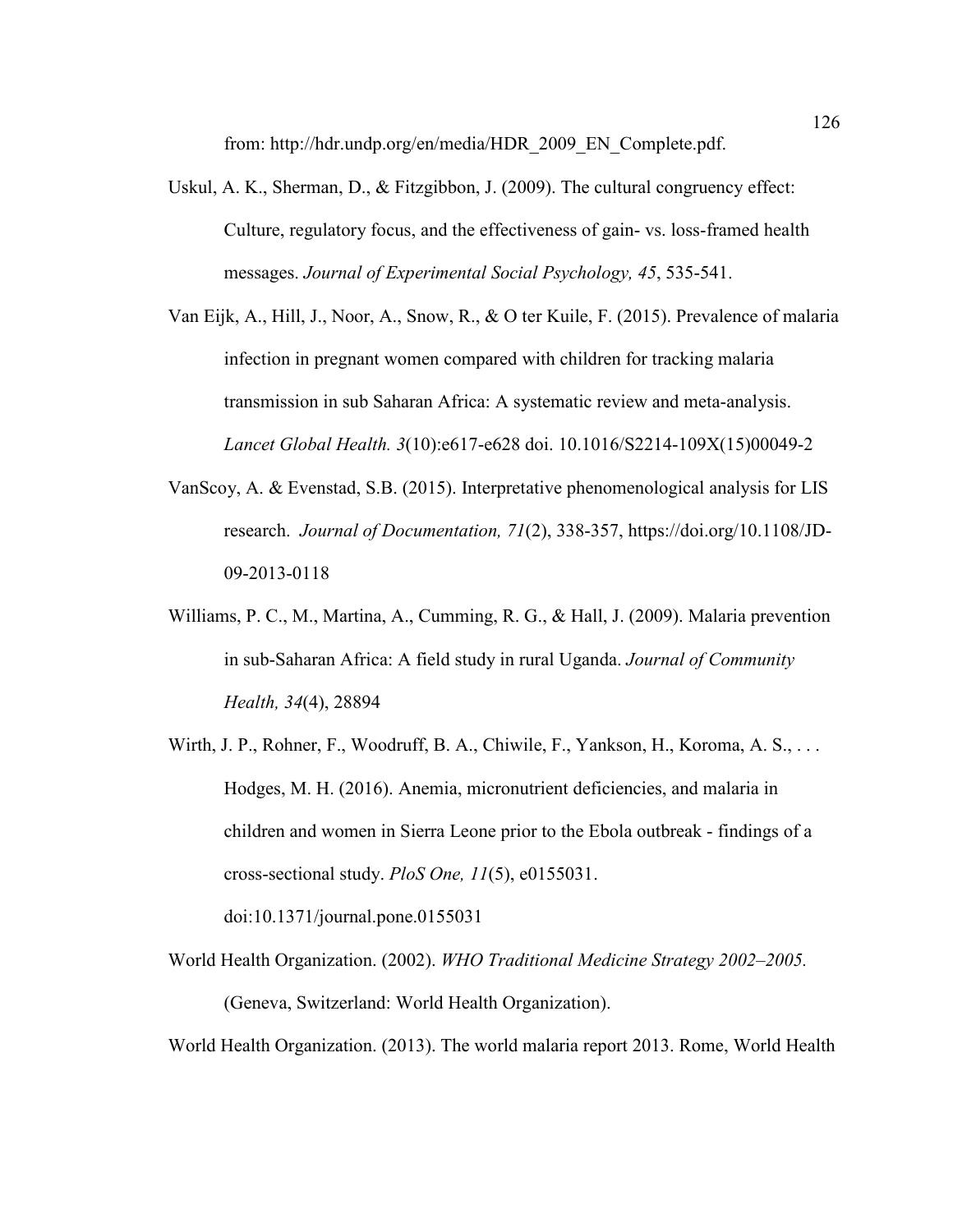Organization. Retrieve from: http://www.who.int/malaria/publications/worldmalaria-report-2016/report/en/

- World Health Organization. (2016). Global malaria program. Retrieved from: http://www.who.int/malaria/publications/atoz/malaria-terminology/en/
- Worral, E., Basu, S., & Hanson, K. (2012). The relationship between socioeconomic status and malaria: A review of the literature. *London School of Hygiene and Tropical Medicine,* 1-46
- Yujin, K. (2016). The pilot study in qualitative inquiry.*Journal Qualitative Social Work, 10* (2), 190-206. doi: 10.1177/1473325010362001
- Zhang, L., Feng, J., & Xia, Z. (2014). Malaria situation in the People's Republic of China in 2013. Zhongguo Ji Sheng Chong Xue Yu Ji Sheng Chong Bing Za Zhi = *Chinese Journal of Parasitology & Parasitic Diseases, 32*(6), 407.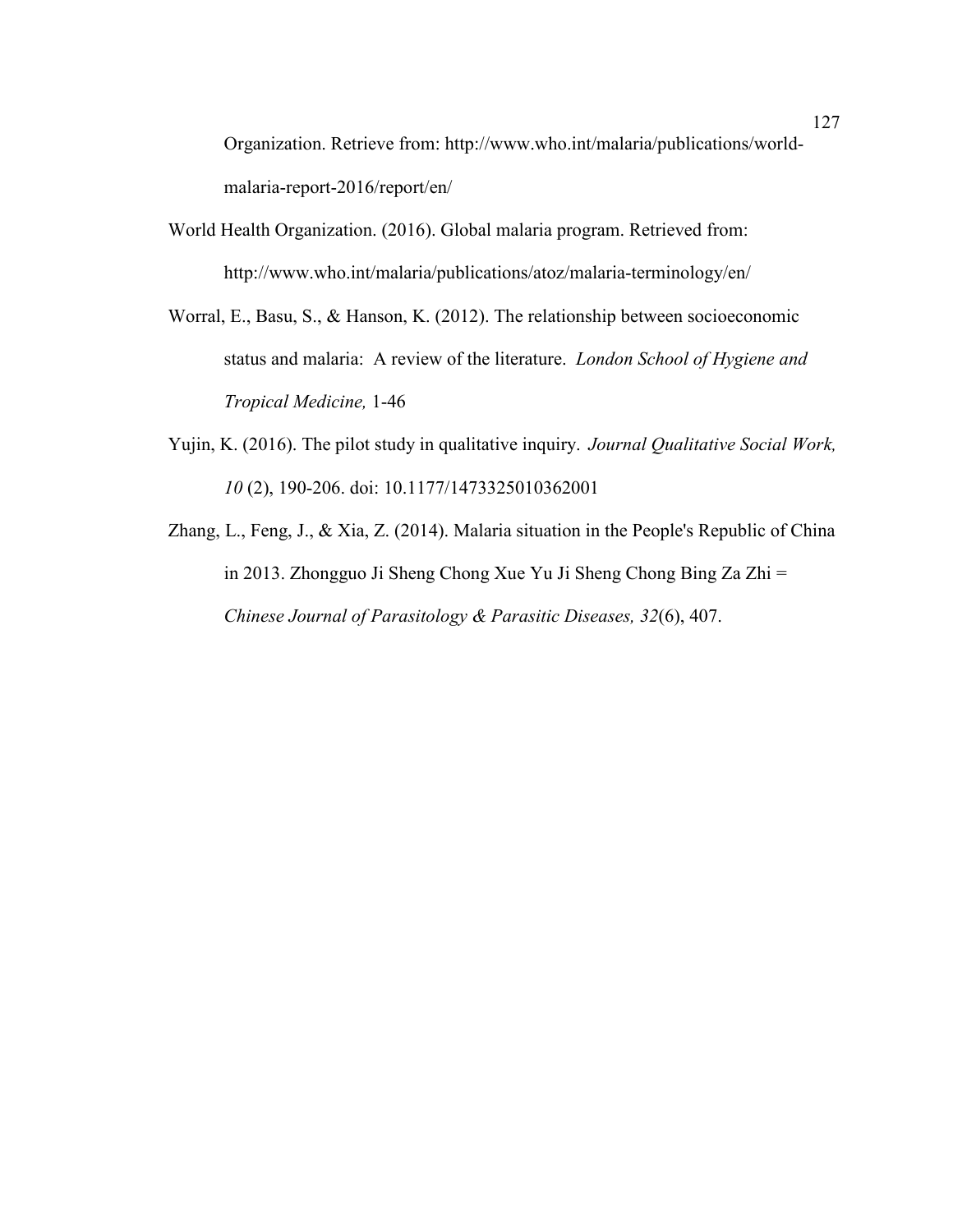#### Appendix A: Interview Questionnaire

- 1. Are you between the ages of 21 35, 35 45, 45 55 or 55 65?
- 2. Are you married, divorced, widowed or single?
- 3. Do you have children? If yes, how many?
- 4. What is your level of education? Elementary school, secondary school or college?
- 5. What kind of work do you do?
- 6. Have you ever had to take care of someone with malaria?
- 7. Please tell me about your experience taking care of that person.
- 8. What do you believe causes malaria?
- 9. What are some of the signs and symptoms of malaria?
- 10. How do you think malaria is contracted?
- 11. What do you believe can be done to prevent malaria?
- 12. Why do you think people suffer from malaria?
- 13. Do you think that malaria is a severe problem? If so why?
- 14. What makes you think you should seek treatment for malaria?
- 15. What are your beliefs about the use of mosquito nets?
- 16. Where do people get treatments for malaria?
- 17. From your opinion what are some of the malaria treatments that you believe are beneficial ?
- 18. What are your beliefs about malaria treatments from traditional healers?
- 19. What do you or people you know think about malaria treatments from hospitals?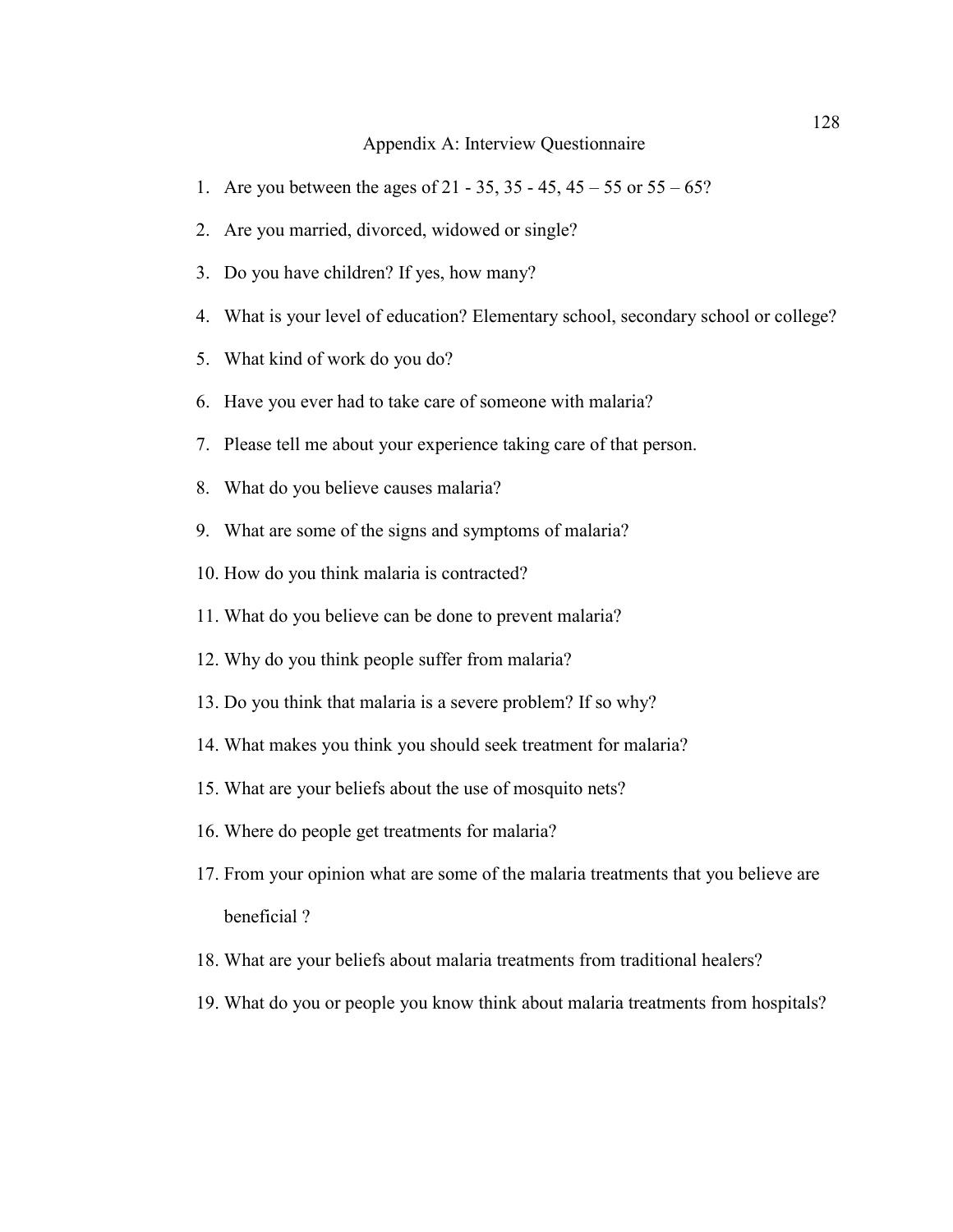- 20. Do you or people you know have any traditional beliefs about malaria? If so, what are they?
- 21. Do you have any religious beliefs about malaria? If yes, what are they?
- 22. Do you or people you know have cultural beliefs that influence malaria treatment? If yes, what are they?
- 23. Do you or people you know have easy access to malaria treatment?
- 24. How costly is it to treat malaria? Do you think people can afford to pay for malaria treatment?
- 25. What are some of the reasons people are unable to obtain malaria treatment?
- 26. What are the challenges you may encounter in seeking malaria treatment?
- 27. Is malaria common among children? If so how are the children treated for malaria and does it affect their schooling?
- 28. Why do you think people would choose traditional healers or Western medicines for malaria?
- 29. How effective are traditional healers in treating malaria?
- 30. Do you know of any pregnant woman that has suffered from malaria?
- 31. What do pregnant women do to prevent or treat malaria?
- 32. Is there anything else you would like to share about your experience or beliefs about malaria?